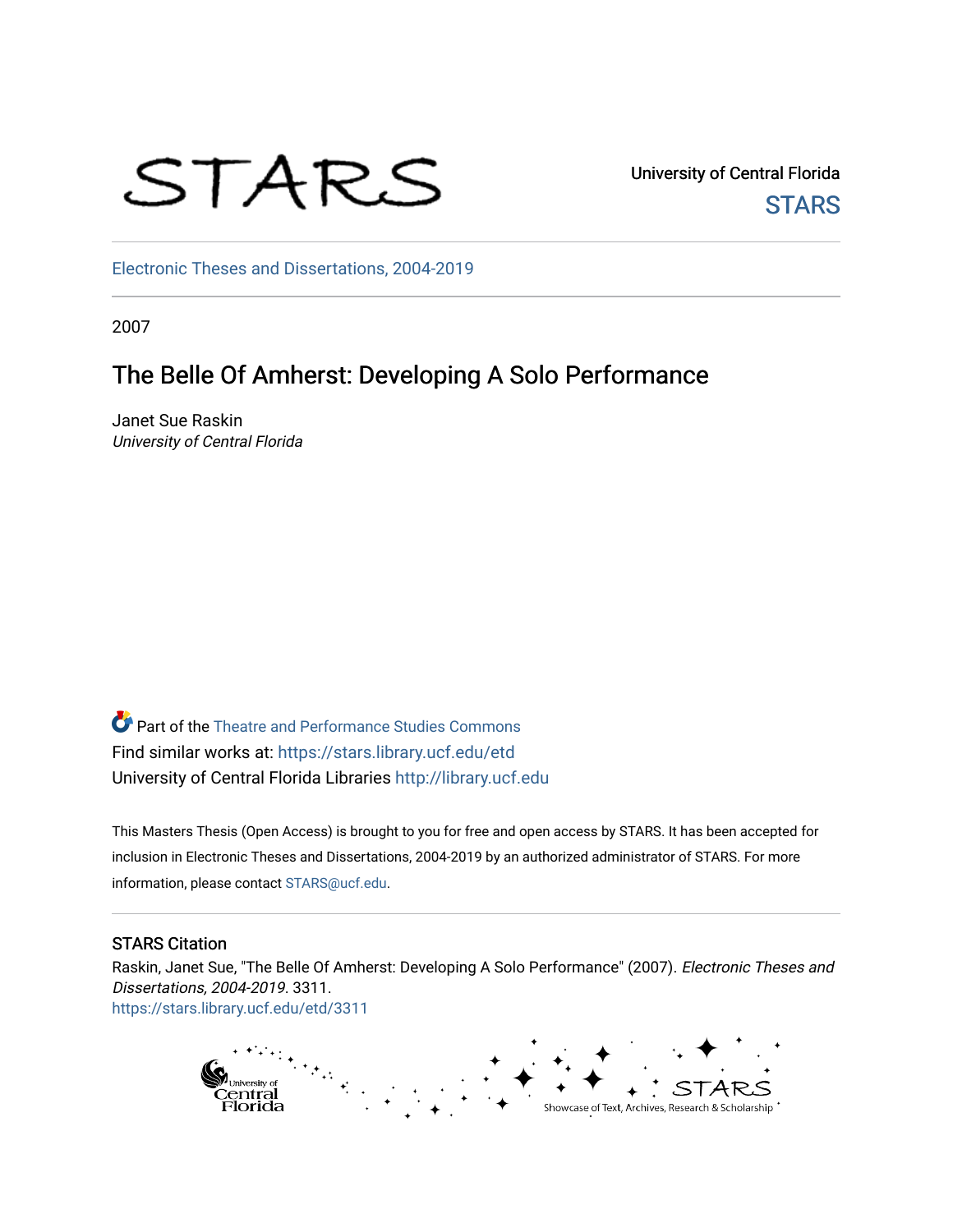# THE BELLE OF AMHERST: DEVELOPING A SOLO PERFORMANCE

by

JANET RASKIN B.S. Northwestern University, 1978 M.A.T. National-Louis University, 1985

A thesis submitted in partial fulfillment of the requirements for the degree of Master of Fine Arts in the Department of Theatre in the College of Arts and Humanities at the University of Central Florida Orlando, Florida

> Fall Term 2007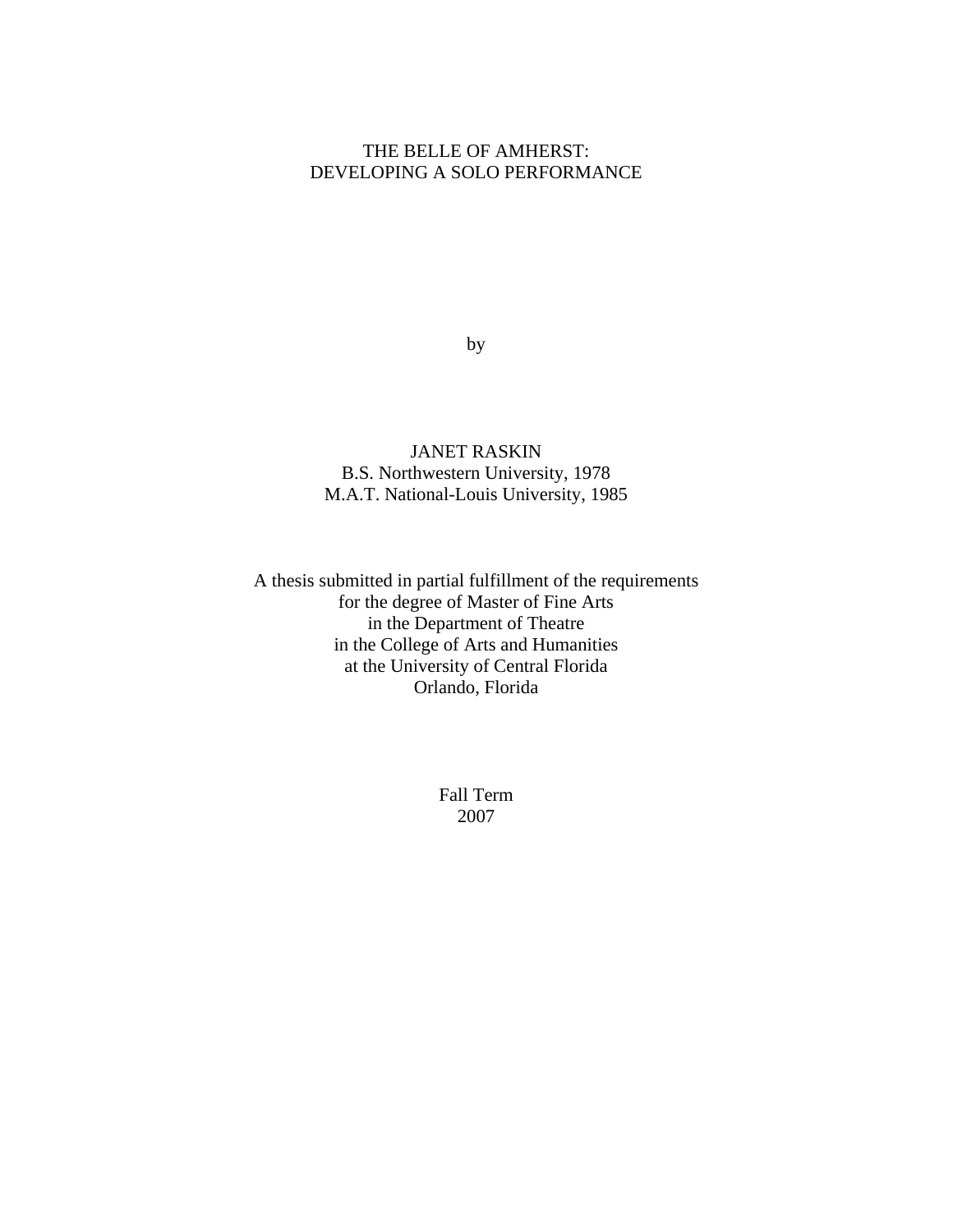© 2007 Janet S. Raskin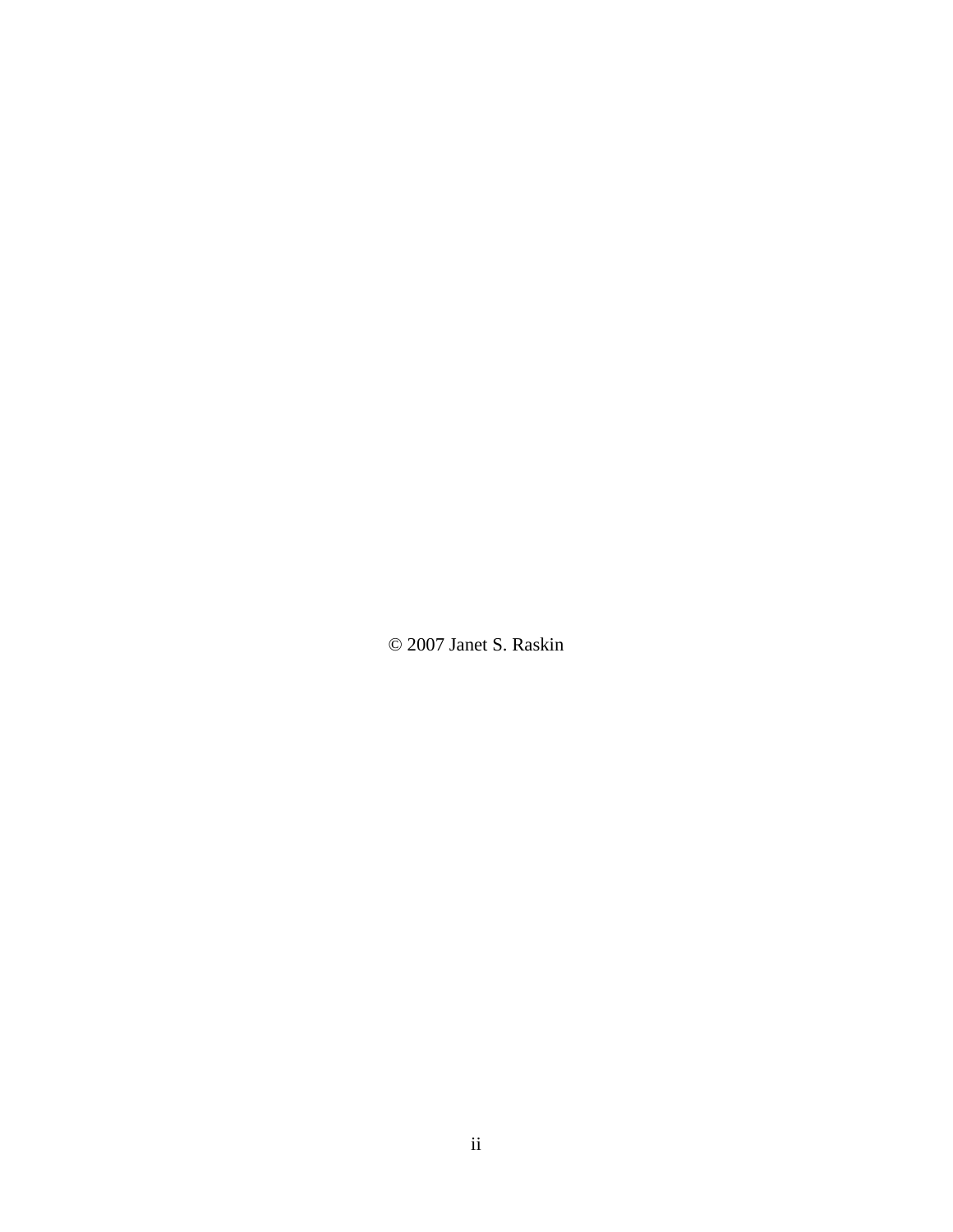# **ABSTRACT**

This thesis will document the process of rehearsing and performing a one-woman show based on the life of the poet Emily Dickinson. The script is a cutting of the full-length play, The Belle of Amherst, written in 1976 by William Luce. This self-directed project will document the process that all actors use when developing a role. The first part of developing a role includes historical research, character analysis, and script analysis. The second phase is the rehearsal process. This includes developing the physical and vocal qualities of the character and staging the action of the play. Because this performance is self-directed and self-produced, this thesis will also discuss production aspects that a director or producer usually addresses: set design, lighting, sound design, costuming, publicity, and dramaturgy. A portion of the thesis is also devoted to analyzing the cuts made to the script, a task normally reserved for a playwright.

A one-person show has some unique challenges for a performer. These challenges involve making choices about how to interact with the audience, how to transition from scene to scene, and how to incorporate imaginary characters into a one-sided conversation. The question of how to portray an historical figure in an accurate and entertaining way will also be discussed.

Committee Chair Mark Brotherton will submit rehearsal reports documenting the last stages of rehearsals. Committee members Kate Ingram and Earl Weaver will submit their analysis of the performance. The thesis performance will take place on Friday, April 13 and Saturday, April 14, 2007 at in the Black Box Theatre at Valencia Community College East Campus.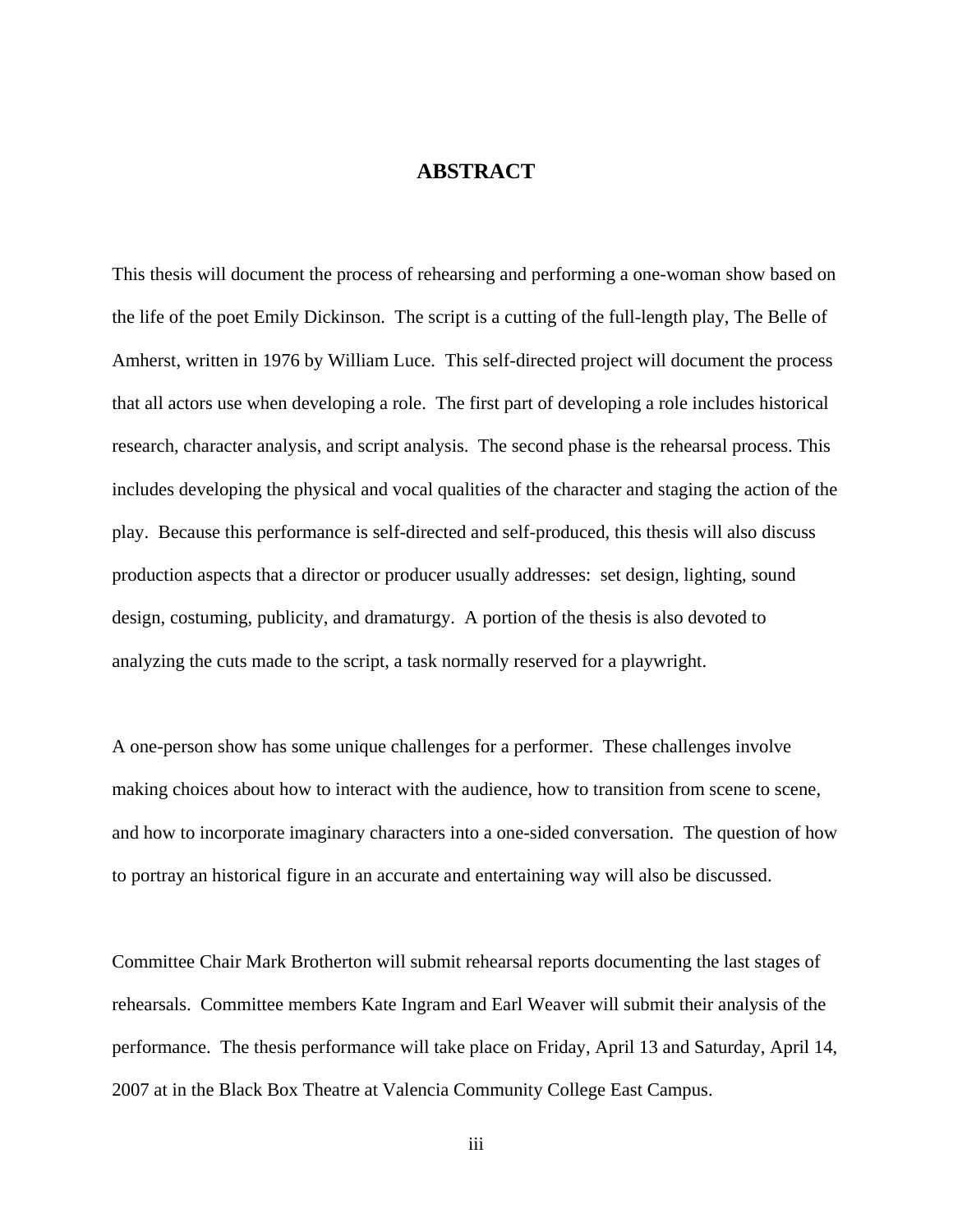## **ACKNOWLEDGMENTS**

I would like to thank all those who contributed their insight and expertise in the process of developing this one-woman show for performance. Many thanks to Mark Brotherton whose keen sense of casting led him to suggest The Belle of Amherst, to Kate Ingram for her vocal coaching and acting guidance, to Julia Listengarten whose guidance in Research Methods helped me tackle the written portion, and to Earl Weaver whose great gift was to believe in me. I thank my hosts at Valencia Community College, Artistic Director Julia Gagne and Technical Director Kristen Able, for their generosity in allowing me to use the college's Black Box. My deep appreciation goes to stage manager Kira Ackbarali for running the show with style and grace. My everlasting gratitude goes to my mother, Dorothy Raskin, and my sister, Carol Kaminsky, without whom graduate school would have remained a dream unfulfilled.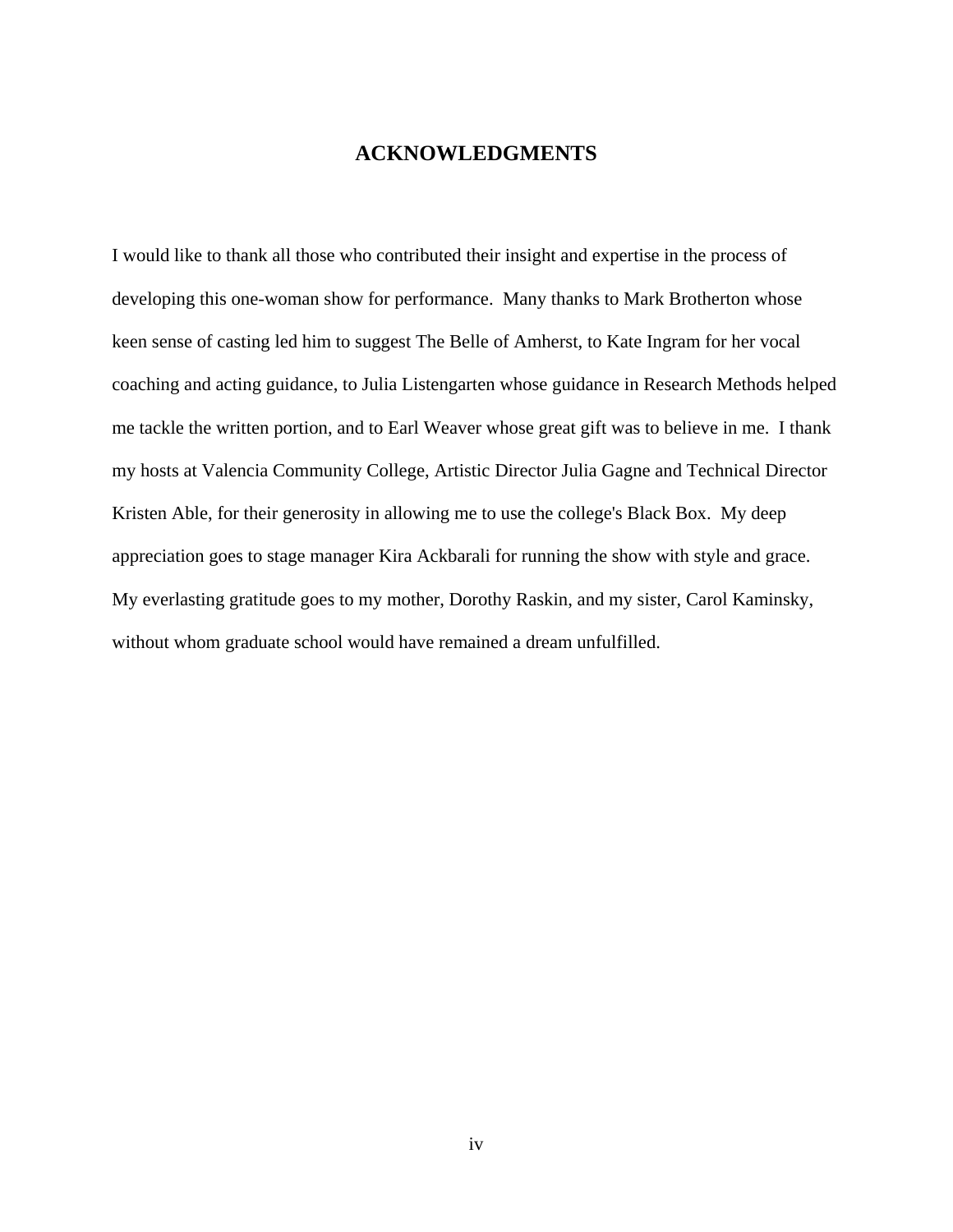# **TABLE OF CONTENTS**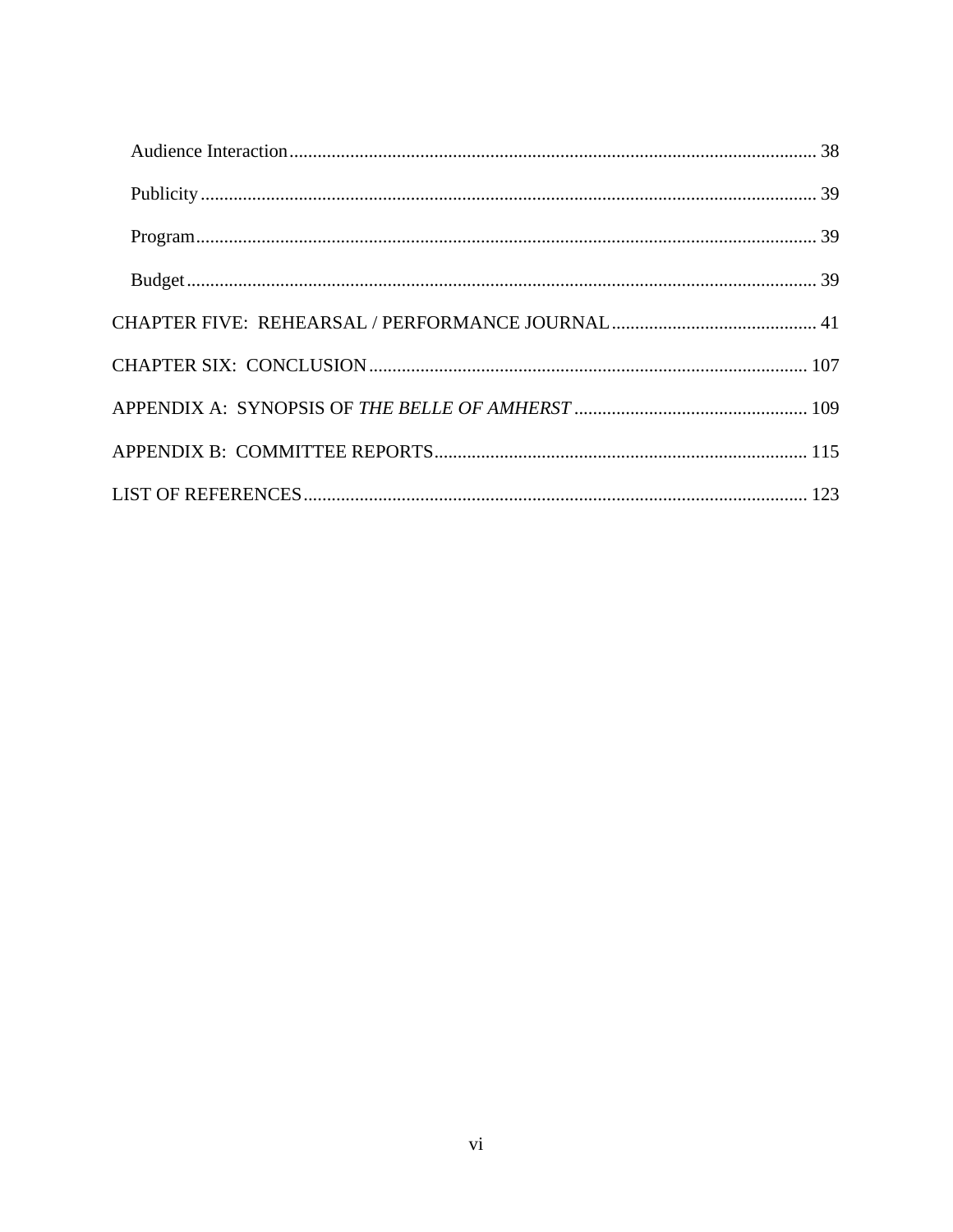# <span id="page-7-0"></span>**LIST OF TABLES**

|--|--|--|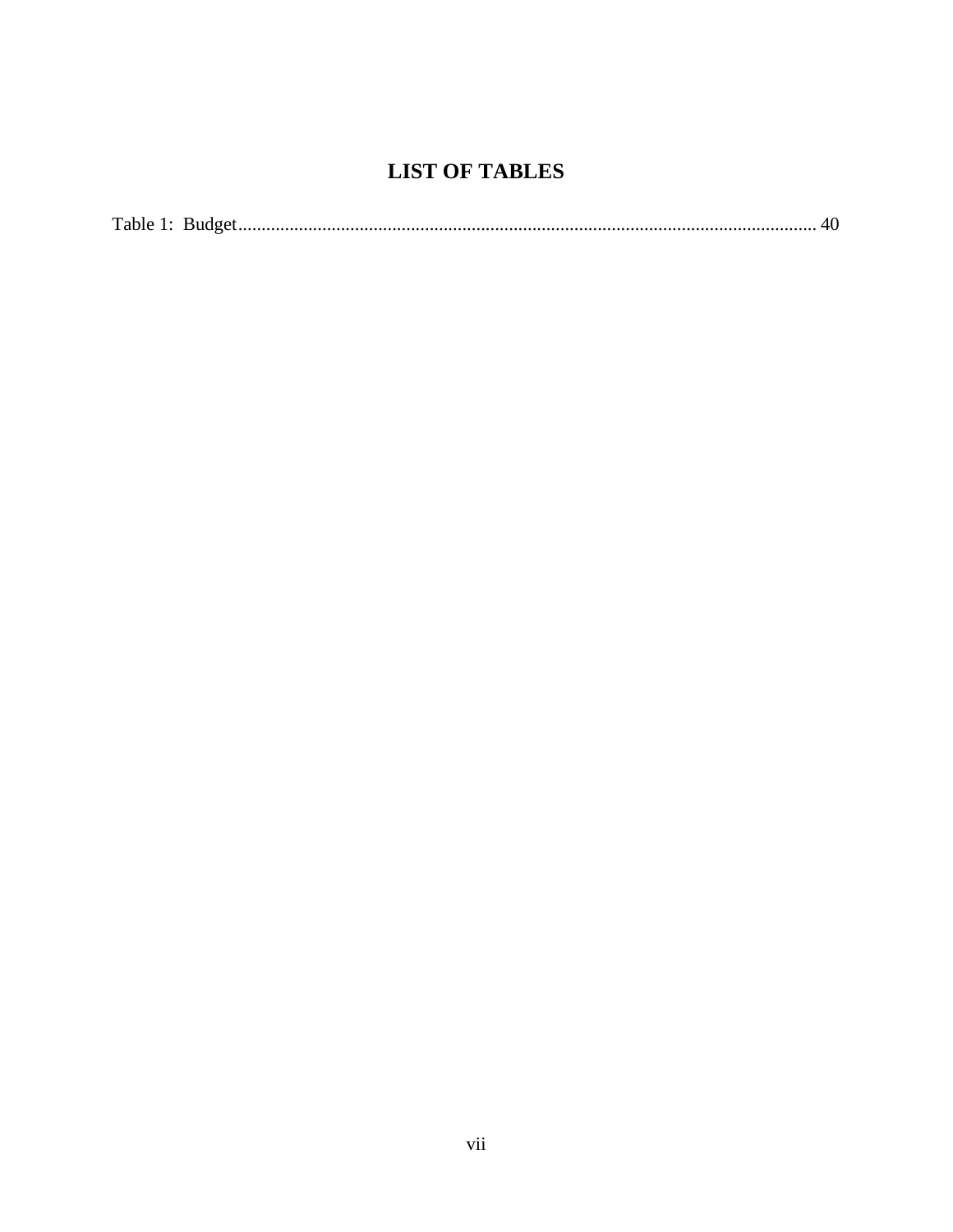# <span id="page-8-0"></span>**CHAPTER ONE: INTRODUCTION**

*Tell all the Truth but tell it slant – Success in Circuit lies Too bright for our infirm Delight The Truth's superb surprise - Emily Dickinson* 

Emily Dickinson contemplated the universal truths of nature, love, death, and immortality, and chose to present her perceptions in almost two thousand poems, most of them short, many of them humorous, some of them ironic, all of them touching the soul. She tells the truth, but tells it slanted through the persona of her poems, using a circuit of images, examples, and arguments to make her point. The reward for figuring out her semantic structure and making the associations of her words is the superb surprise of finding the truth behind the images. The beauty of Dickinson's poetry is reason enough to perform the poems. They make a lovely CD set. But my purpose in performing *The Belle of Amherst* is not merely to present the poems. It is to present the life of Emily Dickinson, whose personal truths will never be known. Like her poetry, she lived her life "slant". As an adult, she withdrew from her friends and community to attend to solitary occupations – poetry writing, gardening, and baking. She communicated to the larger world of friends, editors, and family by letter. Yet these letters are "slant". Dickinson does not reveal her feelings directly, but rather implies her feelings or gives no explanation for her actions. She is still a figure of mystery even though she revealed her soul in her poetry.

This thesis project is my portrayal of Emily Dickinson using portions of William Luce's 1976 play, *The Belle of Amherst*. I had read a variety of solo performance plays in my search for a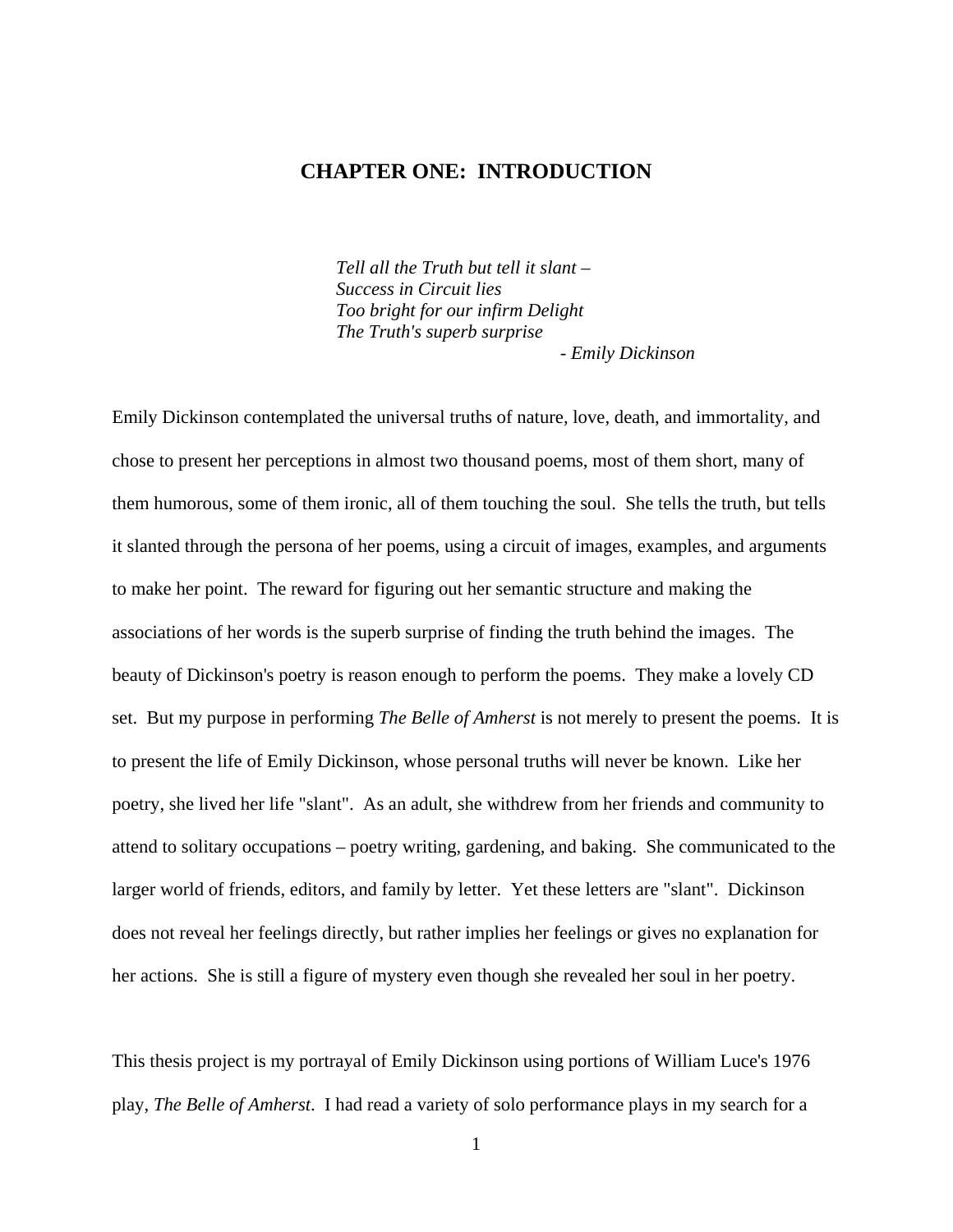thesis project, but none were as moving as the life of Emily Dickinson. I was attracted to the script largely because of the incorporation of poetic language in a dramatic context. My undergraduate degree from Northwestern University in Interpretation of Literature (now called Performance Studies) included coursework in the solo performance of poetry. It seems natural to combine the poetry in the context of Dickinson's memories. Before this thesis project, I had not attempted to portray an historical figure, and so *The Belle of Amherst* seemed the right challenge. Piecing together the character of Emily Dickinson would involve biographical and literary research, as well as my own interpretation of how Dickinson presented herself to the world. I cannot ignore the strong appeal of doing an educational project such as this. I enjoy biographies, and I am enthusiastic about sharing the lives of real people. Call it reality theatre with a touch of entertainment.

The biggest challenge of the thesis project was applying the research to the character and production. As an actor, I had the opportunity to apply the acting, voice and movement work I did in classes to the character of Emily Dickinson. As a director, I had the opportunity to develop my personal concept for this show, drawing on the research skills I learned in my academic classes. With every detail of the production, I desired to share the fascinating life and writings of Emily Dickinson with my audience.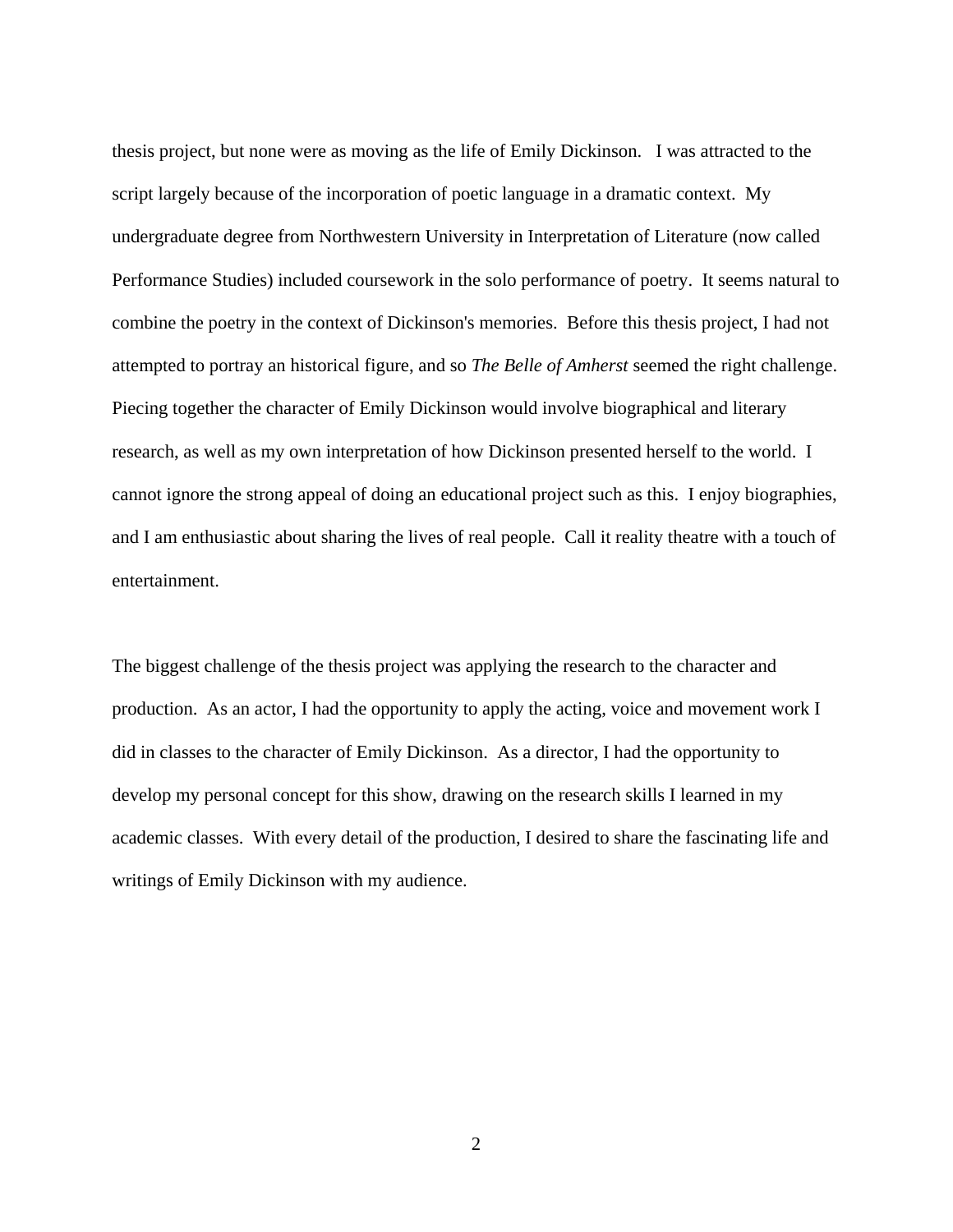# <span id="page-10-0"></span>**CHAPTER TWO: RESEARCH**

#### <span id="page-10-1"></span>**Biography**

Reading Emily Dickinson's biography was a treasure hunt for an unknowable soul. As an actor about to embark on an interpretation of an historical figure, I was on a two-fold mission: first, uncover the facts of the poet's life, and second, build a physical and psychological portrait of this reclusive genius. Much of Dickinson's life is documented through her correspondence with friends and relatives. Letters tell us where she lived and traveled, what she read and baked, and how she dressed and played piano. What the letters cannot do is answer those mysterious questions about her behavior that reach into the core of her beliefs. Why did Dickinson withdraw from others? Why did she wear white? Who was the Master of her love poems? What was the terror that frightened her? It is not important that the answers to these questions will never be known, but it is important for an actor to answer these questions privately and base acting choices on a personal interpretation of Dickinson's words and actions.

Richard B. Sewall's *The Life of Emily Dickinson* is a complete collection and analysis of existing correspondence, photographs, and poetry. Sewall's book and Connie Kirk's more concise biography, *Emily Dickinson: A Biography*, are my sources for the following biographical information. The information which I have summarized here is essential to my understanding of the poet. By researching Dickinson's behavior in the events of her life and in her relationships with others, I began to build a character for *The Belle of Amherst*.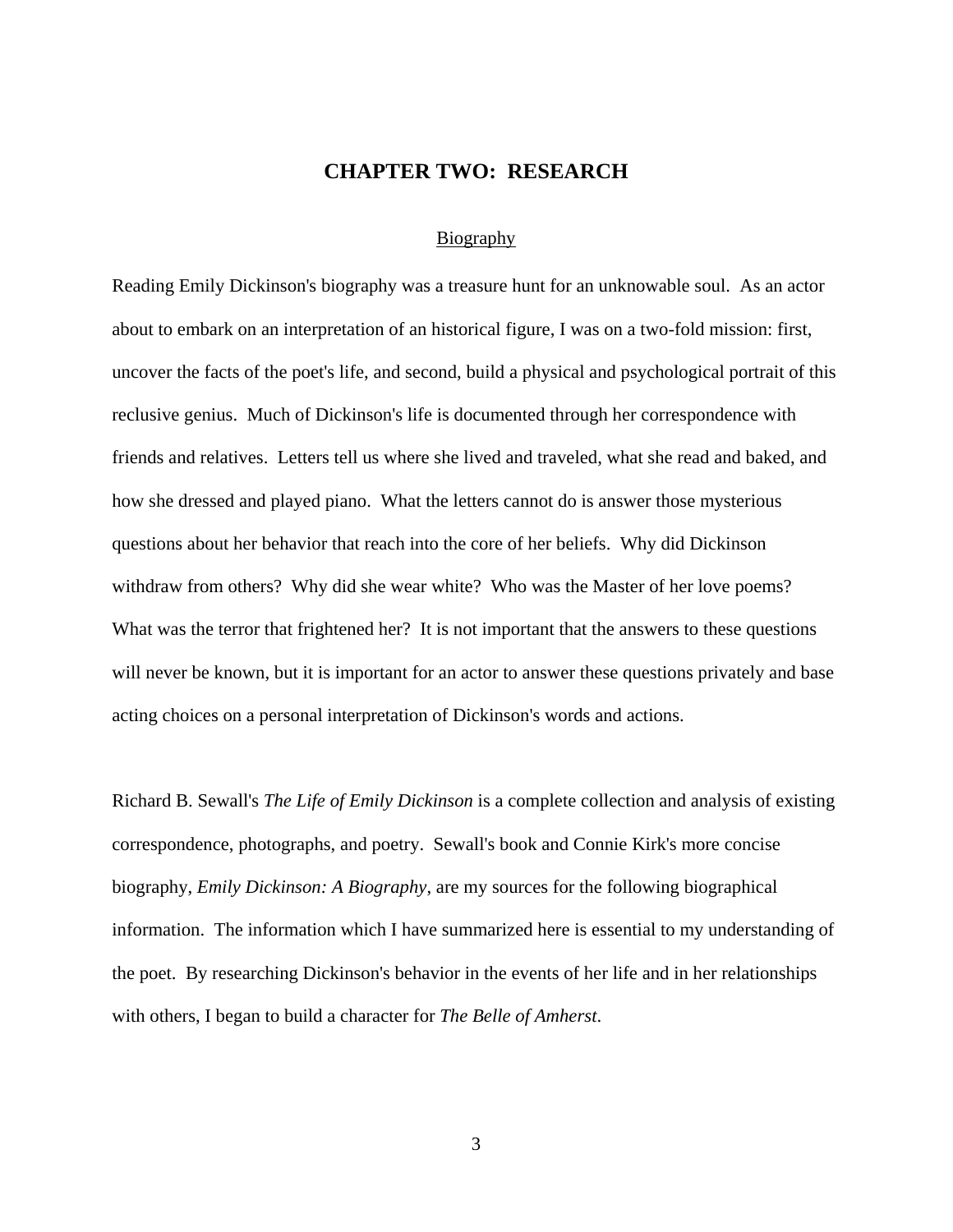#### <span id="page-11-0"></span>Life Events

Emily Dickinson was born on December  $10<sup>th</sup>$ , 1830 in her family home, known as The Homestead, in Amherst, Massachusetts. She was descended from Puritans who came to New England around 1637 and settled in the area of South Hadley, Massachusetts. Her grandfather, Samuel Fowler Dickinson, co-founded Amherst College in 1821. He was a wealthy lawyer, though a less practical businessman. He managed to build The Homestead before he lost his money and the house; he died poor. The Homestead was sold when Emily Dickinson was ten years old, and her family moved to a house down the street. Her father eventually bought back the house and moved the family to The Homestead when the poet was twenty-five. Emily lived at The Homestead until her death at age fifty-five, except for two extended visits to Boston.

Emily's parents were Edward Dickinson and Emily Norcross Dickinson. They married in 1828. The first born was a son named Austin, born in 1829. Emily was born eighteen months later, in 1830. The youngest child, Lavinia, was born in 1833. In addition to her immediate family in Amherst, Emily Dickinson had relatives around central Massachusetts. She was particularly close to her Aunt Lavinia Norcross, her mother's younger sister. In adulthood, Austin was the only one of the three Dickinson children who married. Austin married Susan Gilbert in 1856. They lived in a house called The Evergreens built next door to The Homestead. They had three children: Ned, Martha, and Gilbert. Ned died in his thirties. Gilbert died of typhoid at age eight. Martha alone survived to eventually inherit the Dickinson estate. Austin also had a mistress, Mabel Loomis Todd, who was thirty years his junior. After Gilbert's death, Austin and Sue's marriage dissolved emotionally and Austin turned to Mabel as his true love. Mabel played an important role in publishing Emily Dickinson's poems after the poet's death.

<sup>4</sup>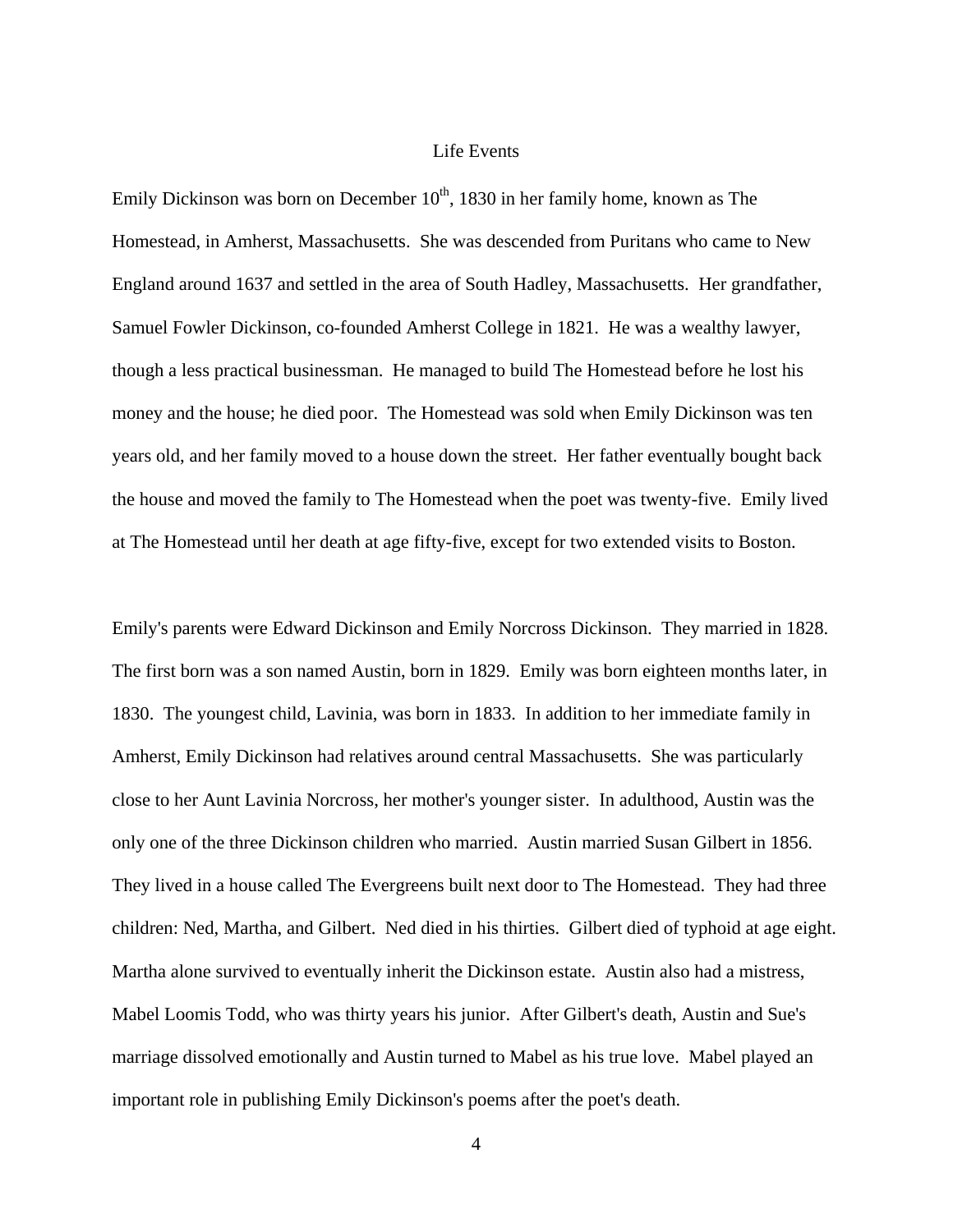Young Emily attended the West Center District School at age five and entered Amherst Academy at age ten. She received a rigorous education in science, literature, classical languages, history, and natural philosophy. Her studies in botany were of particular importance to her, inspiring a life-long love of nature. She collected and classified plants, which she pressed into notebooks. At home and at school, she was educated in music and became an accomplished pianist and singer. At church, religious fervor was high and many revivals took place, but Dickinson didn't attend and never committed herself as a Christian. This proved to be a stumbling block when she entered Mount Holyoke Female Seminary at age seventeen. After one year at this school for Christian missionaries, Dickinson ended her formal education and returned to The Homestead.

Although Dickinson spent most of her life in Amherst, she did travel to other parts of the country to visit relatives. When one of her girlhood friends died at fourteen, Emily made her first trip to Boston to stay with her Aunt Lavinia to recover from the trauma. She visited Aunt Lavinia in Boston again at age twenty-one. At twenty-five, she and her sister Lavinia went to Washington, D.C. where their father was a Representative in Congress. On their way home, they stopped in Philadelphia to visit cousins. When Dickinson was thirty-four years old, and again when she was thirty-five, she spent seven months in Cambridge, Massachusetts where she received eye treatments.

Dickinson wrote most of her poetry during her early adulthood. Half of her 1,800 poems were written between the ages of thirty-one and thirty-five. Scholars searching for an explanation as to why she was so prolific during this period point to possible traumas in her life at this time.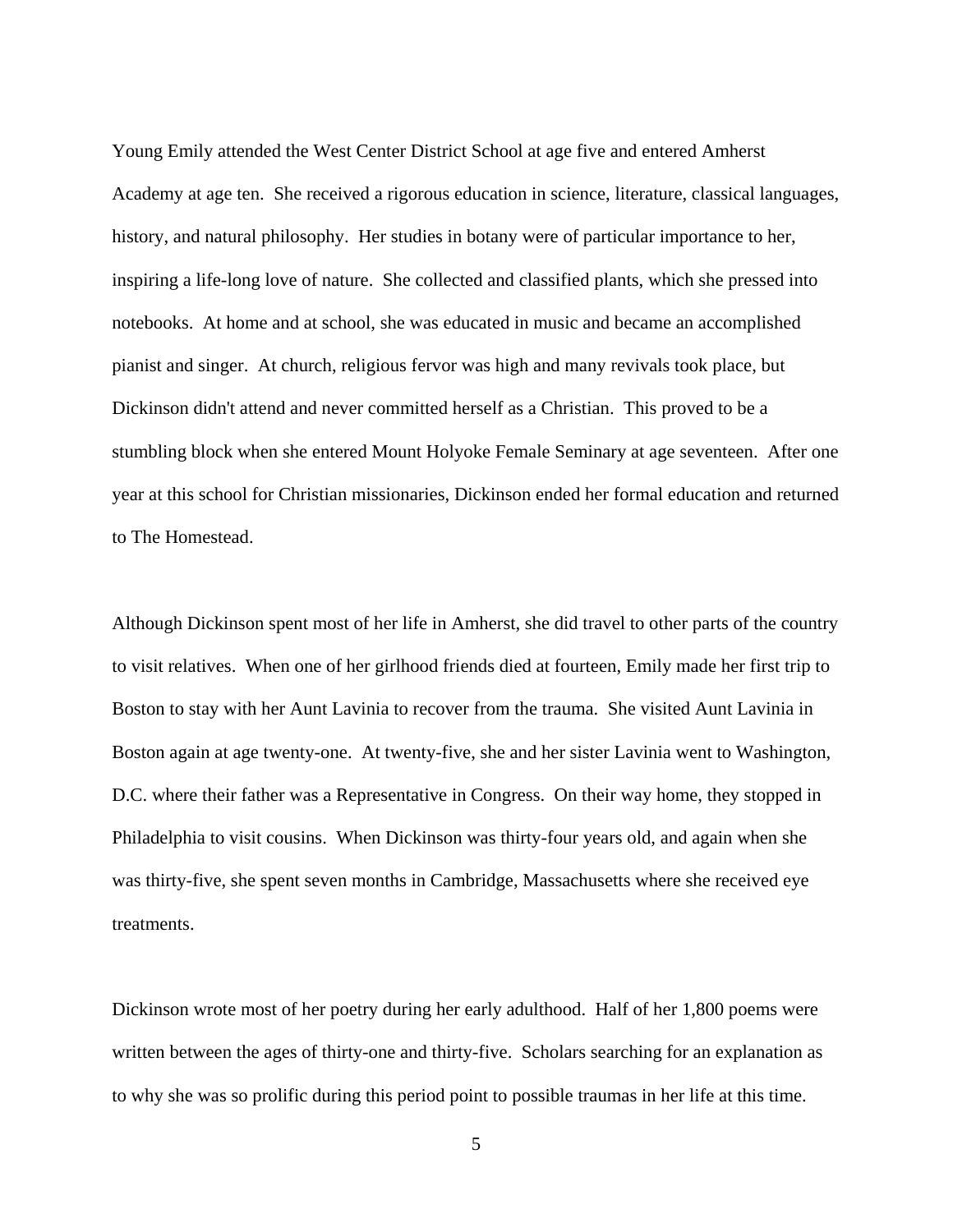Dickinson wrote about "a terror" in her life but never identified its source. There may have been one or several affairs of the heart with various men in her life. The identity of a beloved, whom Dickinson called "Master" in her poems, has never been established. It may have been family friend Judge Otis P. Lord, Philadelphia minister Charles Wadsworth, or friend and publisher Samuel Bowles. "Master" may also have been a fantasized man.

When the poet was thirty-two, she responded to an article in *The Atlantic Monthly* inviting young poets to submit their work. This began a life-long correspondence with writer/editor Thomas Wentworth Higginson, who she hoped would publish her poems. Higginson never recognized her poetic genius and refused to publish her work. He visited Dickinson twice in Amherst, when Dickinson was forty and later at forty-three. His visit, recorded in a letter to his wife, describes an odd woman who talked on and on at a rapid pace and left him emotionally drained. Higginson may never have fully realized what genius he had at his hands, but he was not alone. Samuel Bowles also was reluctant to publish Dickinson's poems; only five poems appeared in the *Springfield Republican*, where Bowles was an editor, and all were published anonymously. One of Dickinson's poems appeared in a book of anonymous poems. Readers were asked to guess which poem was written by which poet. Dickinson's poem was mistakenly identified as belonging to Ralph Waldo Emerson. Only seven poems were published in Dickinson's lifetime, but she was not unknown among literary circles. Dickinson sent her poems to friends and family who shared them and sometimes published them without her knowledge. Her letters containing the poems acted as a kind of grass roots approach to publishing.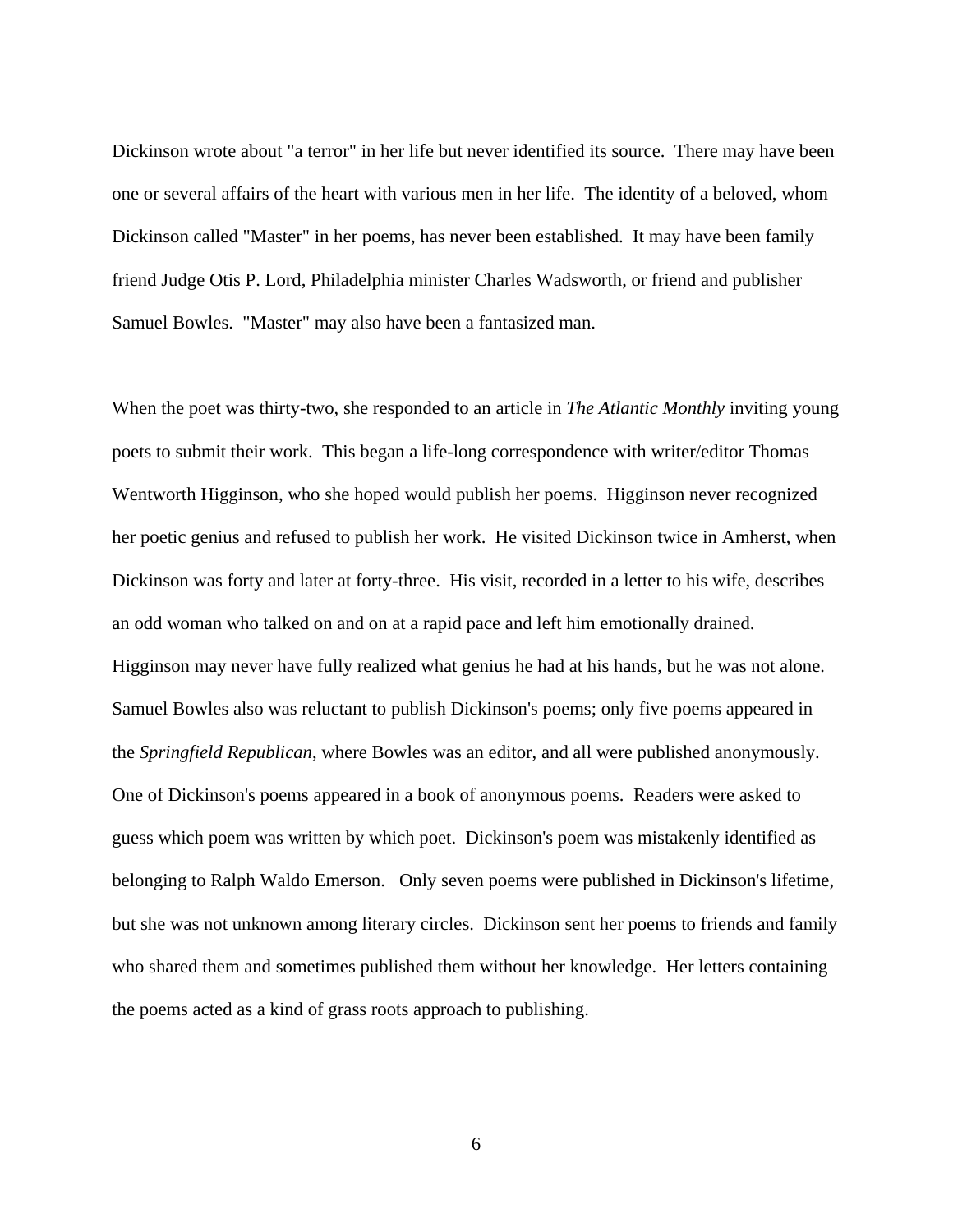From the time she left Cambridge at age thirty-six to the time she died at age fifty-five, Dickinson remained in Amherst. Over these twenty years, Dickinson still wrote poetry, but not at the same pace as in her earlier years. She also began to withdraw from the company of all but her closest friends and family. There were several sources of strain in her life during this period. Her Newfoundland dog, Carlo, died. The family's Irish maid left, and the Dickinson daughters were required to take on the chores around The Homestead. Dickinson's father died when she was in her mid-forties, and her mother became paralyzed shortly thereafter. Family tension was running high between Emily and her sister-in-law, Susan Gilbert Dickinson. The source of the tension between Emily and Susan remains a mystery because Emily would not write directly about it, but Sewall writes that Emily discovered Susan was not the soulmate and confidante she had hoped for at the beginning of their friendship.

Emily Dickinson continued to bake and garden and write, but eventually she refused to see friends when they came to the house. She even refused to see Samuel Bowles who had been a close friend and a possible love interest. Perhaps just as odd was Dickinson's indirect visitation with people who came to the house. Mabel Todd, Austin's mistress, visited The Homestead many times but the two women never met face to face. Dickinson would sit on the stairs and listen to Todd play the piano and sing, and then send a poem or flower down to her on a silver tray.

Dickinson's peculiar reclusive behavior is the subject of much speculation. Was it a pose or selfcreated myth that Dickinson purposely devised? If so, was the device used to protect her privacy from conventional Amherst gossip? Was Dickinson a creative genius who felt no one could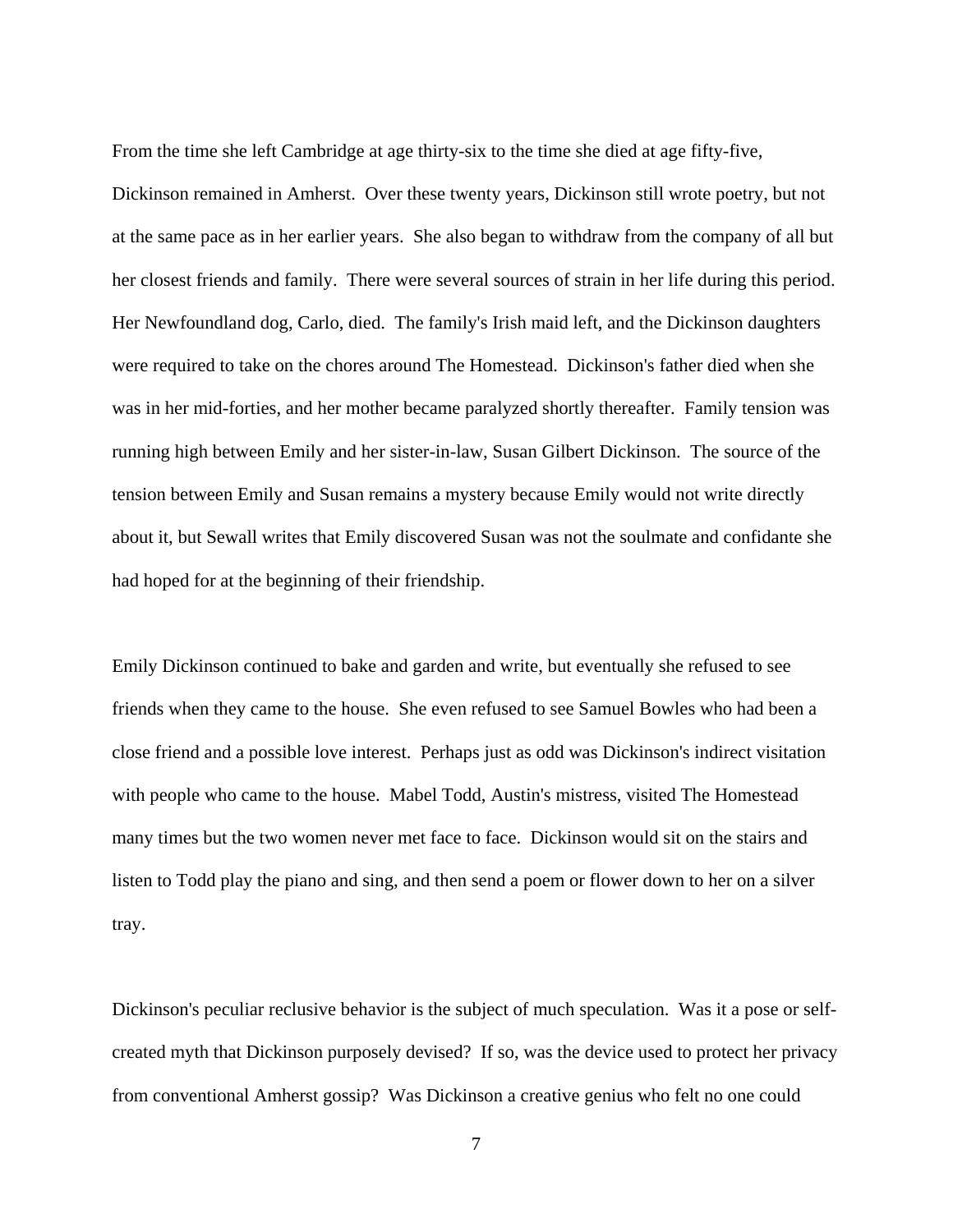understand her? Was her refusal to accept the religious doctrine on her community a bar to relationships with friends? Was she suffering from some mental disorder? It is difficult to understand this kind of withdrawal. Emily Dickinson's letters and poems don't reveal her true thoughts explicitly. Sewall refers to the Dickinson Rhetoric when he describes her manner of hiding behind a mask in her poems and letters (236). Instead of speaking plainly and directly, Dickinson used hyperbole, overstatement, and unusual words to speak indirectly and hint at her ideas. What was going on in Emily's head can never be satisfactorily described, but the pose she struck in her letters and poems can be analyzed and interpreted.

The last years of Dickinson's life are marked by the death of family and friends. Her mother, her eight-year-old nephew Gib, Samuel Bowles, Charles Wadsworth, and Judge Lord died when Dickinson was in her early fifties. Emily Dickinson died on May 15, 1886 at the age of fiftyfive. Doctors at that time were not sure what caused her death, but scholars today think she may have suffered from high blood pressure. Dickinson left specific instructions for her funeral. Her coffin was carried out the back door, across the family property, and across three meadows to the West Cemetery where she was buried next to her parents.

#### <span id="page-15-0"></span>Relationships

One of Emily Dickinson's most important relationships was with her father, Edward Dickinson. He was an austere and demanding man who worked hard as a lawyer and served in Congress. Sewall describes him as a powerful and imposing man who was difficult to know. Perhaps this is because he did not express his deepest feelings easily. Characteristic of his Puritan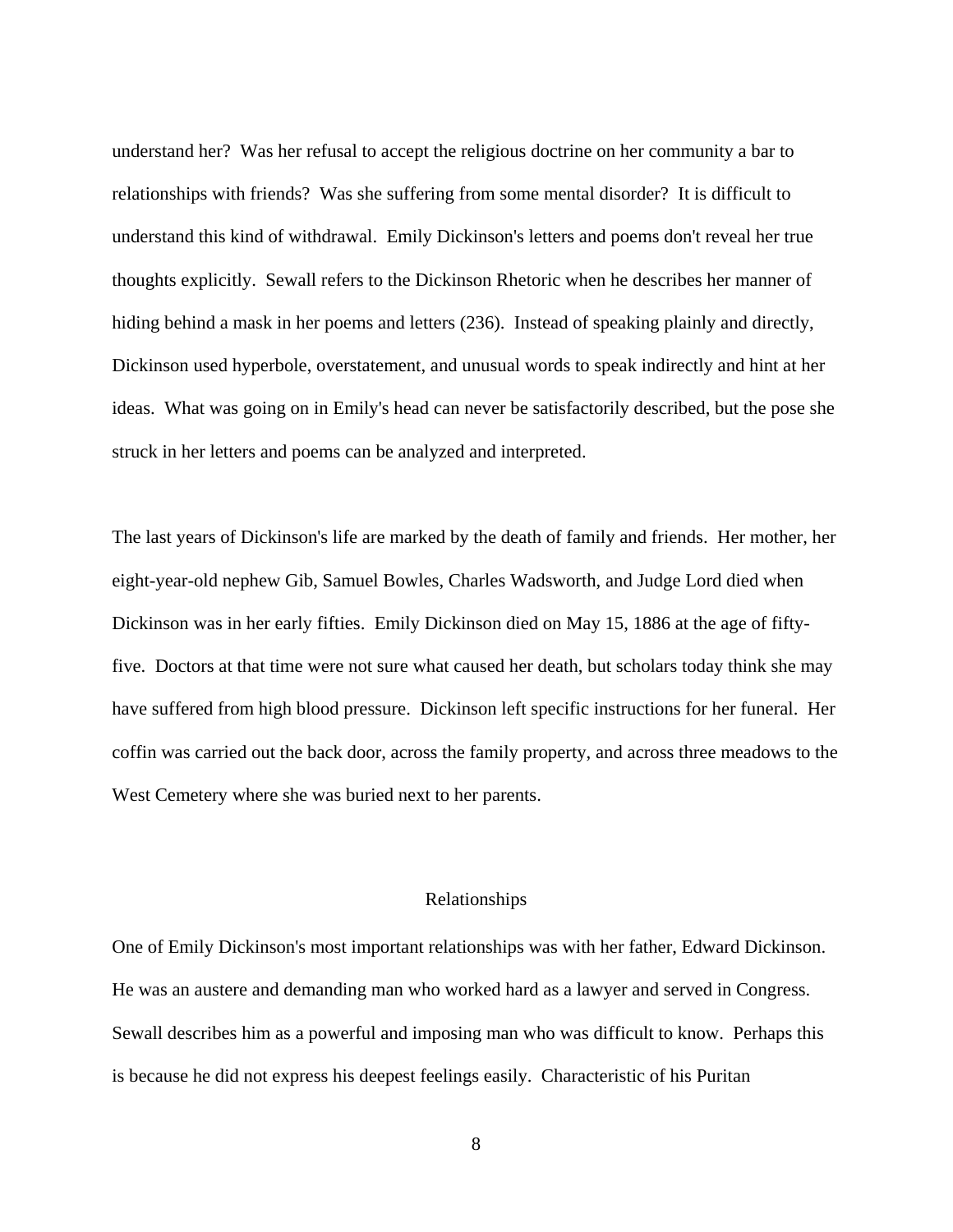background, Edward Dickinson wrote to his soon-to-be wife about their impending marriage expressing his feelings in rational terms by calling their life together a life of "industry, frugality, application" (Sewall 49). Sewall points out that Edward's household may have been, at times, like a dictatorship where Emily felt trapped and rebellious. Edward Dickinson loved his children, however difficult it was for him to express it, and made sure they had books and music. One of Emily's responses to her authoritarian father was to defend herself with humor. She makes fun of her father's public airs in some of her letters and in jokes she wrote to her brother Austin. Emily was proud of, but not awed by, her father's public success because, as Sewall suggests, she also knew his private failure to establish a warm, loving relationship with his family. The father-daughter relationship was a mixture of feelings that matured over time and included fear, pride, tolerance, devotion, humor, intellectual superiority, and pity for his inability to communicate his feelings. After her father's death, Emily was too devastated to attend the funeral. Her image of him changed, and she no longer wrote about him with humor. His death intensified her concern about death and immortality.

William Luce includes more scenes about Father in *The Belle of Amherst* than any other person in Emily's life. Though I cut some Father scenes due to the time constraints of the thesis, I kept the scenes that showed Emily's humor in dealing with the irritable, personal side of Father. In the play, Emily recalls her father as "austere" and "a bear". He loved his children but could not express it. This memory is juxtaposed with the story of how Father made an exception to his early rising rule so his daughter could write poetry at night. A mixture of Father's love and control is also apparent in the scene where Emily remains home after her year at Mt. Holyoke and Austin agrees to stay in Amherst because Father wanted it. Emily's perception of Father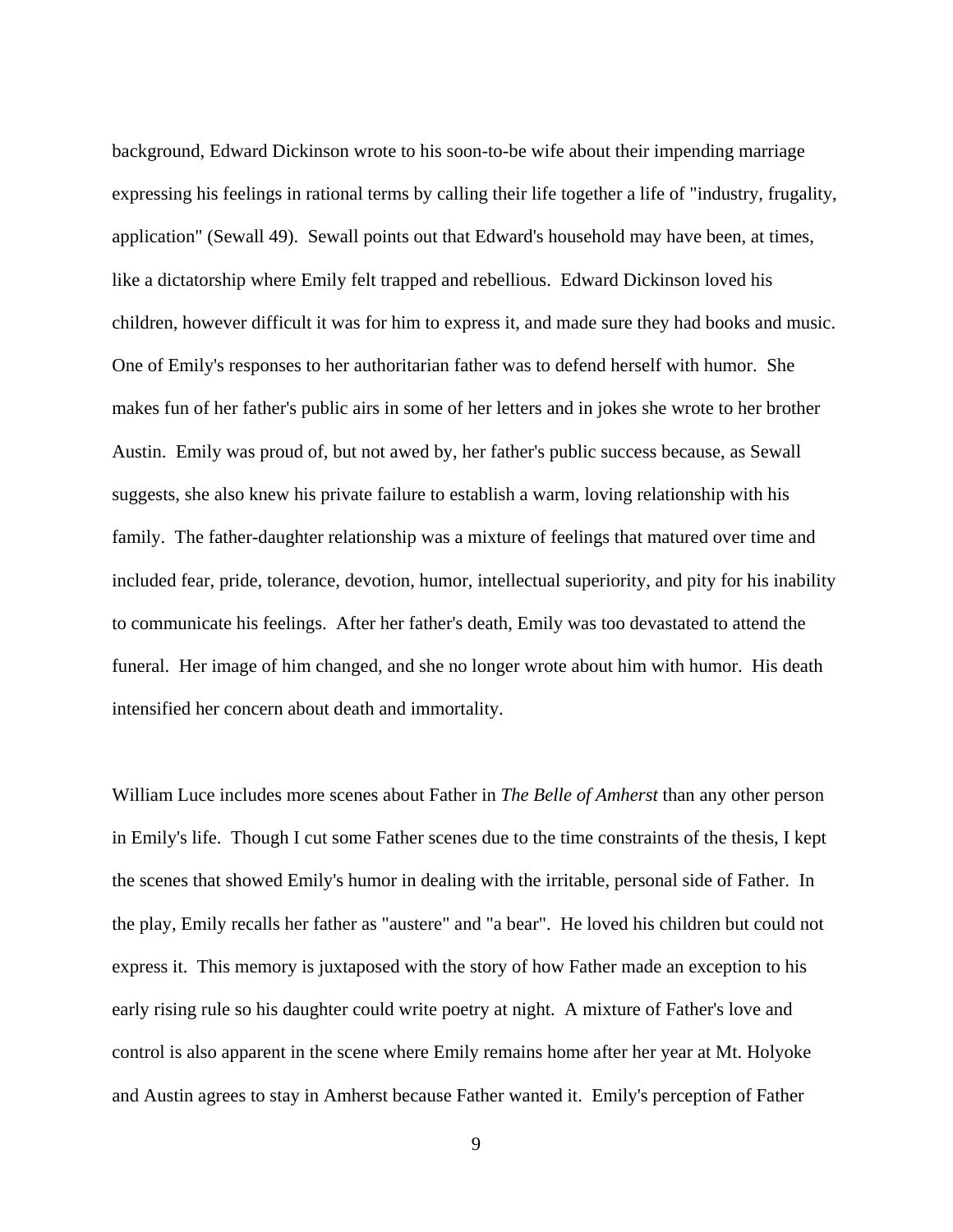changes in the scene where she describes his last day on Earth. The tone of this touching memory alters her recollections of the two other "mighty deaths" in her lifetime – her mother and her nephew Gilbert.

Emily Dickinson did not write much about her mother, Emily Norcross Dickinson, and some of what Emily wrote sounds condescending. She wrote that she turned to her father as one turns to a mother when she was troubled, and that her mother did not care much for thought. Her mother was an educated, intelligent woman, but she was not an intellectual or a writer. As a Puritan parent, she did not have an intimate relationship with her children. She took care of the house and family. She was an expert baker and gardener and passed these interests on to her daughter. She was kind and compassionate, but not a strong force within the family. Emily Norcross Dickinson may have been a bit of a hypochondriac and might have been fearful of death. She suffered a stroke four years before her death, and Emily and Lavinia took care of her full time. At the end of her mother's life, with the parent-child roles reversed, Emily learned to love her mother by caring for her.

There is only one memory devoted exclusively to Mother in *The Belle of Amherst*. The memory of her mother's death follows the narration of Father's death. These two deaths seem very different. Father's death is a sudden shock and an awakening to the fragility of life. Mother's death is observed as a slow slipping away while the heart prepares itself.

The first child in the family, William Austin Dickinson, was born fifteen months earlier than Emily. She was particularly close to Austin and remained close to him all her life. They shared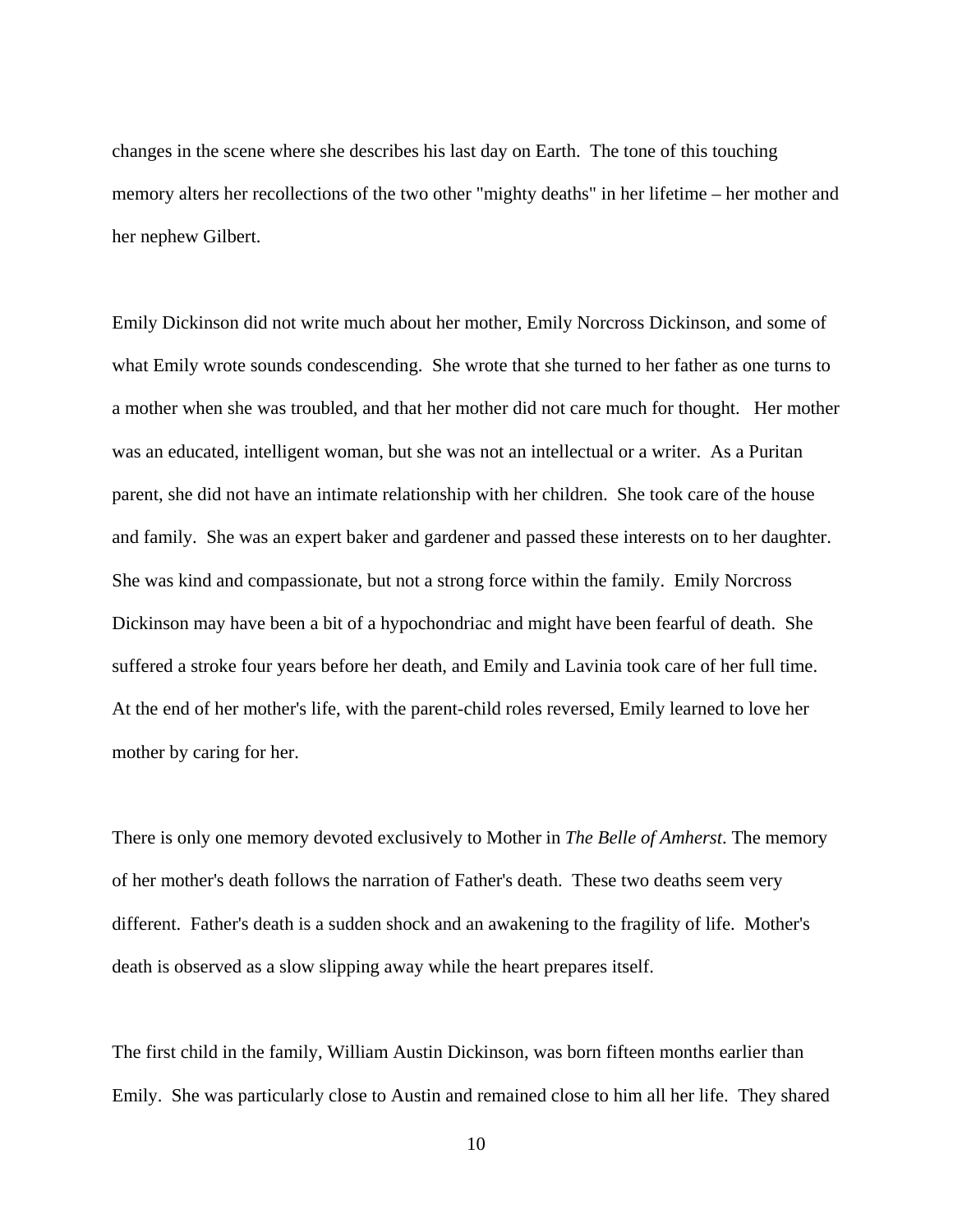a love of nature and books. Within the family, they had an understanding about how to deal with their authoritarian father with humor and rebellion. They snuck books into the house while their father was occupied with work. When Austin went off to college, Emily missed him terribly. He was attractive and fun - the bachelor catch of Amherst. He generally caused an uproar that Emily loved. Austin was perceived by others sometimes as a social snob, sometimes as a roughly spoken administrator, and sometimes as a competent public servant. To Emily, he was the one person who understood her better than anyone else. Emily and Austin's relationship is quite complex and is further complicated by Emily's relationships with Austin's wife Susan and Austin's mistress, Mabel Loomis Todd.

As the brother-sister relationship is portrayed in *The Belle of Amherst*, Austin is the fun-loving, popular big brother who receives valentines from all the girls, in contrast to Emily's empty mailbox. I retained this scene because it shows their early closeness and playfulness.

Although several other cuts involving Austin were made, I kept references to Austin's perception of Emily's "posing" as a mysterious figure in Amherst. It is a question at the heart of understanding the poems and life of the poet. Life in small town Amherst was not easy among the gossips. Were Emily's actions a deliberate attempt to distance herself from petty gossipers, as she states in the play, or were they manifestations of family problems or psychic ills? Was she playing with the townspeople or suffering from a crisis? When Emily presents herself to her audience, what mask is she wearing? Is she taking the audience into a truthful confidence or is she playing with the audience, teasing them the way she says she teased the gossips of Amherst?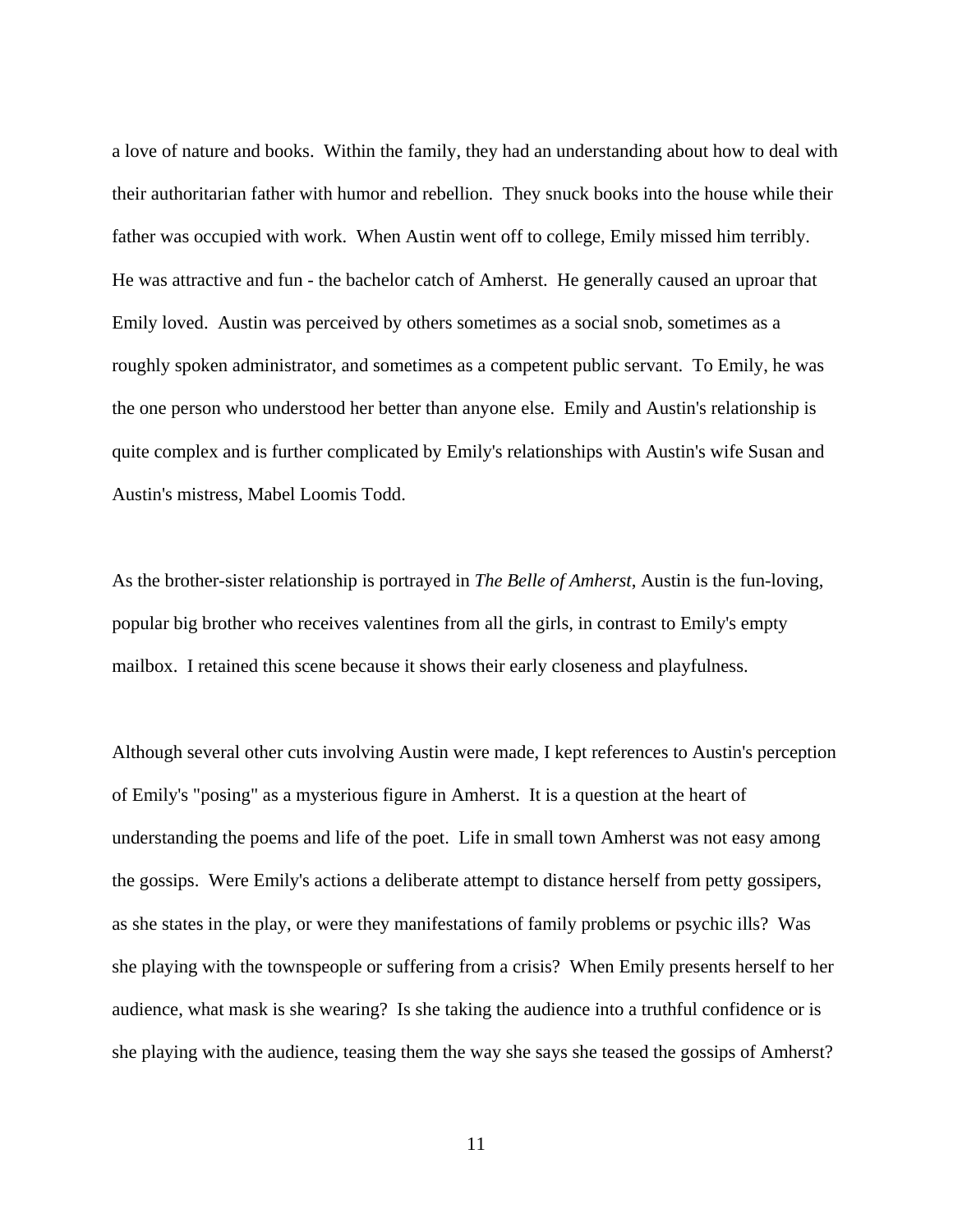Lavinia ("Vinnie") was born two years after Emily and lived with her all of her adult life. Sewall describes Vinnie as forthright, practical, and well-adjusted to her world. She was the "uncomplicated" Dickinson who had humor and wit (129). Vinnie was not an intellectual and did not share literary interests with Emily and Austin. She was a doer who took care of running the house by the time she was twenty. Emily called her sister her "Soldier and Angel" because she became a kind of protector. She ran the house, took care of Emily's health, and guarded Emily's privacy. Vinnie acted as her confessor, kept her calm, and allowed her to live life in her own way. It can be difficult, then, to understand how Vinnie was unaware of the extent of Emily's writing. After Emily's death, Vinnie was surprised to find almost two thousand poems in Emily's bureau.

Memories of Vinnie figure prominently in the full-length version of *The Belle of Amherst.* The full-length play has several scenes that include Vinnie. Emily recalls Vinnie's beauty as a girl. She tells the audience about Vinnie's cats. There is also a scene about Vinnie's reaction to Emily's possible marriage. However, I chose to cut those scenes due to the time constraints of the thesis performance. The domestic and family concerns which occupied most of Emily's life are of less interest to the audience than her emotional and poetic involvements. In the shortened version of the play, Vinnie's presence in the next room provides a slight frame for the play. Emily's reason for entering the stage is to prepare their tea and cake when the play begins, and she goes off to have tea with Vinnie at the end. Vinnie is spoken of in reference to the valentines and the trip to Washington, D.C., but otherwise Vinnie, like Mother, was cut from the script.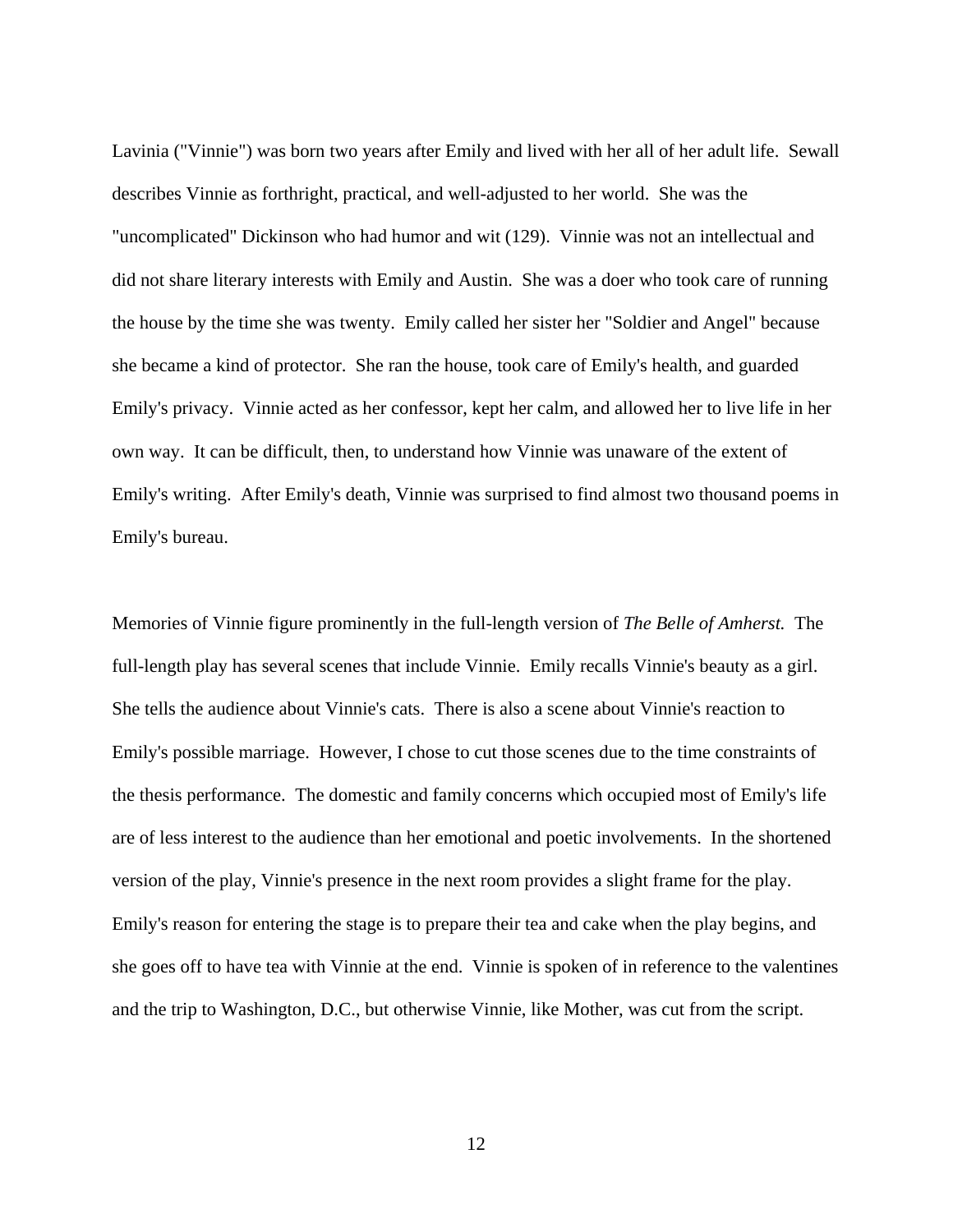As previously mentioned, Susan Gilbert Dickinson was a source of tension in Emily's life. She is mentioned only briefly in *The Belle of Amherst* as a friend, confidante, and tremendous support in Emily's literary life. As Emily says in the play, "Sue was the only one who understood my need to write." William Luce then has Emily speak esoterically of her need for intensity in her friendships and her disappointment when no friendship lives up to her expectations. Research on this confusing section of the play led me to another complicated relationship in Emily's life. Susan and Emily were close friends for about four years prior to Susan's marriage to Austin. They shared an interest in books and writing. Susan was a very social and fashionable woman who enjoyed entertaining and kept Emily socializing in her early twenties. At some point after Susan and Austin's marriage, Emily and Susan's relationship soured. The nature of the hostility is not known. Vinnie is said to have talked of Susan's "cruelties" toward Emily. Even though there was tension between the family members, Emily was not completely cut off by Sue. Emily did ask Sue's opinion of the poem "Safe in their Alabaster Chambers" which she sent in her first letter to Higginson, as Luce included in his play. They still gave each other books and sent notes between The Homestead and The Evergreens, but Emily did not visit Sue next door for fifteen years. Emily also did not confide much in her letters to Sue after the change in their relationship. The only time she visited The Evergreens in fifteen years was when Susan and Austin's son Gilbert died at age eight. In those letters to Susan, Emily expresses her grief and sympathy.

After reading Sewall's detailed analysis of letters between the women, as well as the poems that may refer to their relationship, it is still not clear what went on between them. Emily covered her feelings with the mask of civility or masked the truth by telling it "slant" so that no one could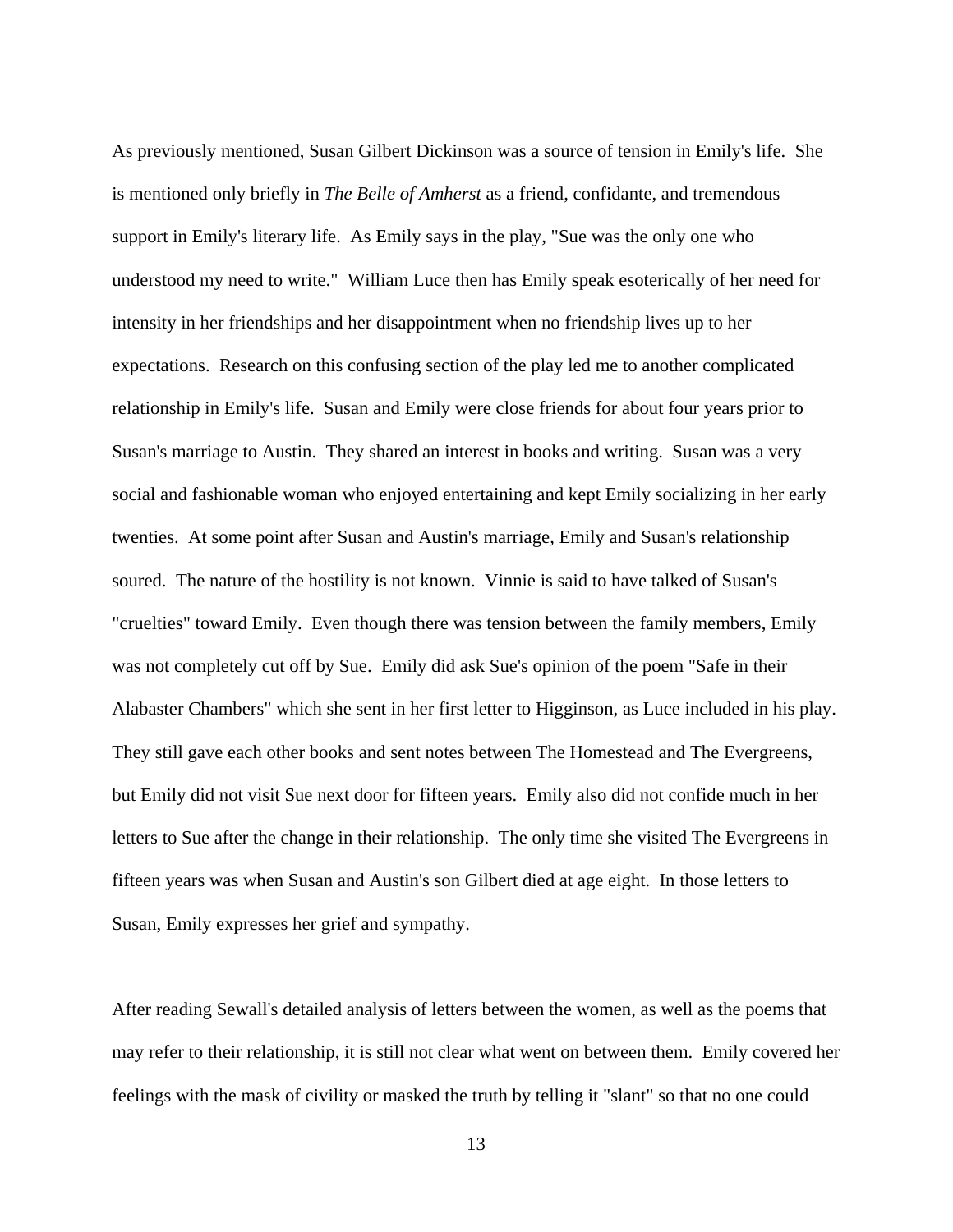definitively decipher what the tensions were about. Although I was tempted to second guess Luce as a playwright and insert more information about Sue, it was very difficult to do. The convoluted relationship is impossible to convey in the short space of the play.

It is also not possible to convey the complex mystery of the Master letters. Emily Dickinson wrote three letters to someone she called "Master" around 1858, 1861, and 1862 expressing her love. The play clearly states that Charles Wadsworth was Emily's main love interest, but this is not the case at all. Other scholars have argued that "Master" could be editor Samuel Bowles, Judge Otis Phillip Lord, Sue, or a fantasized man. While it may be inaccurate to give the audience the idea that the identity of "Master" has been agreed upon by Dickinson scholars, it is a useful dramatic device for the play. As an actress working with a published script, I have to accept an interpretation I am not completely comfortable with. My job is to justify the discrepancies, filling in an imaginary life that makes sense in my mind and in the context of Emily Dickinson's life.

Using the given circumstances of the play, Charles Wadsworth is the "Master" of Emily's love. In 1855, when Emily was twenty-five years old, she and Vinnie visited their cousins in Philadelphia. They may have heard Reverend Charles Wadsworth preach at his Arch Street Presbyterian Church. Three years later, Emily wrote her first Master letter. Two years after that, Wadsworth visited Emily in Amherst. Wadsworth visited Amherst again in 1880, after twenty years. In the intervening years, Emily asked for spiritual advice in her correspondence with him. Wadsworth's letters discuss counsel for an affliction she was suffering. Emily wrote letters to other people about Wadsworth that reveal she thought of him as a man of mystery who had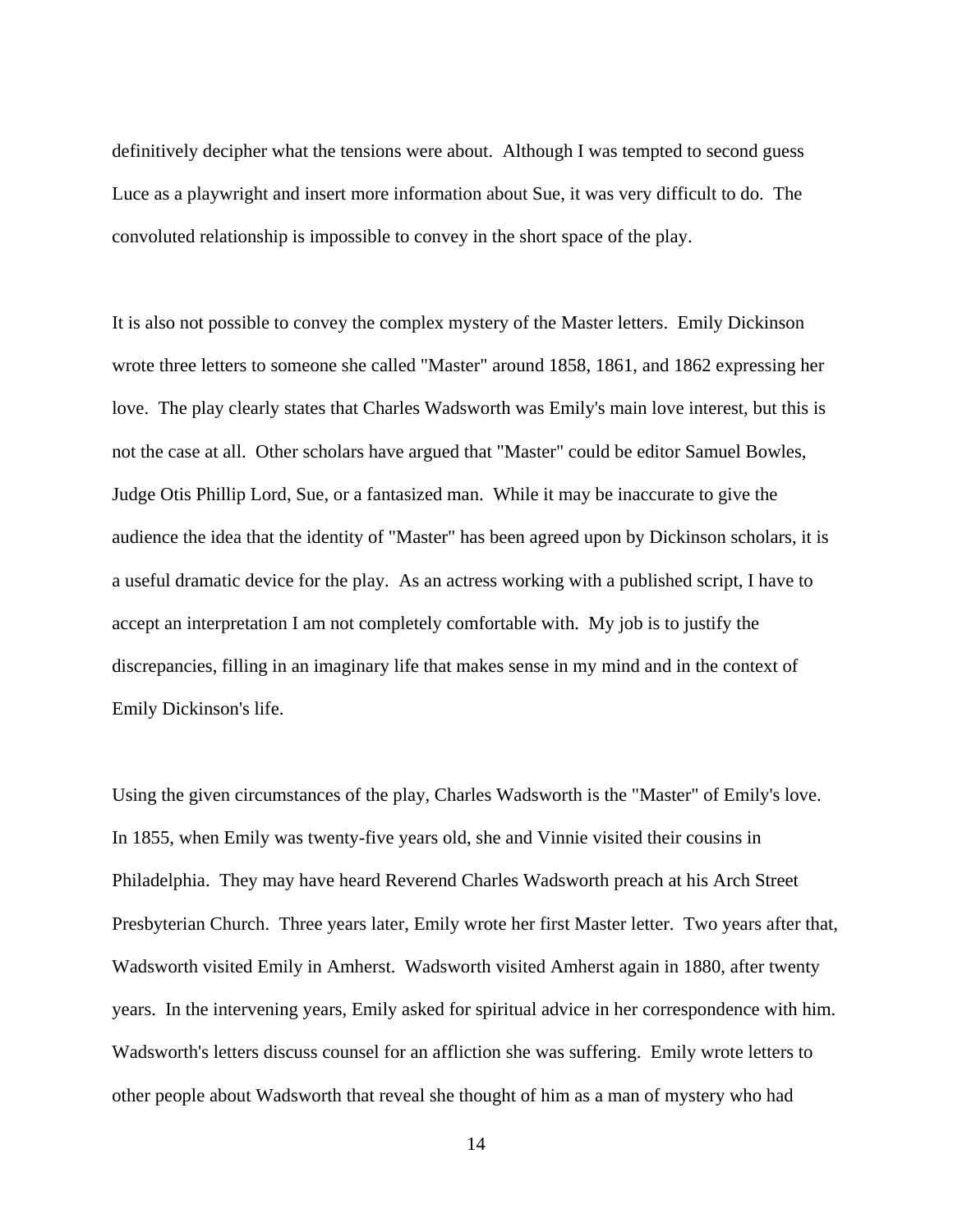suffered tragedies in his life too. "He was a Dark Gem," she wrote, "born of Troubled Waters" (Sewall 453). She also admired his humor and perhaps, the spiritual self-doubts that caused him conflict. There may also have been a kind of literary influence between the two. Sewall notes that some of Wadsworth's sermons and Dickinson's poetry have a similar theme and tone (456). Even so, the letters between the two principals and their friends still don't make the mystery of their relationship clear. Wadsworth's letters don't shed much light on any romantic relationship. He was, nonetheless, an important figure in Emily Dickinson's life, whether he was a true love or an idealization of love.

Another undeniably important person in Dickinson's life was the editor Thomas Wentworth Higginson. He was a Union soldier and an activist for women's rights, the abolition of slavery, and rights of the poor. Besides his free thinking views, he was also a nature advocate and had visited Thoreau and other Transcendentalists. In 1861, while working as a contributor to *The Atlantic Monthly*, he invited young writers to send their work to him for publishing or comment. Dickinson sent four poems, including "Safe in their Alabaster Chambers", which she had earlier asked Sue to critique. Higginson's and Dickinson's correspondence about these poems is woven into the dialogue in Higginson's visit in *The Belle of Amherst*. For all his literary credits, Higginson did not perceive Emily Dickinson's genius as a poet. In fact, when he received Dickinson's first letter with four poems he complained that young contributors sent him "worse things than ever now" (Sewall 544). Higginson's first letter back to Dickinson inquired about her identity and education. Dickinson carefully skirted some of his questions and sometimes lied outright to him. She minimized her education and the amount of poetry she had written. Yet, she told him rather personal information about suffering a terror in her life, losing friends to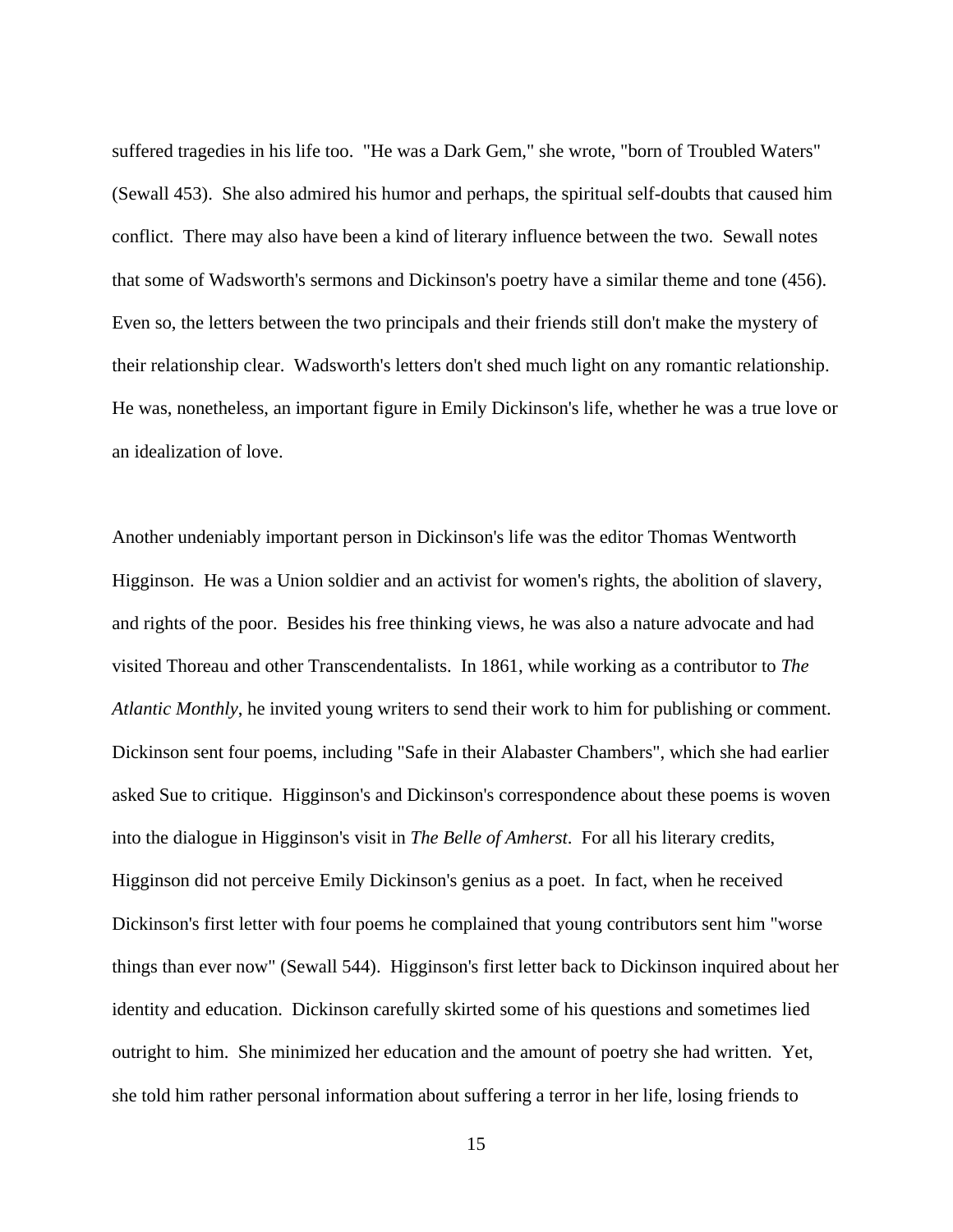Immortality, and living with a mother "who doesn't care for thought" and a father "too busy with his Briefs." It seems that she is playing a game with Higginson even in this first letter. She hides her identity and reveals information that creates more mystery about herself. She asks Higginson to suggest how she might "grow" as a poet but, as scholars point out, she never took his advice and continued to experiment with poetic structure and innovate with words.

William Luce took the content from Higginson's and Dickinson's correspondence to fashion their dialogue in the play. From several letters on both sides, he incorporates Higginson's criticism of the poems he received, calling Dickinson's work "spasmodic" and "uncontrolled" and telling her to "delay to publish." Dickinson's response in the play is formed from letters denying that she intended to publish or even sought fame. Once again, the words can be taken two ways. On one hand, Dickinson may have taken Higginson's suggestions as real criticism, or she may have rejected his suggestions but posed as if she accepted them and asked for further guidance. Throughout the years of correspondence, Dickinson thought of Higginson as an advisor and called him her "Preceptor." She also thought of him as a friend and said that he had saved her life and that he had stretched out his hand to her in "the Dark."

#### <span id="page-23-0"></span>Education

Examining Dickinson's education can lead to additional clues about the poet's behavior in her world. She received an excellent education at a time when girls were often given just enough education to make them good wives and mothers. Dickinson attended Amherst Academy where the curriculum included instruction in science, English, classical languages, history, and natural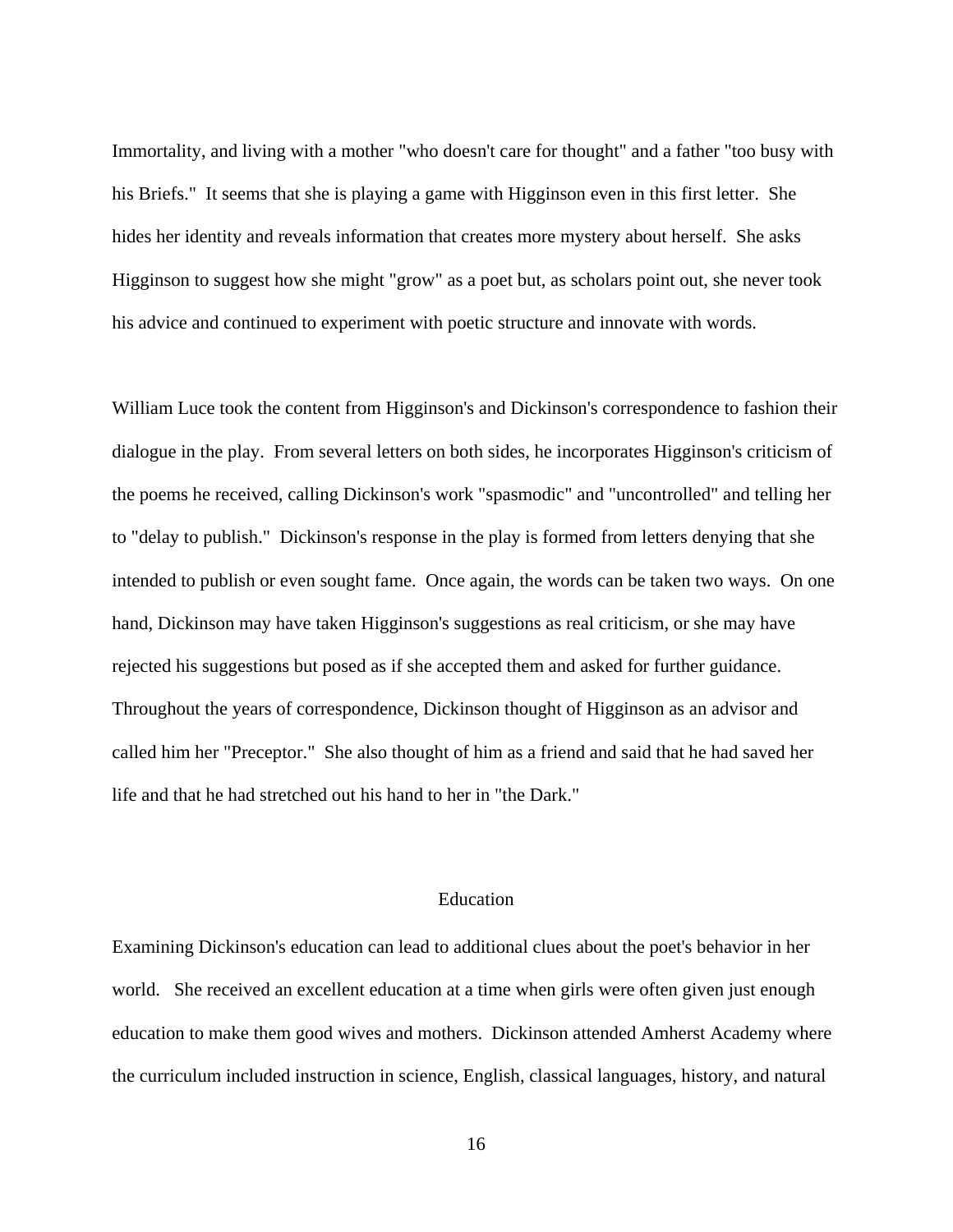philosophy. It was here that Dickinson developed a life-long love of nature, particularly plants. She classified plants she pressed into notebooks. Her poetry is full of images of nature and flowers. She also loved Shakespeare and once wrote to Higginson that she didn't need any other writer but him. In *The Belle of Amherst*, Emily recalls an incident at school when a teacher asked students to cross out the "naughty" language in *The Tempest*. There is no reference to this incident with Tutor Crowell in Sewall's biography, so I must assume that Luce fashioned the incident to show Dickinson's love of Shakespeare and her lively, rebellious nature during her school days. Emily Dickinson's friends of this period describe her as a wit and a great writer for their school magazine. She showed no signs of being a recluse in those early years.

Religious training also had a great influence on Dickinson. She came from a Puritan Protestant background. It is said that her father wanted her to read nothing but the Bible. As the following section on music discusses, Dickinson certainly knew the hymns of the eighteenth century Protestant composer Isaac Watts. Religious revivals were common in Amherst and all of her friends and family became professed Christians. Only Emily Dickinson stood along "in rebellion" and refused to become a Christian. She was not able or not willing to fake a belief in God when she had so many doubts about religion. It is interesting that Emily could "pose" (as Austin might have said) as a character for the town or "pose" as an earnest pupil of Higginson's, but she could not pose as a Christian. She remained true to her perception of religion and her doubts.

In *The Belle of Amherst*, Emily describes her feelings on the topic of religion as she recalls her year at Mount Holyoke Female Seminary. Miss Lyon urges her to become a Christian, but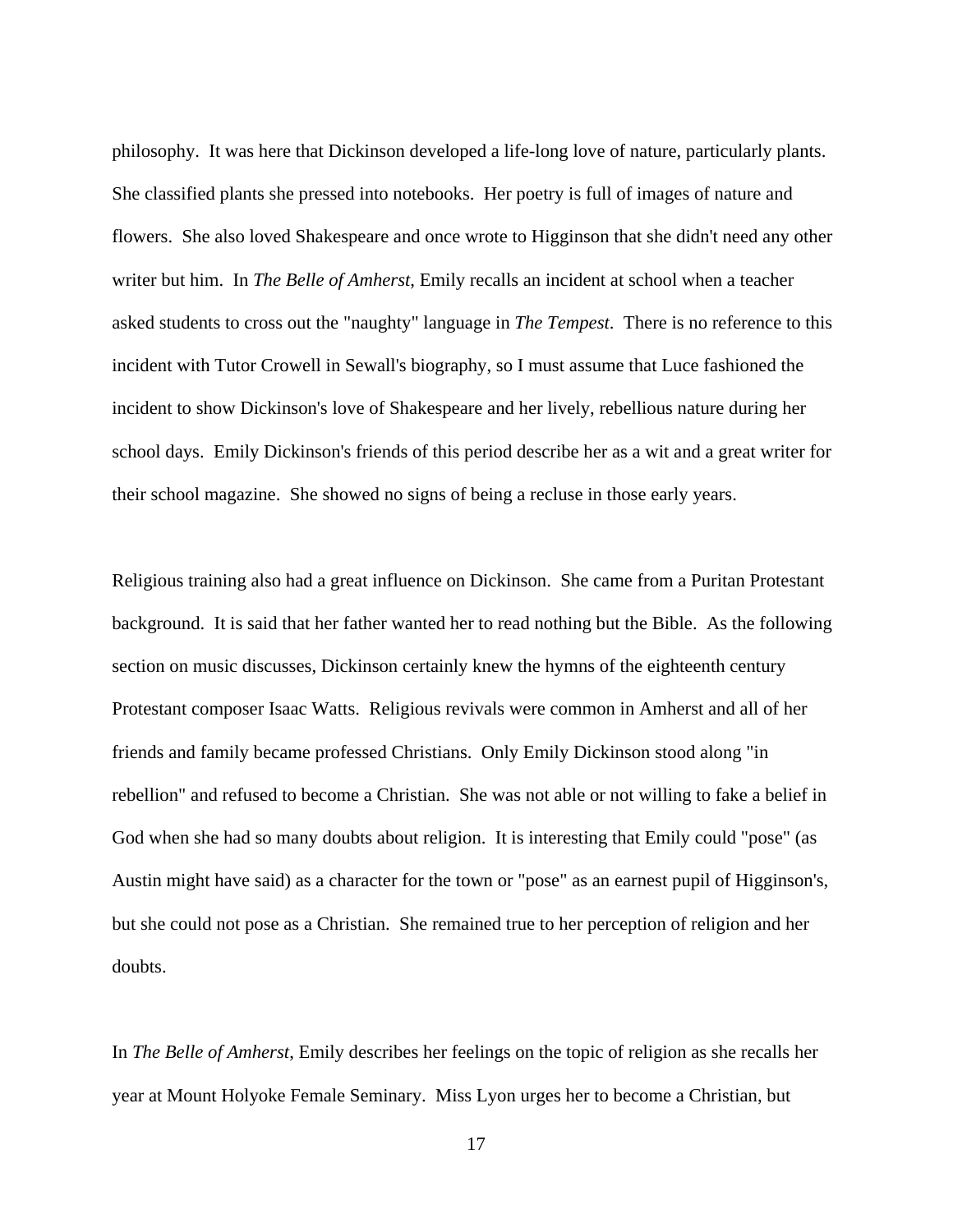Emily is not attracted to duty. "Why is religion made so grim?" she says. Dickinson has an utterly different concept of religion as God's manifestation in Nature. Dickinson may have devised myths to ensure her privacy in her social life, but she did not falsify her beliefs on religion. Her deepest thoughts and concerns about God, immortality, and existence are truthfully explored in her poetry.

Dickinson's education in household matters came from her mother. Emily Norcross Dickinson was responsible for passing along two passions to her daughter – baking and gardening. Dickinson was known for her bread baking. She won second place for her rye and Indian bread at an 1856 Cattle Show, winning seventy-five cents. William Luce uses baking as an introduction just as Dickinson did in her life. *The Belle of Amherst* begins with Emily introducing herself with a slice of Black Cake. One of Dickinson's oddities was to send a flower, a baked good, or a glass of sherry to a guest on a silver tray with a note or poem while declining to appear in person. Perhaps Dickinson thought the results of her creative efforts spoke more authentically to others than she could herself.

Dickinson was also known as an expert gardener. Susan Gilbert Dickinson wrote that Emily's love of flowers was her "first attribute" and mentioned Emily's devotion to gardening in the obituary she wrote for the newspaper (Farr 2-5). From her mother's passion for flowers and her own education in botany, it seems natural that one of Emily Dickinson's main occupations was her garden.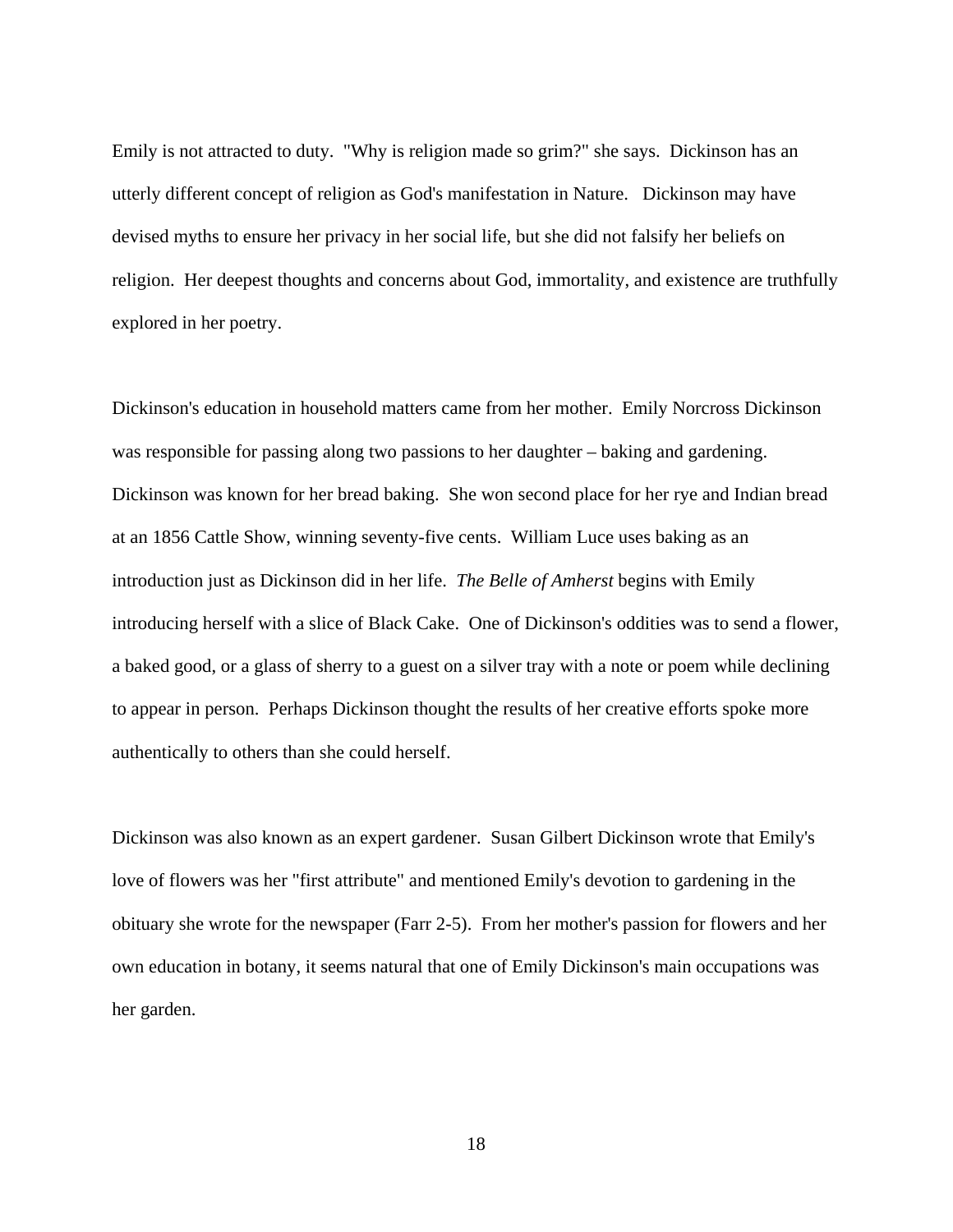#### <span id="page-26-0"></span>Musical Influences

Music played a very important part of Dickinson's life. Cooley's extensive study of Dickinson's musical training reveals that she began playing piano at age two and a half with her Aunt Lavinia and continued throughout her life. She took piano lessons as a school girl. At age fourteen, her father bought her a piano. She practiced for two hours a day, playing pieces that would please her father. At Mount Holyoke Female Seminary, Dickinson continued her music studies with an hour a day of piano practice and a half hour of singing. Her personal volume of sheet music contained popular waltzes (some by Beethoven), quick steps, marches, and salon music. Two well-known pieces of salon music in her collection were "Auld Lange Syne" and "Di Tanti Palpiti, A Favorite Air from *Tancredi* with Variations for the Piano Forte." Dickinson also improvised her own music, as revealed in accounts by relatives who were awakened in the night by her "heavenly music."

Another form of popular music that Dickinson would have been familiar with is dance music. In *The Belle of Amherst*, Emily recollects a normal young life in which she went to dances and took "social graces" as part of her schooling at the Amherst Academy. Learning group dances such as cotillion dances and the quadrille would have been part of a girl's education. Because Dickinson's personal sheet music contained marches and waltzes, she would have been familiar with dance music, even if she was not a proficient dancer.

Dickinson also attended concerts, as Cooley notes in her book. She was said to admire the Russian pianist Anton Rubinstein (1829-1894), one of the greatest pianists of his day and a rival of Franz Liszt. She also wrote about attending a concert by the Swedish singer Jenny Lind.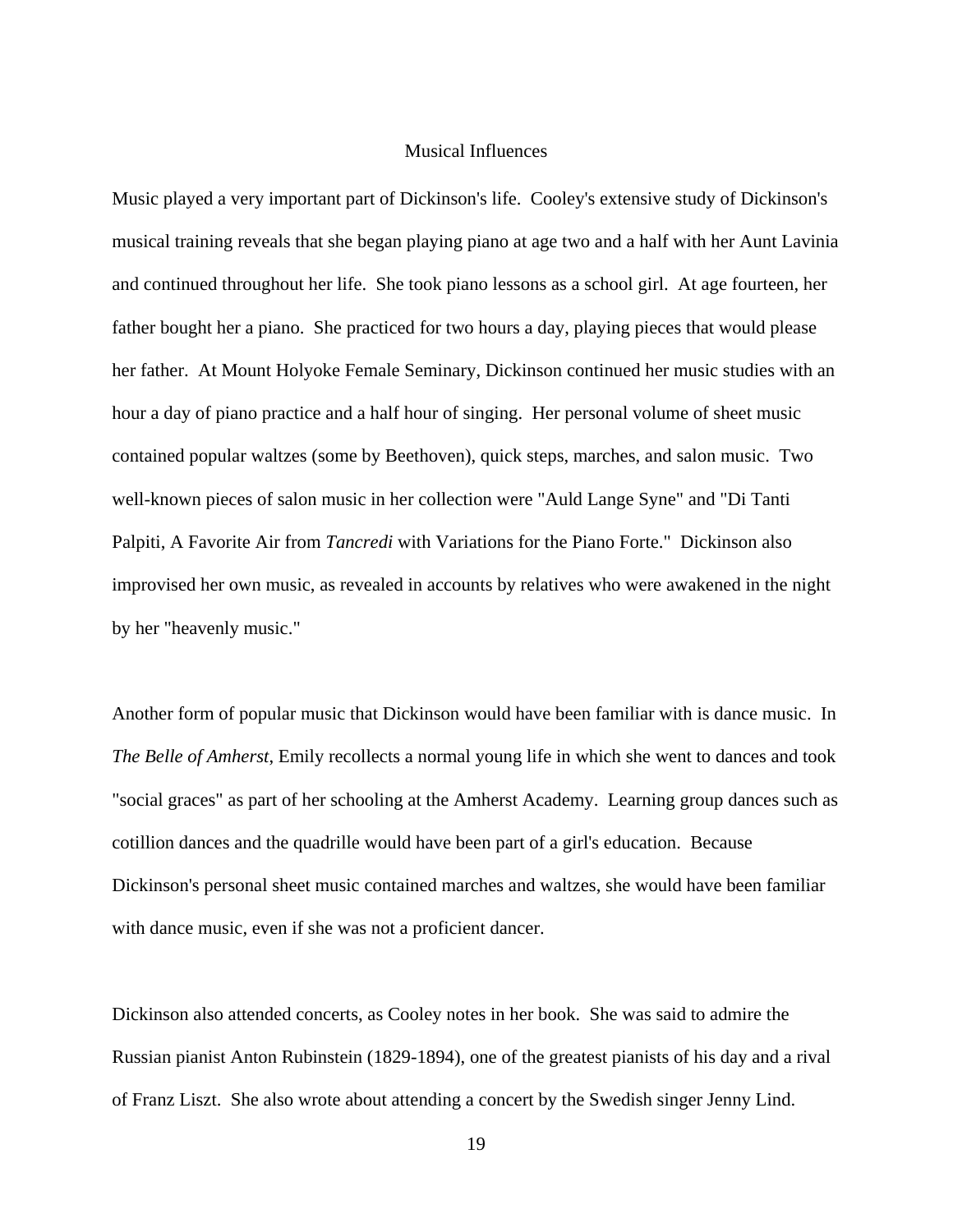Dickinson also attended concerts in her own home. Mabel Loomis Todd, Austin Dickinson's mistress, gave recitals at The Homestead for Emily. The two women did not see each other. Emily sat on the stairs listening to Mabel play Beethoven, Bach, or Scarlatti, after which she sent a glass of wine or a piece cake and a poem she had written while listening (9-10).

In addition to classical music and popular music, Dickinson was heavily influenced by Protestant church music, specifically, as Cooley claims, the music of eighteenth century hymn writer Isaac Watts (1674-1748). Watts wrote hymnals for the English Puritan service that included *Hymns and Spiritual Songs* and *Divine and Moral Songs for the Use of Children*. Cooley calls Watts' musical influence on Dickinson "pervasive and enduring" (71). Dickinson may have memorized his words and music in her girlhood. Dickinson used the Protestant hymn as a basis for the structure of her poetry. The majority of her early poetry is written in Common Meter or Hymn Meter: four lines of alternating eight syllables in iambic tetrameter and six syllables in iambic trimeter, with rhyme scheme ABAB. Dickinson also wrote in Long Meter (four lines of eight syllables each) and Short Meter (two lines of six syllables, one line of eight syllables, and one line of six syllables). Cooley points to Barton Levi St. Armand's analysis of Dickinson's use of these meters. "…the sing-song lines of common meter, long meter, and short meter reverberated in her mind and in her art almost until the day of her death" (72). While Dickinson may have picked up the meter of hymns, she freely varied from it and used imagery from nature instead of religion. Her ideas are far more complex than the hymn texts, but the hymn meters lend simplicity to the expression of complicated ideas. Dickinson referred to her poems as "hymns." Thomas Wentworth Higginson wrote that her "poems are like strains of solemn music floating at night from some wayside church" (75).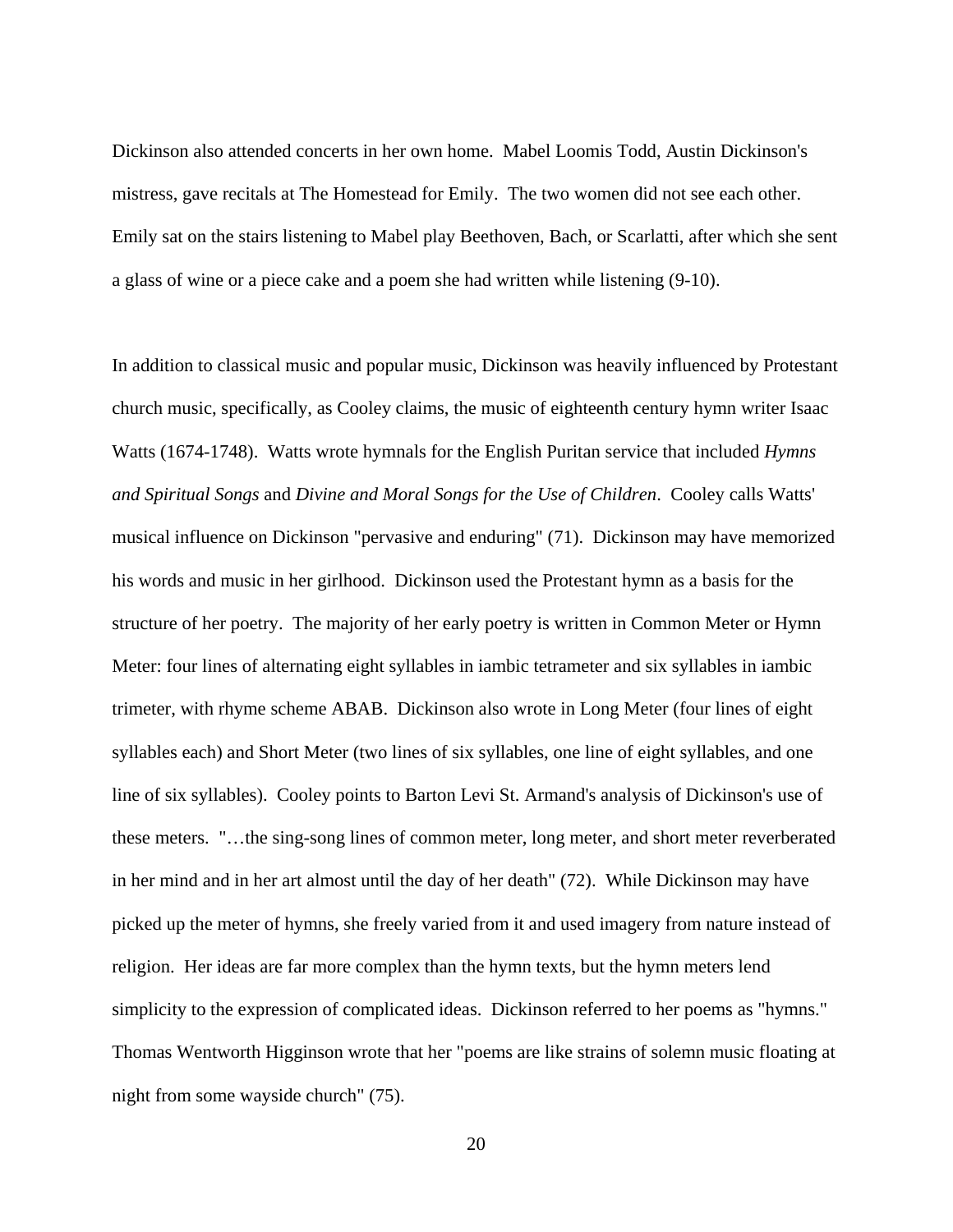## <span id="page-28-0"></span>**CHAPTER THREE: ANALYSIS**

#### <span id="page-28-1"></span>Character Analysis

#### <span id="page-28-2"></span>Physical Characteristics

Some of the most important information about Emily Dickinson's physical and emotional characteristics comes from letters to Higginson. Dickinson describes herself to Higginson as a wren with bold chestnut hair and eyes like sherry. Higginson gives the most revealing description of Dickinson when he writes about his first meeting with the poet. In a letter to his wife, Higginson describes Dickinson as "a little plain woman with two smooth bands of reddish hair & a face...with no good feature." He says that she spoke to him in a "frightened breathless" childlike voice." At first she seemed reluctant to talk, but then seemed to talk nonstop, "continuously -  $\&$  deferentially – sometimes stopping to ask me to talk instead of her – but readily recommencing." In an essay in *The Atlantic Monthly*, Higginson describes the first meeting again and says Dickinson seemed to speak "for her own relief…without watching its effect on her hearer." She was given to overstatement and interspersing aphorisms at odd moments. She also spoke directly about personal relationships, especially with her parents, which seems unusual for someone who revealed so little about herself. The overall impression Higginson took away from the first meeting was one of "excess tension and of something abnormal" forced on the relationship by Dickinson's needs. Higginson writes that he was relieved not to live near the poet because the experience had been so draining.

Other friends who knew Dickinson remark on similar qualities from a different perspective. A contemporary, Joseph Lyman, described Dickinson's "expressive eyes", "rare thoughts", and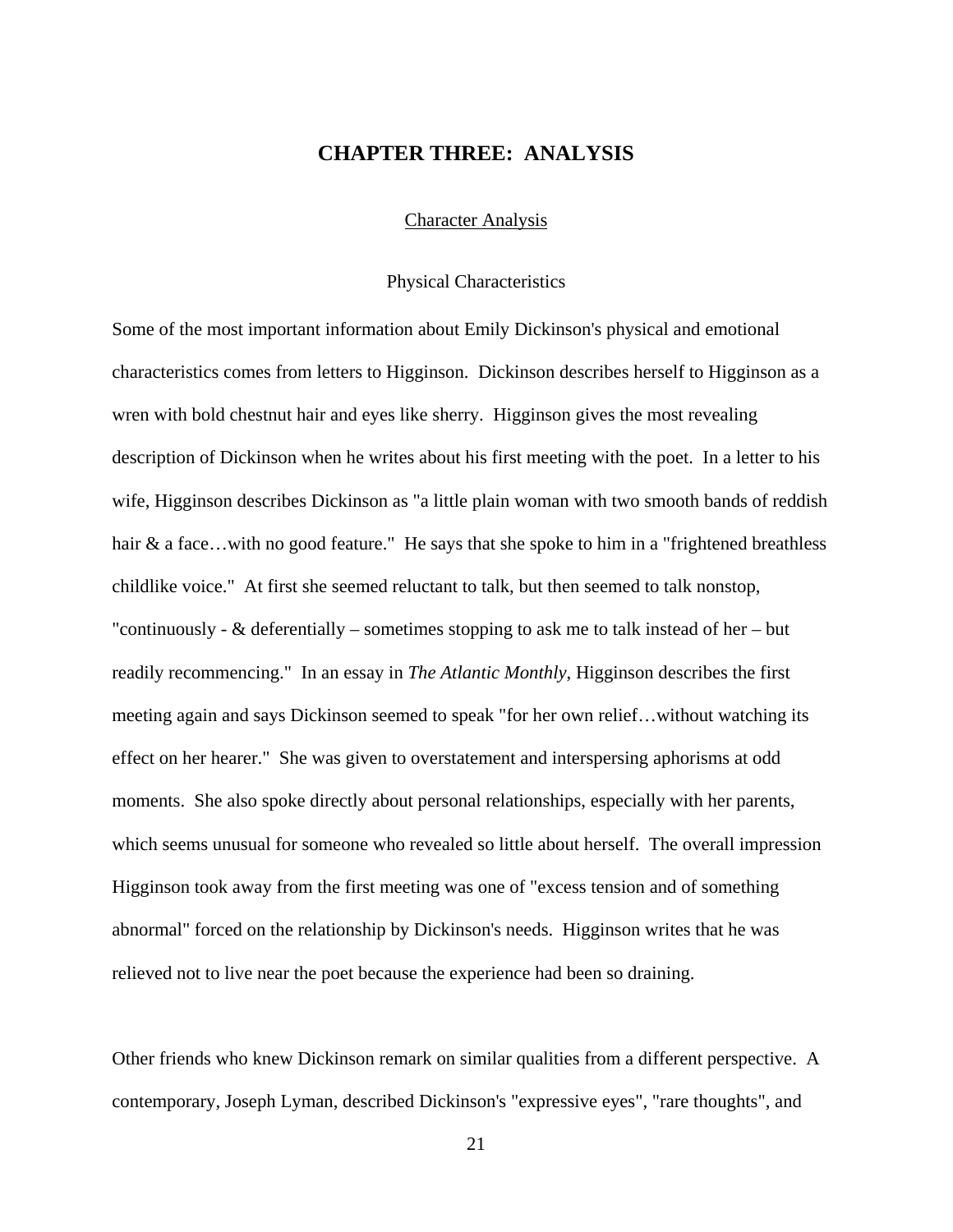"winged words". Acquaintance Clara Bellinger Green, who sang for Dickinson in 1877, recalled a tiny figure in white "who spoke rapidly, with the breathless voice of a child." Green describes a pale face, great dark eyes and a little body "simple as a child and wholly unaffected."

It is impossible to know anything about Emily Dickinson's actual physical movement. However, it is possible to imagine how she might have moved given the fashion of the mid nineteenth century. Long dresses with full skirts, tight-fitting bodices, and corsets restrained movement so that sitting, standing, and walking required a woman to maintain good posture. If Emily learned her lesson well in social graces with Miss Woodbridge, she would keep her knees straight and her shoulders back. The Emily Dickinson of *The Belle of Amherst* is not in the tightly-corseted clothing of the 1880s, but rather in a looser-fitting dress tailored with pleats. She was freer to move, but given her upbringing and nineteenth century etiquette, I thought it important to carry myself well in the performance and remember the constraints of a corset even if I wasn't wearing one.

During the play, Emily Dickinson relives moments of her life at various ages. She is fifteen when she sends valentines, seventeen when she attends a dance, thirty-two when she writes poetry, forty when she meets Higginson, forty-eight when her father dies, fifty when she last sees Charles Wadsworth, fifty-three when Gilbert dies, and fifty-five when she dies. I made specific choices for movement at each age. My first impulse was to let myself physically become the teenager, the young adult, and the middle-aged woman. Although there was some discussion as to whether I should be a fifty-three year old playing the various ages, in the end I felt it was right to fully commit to playing the ages that Emily imagines. Perhaps it is more accurate to say that I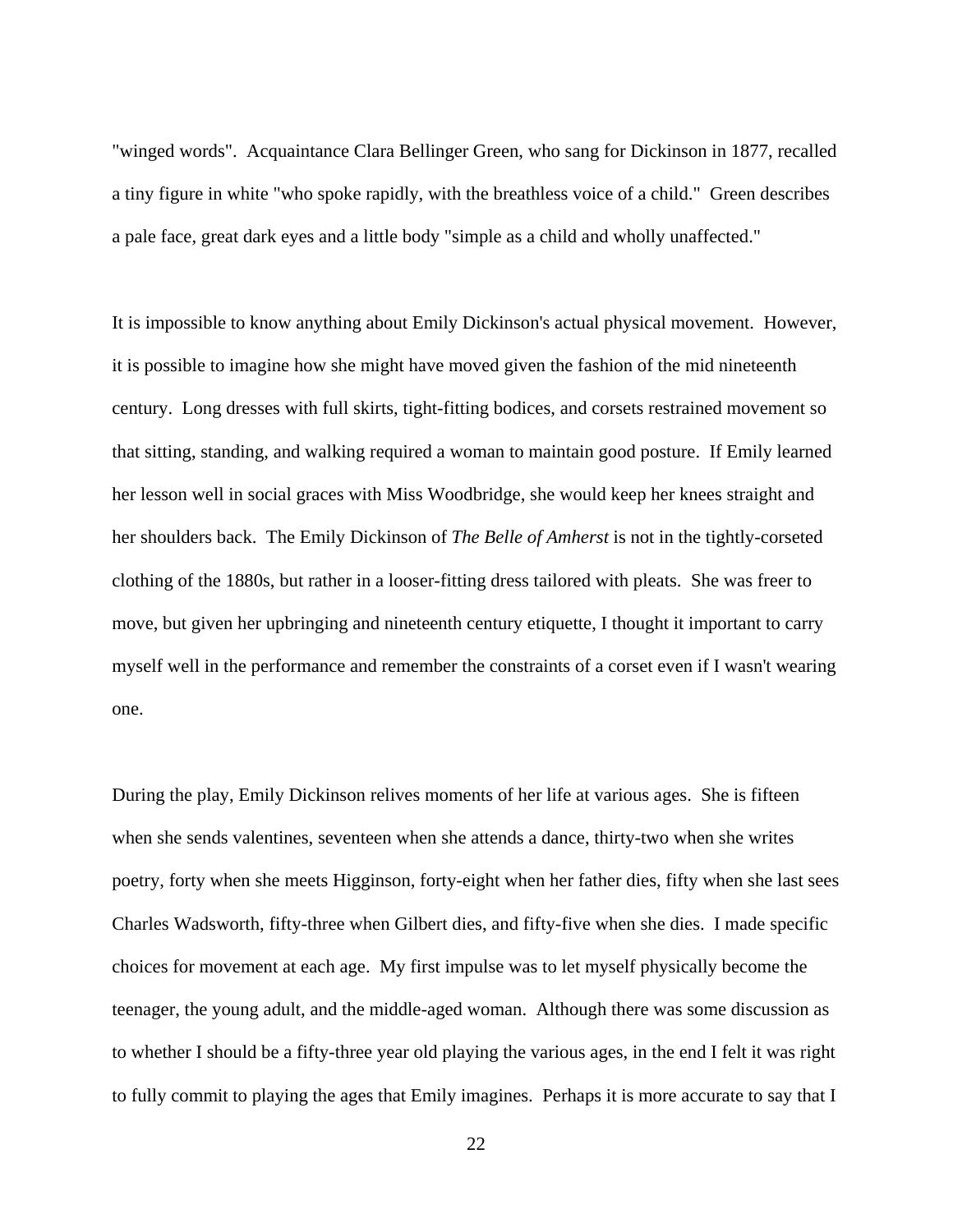perceived the different ages as different levels of energy emanating from Emily. The valentines and dance have a playful, youthful energy. Her excitement meeting Higginson and Wadsworth is intense, but mature. Her reflection upon the deaths of her father, nephew, and herself is energized with sadness and an intense love of life.

#### <span id="page-30-0"></span>Psychological Characteristics

Scholars may describe Dickinson as shy, reclusive, sensitive, even agoraphobic, but for the purpose of performance, these words mean little. The audience has come to see how Emily Dickinson will creatively overcome her shyness to reach out to them. My job in embodying the poet is to find every way to deal with my guests who won't leave. On my first approach to the text, I explored ways in which Emily was shy and behaved as if she would like to avoid the audience. I soon discovered this did not work at all. When I began to explore how Emily might interact with the audience (put on her best face, trust the guests, tease them, confide in them) I learned much more about the soul of Emily. The adjectives in the biographies I read were a trap I fell into. Fortunately, I was rescued by verbs. I rearranged my way of thinking to include actions and objectives for every sentence I said. I stopped worrying about accurately recreating who Emily was. Instead, I created an Emily based on my essence of warmth, intelligence, sensitivity, and wit. When I spoke Emily's words as my own, the poet was recreated.

#### <span id="page-30-1"></span>Vocal Characteristics

When I first approached the vocal work for this show, I thought I would try to recreate the breathy, child-like quality of Emily Dickinson's voice, as described above. Vocal coach Kate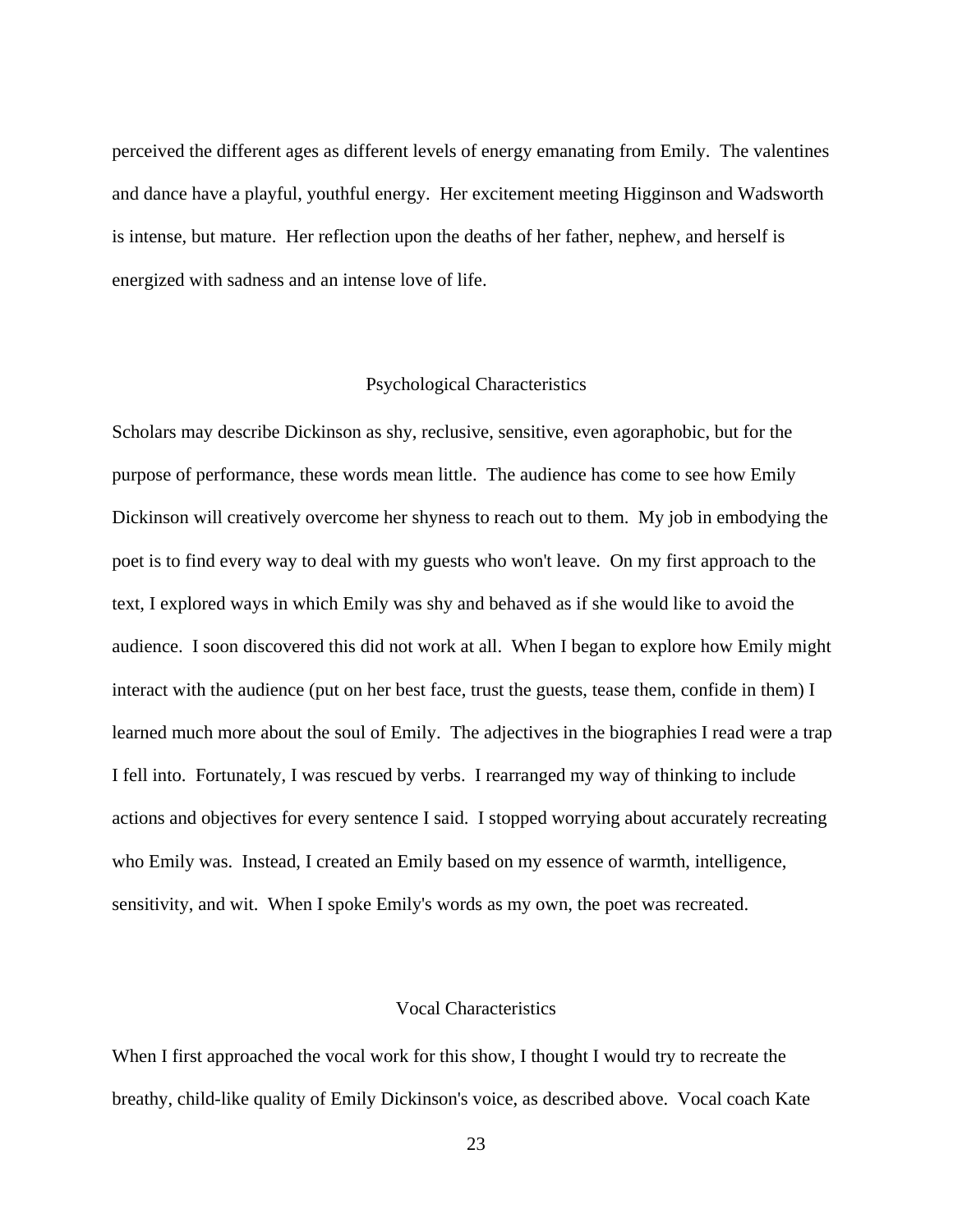Ingram and I worked first on the vulnerability in Dickinson's voice, but ultimately the quality of voice was not of major importance. I faired much better by finding my own voice with my essence as an articulate, educated, and passionate person.

My primary work on vocal characteristics was to develop a deeply personal way to have a conversation with the audience. When I began working on the text, memorizing lines, and doing the preliminary blocking, everything I said had equal weight vocally. This did not work at all. I needed to speak faster. I needed to toss some comments away or make the comments questions to the audience. As I worked on every objective in every line and engaged the audience with my words, the conversational quality emerged. Sometimes I experimented with my voice to tease or confront the audience, and the vocal experiments led me to discoveries about the objectives. Sometimes a new objective led me to make new vocal choices. The quick pace of the conversation infused the character of Emily with an energy she lacked in the early rehearsals. With more physical and vocal energy, it was easier for me to make transitions from scene to scene. Kate gave me many notes about lifting ends of sentences, relishing the words, and making sure my question inflections rose. With vigilant practice, the vocal work I did brought Emily to life.

Another key vocal issue I needed to work on was the separation of the poems from the narration and the dialogue. In the script, Emily bursts into poetry in the midst of telling her stories to the audience or talking to an imaginary friend or relative. When I first started working on the play, I didn't view the change from narration or dialogue to poetry as distinct. Emily Dickinson naturally thinks in poetic language. When her emotions run high, it is natural for her to speak in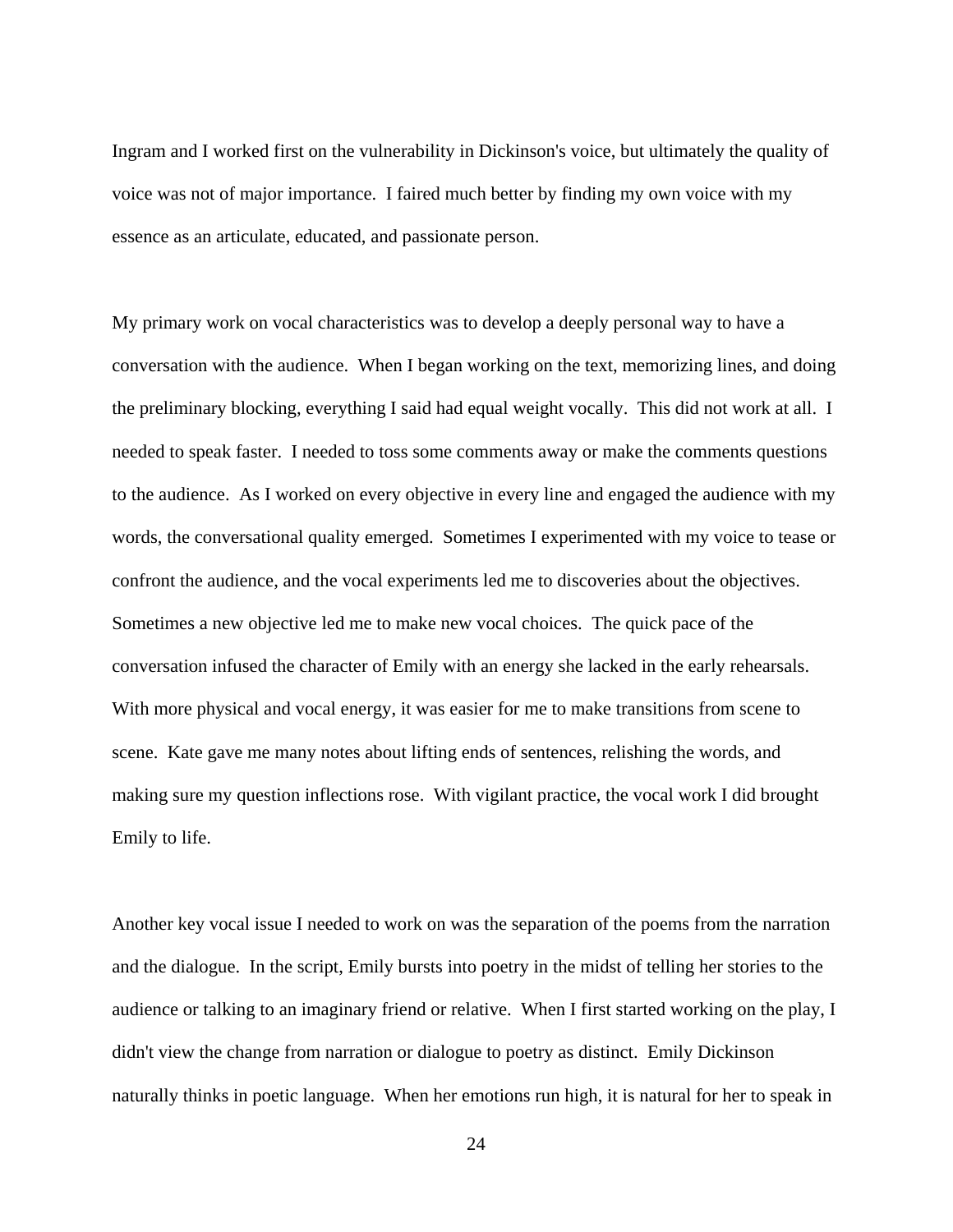poetry, just as Shakespeare's characters speak in verse. I thought the poetry should be a natural part of her conversation with the audience. However, every person who gave me feedback during rehearsal said the same thing. The audience wants to know when Emily is reciting her poetry. The poetry needs to be distinct from the narration or dialogue so that the audience can follow the poem better. Making the poems distinct was a bit of a puzzle. Vocally, I chose to take a beat before beginning a poem, say the words more slowly, poise on an image, or lift my voice on an important word. I also chose to change my focus during the poems so that I didn't look at specific people in the audience, but rather looked into the distance as the words I spoke took on a universal quality. Two examples of this were "I dwell in possibility" and "Because I could not stop for death." In one specific case, I chose to include the poem as part of the conversation with the imaginary partner, Mr. Wadsworth. "I cannot live with you" seemed to me to be delivered to directly to Emily's "Master". It fit, in this one instance, to incorporate the poem seamlessly into the conversation.

The conversations that Emily has with imaginary people were probably the most difficult part of the play. They were difficult to memorize, difficult to make believable, and difficult to pace. The audience hears only Emily's responses to an imaginary partner. This poses a problem for both the actor and the audience. The actor must imagine very specifically what the imaginary partner says and respond in a very specific way. The manner of Emily Dickinson's response must clue the audience about the unheard portion of the dialogue. When acting coach Mark Brotherton pointed this out, I went through the dialogues and heightened my reactions by selecting words that were triggered by the imaginary partner's comments. For example, at one point, Emily Dickinson's father finds her awake late at night. I imagined Father said, "Emily!" I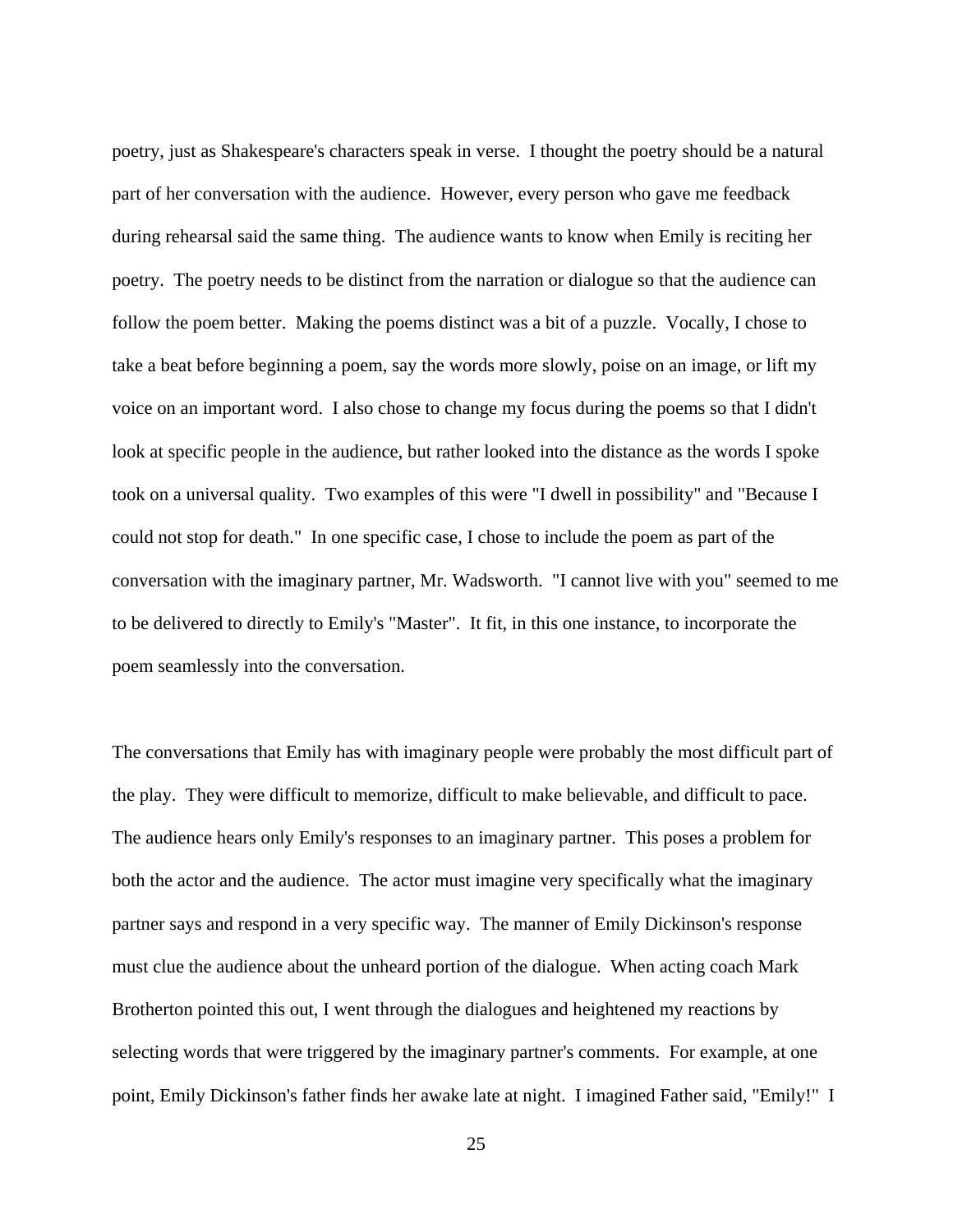added a startled gasp before Emily says, "Oh, Father, I thought you were asleep." My physical and vocal reaction to the unheard "Emily!" tells the audience I am startled, fearful, and guilty. They can infer that Father sounded angry. I scored the one-sided conversations throughout the play in this manner. These included conversations with Austin, James Billings, Father, Miss Lyon, Mr. Higginson, and Charles Wadsworth.

#### <span id="page-33-0"></span>Solo Performance Considerations

Developing a solo performance piece was similar in many ways to developing any role with other actors on stage. The life and times of the character have to be researched. Lines must be memorized. Wants and objectives have to be specified for every action. Objects in the environment need to be imaginatively endowed by the character's feelings. Physical and psychological obstacles must be imaginatively created for the character to overcome. Relationships with other characters, although unseen, must be completely fleshed out in the actor's imagination.

The biggest difference in a solo performance is that the audience becomes the acting partner. The focus of the character's energy is on the audience, and the character's deepest wants can only be fulfilled by the audience. It might be a logical choice for Emily Dickinson to run off the stage at the first sight of the audience, but then she would not have the opportunity to delight in them, tease them, confide in them, rally them to her genius, beg for their compassion, or inspire them to look into the face of immortality. To accomplish any of these actions as Emily Dickinson, I first had to characterize my audience and nurture a relationship with them. My audience became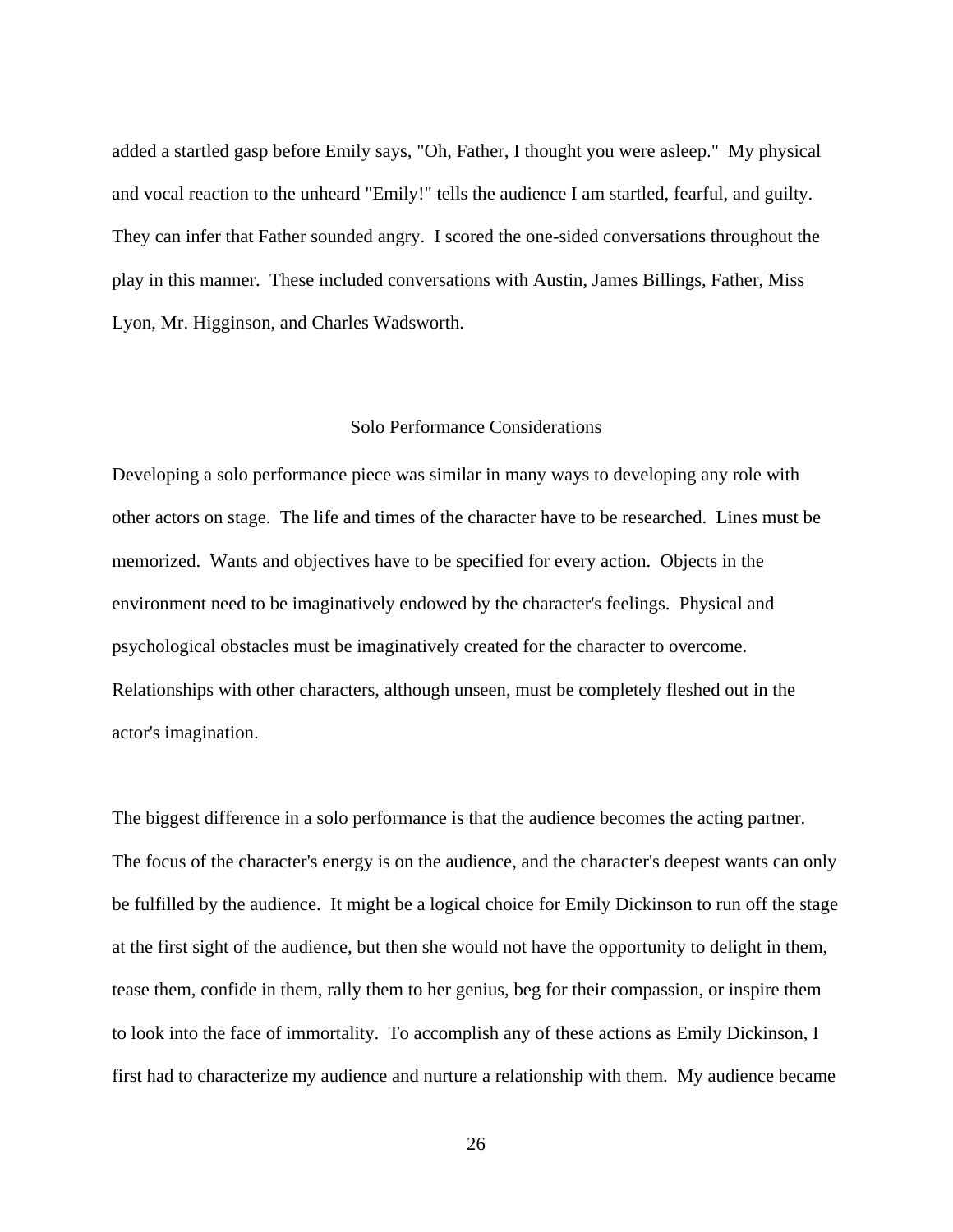the people of Amherst and out-of-towners who had heard of me as the Myth (as people called Emily). Some were snoops; some were genuinely interested in poetry. All were guests I could not turn away or escape. The relationship between Emily and the audience, as my imagination created it, was a progression from guarded distrust at the beginning to complete love and trust at the end.

It is ironic that in a solo performance the audience, the main acting partner, is missing until opening night. In rehearsal with no director or audience, I made my best guess as to how I might gain my audience's trust, poke fun at them, or tell them about a true love. With no one to nod or laugh, I imagined reactions they might have and let their imaginary shock or approval egg me on. By the end of six weeks of rehearsal, I was more than ready to have a real audience to complete the relationships I had been imagining. I did not truly become Emily Dickinson until I had my audience to play with. The choices previously made about the characterization of the audience made it possible to freely adapt and respond to my two audiences. From the beginning of my work, I knew that establishing a rapport with the audience would be of critical importance in making the play come alive.

#### <span id="page-34-0"></span>Script Analysis: Cutting a Full-Length Play

*The Belle of Amherst* is a full-length play, which runs about ninety minutes. The suggested thesis performance time is about forty minutes so I was asked to cut the script. Rather than perform only the first or second act in its entirety, I chose to make cuts throughout the play until it met the desired time. I focused on retaining the arc of Emily Dickinson's life. I kept sections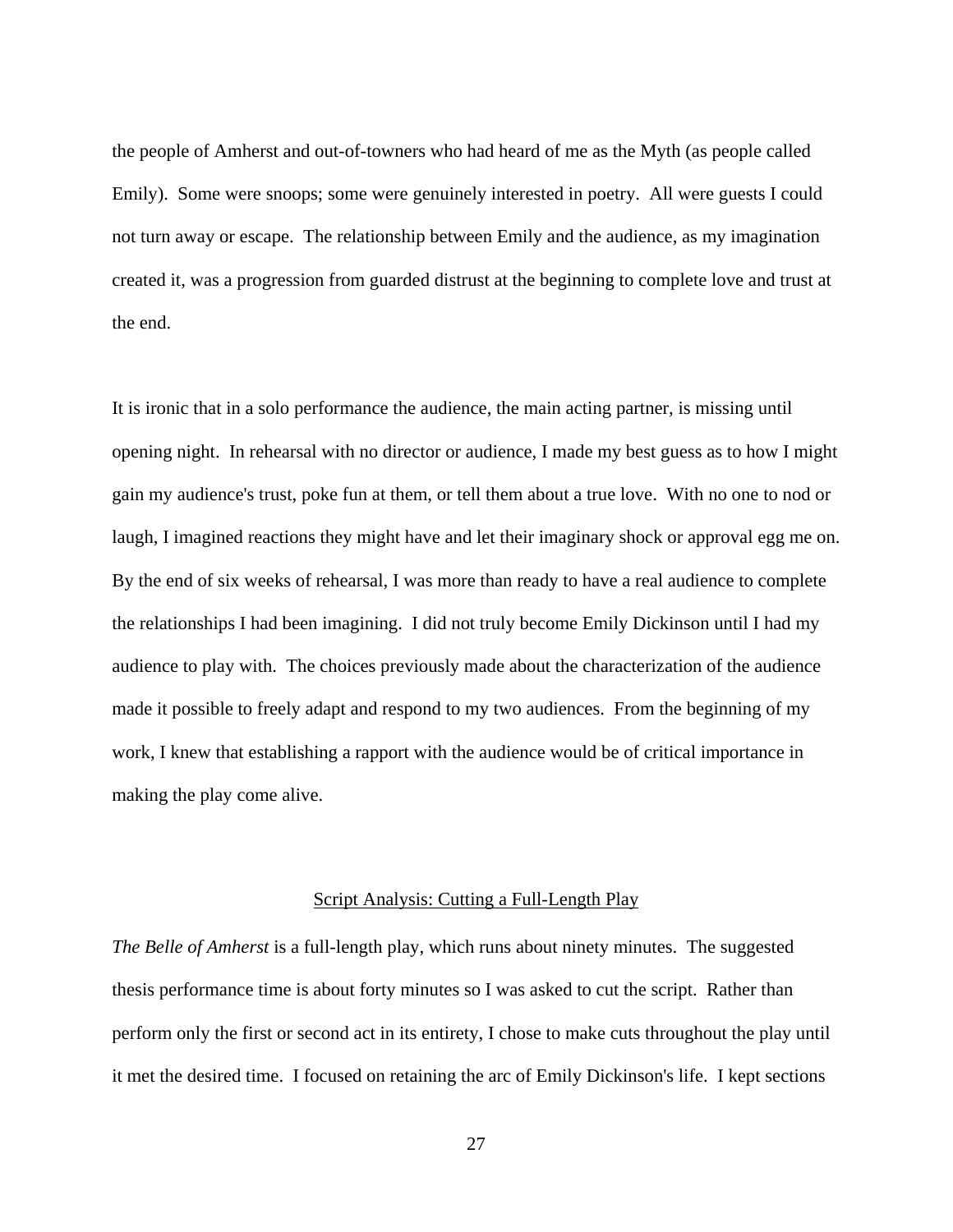about her school days, social life, college, poetry writing, publishing efforts, love interests, the death of her father and nephew, and her own death. I made sure to include the themes Dickinson dealt with in her poetry such as religion, nature, fame, and immortality. I also tried to balance the amount of narration, dialogue, and poetry recitation in the shortened version.

I cut small anecdotes, side commentaries, and short conversations with friends that were not part of the main events of Dickinson's life. Examples of these cuts included the story about Jenny Lind's performance, the Amherst gossips, Father's efforts to bring the train to Amherst, Vinnie's love of macabre newspaper articles, and Emily's trouble learning to tell time. Sometimes I rearranged portions of the text. There are several sections on religion throughout the play. I inserted a passage about the role of Nature as religion into the scene where Emily addresses Mary Lyon.

Although this solo performance piece does not follow a traditional dramatic structure, it is still possible to loosely outline the main dramatic elements. The dramatic question of the play is "Who is this enigmatic poet?" Throughout the play, the audience wants to know what inspired Dickinson to write, what made her withdraw, and how she felt about her world. The point of attack is the surprise arrival of the audience as "guests" at The Homestead. Once the guests have arrived, Dickinson is compelled to talk to them about her life. In the exposition given in the first three pages, Emily introduces the audience to her baking, her family, her pose as a myth among the people in her community, and her love of poetry. In the rising action of the play, Emily relates stories and conversations that show her development as writer. These events include her education, her observation of nature, her correspondence with Higginson, and her secret love of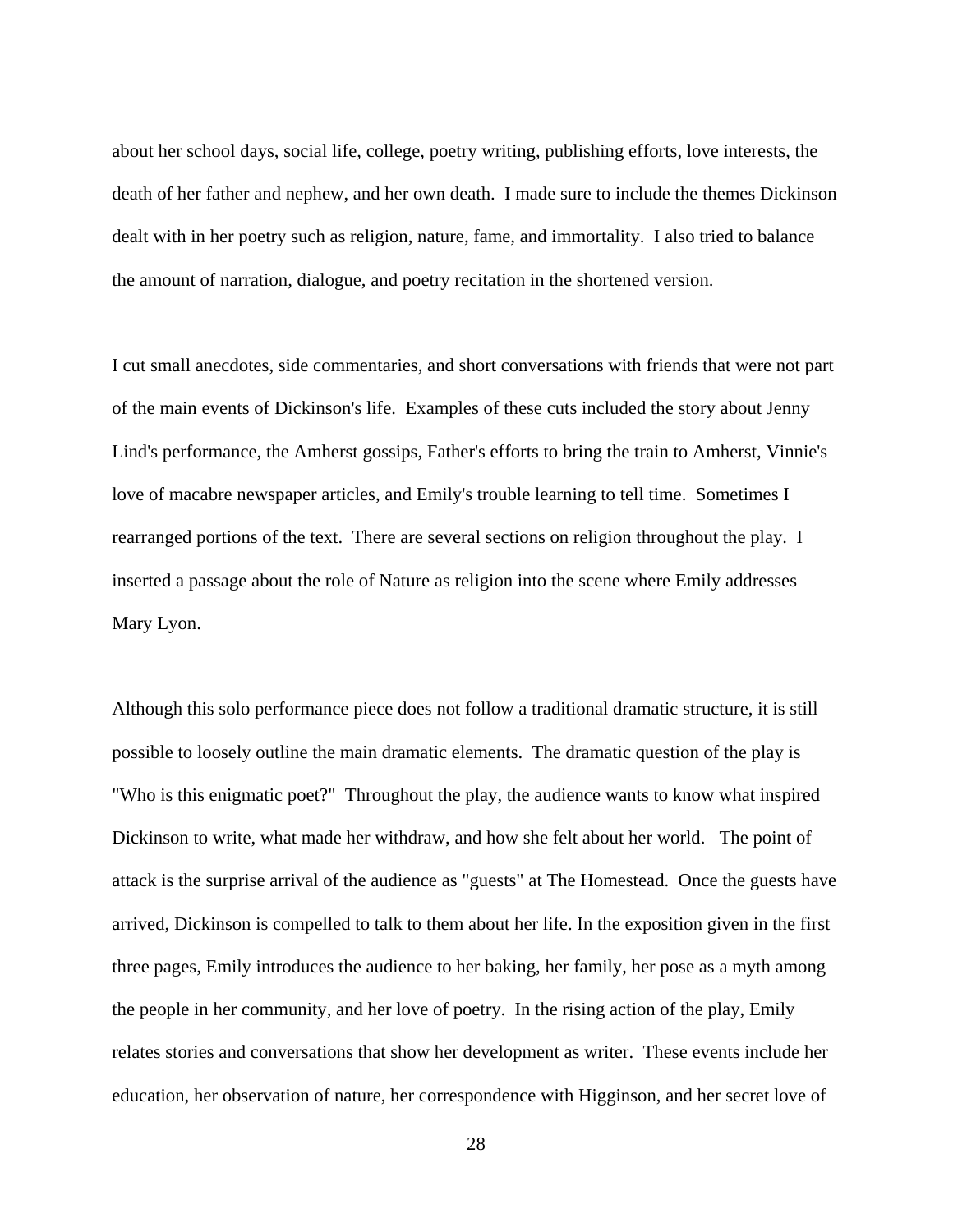Master. I view the climax of the play as the death of Edward Dickinson. After his death, Dickinson became even more withdrawn as she contemplated what lay beyond this life. In the falling action of the play, she faces the death of her nephew. Finally, in the resolution, she comes to an acceptance of death. She gives instructions for her own burial and implores the audience to remember her life and her poetry as a letter to the world. She resumes her preparations for tea with Vinnie as she invites the audience back another day for gingerbread. She has accepted that life continues beyond the life of the play.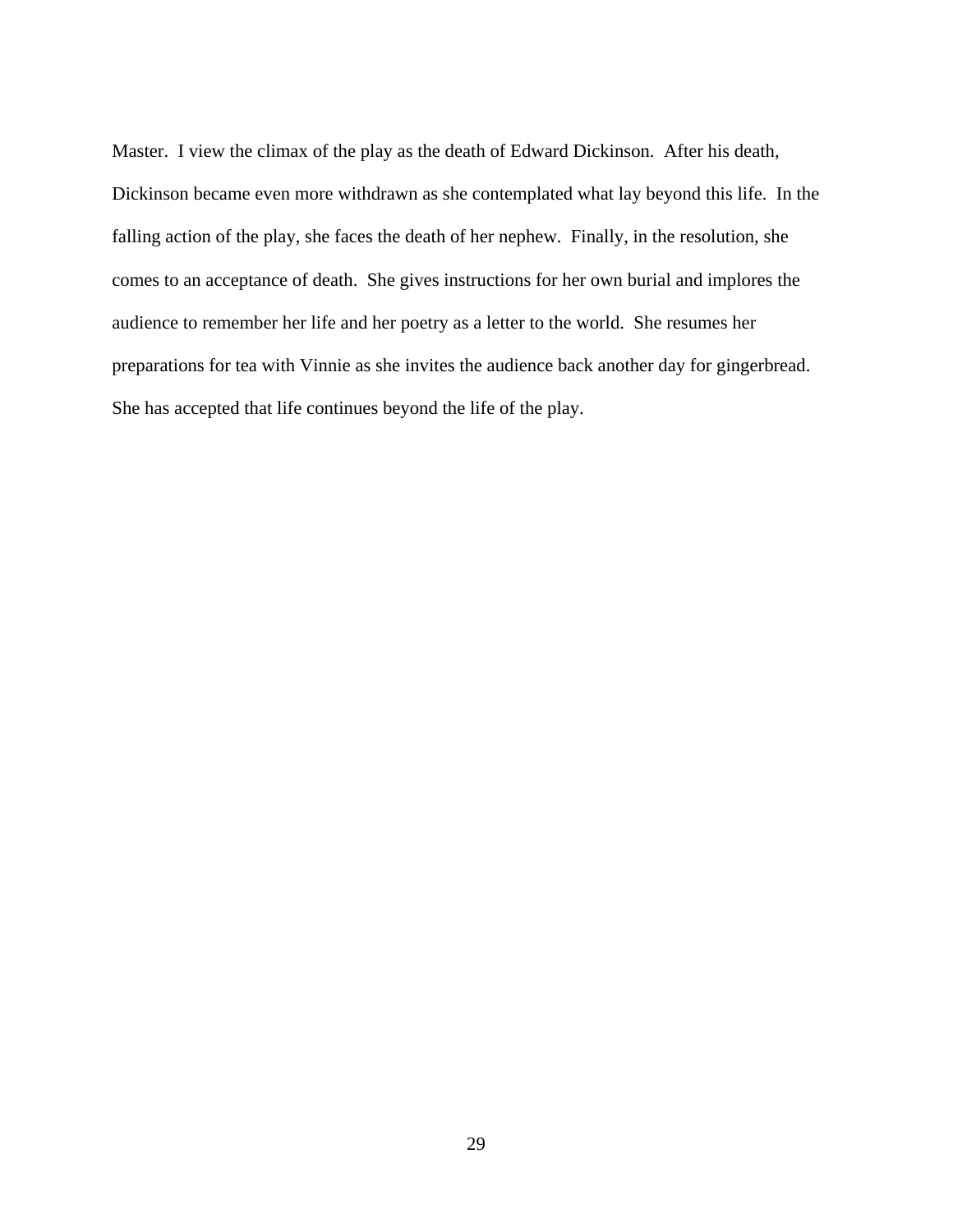# **CHAPTER FOUR: PERFORMANCE**

## Costume Design

Emily Dickinson was very interested in fashion. That may seem like a strange statement about a woman who dressed exclusively in white for the last twenty years of her life. According to Wardrop, Dickinson often discussed fashion in her letters to her friends and family. She wrote to Susan Gilbert Dickinson, in particular, about the latest fashions Susan wore. From a variety of resources, it was possible to piece together Emily's fashion history. In letters that Dickinson penned about her earliest clothing, she writes that her mother did not dress her children too fashionably in childhood. Her mother did not teach her daughters to sew and she calls her clothes from that time "apologies made up from dry goods" (Sewall 86n).

It seems that Dickinson fell into fashion by young adulthood, perhaps by reading popular women's magazines of the day. In the party scene in *The Belle of Amherst*, Mr. James Francis Billings compliments Emily on her dress. She responds that it is a Godey's *Lady's Book* pattern. Louis A. Godey began publishing the *Lady's Book* in 1830. It contained information of interest to women such as illustrations, fiction, editorials, literary notices, sheet music, and fashion and needlework patterns. The magazine also had patterns and instructions for accessories such as bonnets, headdresses, and hair bracelets. If Emily and Lavinia read the *Lady' Book*, they would have been very fashionably dressed for the party.

There is nothing of high fashion in Emily's college daguerreotype. In 1847, at age 17, Dickinson's picture was taken at Mount Holyoke Female Seminary. It is the only photograph of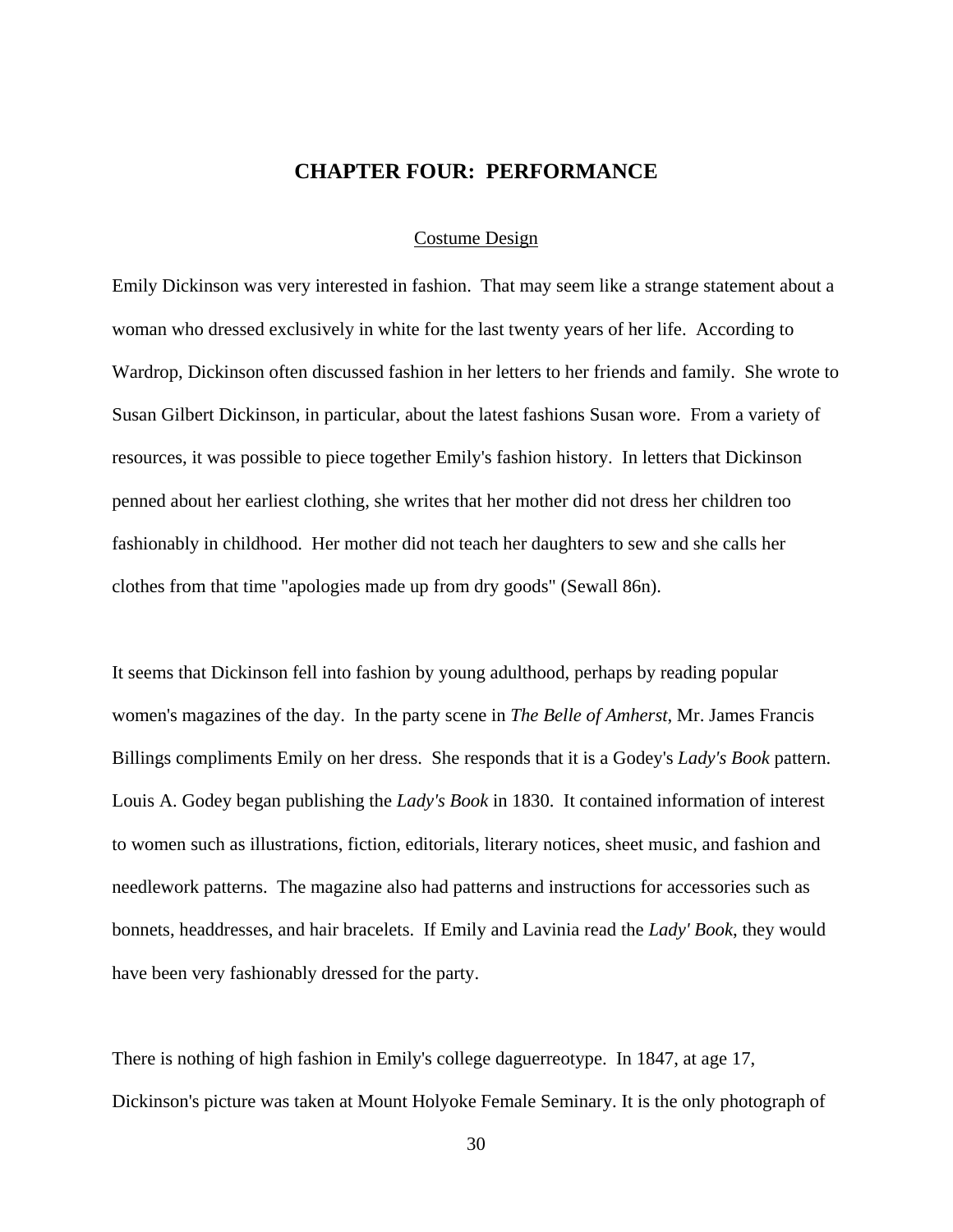her. She is wearing a typical dress of the period – a fitted bodice with long sleeves, full skirt, and a bit of lace around the collar. The ribbon around her neck was her sister Lavinia's idea.

In 1855, Dickinson and her sister went to Washington, D.C. to visit their father. Although Dickinson was ill and missed some of the parties, she would no doubt have worn some of the nicest dresses. Ball dresses from this time, as shown in the Godey's *Lady's Book*, had fitted bodices with layered skirts. Necklines were sometimes scooped, other times crew.

In 1860, when Dickinson was 30, she seems to think of herself as a "plain Jane" of fashion. She writes about a cape that her cousins sent her and jokes that her "sphere is doubtless calicoes." Her usual garb is a brown dress with a brown cape and a brown parasol. Hardly a fashion statement!

Even if Dickinson was not the fashion plate that her sister-in-law Sue was, fashion was still important. Sometime around 1861, Dickinson began to dress exclusively in white. The one dress that remains, dating from the last decade of Dickinson's life (1876-1886), is displayed at the Emily Dickinson Museum at The Homestead. Mudge describes the dress as "made of men's formal shirting fabric of embossed cotton, fashioned in a severe but womanly tailored style" (179). It is a floor-length, long-sleeved dress that buttons down the front. There are wide pleats in the front and back which give the dress a neat, tailored look. The dress suggests modesty and simplicity, though the pleating is anything but simple. Dickinson's remaining dress is unusual in that it does not feature the tight bodice and full skirt that is typical of the time period. It does not have a waist at all. The pleated dress falls to knee length before a band of trim circles the dress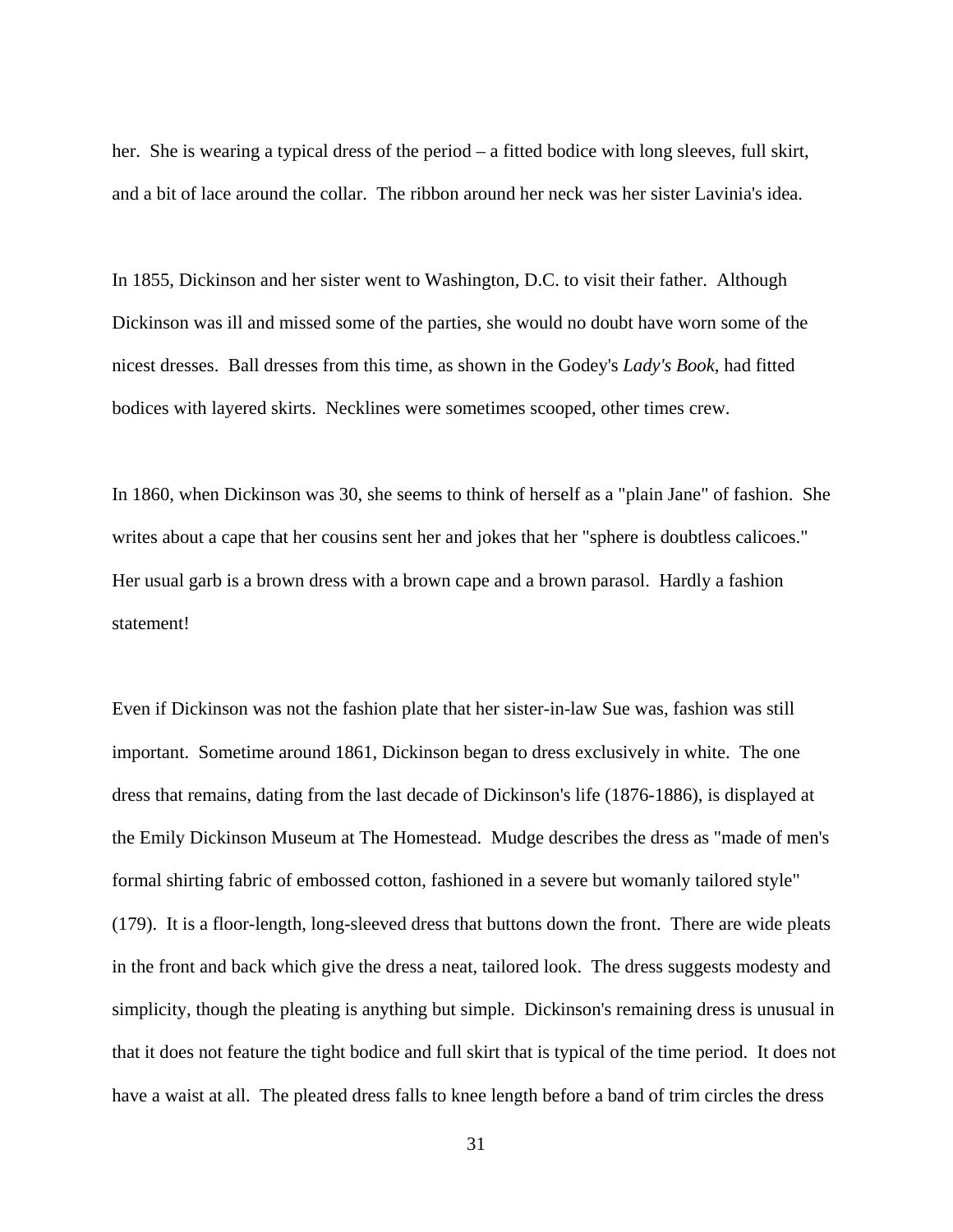and anchors the pleats. The pleats themselves are quite typical of the time period, as is the lace trim at the end of the sleeves and flat lace trim around the collar. When Thomas Wentworth Higginson visited Dickinson in 1870, she wore a blue net worsted shawl over her white dress. There are no pictures of this shawl, but the description indicates a heavy yarn.

One other important clothing item is mentioned in Dickinson's letters. She describes her apron as a "grand old apron". Dickinson would have worn an apron for much of the time at home while she did the baking and gardening. The Sewing Central website features an Edwardian apron, which would have been close to one worn in the 1880s. It is a full-length apron with princess lines. The apron has over-the-shoulder straps that tie in the back.

Finally, there are shoes. The Brockton shoe industry in Brockton/North Bridgewater, Massachusetts had been making shoes since the 1700s. Shoe styles archived in the Brockton Shoe Industry Museum show that in the 1870s, boots and shoes were popular with women. Dark colors were worn in winter, but white suede, canvas, yellow, and ivory satin were popular in summer. Shoes were high cut and laced with three buttons up to the ankle (Stonehill).

From photos of the 1976 original production, it looks like Julie Harris wore a white, floor-length dress with a bit of lace around the neck and a rose-colored sash at the waist. The dress is not specifically 1880s style, but suggests clothing of a by-gone day. For my performance, I preferred to wear a dress that more nearly resembled dresses of the 1880s. Making a replica of Emily Dickinson's dress for the thesis performance would have been too difficult and costly. Instead I searched for an existing dress I could alter. My goal was to create a dress in the style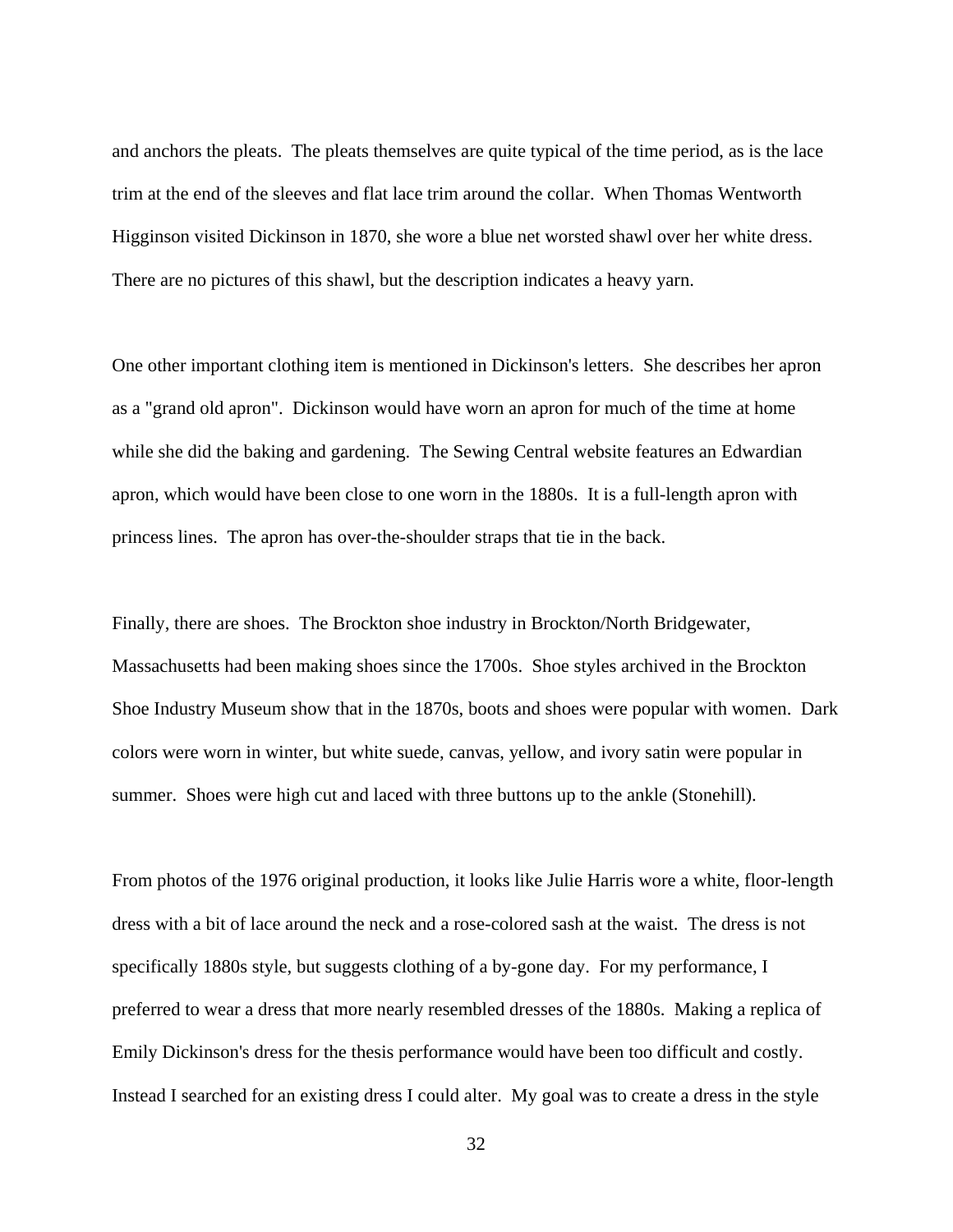close to 1880, not replicate Dickinson's remaining dress. I found an off-white, full-length dress with a bodice pleated in the front. The sleeves are straight and trimmed with lace. Unlike Dickinson's dress, the costume dress buttons down the back and has lace across the upper chest and down the back. The dress also has a four-inch waistband and ruffle down the back that are not typical of the 1870s. To make the costume dress fit the time period and Dickinson's personal style, I instructed a dressmaker to make a facing for the lace so the dress was no longer seethrough, remove the colored trim, and put lace around the neck. The dressmaker also removed the gathers in the skirt and inserted pleats. The finished dress had a simple, tailored look.

I sewed an Edwardian apron, dating from about 1910, for the beginning of the play. I was unable to find a blue shawl, and ended up using a cream colored shawl. I finished the outfit with soft white leather shoes that looked like ballet slippers.

# Set Design

The set design for the original production of *The Belle of Amherst* had an open space with furniture suggesting two rooms at The Homestead. Emily's bedroom had a bed, a trunk at the foot of the bed, a window seat, a small, square writing table and chair, and a chest for Emily's poems. Emily's parlor was suggested by an 1850s piano, settee, books, table, tea cart, and hall tree. A backdrop showed the silhouettes of seven trees against the sky.

The open stage with suggested playing areas is a perfect fit for the random wanderings of Emily Dickinson's mind. In the original production, Julie Harris moved from room to room as Emily's memories wandered back and forth through time. The silhouette of trees is the perfect image for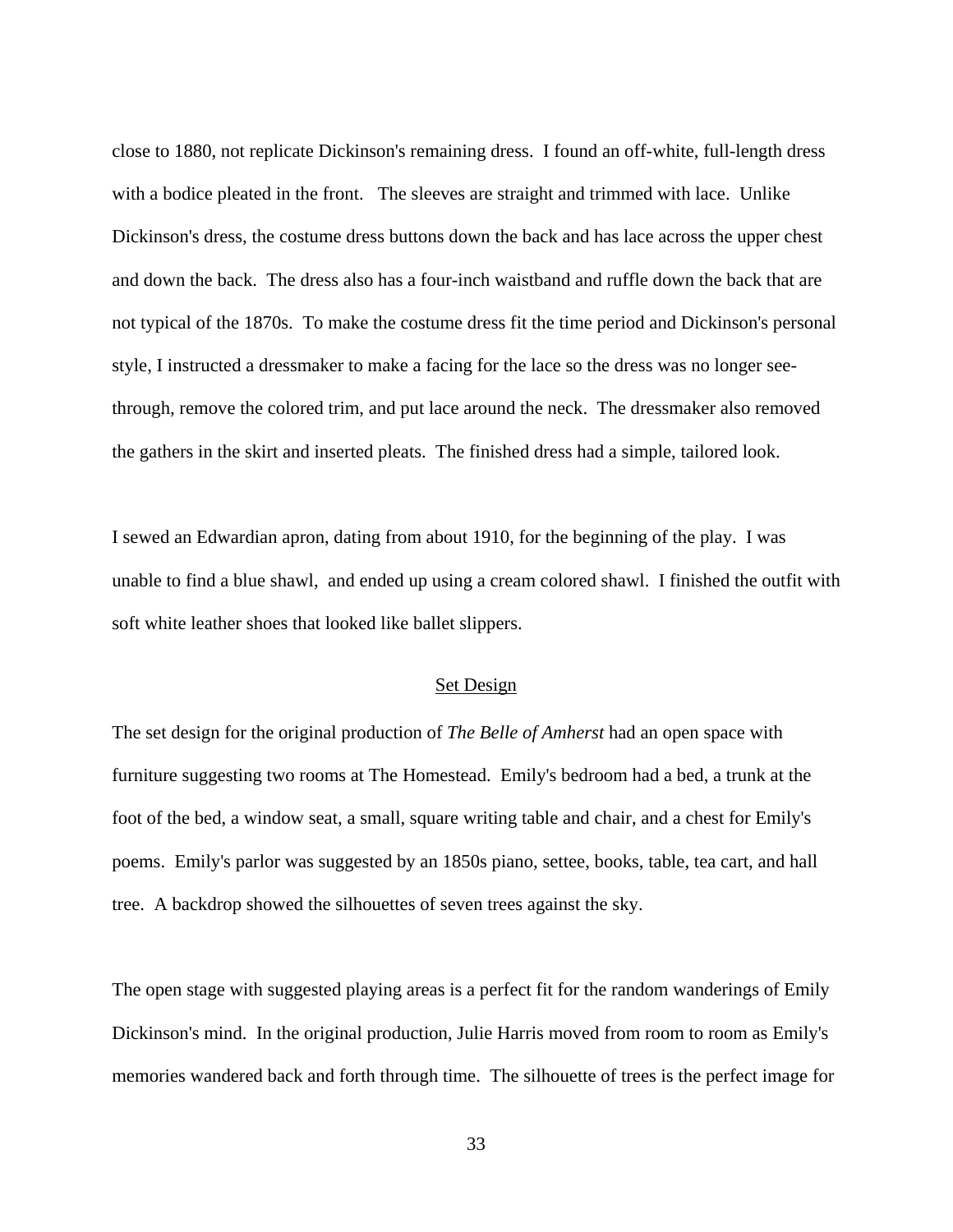the environment around Dickinson. She was surrounded by nature, which she saw in its simplicity and its complexity.

Emily Dickinson's home is now the Emily Dickinson Museum. The house and its furnishings have been preserved and are displayed at the museum's website so that all may get a glimpse of where Dickinson hid during her life. The most striking thing about the bedroom is how small the writing table and chair are. It looks like the surface of the table is two feet by two feet. The small wooden chair seems an uncomfortable place to sit for hours writing two thousand poems. The table and chair are placed by a window overlooking the garden and the church across the street. There is a heavy bureau where Dickinson kept her poems.

Although William Luce sets his play in the Emily's bedroom and parlor, I felt that part of my stage should also include a third playing area - her garden. I created a parlor in the down right area with a parlor chair and end table. The bedroom, with bureau, desk, and chair, was up center. I created the garden in the down left area with a wrought-iron chair and table surrounded by plants and flowers. There was a fourth playing area down center for Emily's intimate moments with the audience.

#### Props

*A Certain Slant of Light*, a video narrated by Julie Harris, gives a detailed look at the objects in Emily's room. This video was my best resource for props. Some of the items in the room included a long pen and an inkwell, an old clock on a night table, an old doll, and a kerosene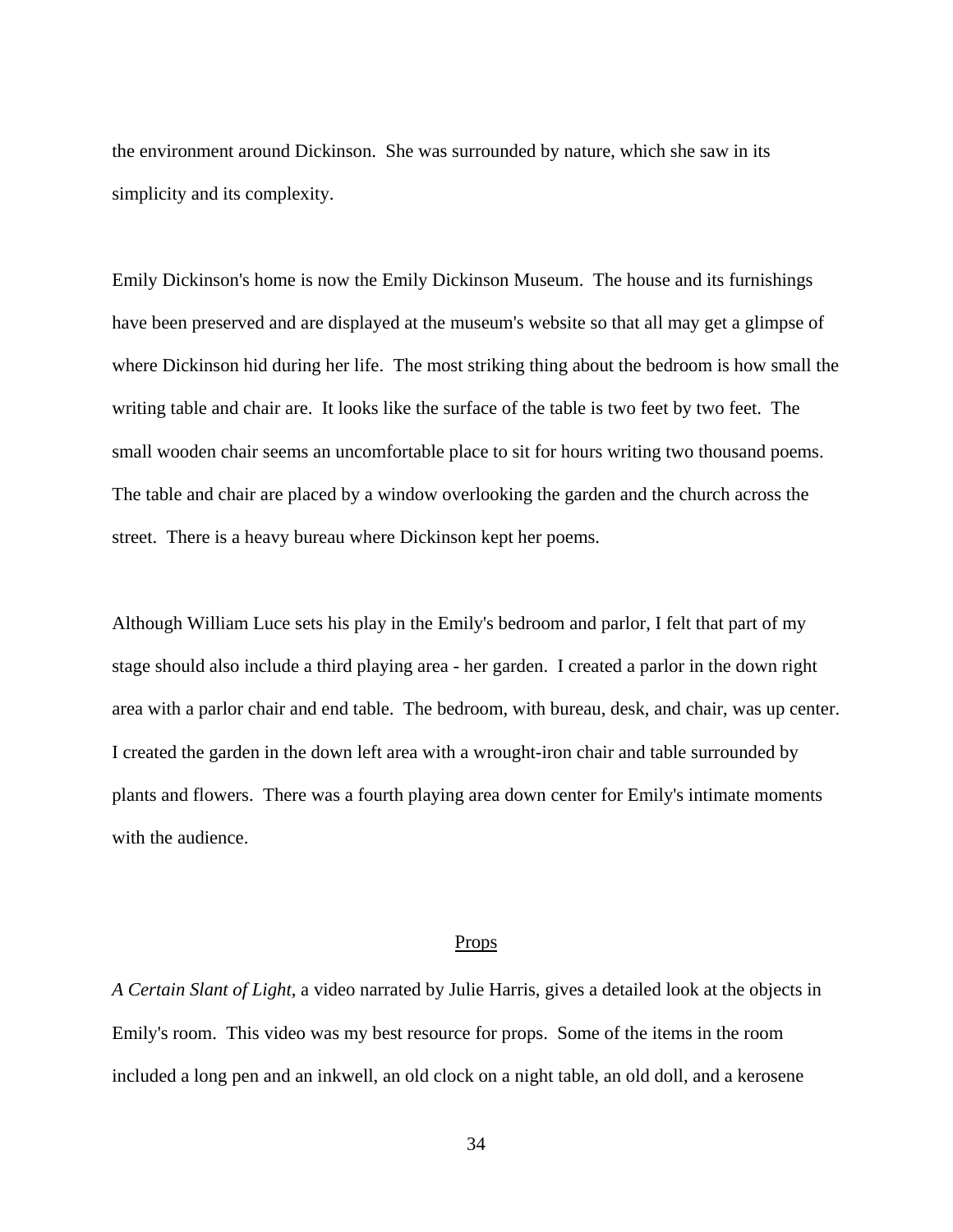lamp on the writing table. The video also showed how Emily sewed her poems together in packets with ordinary household thread. These packets, called fascicles, are thought to be the volumes of poetry she hoped to publish one day. It is interesting to note that the word "fascicle" is used to describe a set of books being published in installments as well as a close cluster, such as of flowers or bees. In the parlor, the video showed The Homestead's furniture and piano. There were two sherry glasses and a pyramid-shaped decanter of sherry, a basket of cookies, and two tall, elegant candlestick holders with long white tapers. The camera followed Harris as she strolled around the garden and down the path between The Homestead and The Evergreens, where Austin and Sue lived. At one point, the video cut to a close up of Harris wrapping a piece of paper around the stem of a flower and tying it with a string. I assume this was the fashion in the nineteenth century to deliver a flower to a friend.

The play uses a small set of props that were fairly easy to find or make. I printed the poems on parchment-colored paper. The parlor was dressed with a photograph of Father, an old book, a teacup, and cake on a plate. A quilt was placed on the shelf of the parlor table until the end of the play. The desk had an inkwell and feather pen, a lamp, and poems. In the desk drawer, I placed more poems, writing paper and an envelope, and the daguerreotype of Emily. On top of the bureau was a large, old-fashioned box where Emily kept her finished poems. A doll in a white dress sat next to the box. In the drawer of the bureau, I placed two Victorian valentines and a fan. The garden furniture was surrounded by artificial plants and flowers.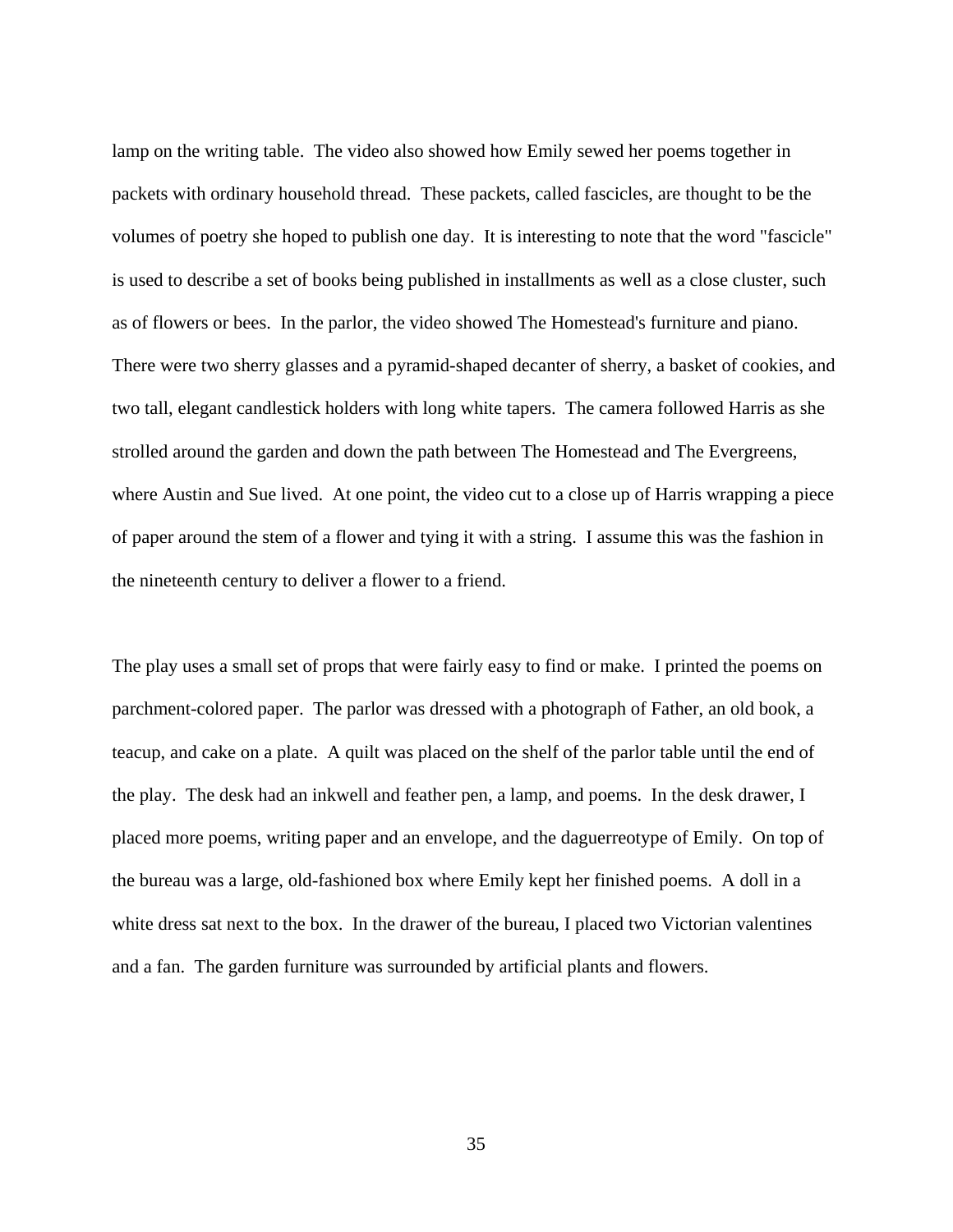#### Sound Design

In the introduction to *The Belle of Amherst*, Emily Dickinson warns her audience that her mind tends to wander back and forth in time as her thoughts flit from one association to another. Auditory memories are, no doubt, an important part of her reminiscing. Bits of music and sound sometimes trigger her associations in the transitions from scene to scene. At other times, music and sound seem to come to her mind as she recounts a memory. The sound design for this thesis performance incorporates this concept. Music and sound are auditory memories flitting through Emily's mind. They are used to trigger some of the scene changes. Research for the sound design focused on the music Emily Dickinson listened to and the sounds she probably heard from her home in Amherst.

I selected an Isaac Watts hymn, *Give to Our God Immortal Praise*, for the pre-show music. Dickinson used to sit on the grass at The Homestead and listen to the singing coming from the church across the street (Cooley 83). It seemed appropriate to start with the music that had the greatest influence on her poetry. This hymn, written in Long Meter, is one of the more upbeat hymns that contain nature imagery. The hymn came from a compact disc of Isaac Watts' hymns which I ordered from England. The recording featured a cathedral choir and organ.

I used a few sound and music cues in the course of the play to introduce new scenes when Emily's mind snaps to a new subject. To introduce memories of her young adulthood, I used some eighteenth century dance music, *The Lancer's Quadrille*, from a DanceTime Publications compact disc. Quadrilles were popular in both the eighteenth and nineteenth centuries. As the dance music faded, I used robins singing to segue into the next section where Emily tells the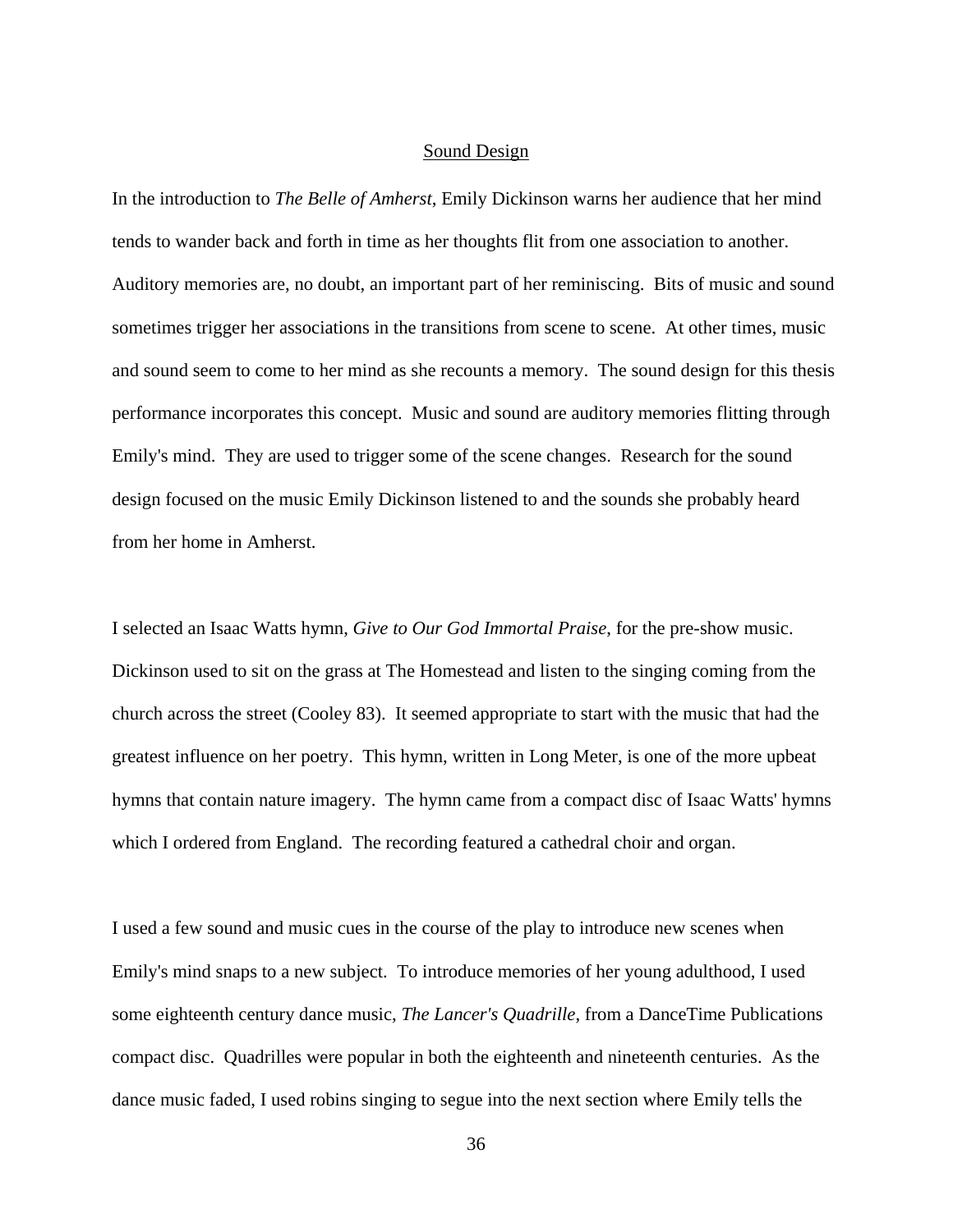audience about her love of nature. The sound of a hand bell ringing cues Emily's next scene about her school days. When Father dies, I used a church bell tolling a funeral song. After Emily's poem "Because I could not stop for Death", I used a church clock chiming slowly. In one sense, it sounded like another funeral song, but the six strikes marked the six o'clock hour that rouses Emily from her poem. I concluded the play with another Isaac Watts hymn, "From all that dwell below the sky". The song had a beautiful chorus of hallelujahs which I thought very appropriate praise for Emily Dickinson's life and work.

# Lighting

Valencia Community College had lighting in place for their one-act festival during the weekend I performed my thesis. I was able to use the lights that were already set. The only addition I made was a garden gobo for the down left garden area. I was told I would be given lights up and lights down for the show with no internal cues, but the Valencia student techs generously volunteered to write cues for the fifteen scenes of the play. The lighting made the play really come to life. I had a full-stage general light used mainly for scenes in the beginning. As the play progressed and Emily shifted to intimate memories, the lights isolated the parlor, the bedroom, and the garden as she moved from scene to scene. At the end of the play, the lights isolated Emily down center with the box of poems she bequeaths to the audience. The lighting helped create the illusion of wandering among memories.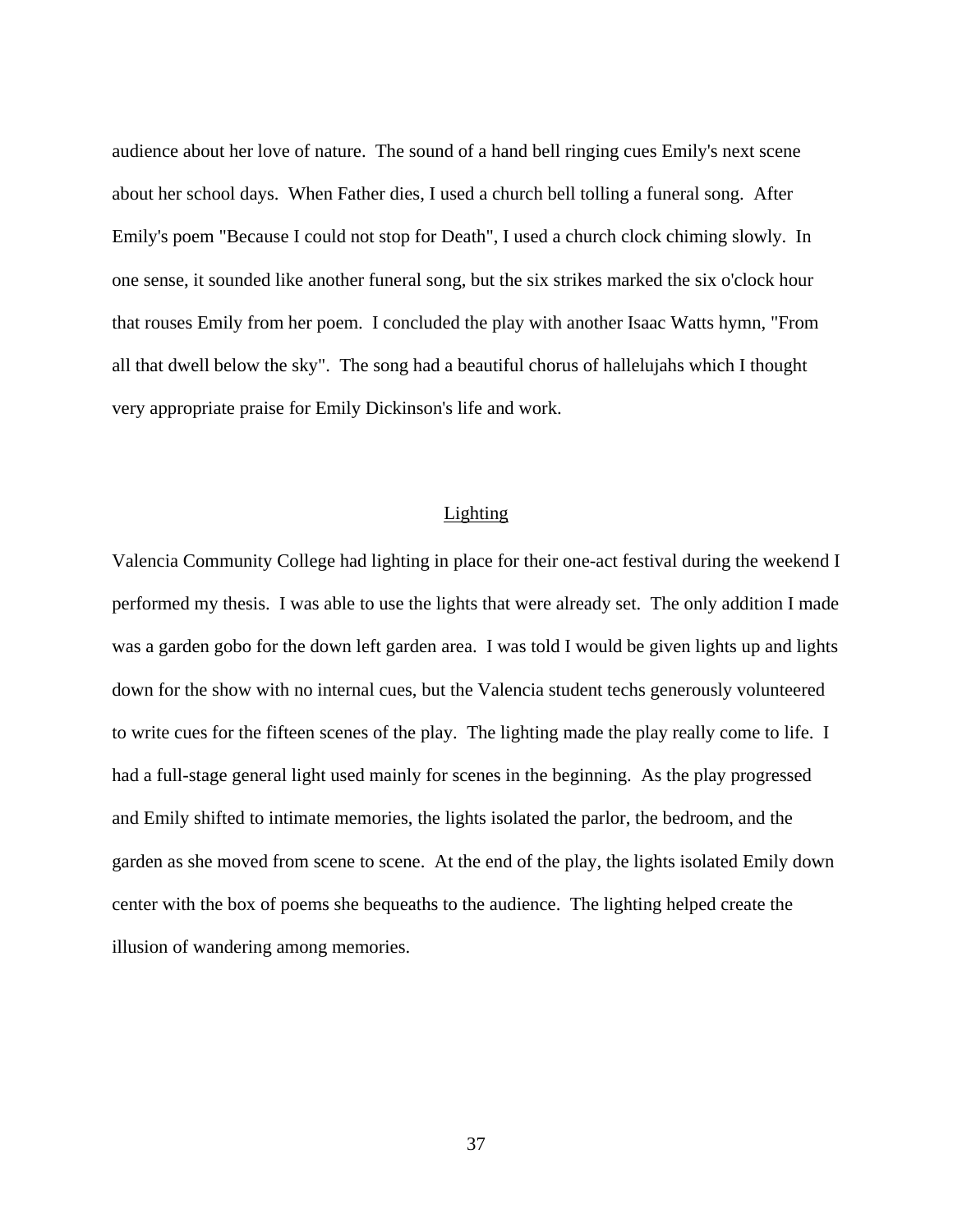## Audience Interaction

At the beginning of the play, Emily Dickinson introduces herself to her audience with a slice of Black Cake. She characterizes the audience as visitors who have come to call on her. The play is an intimate conversation with them. I decided to develop Emily's relationship with the audience even before they entered the theatre. I served Black Cake to the audience in the lobby of the theatre, as if the audience had entered The Homestead. Next to the slice of cake, I placed a notecard containing a quotation or a few lines of poetry by Dickinson. Each notecard was unique so members of the audience would be able to compare their notes and discuss which was the strangest one, just like the people of Amherst. The notecards were printed on parchmentcolored paper to resemble Dickinson's fascicles.

Black Cake, also known as Rum Cake, Christmas Cake, or Plum Pudding, is a type of fruitcake made in the Caribbean, notably Jamaica and the West Indies. It is made with dried fruits, burnt sugar (or molasses), and soaked in plenty of rum and port wine. The cake is served at weddings, Christmas, and other holidays as a symbol of unity. Emily Dickinson's recipe for Black Cake has been modernized for today's kitchens. The Poetry Society of America gives a modernized version of the recipe by Margery K. Friedman on its website. My bakers used this recipe to make the cake served at the performances.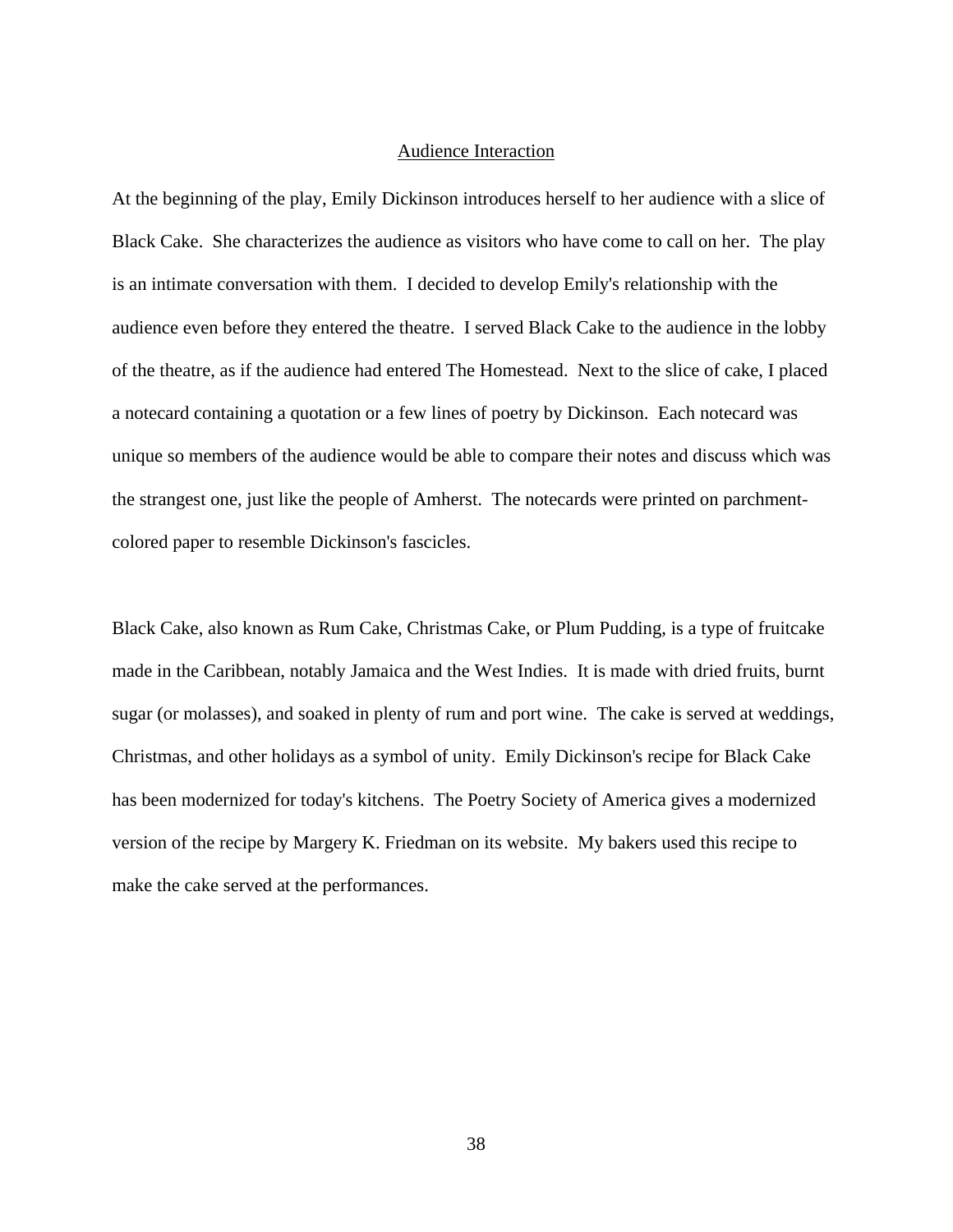#### **Publicity**

The two nights of performances were advertised by flyers at the University of Central Florida and Valencia Community College. Friends, family, and the UCF theatre listserv were notified by email about the performances.

#### Program

The program for the performances included notes about Emily Dickinson, a list of cast and crew, my bio, and acknowledgements of all who contributed to their time and effort to the production. The program was printed on a parchment-colored paper to resemble Dickinson's fascicles.

# Budget

I did not start with a predetermined budget for the show, but I knew I would have to make purchases along the way for items I could not borrow from the area theatres or friends. I ranked my priorities as 1) costume, 2) music, and 3) props. My expenses came to \$336.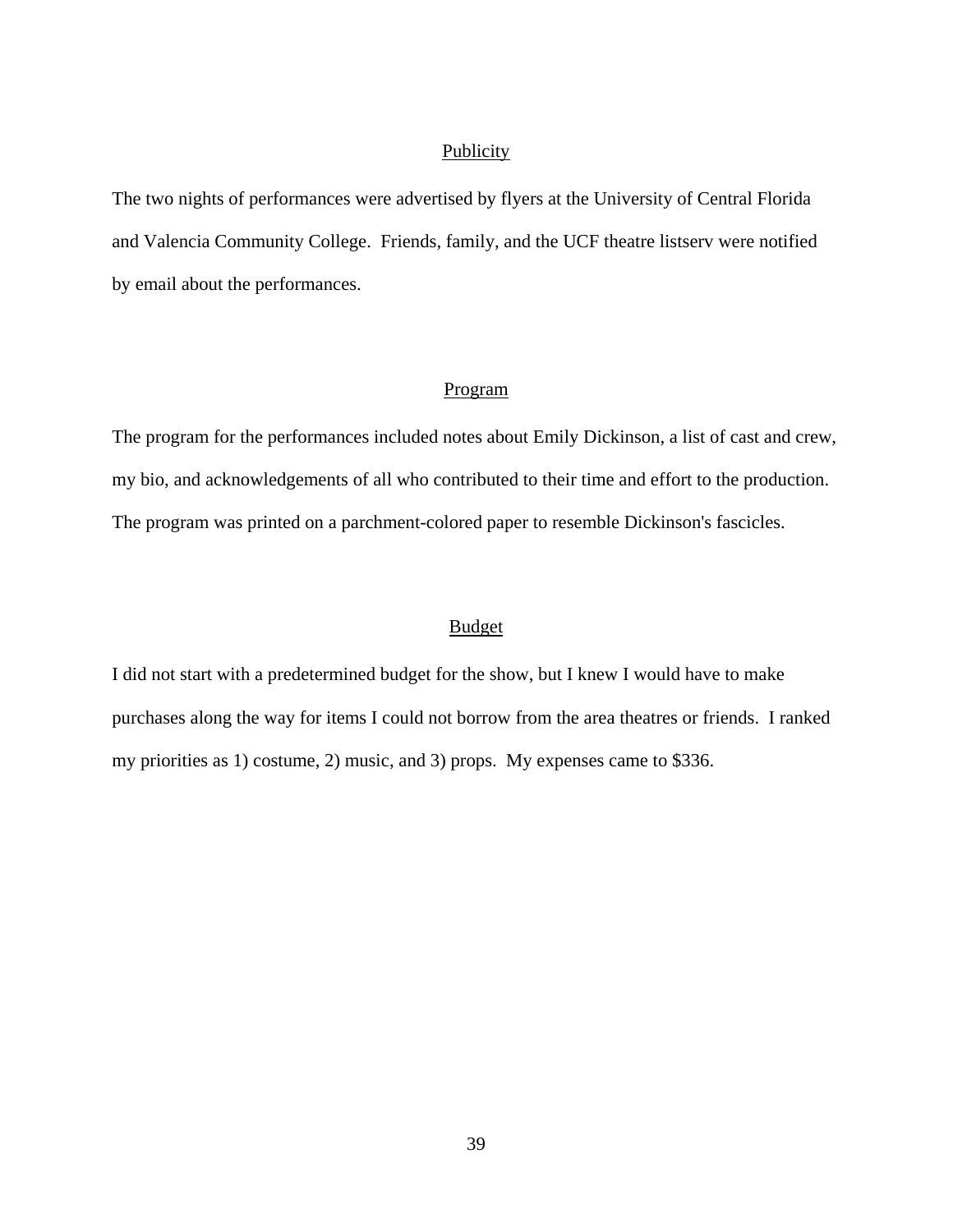# **Table 1: Budget**

| Dressmaker                  | \$115.00   |
|-----------------------------|------------|
| Cake ingredients            | \$60.00    |
| Apron pattern and materials | \$25.00    |
| <b>Shoes</b>                | \$20.00    |
| <b>Box</b>                  | \$20.00    |
| Hymn music CD               | \$26.00    |
| Dance CD                    | \$18.00    |
| Flowers and basket          | \$11.00    |
| Parchment paper             | \$10.00    |
| Table rental                | \$18.00    |
| Lamp                        | \$<br>5.00 |
| Script                      | \$<br>8.00 |
| Total                       | \$336.00   |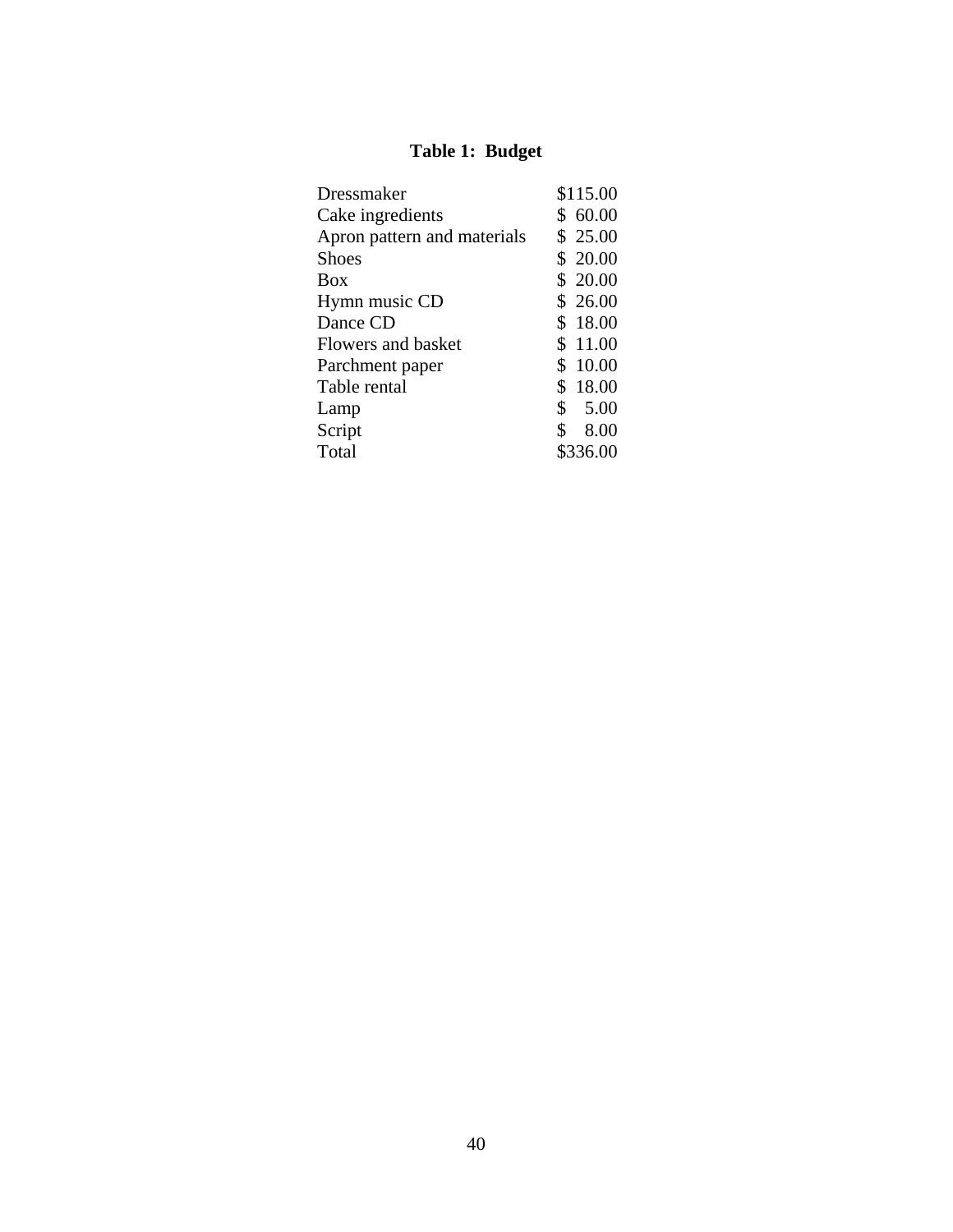# **CHAPTER FIVE: REHEARSAL / PERFORMANCE JOURNAL**

The Search for the Perfect Thesis: Summer of 2006

The search for a thesis project sends me in all directions. I want to do all the acting I haven't done in the last twenty years. I want to play every role before I lose my opportunities and sufficient numbers of brain cells to remember what I'm supposed to be doing. Should I put together an audition showcase of monologues and scenes of mature female roles? I read through plays to put together an historical journey of mature roles: *Hecuba*, Shakespeare's queens, Moliere's *The Learned Ladies,* Williams' women, even a musical theatre scene from *A Man of No Importance*. I'm also drawn to doing a one-woman show, a project I've never tried. Eve Ensler's *The Good Body* attracts my interest because the subject matter - eating disorders and body image are ever close to my heart. It also offers a chance to work in dialects I haven't tried yet. The Miami chapter of EDAP would like a performance of the play but the rights are not yet available. Still, I'd love to work on the play and be ready to jump when the rights become available. If I'm going to work on a one-woman show, I want it to be "reusable." I read other one-woman shows, but not *The Belle of Amherst*, since it is full-length. Many are appealing but they don't say what I want to say.

What do I want to say? I want to talk about what I perceive to be true about life through the voice of a character. I want to talk about life, love, death, food, friendships, loss, sadness, and hope. I want to use language to jolt an audience into a different awareness about life. I consider adapting *The Lilac Bus* by Maeve Binchy. I love the character of Judy who lost her children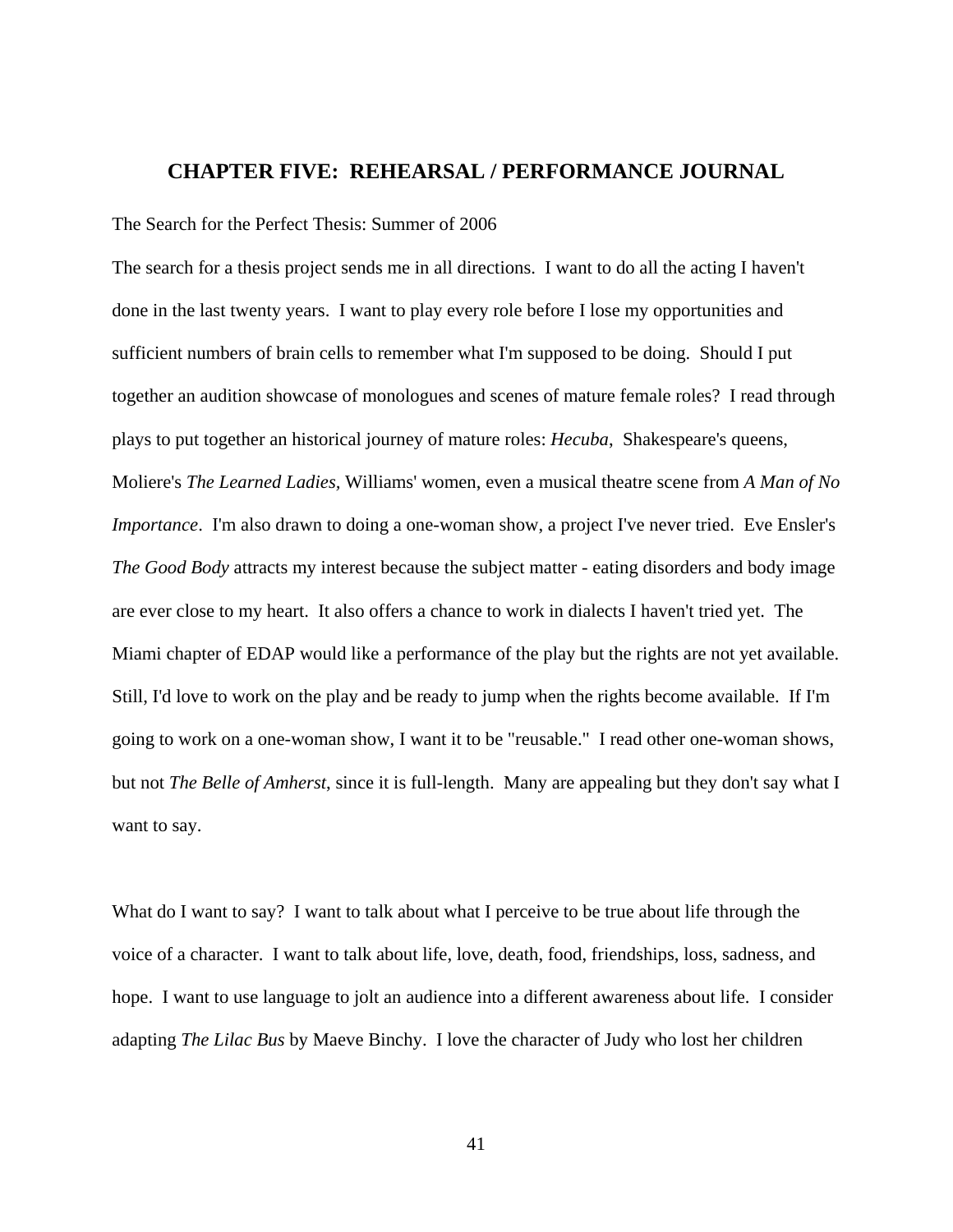because of a drug-trafficking charge. She laughs and cries in the same breath. And then I read *The Belle of Amherst*.

All through high school I insisted that I didn't like Emily Dickinson. I didn't like her life and I didn't like her poetry. *I* would never live in the same house all my life and take care of an austere father. Who could understand her poems, except for a few transparent ones? They were always about death. And then I read *The Belle of Amherst* with a mature heart and mind and finally saw what Emily was on about. It wasn't about staying home and hiding; it was taking a journey into the soul. I sat and read and cried and cried and said, "Well, this is something of what I want to say. Perhaps I should say it with Emily."

A forty-minute historical-figure show could be marketable too. I talked over my options with actor friends Marilyn McGinnis and David McElroy who liked the idea of *Belle*. They'd even seen Julie Harris do the role. They are thinking of doing a show of historical figures and might be looking for a group of actors.

## November / December 2006

To begin cutting the play to forty minutes, I marked all the scene changes in the script and titled each section. That gave me a sense of how Emily's mind flows from memory to memory. Some of the memories are about events, others are about her relationships. Some of the scenes are narration, some are imaginary dialogues. I want to keep my eye on Emily's perception of the world and skip discussion of some of the family entanglements. Emily's suitors or love interests, her efforts to publish her poetry, her relationship to her father, and her irreverent attitude toward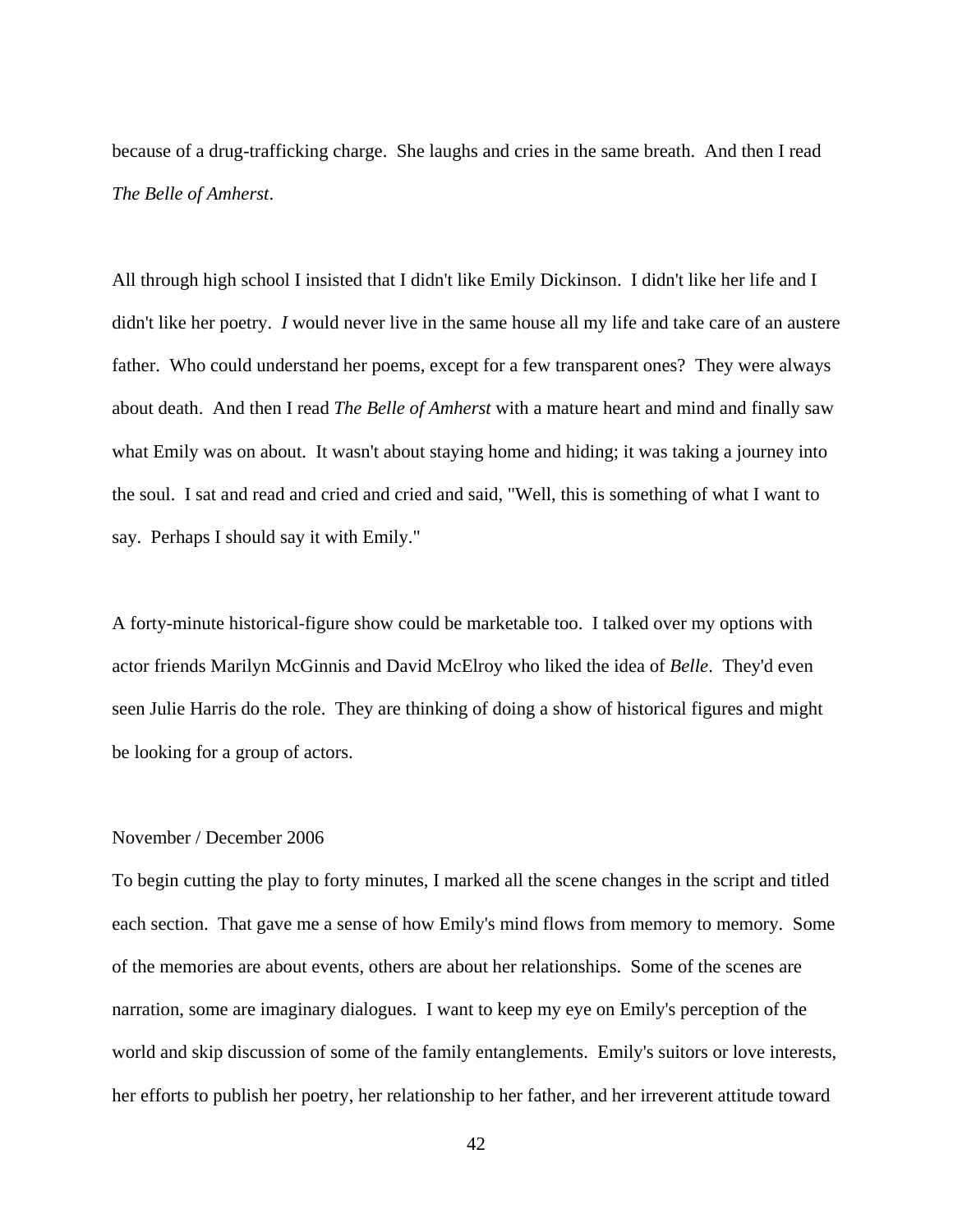religion are more important that the pages devoted to her sister's cat, for example. I have to be a bit hard-hearted to leave anything out. I'm not particularly good at "tough love" but when I think of trying to memorize everything, I am motivated to cut.

#### December 4, 2006

I started getting organized by making a props list, costume list, venue list. I emailed Chris N. about his set for the Black Box. If the set is rather open, I can do Belle on his dark nights, April 16 and 17. Emailed Mark to see if he wants to look over my cuts.

## December 5, 2006

Mark is fine with letting me cut as I please. That's trust, I'd say. So today, I cut. Many times I have shortened sections rather than leave them entirely out. The introduction stays; the gossip is shortened. References to girlfriends and the maid are cut, but Emily's girlhood is kept. The circus is out. A nature section is cut; there are plenty more to come. The memory of the death of Emily's childhood friend is cut. Although this memory is significant in Emily's life, the play still has many of Emily's thoughts on immortality, especially in Act Two. Part of the section on Father's austerity is cut, but the dialogue with Emily writing her poems is kept. Father's sighting of the aurora borealis is cut so that the play jumps to Emily's departure from Father to Mount Holyoke. Part of the musing on religion is kept in the context of Mount Holyoke, but the main section on religion and Emily's refusal to go to church is cut. This was a difficult decision, but other memories were more important. The black humor of reading the obituaries is cut, though I love this part. Father's bringing the railroad to Amherst is cut and so are Vinnie's cats. This brings me to getting published and the end of Act One. I have titled the sections: Introduction,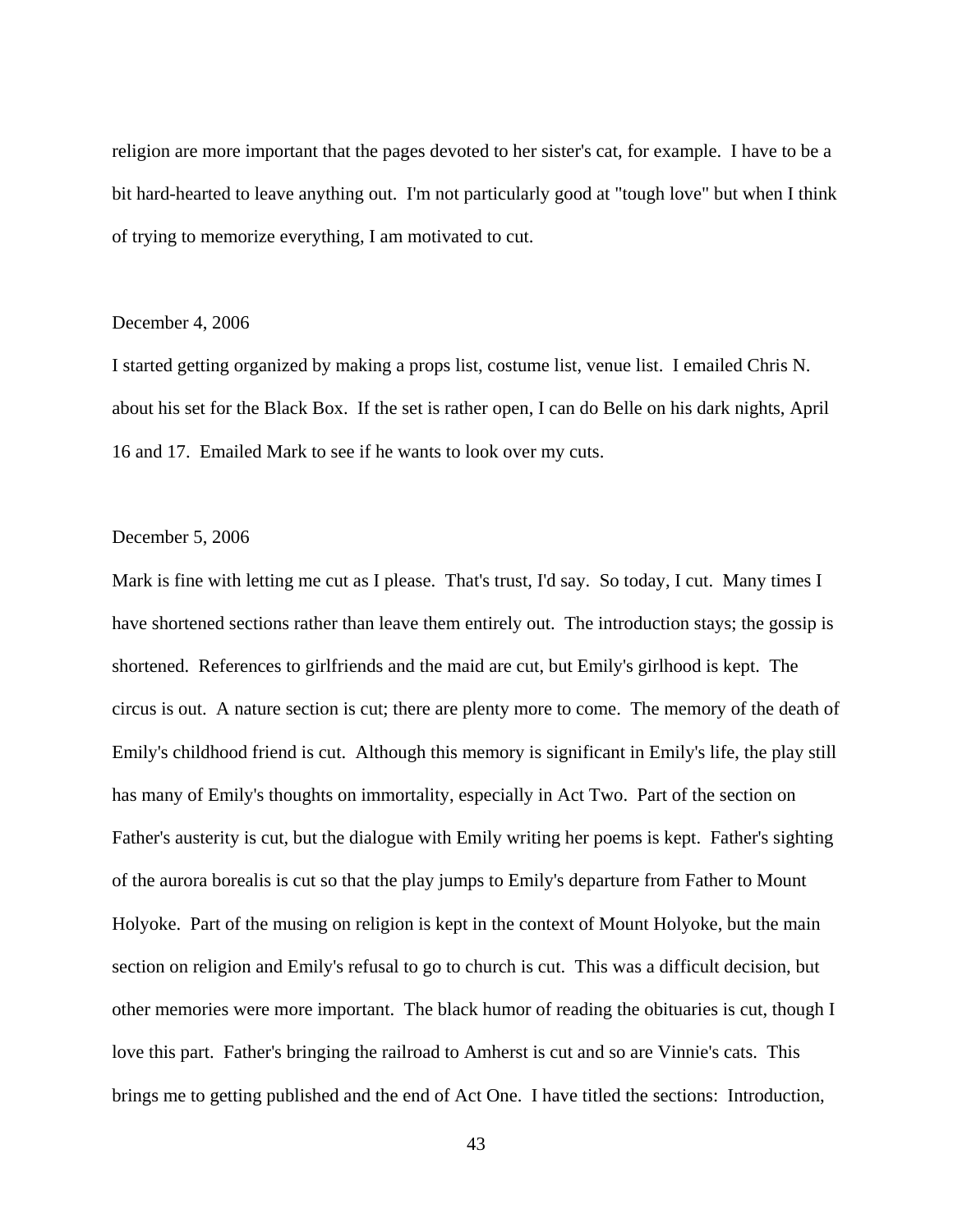Love of Words, Childhood, Early Adulthood, Paradise, School Days, Father Relents, College Days, Sue, and Publishing Attempts.

In Act Two, meeting Mr. Higginson is shortened and so is the description of Emily's disappointment with him. The love affairs are cut, except for the section on "Master". The play says rather definitively that "Master" is Charles Wadsworth, but I think this is a disservice to the truth. From what I read, the true identity of "Master" is not known. I shortened this section too. The nature section that follows about the poem "Snake" is cut, and I went right to Father's death. I've kept the description, but cut the dialogue so that the death of Father leads into the death of Mother. Will this make the play too heavy? I cut the section about friends who left Amherst and go into the children and Gilbert's death. This leads to Emily's last days. The act flows: Love, Father's Death, Mother's Death, Gilbert's death, Emily's Death. I am still open to suggestions and revisions, and hope Mark will have both for me. I typed the revised script over the next days and sent it off to Mark. He'll have feedback after break.

# December 13, 2006

I finished reading Connie Ann Kirk's *Emily Dickinson: A Biography*. This is a 143-page biography that gives the basic facts of Dickinson's life. It was a quick read and gave me the chronology of Emily Dickinson's life. It also pointed me to areas of conjecture, controversy, and mystery in her life.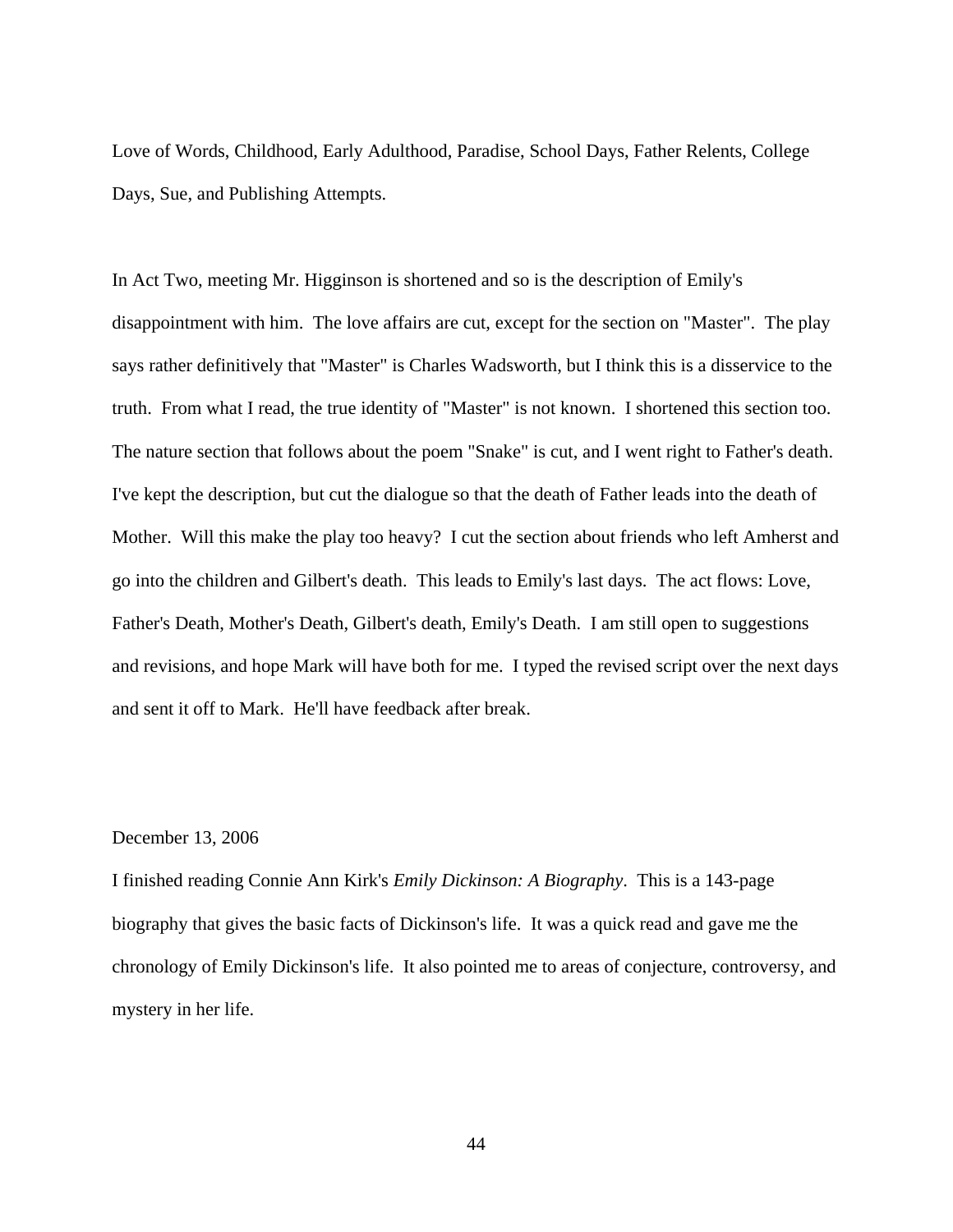William Luce's play is mostly faithful to the facts known about the poet, but he has taken license with the "Master" section. According to Kirk, no scholar has yet been able to positively identify "Master" as either Judge Lord, Charles Wadsworth, or Samuel Bowles. Perhaps no identification will ever be made. The assertion in Luce's play that Charles Wadsworth is "Master" is misleading, and now the inaccuracy is beginning to bother me. Why did Luce make this assertion? Was that based on the best scholarship he had when he wrote the play in 1975? Did he take poetic license to make the play more interesting or provide a better dramatic effect than leaving the mystery intact? I think it is a disservice to an audience to perform the play as if Charles Wadsworth is positively "Master." This is quite a central scene in the play. I feel like rewriting this part to indicate that Master's identity is still a mystery.

The biography supplies information about Dickinson's physical and emotional characteristics. These are not in Luce's script, but certainly will be part of my preparation for the role. The written accounts of how Dickinson talked and interacted with others indicate that she talked almost non-stop and was overbearing to the point of discomfort. I was struck by Higginson's account of Dickinson as "intense" and someone who is difficult to be with for long periods of time. In what way did that intensity come out? Did she monopolize conversations? Did she have a strange, intense gaze at people? Did she make demands of people for attention? Was she physically overbearing? Was she childish? Apparently, she really was odd to people outside her own family, and her family knew it and tried to protect her. This makes me wonder in what way my characterization of Emily will seems odd. How will that oddity come out? How will I decide what physical and emotional characteristics my Emily will have? There are no old films of her. How can I know how she really was? As I read more books, I will have to zero in on any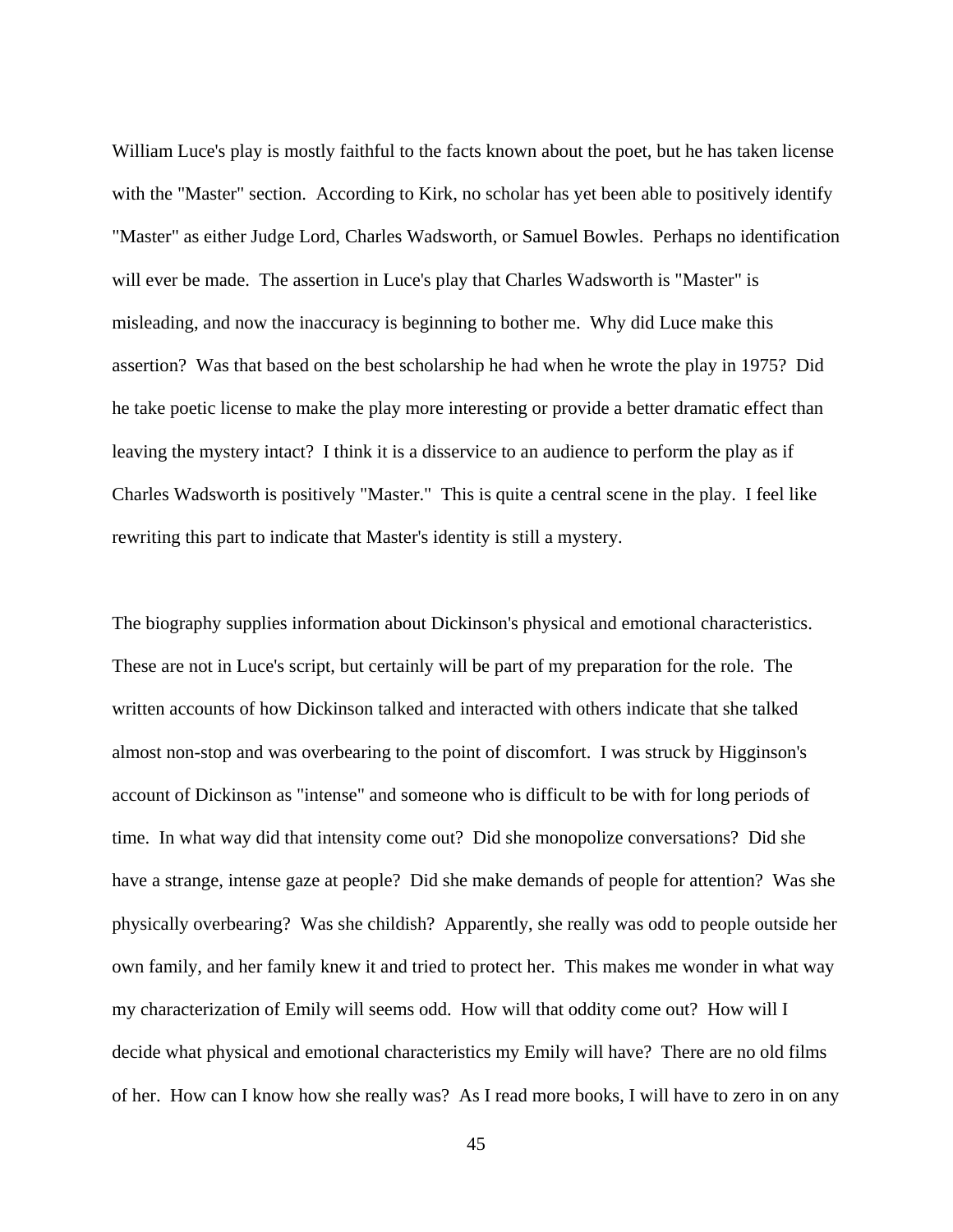letters from friends, family, and acquaintances who wrote about her personal characteristics or oddities.

I also have Sewall's full biography. Now that I have an idea of Emily's life, I can read the parts of Sewall's biography for more detailed information. These areas include the relationship with Sue, the poet's Father, and the death of Emily's girlhood friend which was very traumatic.

#### December 14, 2006

The search for a venue is on. Today at work at Valencia Community College, I stopped to chat with Julie Gagne and inquire about the availability of VCC's Black Box. It will be available April 13, 14, 15 and Julie offered to see whether I might be able to use the space for a night. Chris Niess is not sure what his set plans are yet for UCF's Black Box, but it sounds like it might be futuristic. That certainly wouldn't do. If VCC is available that would be great. It's about the same size as UCF's Black Box. Other spaces might be Theatre Downtown. There's also a parlor-like space in Woolsen House at Rollins that Playwrights Round Table uses.

# December 18, 2006

Costume research is underway. I found Emily Dickinson's dress on the Museum website. With this photo, I can go in search of a basic dress in the costume shop at UCF or perhaps VCC. I might also try some consignment shops or eBay. An internet search on Victorian clothing in America also yielded some illustrations. I found the Godey's Ladies Patterns referenced in the play. Many of these dresses are too fancy for my purposes. Emily's surviving white dress has pleats down the front and back in a rather straight sack down to the knees. There is a pleated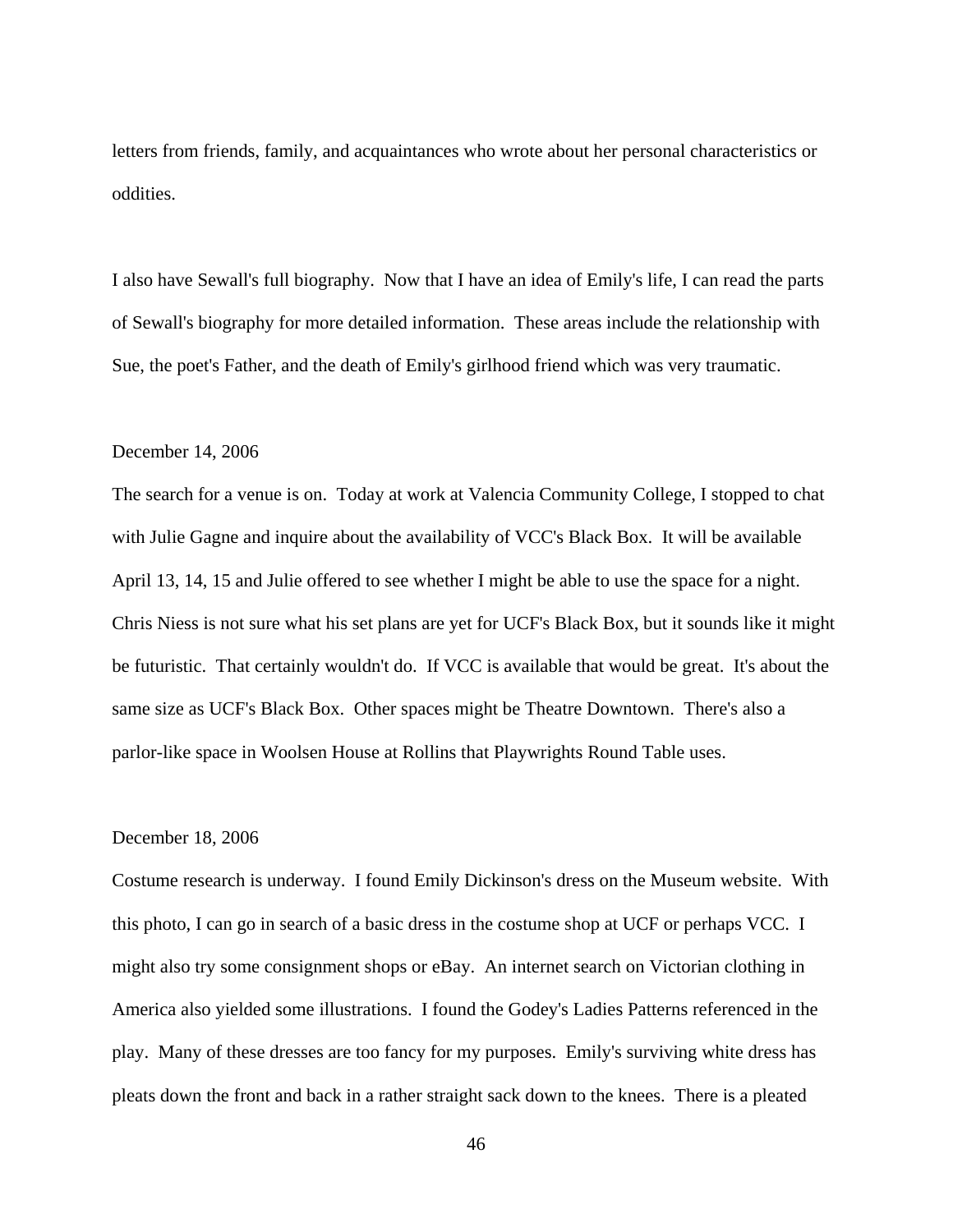skirt from knee to floor to give the dress a bit of interest. In addition, I found an article about clothing metaphors and references in Dickinson's poetry. If Emily was so picky about what she wore, she obviously cared a great deal about clothing and what it symbolized. Otherwise, she would wear any old thing.

#### December 20, 2006

Back at the Museum site, I copied off Emily's writing table, bureau where she stored her poems, and bed. Her furniture was really small. She was a small person. As soon as school reopens, I can go set piece hunting.

## December 26, 2006

I returned to the script today and timed it again. Now it seems too short. It seems to time out at thirty minutes. I noted where the transitions are jolting. Sometimes this is due to a cut in the play, but other times that is Luce's handling of the script. Emily's mind does wander and the transitions don't always make sense. I'm depending on the music to help me make the transitions work. Now it is time to get the sound design underway. I want to know what music Emily played, what she listened to as particular favorites, and what was typical of music in her environment, either classical or popular, 1830s-1880s. Fortunately, someone has already written on this topic. UCF has the book and it is mine to read. Even if I add music for the transitions, I need to add back some material I cut. I do love the train accident newspaper story. It is wicked funny.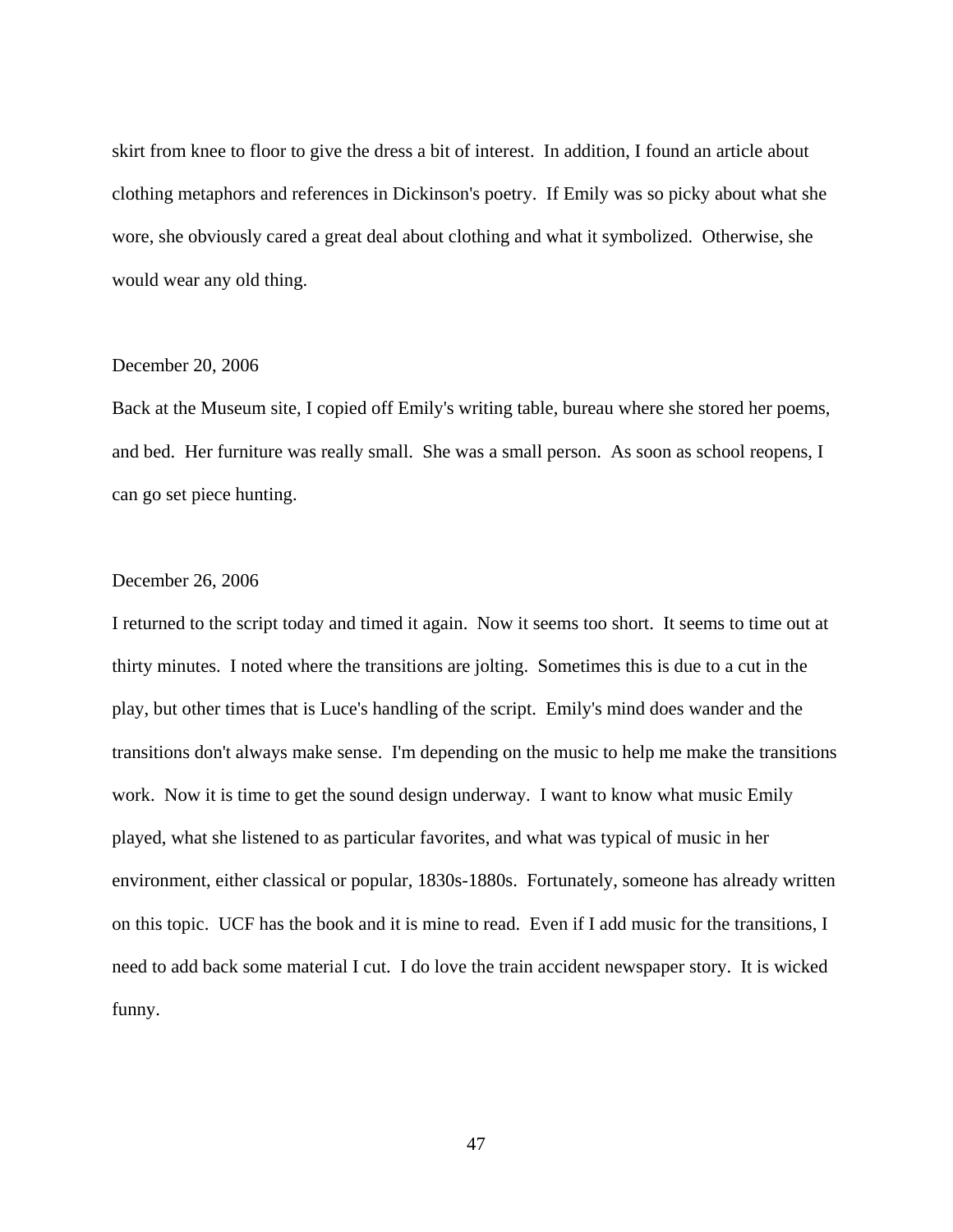#### December 29 to January 1, 2007

I read Carolyn Lindley Cooley's book, *The Music of Emily Dickinson's Poems and Letters: A Study of Imagery and Form.* I selected the book thinking I would find music Dickinson might have listened to during her life, and this might help me make selections for music in my performance. There is some information about a few composers and performers Dickinson listened to. She was a gifted pianist, and some of her sheet music for marches and popular music is reprinted in the book. The book mainly talks about the influence of Protestant hymns as a source for themes and meter in Dickinson's poetry. Of particular interest to me is the book of hymns that Dickinson would have listened to – a collection by Isaac Watts. Some of the hymns are reprinted in the book and I will definitely consider using these hymns. A preliminary search on the Internet showed that the hymns have been recorded.

Cooley's research also led me to contemporary musical settings of Dickinson's poems. Some of these may be appropriate to use for pre-show or after-show music. I already knew of Aaron Copland's *Twelve Songs of Emily Dickinson*. The last of the twelve is a setting of "Because I would not stop for Death" entitled *The Chariot*. This might be good for after-show music.

Nestled among all the analysis of music imagery in the poems and the comparison of hymns to poems, I found lovely anecdotes about Emily and music. These provide more clues about her personality and her behavior. My favorite was:

Todd, a gifted musician, frequently came to the Homestead to play and sing for Emily, who heard every note, though she never entered the drawing room but remained, instead, in the dark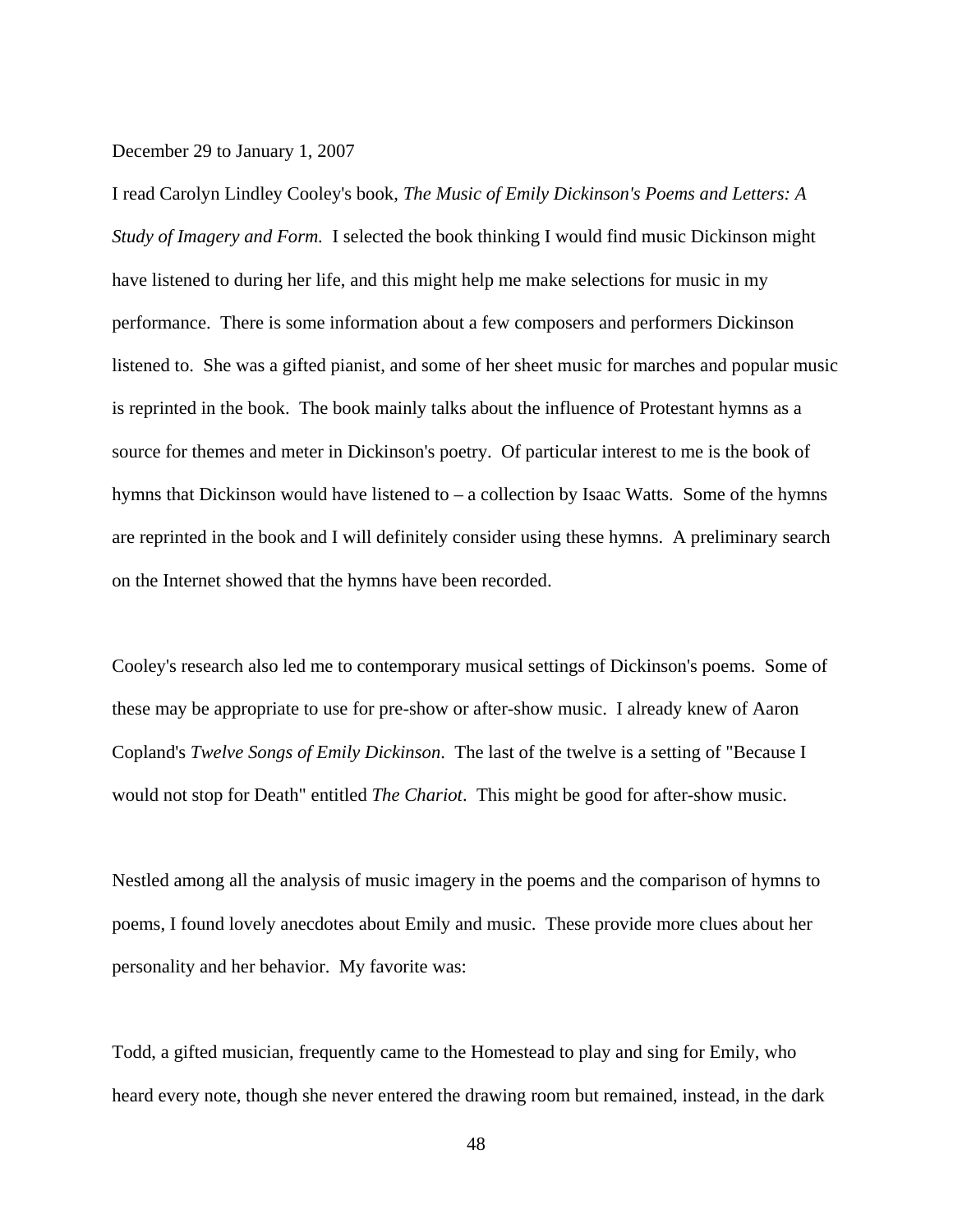hall or on the stairs. Todd recorded that she "usually sang to Emily for an hour or more, playing afterwards selections from Beethoven and Bach or Scarlatti, which she admitted almost extravagantly." After Todd finished each recital, Dickinson always sent her "a glass of wine on a silver salver, and with it either a piece of cake or a rose – and a poem, the latter usually impromptu, evidently written on the spot" (Colley 9-10).

# January 3, 2007

Back to the library today for more search and research. I ordered several recordings of hymns by the Baroque composer Isaac Watts. I hope that Interlibrary Loan will be able to obtain them. I also ordered Noel Tipton's play, *Amherst Sabbath*, out of extreme curiosity. According to Cooley, Tipton wrote this play about Emily Dickinson with the blessing of William Luce. I want to see if Tipton included specific music in the play. I've also ordered Aaron Copland's *Twelve Songs of Emily Dickinson.* 

Another area of research today was nineteenth century dance. I envision Emily not just telling the audience about her past, but reliving it. In the scene where she transitions from talking about valentines to the scene where she is talking to a potential suitor, I imagine dance music starting and I can see Emily doing a little dance with Mr. Billings as she tries to engage his attention at the party. According to Kirk's biography, Dickinson had a normal young life, attending parties and socializing with the men. I certainly want to convey this. I found two videos in the library on nineteenth century dance. One in particular is very good. It is called *How to Dance Through Time: The Romance of Mid-19<sup>th</sup> Century Couple Dance. The video shows how couple dancing* was done down to the smallest detail, such as the way hands were held. I'm sure I can use this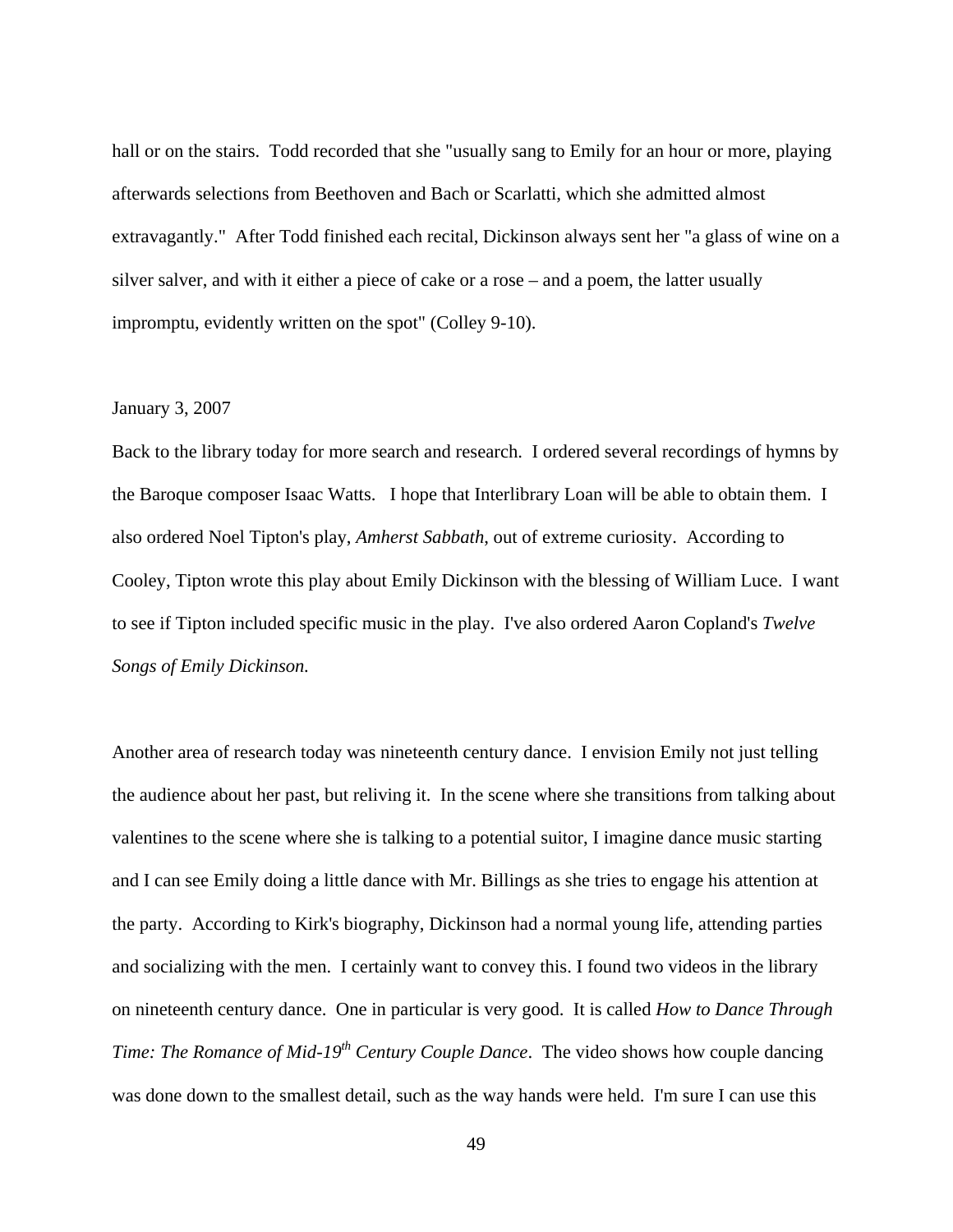video to learn a dance. In the same series of dance videos was another called *A 19<sup>th</sup> Century Ball: The Charm of Group Dances*. In a way, this video was more informative about the social customs of the times. The etiquette of the quadrilles, marches, and cotillion was quite formal, but very beautiful. Watching the dance patterns and interaction of the men and women gave me information about group behavior in social settings that I could not have learned from a biography. I plan to meet with dancers who can inform me about ballroom dance or teach me some steps.

Before I left campus, I swung by the Costume Shop and arranged a time to look through any period costumes at UCF with Dan Jones. That will happen next week. If I don't find anything suitable, I will look into making a dress.

## January 8, 2007

I met with John Davis, president of the Central Florida chapter of the US Ballroom Dance Association. We watched the videotapes of the  $19<sup>th</sup>$  century dances. John is of the opinion that the waltzes are too modern for the Dickinson social. Waltzing became popular in the late nineteenth century with the Victorians. People would still have been doing eighteenth century dance styles. Therefore, I would be better off to incorporate some of the moves from the quadrille and cotillion from *The Charm of Group Dances.* We discussed some of the moves and John made suggestions as to how I might do turns with an imaginary partner, move to curtsy to an imaginary corner partner, and return to my partner all the while keeping open to the audience. The videotape teaches specifics of the curtsy, how to hold a partner (not too close!), and how to move with a partner.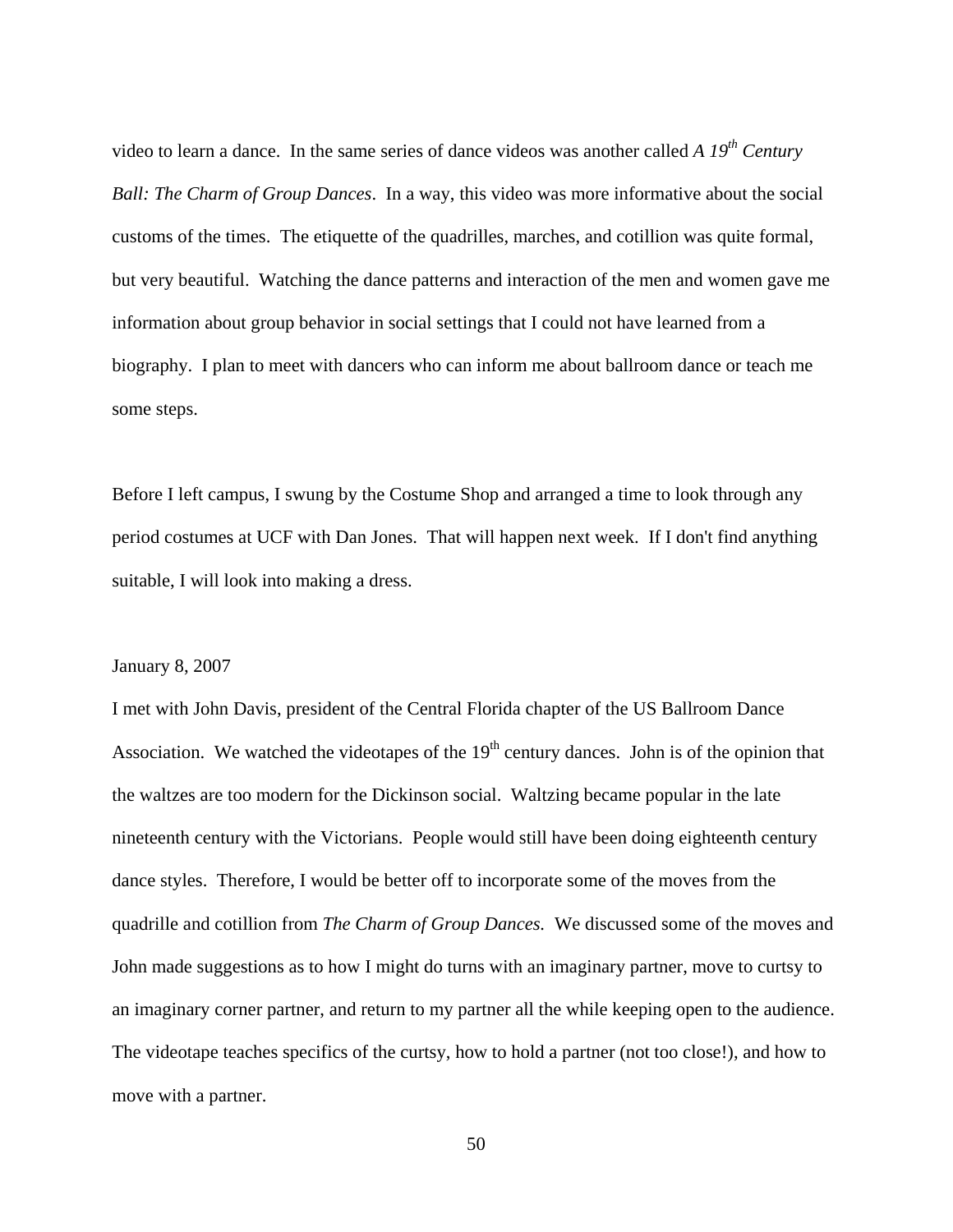We met at the Maitland Senior Center. John suggested I use the Center as a testing ground for the thesis performance. The program director would welcome a morning performance in their spacious activity room. The window of the room faces out onto the garden and looks somewhat like Dickinson's view. I can see setting up the performance area there. No need for the little proscenium stage already in the room.

## January 10, 2007

The costume shop at UCF yielded nothing in the way of period costumes. I moved on to contact the Orlando Rep, OSF, and Valencia. In a meeting with Mark Brotherton today, I outlined the written part of the thesis and he advised me not to get bogged down in a lot of writing, but to keep the writing specific to the needs of an actor building a character and resolving production problems. I also posted notices for a stage manager at the tech center.

## January 11, 2007

Stage management sophomore Kira Ackbarali responded to my notice for a stage manager. I am delighted. Kira was in my Acting II class last year and I thoroughly enjoyed working with her. I'll be in good hands if she accepts the project.

#### January 16, 2007

I met with Kira today to explain my thesis project and outline some of the production challenges. Kira has already worked in Valencia's Black Box and is familiar with the space. I explained that I wanted quite a bit of sound, but had no real idea of how to put the sound together. Kira said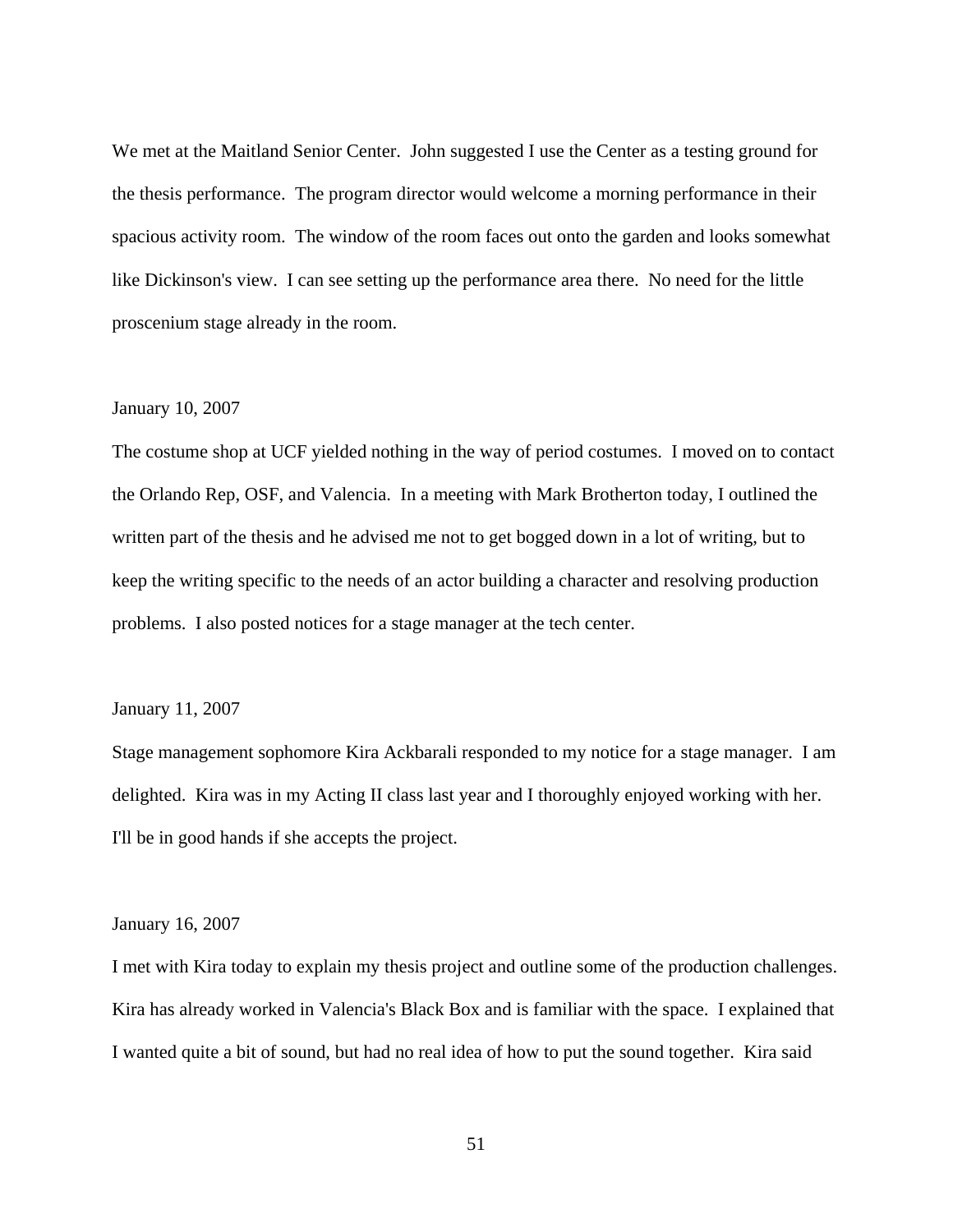she would enlist Kyle's help to teach her about sound. Kira has also done props for two shows and is knowledgeable about getting set pieces from UCF's inventory.

#### January 24, 2007

The use of Valencia Community College's Black Box is confirmed for three days from April 12- 15. Julie Gagne will sponsor me and will help me work out the details. She prefers I tech on Thursday, April 12 and do shows on Friday, April 13 and Saturday, April 14. I think I might get a better response on a Friday/Saturday than a Saturday/Sunday, so I will go with April 13-14.

The seats will be set up for the Director's Showcase on April 10-11. This means that there will be about fifty seats in the center section and the left and right side seats will be removed. This will make the stage seem rather big. Last year, I directed a one-act play in the Director's Showcase so I am familiar with the set up. This is the same space where I am currently doing *Romeo and Juliet* so I should feel very comfortable by the time April rolls around. There will be general lighting as set for the Director's Showcase, which will work fine for my small set. I am very, very lucky to be able to perform my thesis in this terrific space.

Today I set up an appointment with Denise Warner at OSF on Wednesday, January 31 at 2 pm to look at costumes to rent. She said she has a lot of white dresses from "A Little Night Music" that I might be able to work with. Valencia's technical director, Kristen Able, may also be able to show me pieces from VCC's stock if I am not successful at OSF. Valencia won't charge me for rentals either.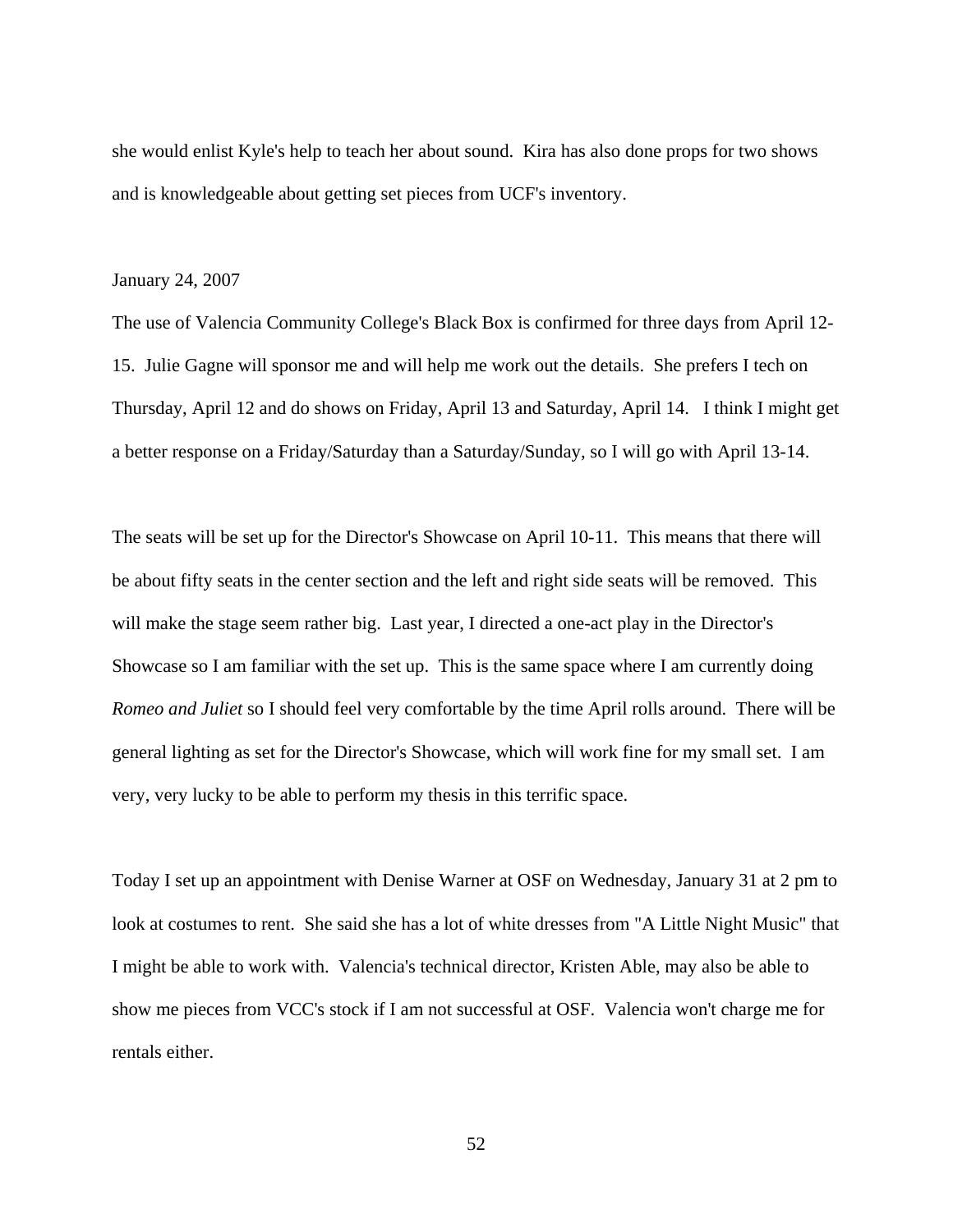I have memorized up to page 9 but now see where I get lost going from one train of thought to a completely different one. Some of the jumps seem disjointed. Transitional music or ambient sound may help to move me from one period of life to a different period altogether. The CD of Isaac Watts' hymns came in at the library along with Julie Harris' *A Certain Slant of Light.* I am eager to get my hands on both.

## January 25, 2007

Thanks to generous libraries in Nebraska and Missouri, I have two wonderful pieces of multimedia to help me. *A Certain Slant of Light*, narrated by Julie Harris, was shot at The Homestead. Harris gives a wonderful biography of Dickinson's life as she walks through Emily's garden, sits in her living room, reposes in her bedroom, muses at her writing table, and looks out her window. She walks the path between The Homestead and The Evergreens that Emily used to walk to visit Sue and Austin. I watched the video twice. First, I took biographical notes. The second time through, I looked at all the little details of the rooms. I saw the old clock on the night stand, the Franklin stove to heat the rooms, and the long pens in the inkwells as Harris reenacted some of Dickinson's life. I noted the bureau. I scribbled notes about props I might look for to dress the set. I also saw Emily's white dress that Harris picked up. It seems light and thin. Not at all heavy as I imagined dresses of that day might be. I also noted the pictures on the walls. In particular, I noticed the silhouette that was made of Emily as a young girl. The silhouette, in a way, is a metaphor for Emily's presence in the house as perceived by "outsiders." Since she would not meet people face-to-face, but rather stayed on the stairs and listened to people in the living room, she was like a silhouette. She was definitely there, but other people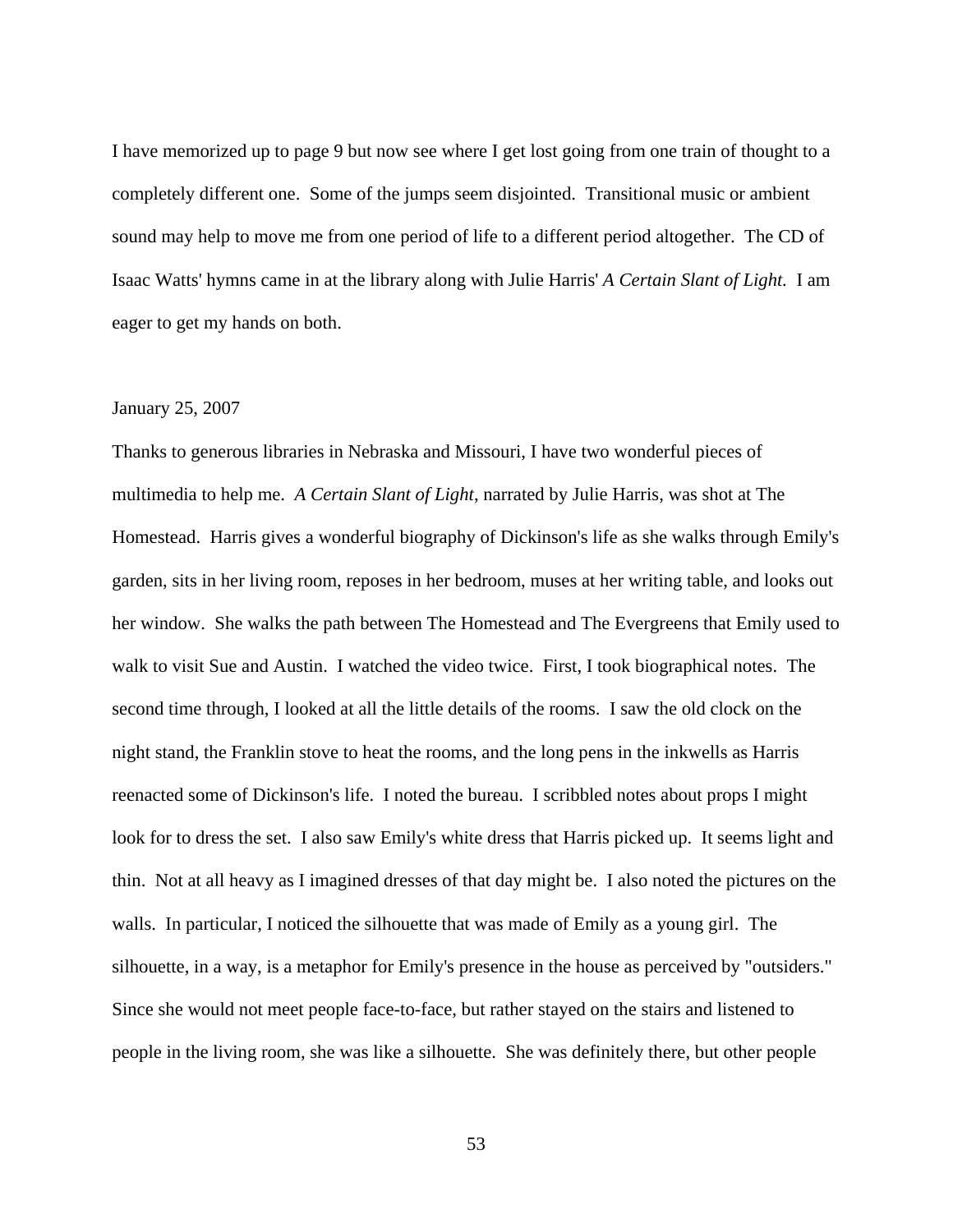could perceive her only indirectly. Mabel Loomis Todd and other visitors were sent flowers, sherry, and a poem from Emily sitting on the stairs, but they didn't actually see her.

After watching the video, I slipped the Isaac Watts CD into the player and was not disappointed. The hymns are very beautiful. I am looking for music that might be appropriate to play in the scene at Mount Holyoke while talking to Mary Lyon. A hymn seems like a logical choice here. I think a hymn might also be appropriate to play for Gilbert's death. This might help to make the transition from such a heavy moment to the last years of Emily's life. Two selections might make good pre- or post- show music. This recording features a chorus with organ accompaniment. I would prefer to have a cappella voices, as if singing in church. I want the sounds to seem like they are auditory memories coming from Emily's mind.

# January 31, 2007

Today's appointment at the Orlando-Shakespeare Festival yielded almost nothing in the way of a costume. I found two white cotton long-sleeved blouses in somewhat the right style, but no skirts. I have another costume shop to check at Valencia Community College tomorrow. Finding a costume might be more difficult than I imagined.

My research on costumes today helped me understand a little better what Emily wore. I called Sewing Central, an internet store that sells patterns for period clothing. The friendly owner informed me that what I wanted for an apron is an Edwardian apron. It dates from the early 1900s but it would have been worn in the late 1800s too.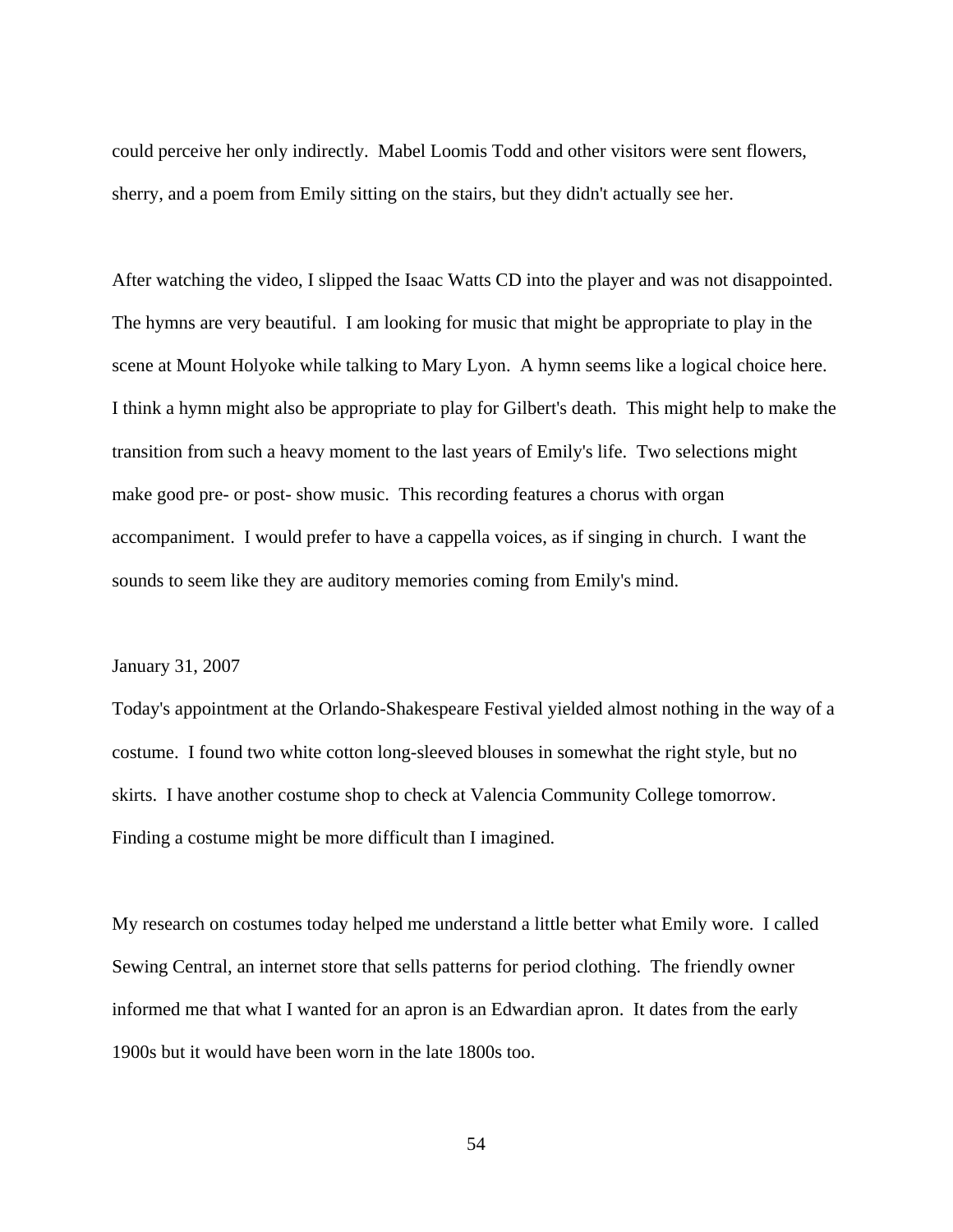I also found undergarments dating from 1863 from another website. I have a sketch of an 1863 Bust Supporting Corset. It is a beautiful corset that buttons in the front and laces down the back. There is no way I can make this. For curiosity's sake, I printed out Emily's underwear.

More surfing on the Internet gave me nothing in the way of shawls of the Civil War period. I found out paisley shawls were all the rage in Europe, but could find nothing that might show me what a "blue net worsted shawl" looked like. I also looked for dresses that were similar to the one Emily is wearing in her daguerreotype. One of the Victorian websites had a casual day dress from about 1850 that looked similar. Finally, I went back to the Godey's Lady's Book Pattern site I found last month to see what Emily is wearing when she talks to James Francis Billings. If she was twenty years old and wearing one of those ball gowns, she was very fancy indeed.

## February 1, 2007

I scooted over to Valencia Community College today, which is around the corner from where I work. There are many beautiful costumes in their shop, and there was one for me! I found an off-white, cotton, long-sleeved, floor-length dress with a pleated bodice, dropped waistband, and full skirt. It buttons in the back and has lace across the upper chest and most of the upper to mid back. It has many of the features I am looking for. The dress fits, although it has been sewn rather oddly. The gathers at the side are uneven so that they don't align evenly at the hips. The dress has purple trim, bows, and buttons which would have to be removed. The lace front and back would need a facing so that the dress is not see-through. These adjustments are not major and could be made fairly easily. I have emailed Rob O'Brien, the head of the costume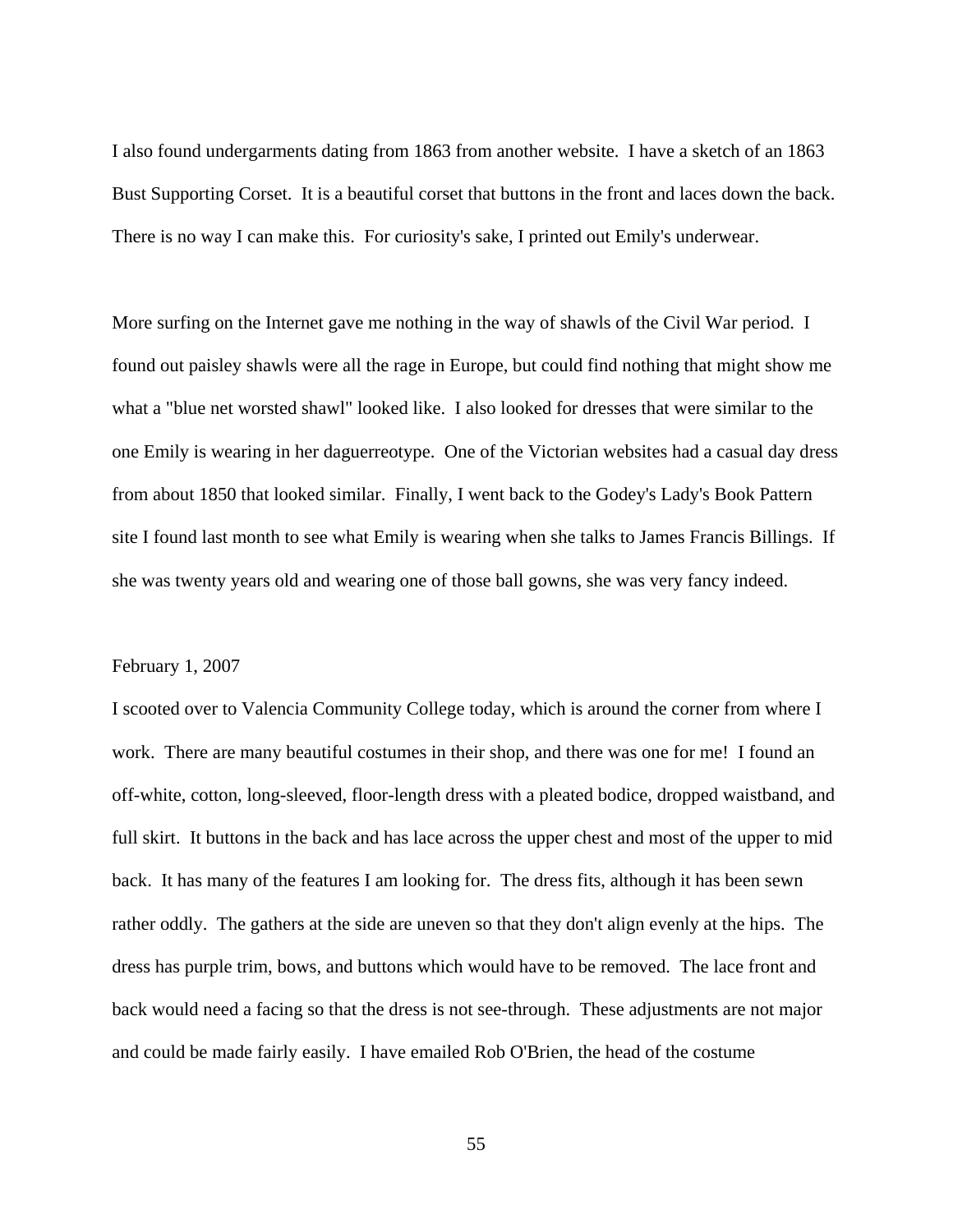department, to ask permission to make adjustments to the dress. At least I can fix the gathers at the side and return the dress better than it is now.

#### February 2-28, 2007

These past three weeks have been dedicated to writing the first draft of the thesis. I worked on individual sections – costumes, music, relationships, biography, education, introduction, abstract – then put them together in order. Writing is a painstaking process, but it helps me solidify my research and focus on Emily Dickinson as a real person with observable behaviors.

# February 17, 2006

My mother brought me her 1952 Singer Featherweight sewing machine so that I could sew the dress and the Edwardian apron. (She came to see me in *Romeo and Juliet*). She and my sister suggested I get a dressmaker to do the alterations because the gussets need to be taken in.

#### February 20, 2007

I have ordered the Edwardian apron pattern from a store in Alabama. I also ordered the Isaac Watts CD from England. The CD should arrive within twenty-eight days.

#### February 21, 2007

Kira and I went foraging at the UCF storage room and found a good parlor chair, assorted dishes, and possible bureau or trunk. We put pink post-its on our items and will figure out how to retrieve when we have space. I have an appointment for March 7 to look for set pieces at Valencia Community College.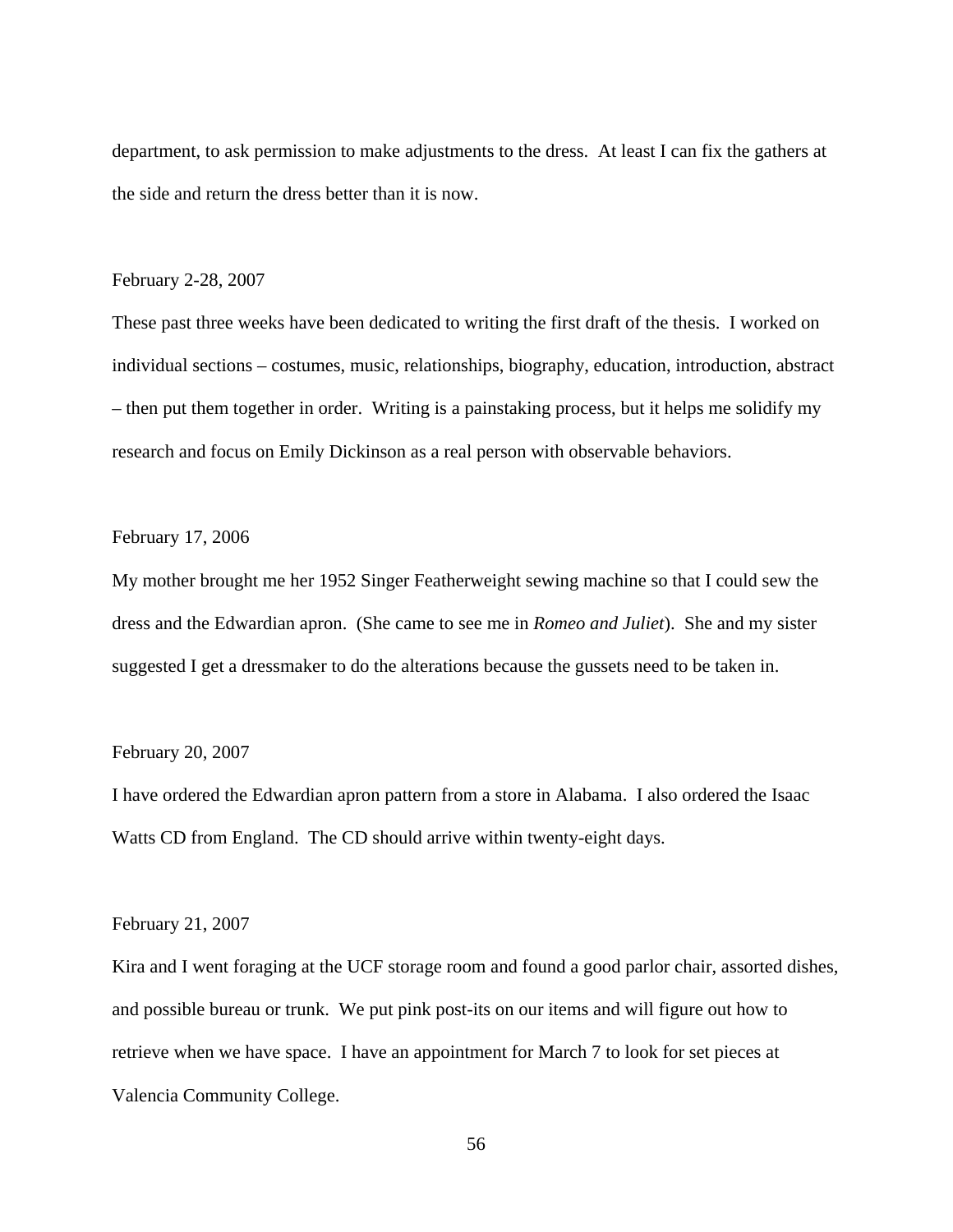February 22, 2007

A friend who lives over an antiques store in Orlando has located a tea cart. There are two in the store below him. I will pass by to check them out and inquire about rentals. I don't have to hurry because they are slow sellers.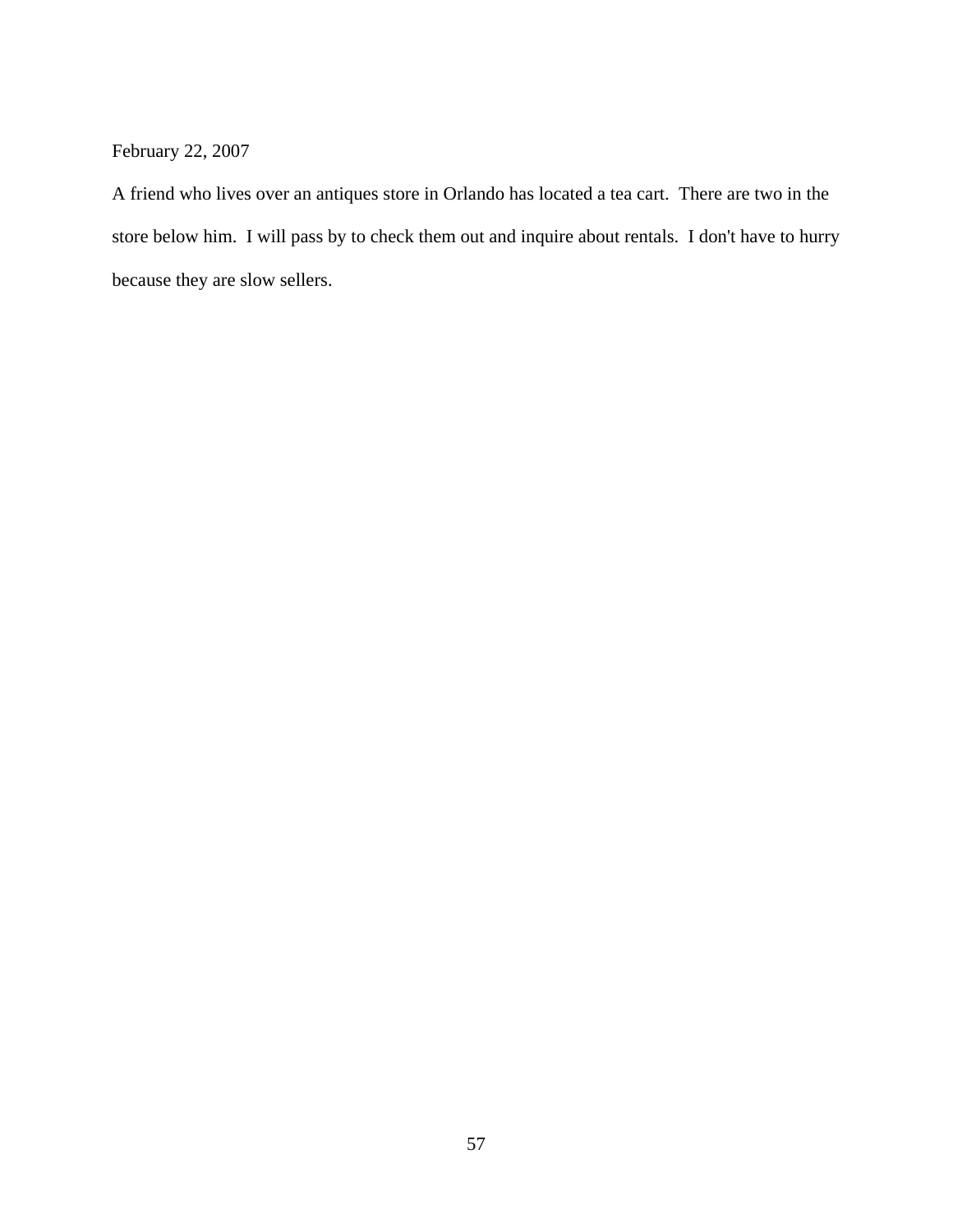#### February 27, 2007

Kira and I went foraging in Fine Props at UCF. There is a possible settee there, but it needs repair and a new cover. It may not be worth the effort. I took away an old doll, a picture frame, and a beautiful box that I don't know what to do with yet.

#### February 28, 2007

I delivered the first draft of the written thesis. I am eager to rehearse now that the "left brain" part of the thesis is in place. Let's see what the right brain does with all that research.

## March 4, 2007

I attended a one-woman show based on the life of Dorothy Parker at Playfest. *You Might as Well Live* had some good ideas. Three distinct playing areas were created by a parlor chair down left, a bar down right, and a writing desk with typewriter slightly upstage and center. Most of the action happened at the writing desk (typing, telephone calls to various people). The parlor chair was used for the moments where Dorothy Parker sits and talks to the audience, smoking a cigarette and drinking brandy. These were some of the best moments of the play because the rapport with the audience was the most intimate. This is what I needed to see for my own show. If Emily creates a real intimacy with the audience, they'll become part of her world. I also noticed that the audience comes in with expectations about the historical figure. When the actress appeared on stage dressed in 1950s attire and behaving like Dorothy Parker, the audience immediately laughed with recognition. It is important to find the humor and the eccentricity of an historical figure. During the talkback, the audience asked about the actress' vocal choices. Although she had listened to audio recordings of Parker, she chose not to imitate Parker's style of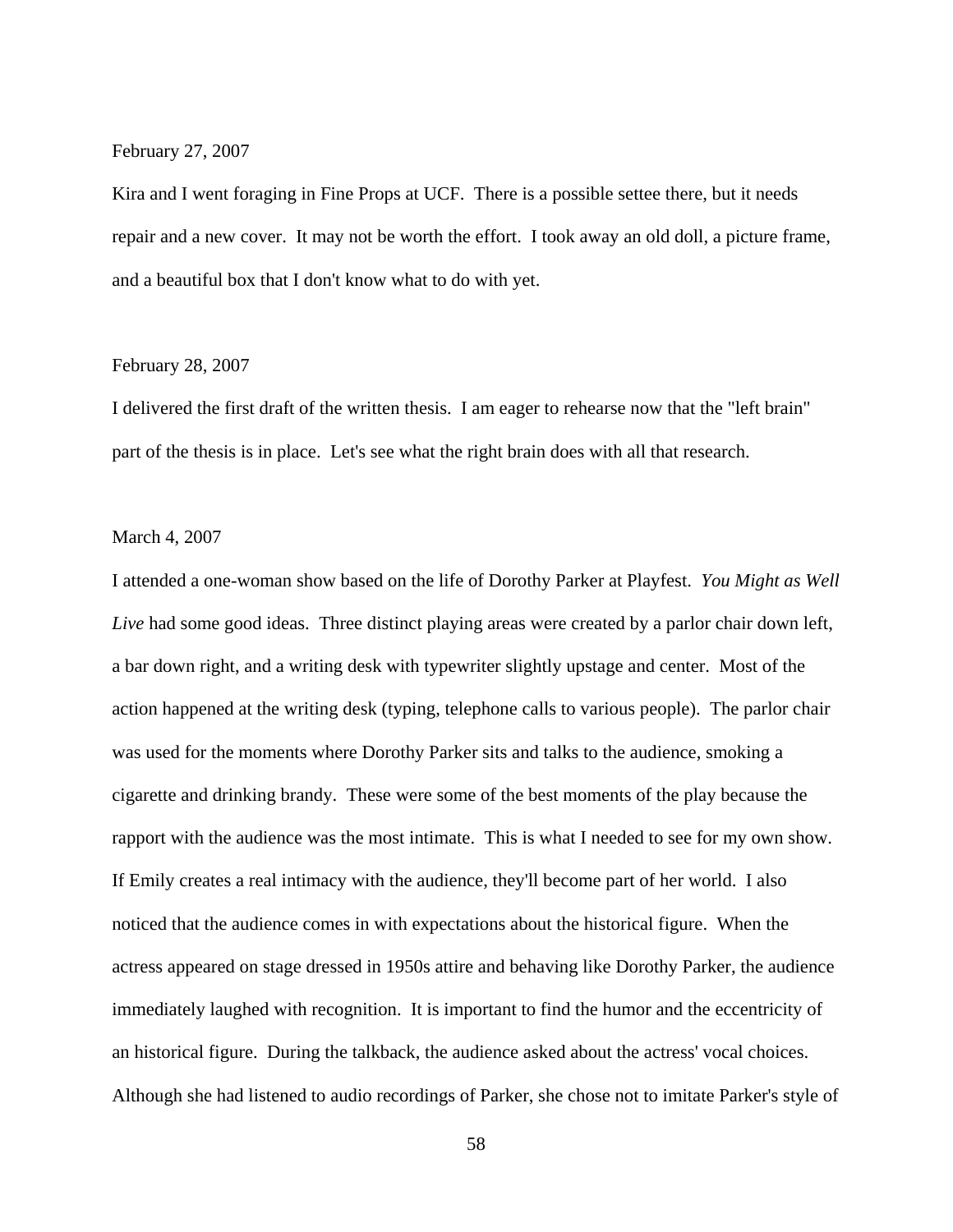speech exactly. She added a flavor of the New York upper class 1930s speech style, but did not go to Parker's extreme.

What I learned from this performance: 1) Costuming is very important, especially when it meets the audience's expectations. 2) If I create distinct areas, I should use them all specifically and not wander into them for the sake of movement. 3) Creating a rapport with the audience is by far the most important action of the play. 4) Don't be afraid to create a strong character with idiosyncrasies. I must find Emily's humor.

Meanwhile in Miami… My sister Carol and my niece Natalie were making a trial batch of Dickinson's Black Cake. The cake took two people two days to put together. I am being mailed the results and should have a slice by tomorrow.

# March 6, 2007

The Black Cake arrived at my doorstep and promptly became dessert. It is very good. It's a spice cake with fruit. There's no taste of the alcohol (brandy) used to soak the cake (thank goodness). The remaining loaves are residing in my sister's freezer until show time.

#### March 7, 2006

In my first vocal coaching with Kate Ingram today we discussed ways to bring out the childlike qualities of Emily Dickinson's voice. The focus of the resonance is in the sinuses rather than the nasal passage. This gives the voice an open, vulnerable quality. Kate suggested dropping the head forward and letting the tongue and cheeks relax to heighten awareness of the sinuses. Then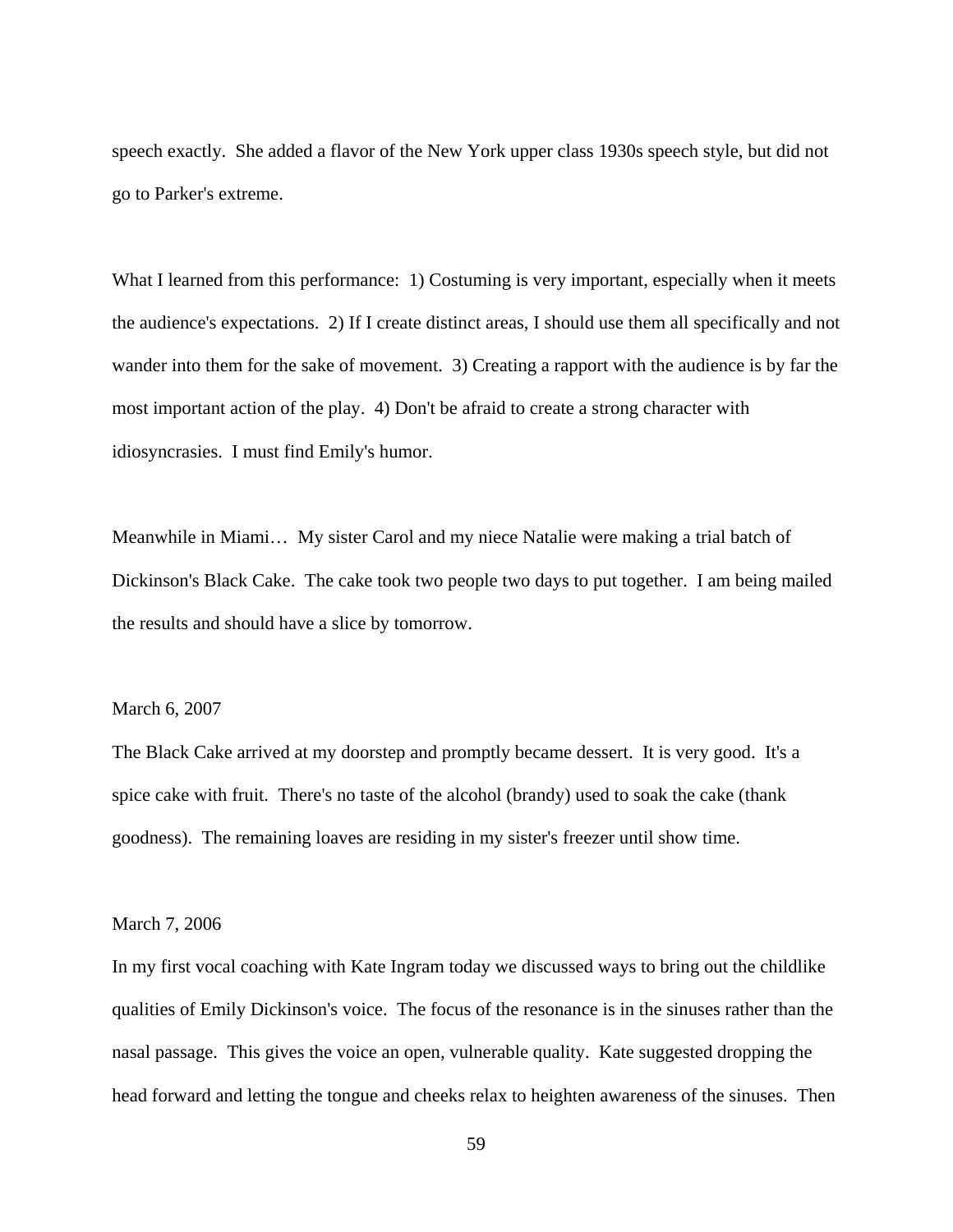we did a little sinus massage with the fingertips in the fleshy part under the eyes to feel the resonance in the sinuses. By humming and vocalizing on "he" and other syllables, I could feel the sinuses vibrate. Kate suggested vocalizing at the breaking point in the voice (an F for me) to get that vulnerable sound. She likened the sound to a finger making a sound around the rim of a wineglass. Then Kate suggested thinking of the upper cheeks and eyes as the window the child looks out of. I called out "Where's my Mom?" and got a nice, vulnerable sound. We tried several phrases with the placement of the resonance.

Next I tried a few of the poems with sinus resonance. I discovered the "w" sounds are especially good with sinus resonance. The word "one" occurs often in the poems and is a good word to give sinus resonance to. Some pitfalls to be careful of: Don't overuse this sinus resonance or the emotional range of the voice will flatten. Apply the sinus resonance judiciously. My homework is to find the best times to use the vulnerability in the voice.

I returned to UCF in the evening for my first blocking rehearsal. I have memorized the first half of the play and can now walk through it and experiment with actions. The areas I created are a parlor (chair, table) down right, a bedroom (bureau or chest, writing table, chair) up center, and garden (iron bench or chair) down left. I walked through the play, placing each scene in a distinct area. My Playfest experience is still fresh in my mind. One thing that bothered me about the Dorothy Parker staging was that she wandered from area to area so quickly that it became difficult to follow her thoughts. I just wanted her to stay in one place and talk to me. Instead I got lost in her movement. And then my eyes started to close… I have vowed not to make the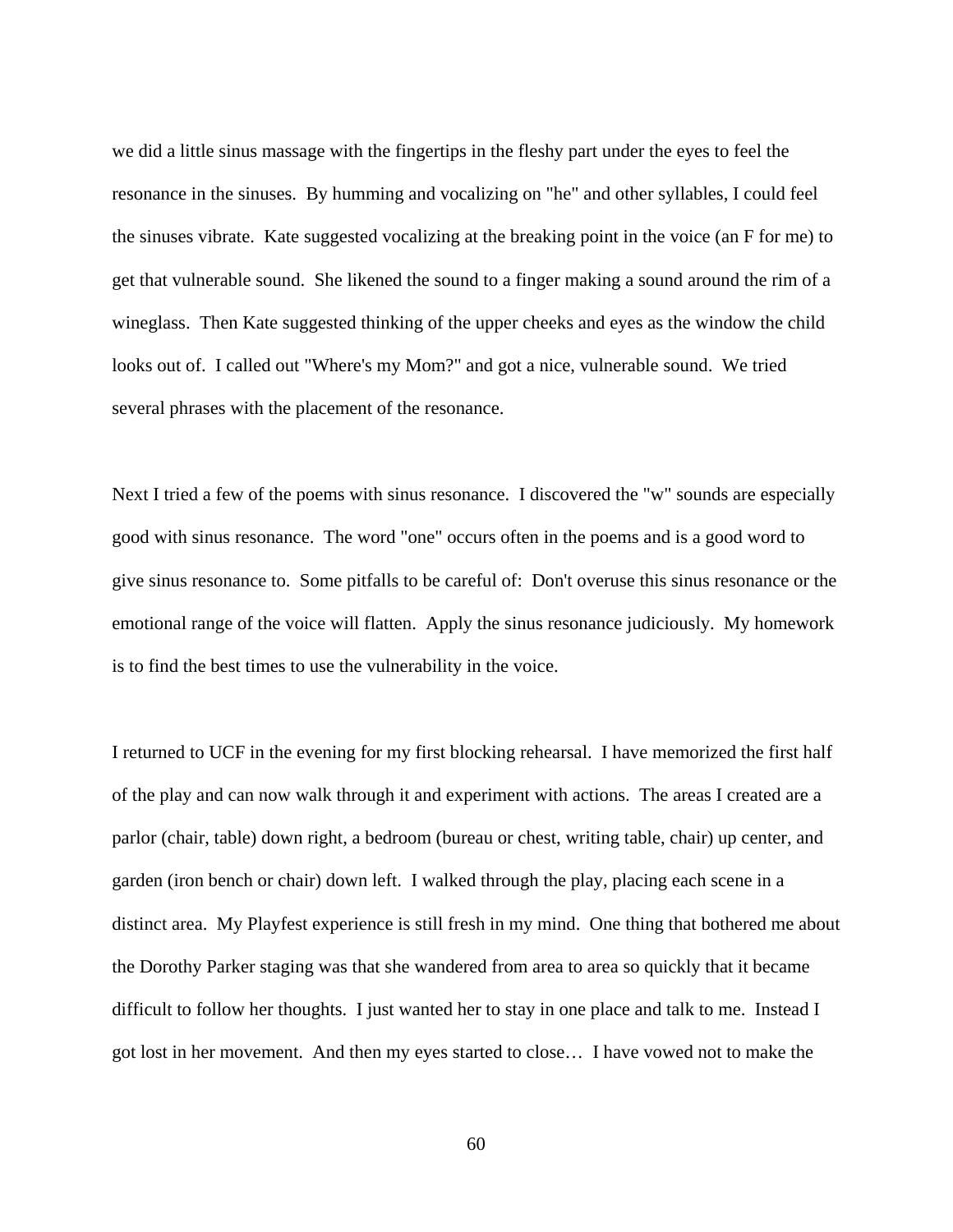same mistake with *Belle*. Pick an area and do the scene there. Move between scenes on transitions.

After I got the overall feel of where I wanted to go, I went back to the beginning and started walking through the play, saying the lines, addressing the audience, and noting what business I needed to do. I worked on the first third of the play, from the Introduction through School Days. Colleague Rob O'Brien was present at the rehearsal to be on book and provide much needed feedback. Rob and I worked together on *Romeo and Juliet* last month. He has an MFA in Directing and was a good resource for this first rehearsal. As I walked through the play, many questions came up. In what ways is Emily frightened of the audience? How do I, as the actor, justify my choice to stay and talk to the audience and not bolt for the staircase? I liken the audience's "surprise" appearance as similar to Higginson's first visit. Although it may be uncomfortable at first, it is ultimately a comfort to talk to those who are interested in the poet. The audience may be "an admiring bog" as Dickinson said in her poetry. Still, they are admiring her and that is an attractive offer from the audience to me.

Throughout the introduction, Emily is holding the Black Cake. This felt awkward for me because I was conscious of holding the plate. Emily, however, is not conscious of holding onto the plate. She rediscovers the cake when she happens to look at her hand as she sends the busybody to the cemetery. How do I get over the awkward feeling? Is there something awkward about Emily?

Another problem cropped up with the poem "Tell all the Truth". Where is Emily when she says it? What is she doing? She is being ironic. In what way is she conveying this to the audience? I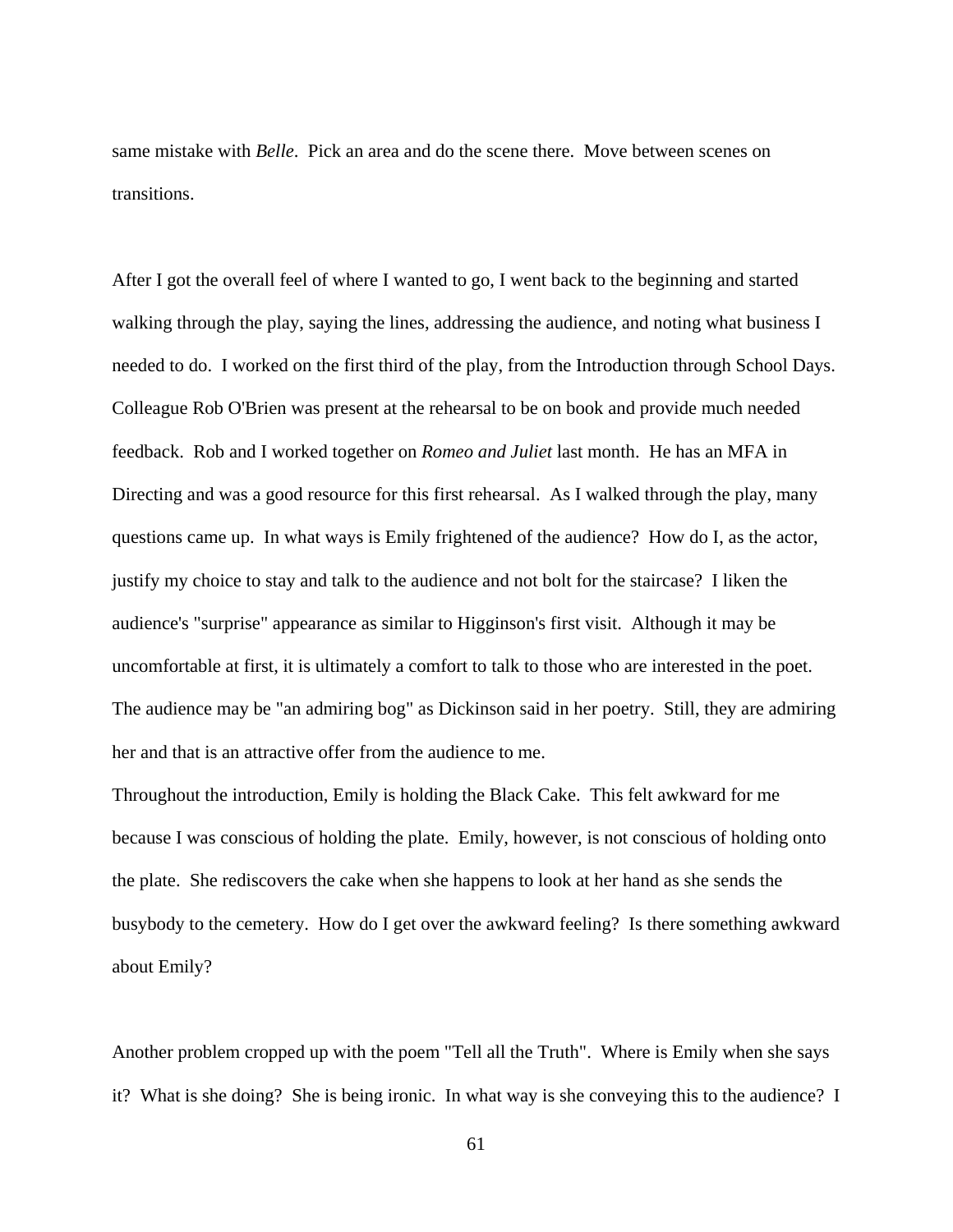tried making this poem a celebration or liberation from conventionality, per Rob's suggestion. I'm not convinced I've found quite the right path for this poem. On the other hand, I discovered that the garden is the spot where some of the most intimate poems work the best.

The childhood scene with the valentines works very well from Emily's bedroom. The valentines can be kept in the bureau or chest. The fan can be kept on the bureau or writing table to transition to the next scene of Young Adulthood. The Lancer's Quadrille music I purchased will work well but I'll have to try and time it with one of several tracks. The center downstage area is a neutral area where Emily dances with Mr. Billings. When he leaves, the next scene moves to the garden for Emily's Private World. I realized that I need to add back the entire poem. The abbreviated poem is too short.

For the School Days scene, I created an area for the school by taking the bedroom chair and moving it center into the neutral area. Placing it slightly off center and facing stage right, I can refer to my girlfriends on either side of me and Mr. Crowell out front. If my chair is sturdy enough, I will stand on it for the last quote from *King Lear*.

## March 8, 2007

I have scheduled myself for two hours of rehearsal every day. That's the only way I can figure to make myself keep working alone. Today I set up my living room as my stage and went through everything I did yesterday from the Introduction to School Days. I returned to the moment of holding the Black Cake and the question of Emily's physical awareness. If Higginson perceived Dickinson as unaware of her listener, then perhaps she had an imperfect awareness of her body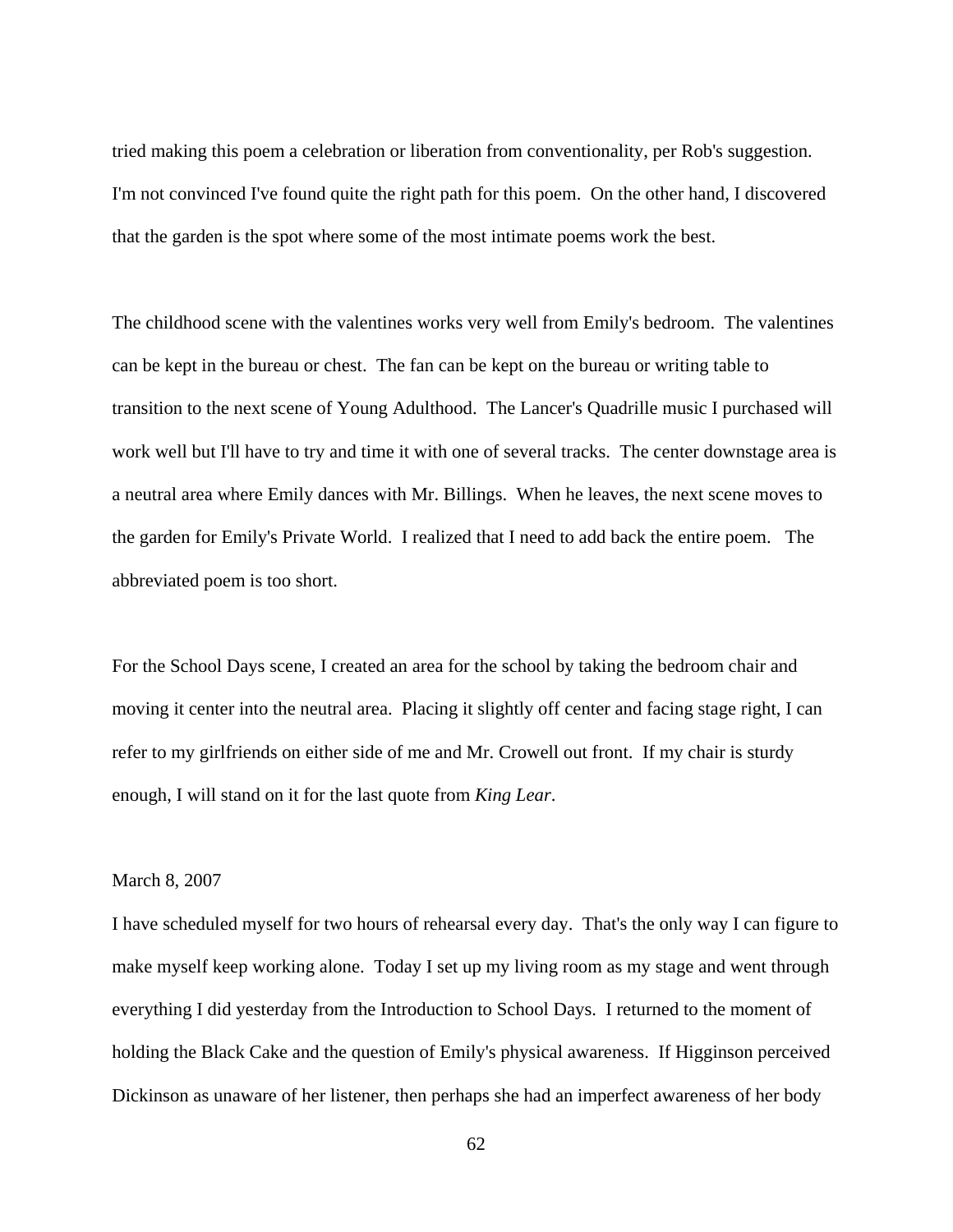and might hold onto a cake plate. How aware is Emily of her body? In what situations would she be aware or unaware? She did a lot of physical labor with baking, gardening, and house cleaning – as all nineteenth century women did. She would have been aware of her body on her walks with her dog Carlo. She would have been aware of her body as a singer too. How do I know when I have caught the right physicality for Emily? How does the presence of other people change her physicality? Does she move freely in private and less freely in the presence of others? I must return to these questions throughout my rehearsals.

I did add a bit with the fork. Since I am holding the cake plate with a fork, I used the fork to point the busybody to the cemetery. Then it is in my hand for the line "Hmm. Lovely." I can go right into eating the cake.

## March 9, 2007

In rehearsal today in my living room, I started with "Private World" and the poem I added in based on Wednesday night's rehearsal. "I dwell in Possibility" now has its ending verses. The poem is said in the garden. Since it is the first time I've worked with the entire poem, I discovered the joy in the poem as an ode to Nature. Nature, Paradise, and Inner Joy are one to Emily. One of my favorite lines is in this scene. Paradise is within. "I travel the road into my soul all the time." How can I say this so that my audience will understand how deeply preoccupied I am with understanding my emotions?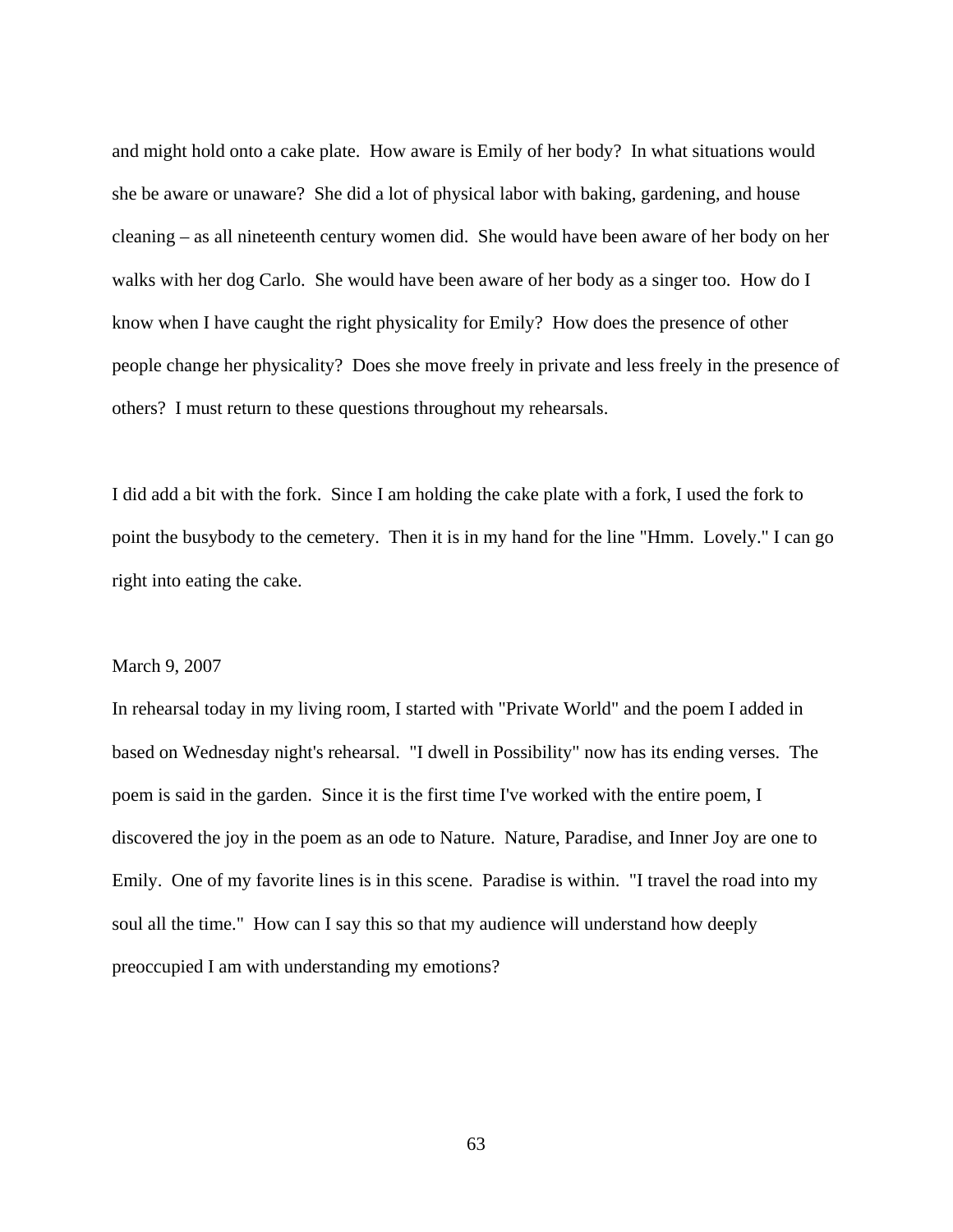I carried on into the next scene with School Days. It is very tempting to play Miss Woodbridge as a stereotypical etiquette teacher (how much is too much?) and very, very tempting to ham up all the Shakespeare "wicked" words. I think Emily should have as much fun here as possible.

I moved on to "Father Relents". After a defiant "How do you like that, Mr. Crowell?" I reset the chair in the bedroom and take up Father's picture. I think that "You see. He looks like a bear." calls for an imitation of the stoic Edward Dickinson in all his photos. I will try to capture that no-nonsense look on his face and then have Emily make fun of it as she did in real life. This is a good contrast to the serious side of getting caught awake late at night. As I "talk" to Father, I have to plant those obstacles in my imagination that give Father is authoritarian power. He is not to be joked with. He means what he says. Yet, Emily makes light of her situation by making a joke of Vinnie's snoring. There is movement from dutiful daughter to disobedient rule bender. Emily is jockeying for her best position with Father. Reading the poems and checking Father's reaction to them from time to time will keep Father's emotional presence felt.

I moved on to College Days. I have inserted an aside to the audience in the middle of the conversation with Miss Lyon. I think it works well. The conversation with Miss Lyon takes place in the neutral center. I found myself standing up very straight in Miss Lyon's presence – at attention really. But when I addressed the audience, I was physically much freer. I could stride into the garden in indignation at the sermons given in church and speak the poem, "Some keep the Sabbath going to Church" in *my* church (Nature). When I take up the conversation with Miss Lyon, I am back to center and at attention again. The end of the scene, the coy spelling of "merry" tweaks Miss Lyon's nose. I really enjoyed tweaking her nose.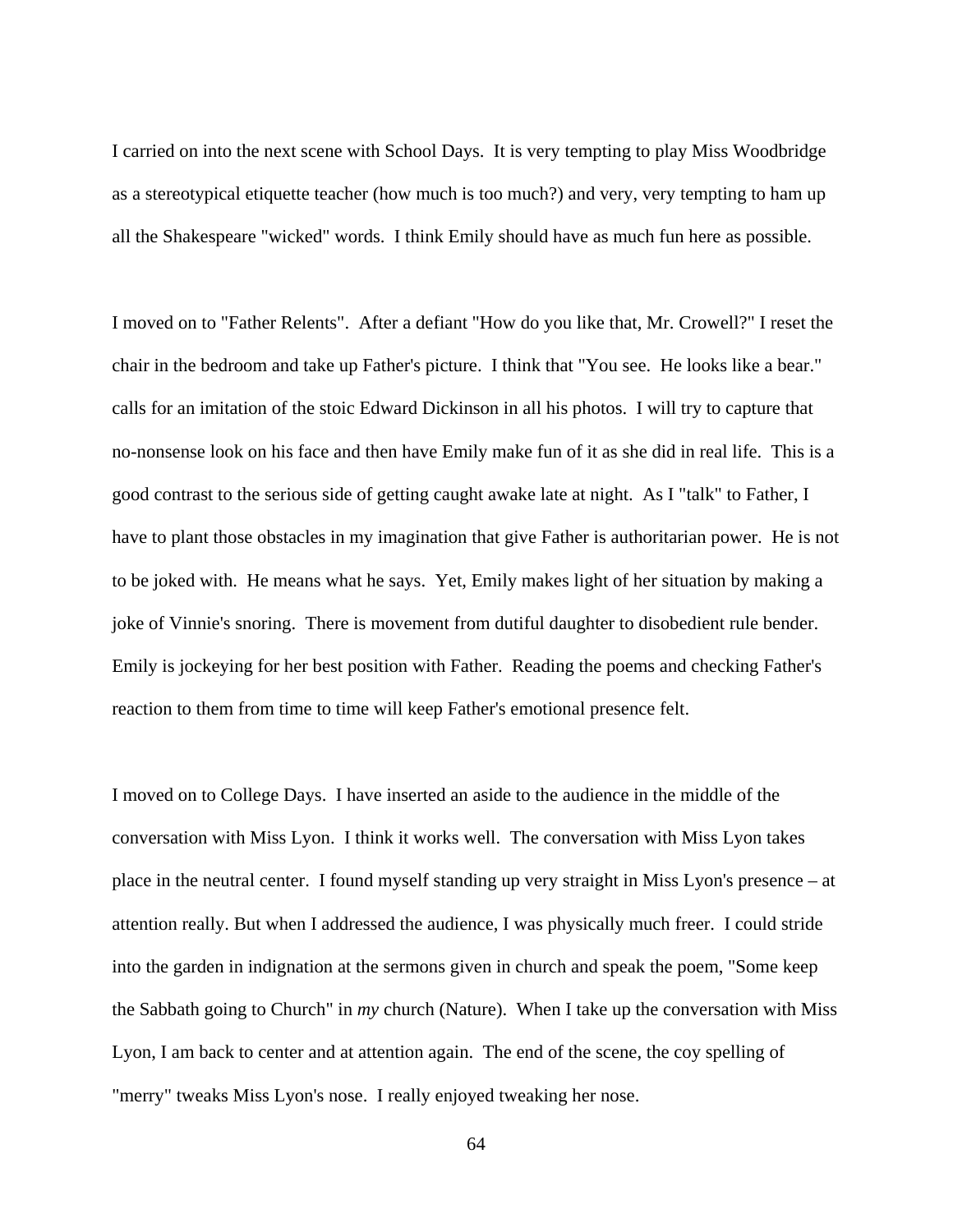Finally, I worked on "Sue". I added back all of the narrative about Sue. It is impossible to understand what Emily is talking about if you haven't read her biography about the strange relationship. I know the audience won't follow this. Nor will they understand what I mean about "intense friendships". I think I must speak as if they could see inside my head and it would all make sense. Perhaps all the audience needs to understand is the loss and the disappointment of being misunderstood (at best) or treated cruelly (at worst) by a friend.

### March 10 and 11, 2007

Two hours on my living room stage both these days were spent working just the sections "Sue" and "Publishing Attempt". I set my mind to memorize the added text in "Sue" and to think what to do on stage. From the parlor chair, I can look off slightly right of audience to look over to the Evergreens. Other than that, I have no ideas…yet. The Publishing Attempt went better. I need an Atlantic Monthly magazine prop on the parlor table and lots of poems in the bureau/chest. I discovered that I need to establish Sue in the poem selection scene. Her opinion must matter to me. Sue disappears from the scene once I start to write to Higginson. Will this be clear to the audience?

"Publishing Attempt" seemed disjointed in rehearsal. The conversation with Higginson seems too short or too abrupt. I went back to the original script and looked it over. I decided to add back part of Emily's letter to Higginson asking for his opinion of the poems. The letter is in Dickinson's own words, not Luce's, which gives them more authenticity and more of that air of posing I want to impart. I added back one sentence referring to Higginson's participation in the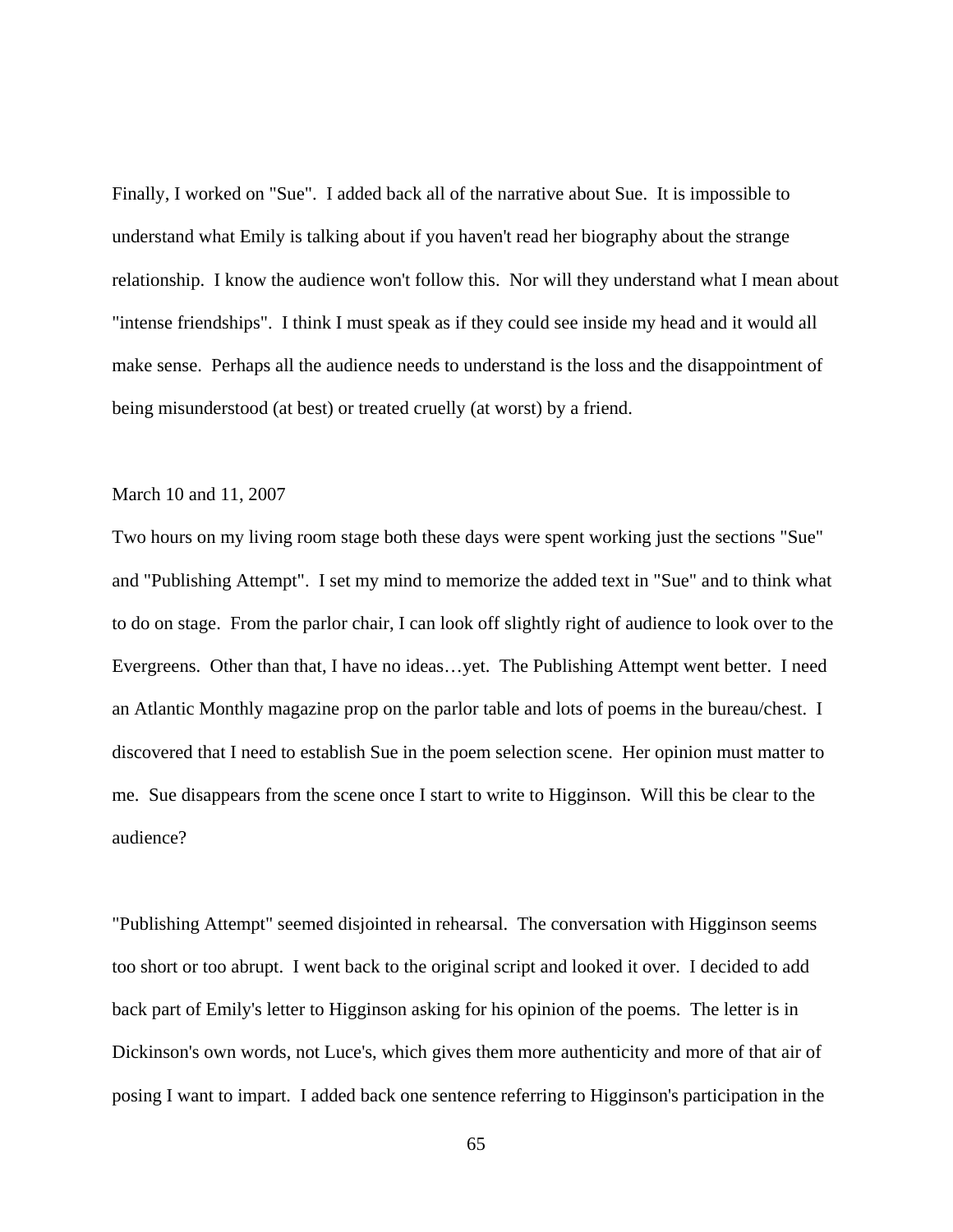Civil War and Dickinson's lack of participation. The additions were small, but important. I went back through the scene again. It flows: 1) Introduce the audience to the magazine. 2) Select the poems with Sue. 3) Write a "posed" letter to Higginson and express the wish to be famous. 4) Wait for Higginson's reply in the garden while I recite my poem, "Safe in their Alabaster Chambers". 5) Scurry to get Higginson's reply with enthusiasm and great expectations. 6) Sit in the parlor chair to open the letter and read it. 7) Tell the audience the disappointing news. 8) Receive another letter about Higginson's visit. 9) Cross to the bedroom to fix myself up; Cross to parlor while fantasizing about meeting my Preceptor. 10) Meet the real Higginson with shyness. 11) Plunge into the publishing plans with non-stop talking. 12) Hear Higginson's criticism and try to defend myself. 13) Express my disappointment to the audience again. 14) Put on apron. Cross to the garden to seek solace in my flowers and erase my hopes of fame. Recite "I'm Nobody" to my flowers. I enjoy this scene for the emotional roller coaster. Dickinson knew she was gifted and her poems were better than many others. She was frustrated by the conventionality of less gifted people in positions of power. That must have hurt. I ended Sunday's rehearsal with a run-through from the beginning of the play to the publishing attempt.

By good luck, I had a chance to talk to an actor friend of mine, Alan Sincinc, after seeing him in *The Caretaker* last night. He is preparing to perform his own material as a one-man show at The Fringe. We talked about the need for a director as the person who can give the actor more insight than he/she has. As actors, we can go far, but with a director we can often go further. I agree wholeheartedly with him. The best directors I have worked with have been able to pinpoint a new action or a mention a new image that has spurred me to a discovery I wouldn't have stumbled on myself. It's not for lack of research or some kind of dependency on a director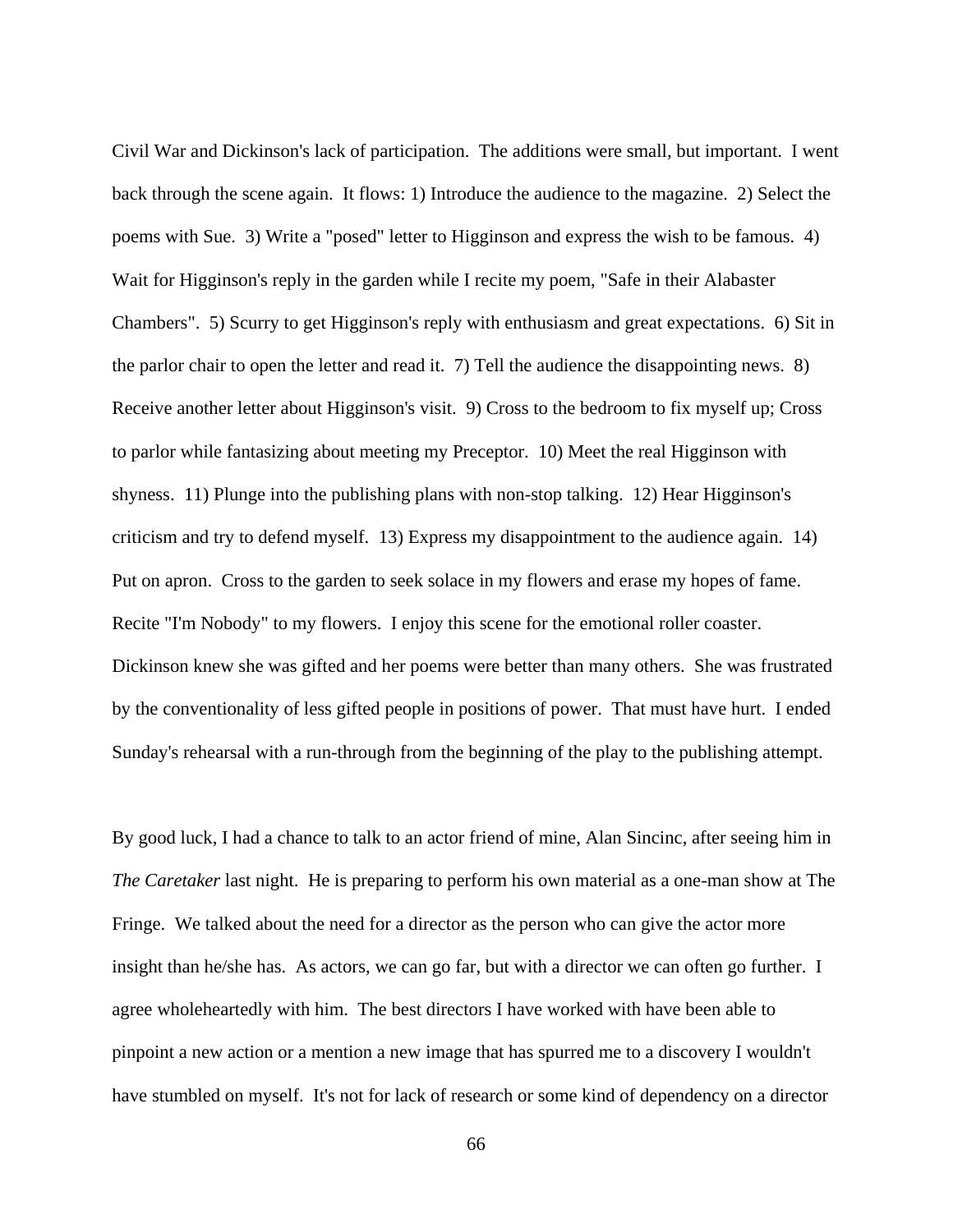to do an actor's work. Other people can provide new associations, thoughts, and feelings that one person alone would miss. Discoveries work the opposite way too. Actors bring clarity to what a director may not have understood. Even a "self-directed" one-person show is a collaboration with anyone who gives feedback.

# March 12, 2007

Two hours flew by as I tackled the next section of the play – "Love." I hadn't worked on this section in January so I spent the time memorizing the lines, checking it against the original play to see what I might adjust in the script, and putting in preliminary blocking. I added back in a few sentences to explain how Emily happened to be in Philadelphia. I inserted two sentences describing Emily's perception of Wadsworth. I added one verse of a poem that I can use as a transition from the bedroom to the parlor as Emily prepares to meet Wadsworth, just as I had a poem transition to meet Higginson in the previous scene. Finally, I added in the entire poem "I cannot live without You" instead of using only the last verse.

Miscellaneous happenings: 1) Marilyn McGinnis and her husband David McElroy would like to see a rehearsal since they will be out of town during the show dates. Their feedback would be very valuable since they have done one-person shows many times. 2) I found a font I want to use for the notecards (Rage Italic). 3) I took the dress to a dressmaker for alteration. She loved the photo of Emily Dickinson's actual dress and suggested creating pleats rather than gathers for fullness in the costume. She will line the lace with the fabric I bought, put on the cream lace I found, sew down the pleats in the bodice, and take in the sleeves at the shoulders. I'll go for a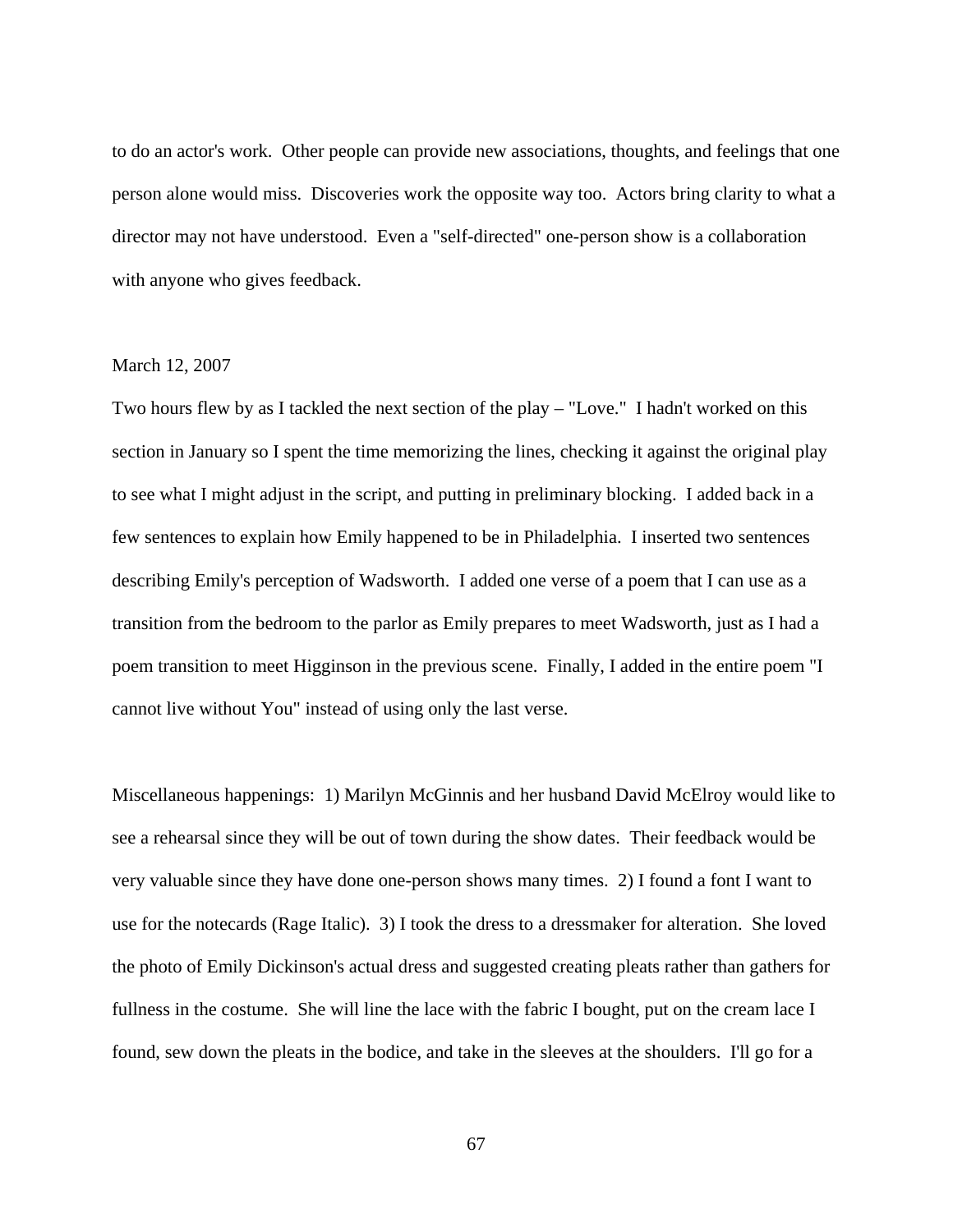fitting next Monday. 4) A friend has a table for the parlor and a bureau for the bedroom. I'll be able to pick them up about a week before showtime.

#### March 13, 2007

Kira and I met in the Tech Center for rehearsal this afternoon. I went through all I have memorized of the show from Introduction to Love. It took just under an hour. I did some starting and stopping for lines, but not too much until the last two sections. I need another hour this evening for line work.

# March 14, 2007

I rehearsed the same sections as yesterday at the Tech Center with Kira on book. This is fine for line memorization but I am completely at sea with what to do with character choices. I have no one to talk to about how I feel Emily as I speak her words. How do I know if I am making any good decisions about actions or objectives? The collaborative aspect of actor-director is irreplaceable.

After the rehearsal, Kira and I put the set design on the computer with VectorWorks. That was neat! We also went through our list of props and ticked off what we had and what we needed. Tomorrow I will bring in photos of Emily and her father for scanning. I need to put their pictures in frames and use the props in rehearsal. Kira will call the Rep and Opera for set pieces. I will work on the fascicles. Fascicles. Now there's a word you can lift your hat to.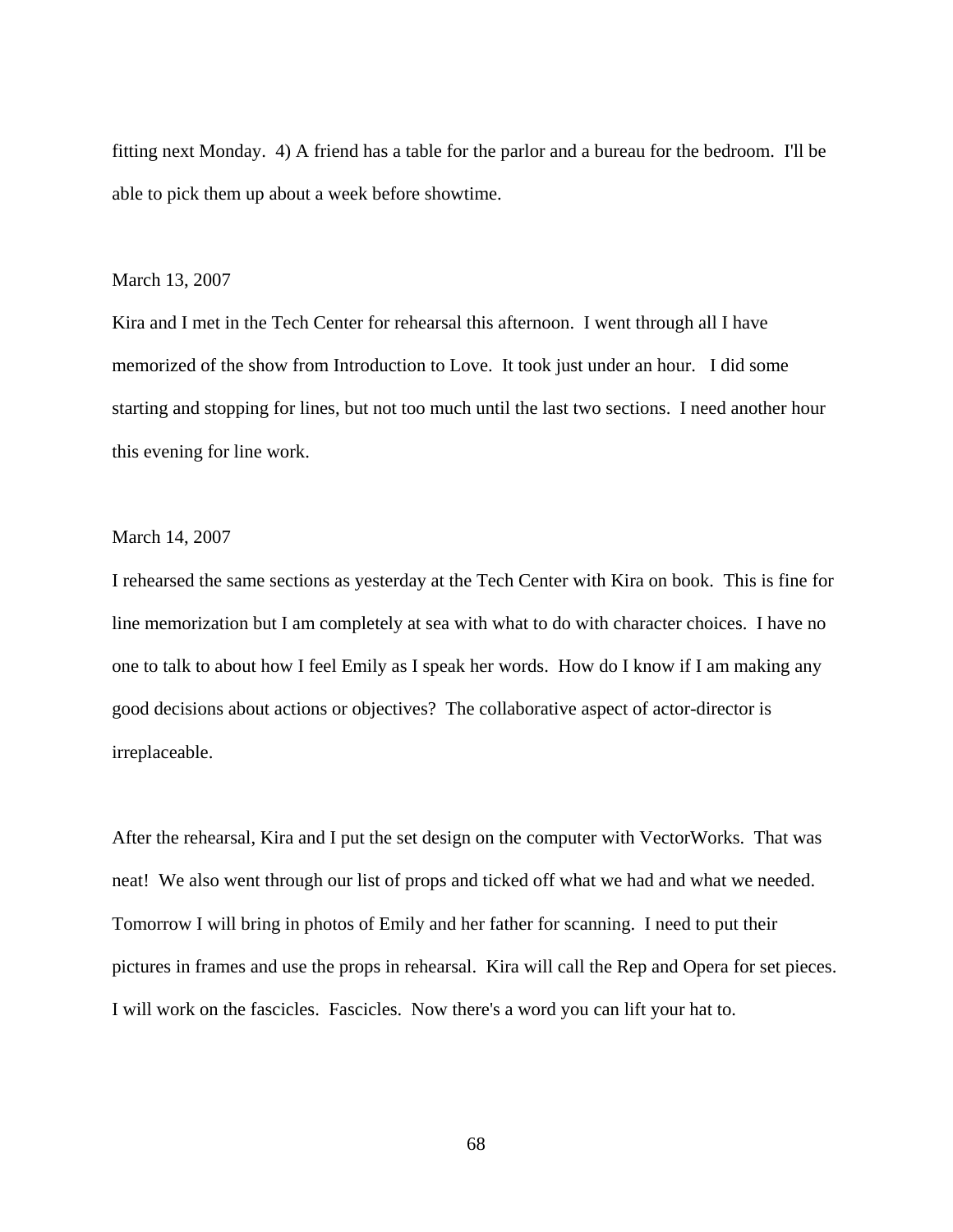I found fabric for the Edwardian apron at Wal-Mart for a dollar a yard. It is a yellow print with dark green accents. Old fashioned but not so loud or busy that it will distract. Now I'm obligated to sew the apron.

### March 15, 2007

Back at the Tech Center today, I ran through the play one more time from the Introduction to Love. I gave Kira the book with photos of Emily and her father to scan and frame. I went to see *Crime and Punishment* at OSF this evening. I paid special attention to the rapport Raskolnikov established with the audience. It is difficult to describe. The audience is ready to identify with the character. What the actor did was use the predisposition to trust and believe the character to further engage the audience's sympathy by making his case for redefining "criminal" acts. He uses reason, logic, and situational examples to convince the audience he is sane and innocent. Am I not doing the same thing with Emily? I want to convince my guests that I am sane, sensitive, and intelligent – a true poet.

# March 16, 2007

I commandeered the dance studio this afternoon for rehearsal. I went through the play again, without Kira. I only had to stop a few times to check lines. The lines concern me much less than finding interesting character choices and actions. My watch word for the day was "find the humor."

I noted transitions where I felt uncomfortable as an actor. The most difficult transition is from Childhood into Father Relents. I end with a triumphant retort, "How do you like that, Mr.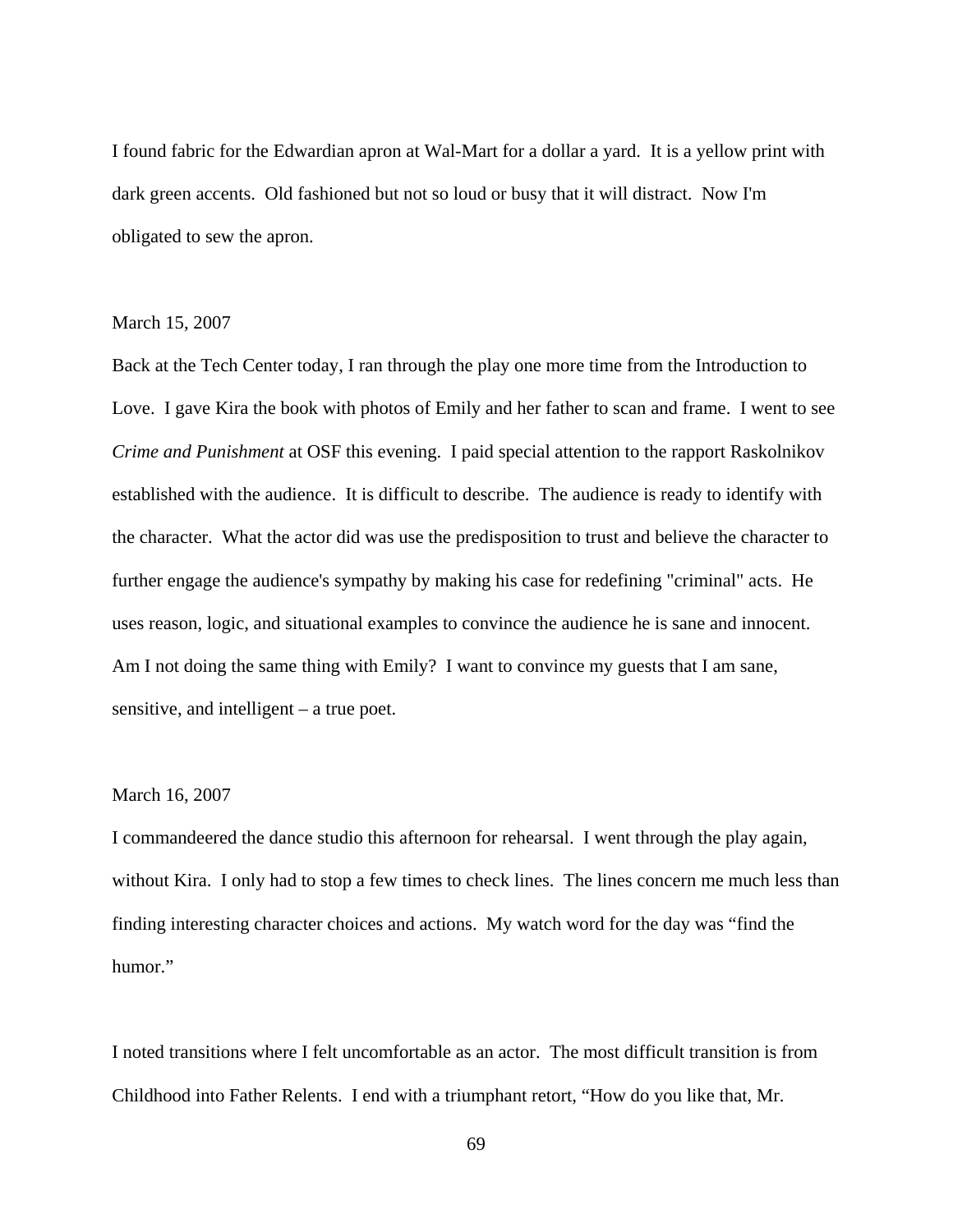Crowell?" standing on the bedroom chair center stage. I have to step down from the chair, which may not be easy in a long dress, and cross upstage to the bedroom to replace the chair. The next line, "Father never kissed us goodnight" seems to come from nowhere. What triggers that jump to the need for Father's approval? Mr. Crowell is someone I can outwardly rebel against; Father is someone I can only indirectly rebel against. That's the emotional connection, but I don't know how that reads on stage.

### March 17, 2007

I took the day off from rehearsal to make the apron. After work, I cut out the pattern and sewed the apron on the Featherweight, the same sewing machine I learned to sew on when I was around eleven or twelve. Sitting and working in the quiet of my home brought back memories of summers spent making clothes for junior high school. I still have a blouse I made when I was fourteen. Busy hands free the mind to contemplate life. I thought of Emily baking and gardening. Busy hands freed her mind to search her soul until it was time to write. Sewing the apron was therapeutic. What a joy to have a creation in just two days! Not like a performance which takes months to prepare and then is gone like a piece of Black Cake!

# March 18, 2007

Three hours of line memorization got me through Father's Death, Mother's Death, and Nephew's Death. Oh dear. It's all so sad I could hardly get the words out. No matter how many times I relate the deaths of these important people in Emily's life, I still want to cry. It isn't the actual deaths, but Emily's keen insight about the universal issues surrounding death, that undo me. Of putting flowers on Father's grave: "If we only knew *he* knew, perhaps we could stop crying."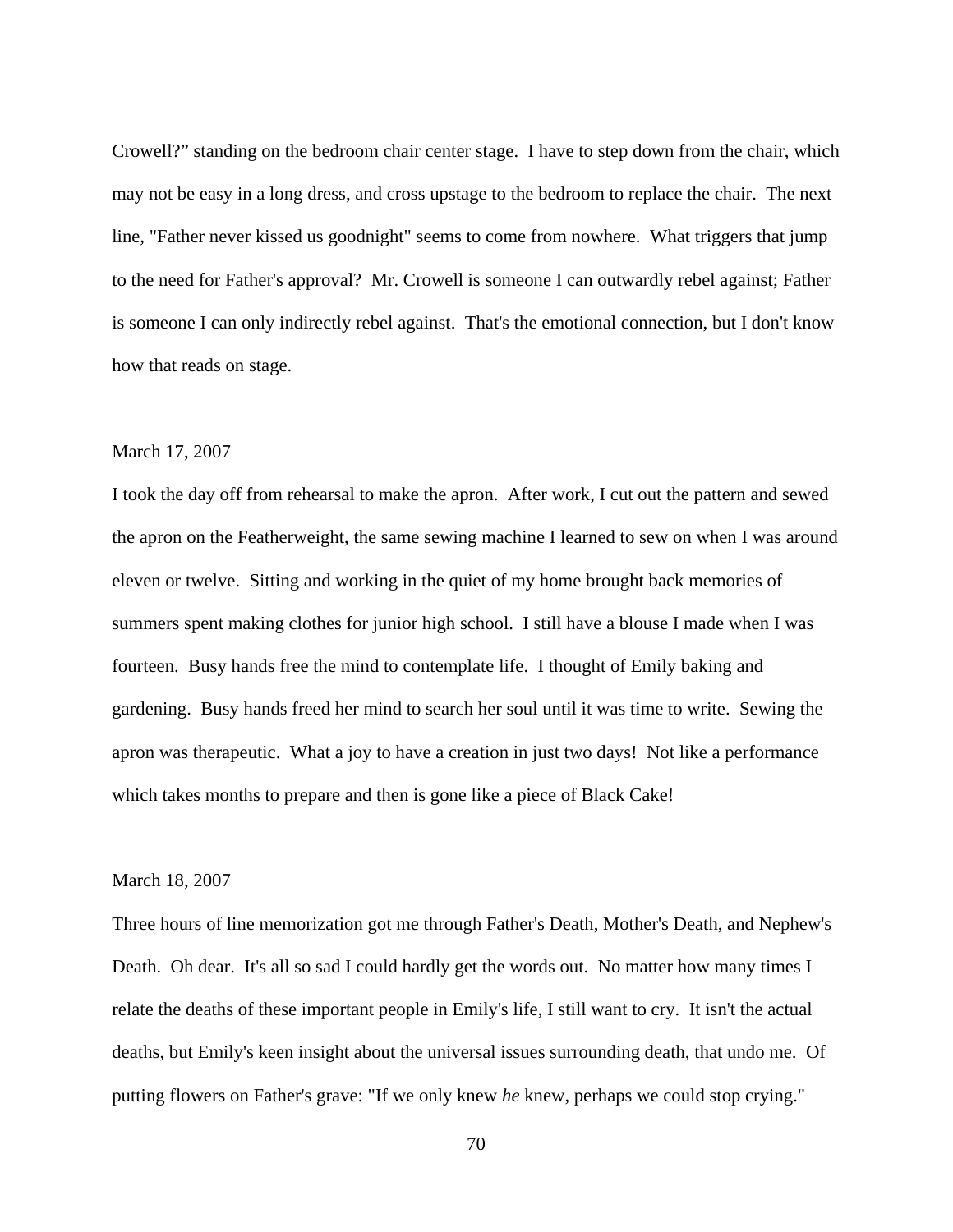How often have I had exactly the same thought. Of Mother's death: "Hold your parents tenderly, for the world will seem a strange and lonely place when they are gone." How seldom have I contemplated that, and yet the strange and lonely place will someday be my life. Of Gilbert's death: "All we possess we would give to know [who meets us when we die]." How many years have I spent wondering this very thing? It's not my job to cry but to allow the audience to cry if they are so moved. So how does Emily feel about describing these deaths? How easily does she talk about such things? Will talking to the audience be a relief for her or a burden? What will the audience connect with as Emily speaks? Is there something more I need to do to bring the audience to my understanding, or do I just let the words speak for themselves?

I made some additions to the text. I added a poem to Father's Death. It is one of my favorites, "After great pain a formal feeling comes." More than any other poem, this one describes the devastating numb feeling of a death. I added a few sentences to make the transition to Mother's Death a bit clearer.

# March 19, 2007

Another hour and a half on lines to learn the last section, Emily's Death. With all the lines in place, I should be able to spend the next three weeks working with props and costumes and problem-solving character choices. I made a quick stop at the dressmaker's on my way to Film Acting class, but the dress was still in pieces. I can pick up the dress on Friday afternoon.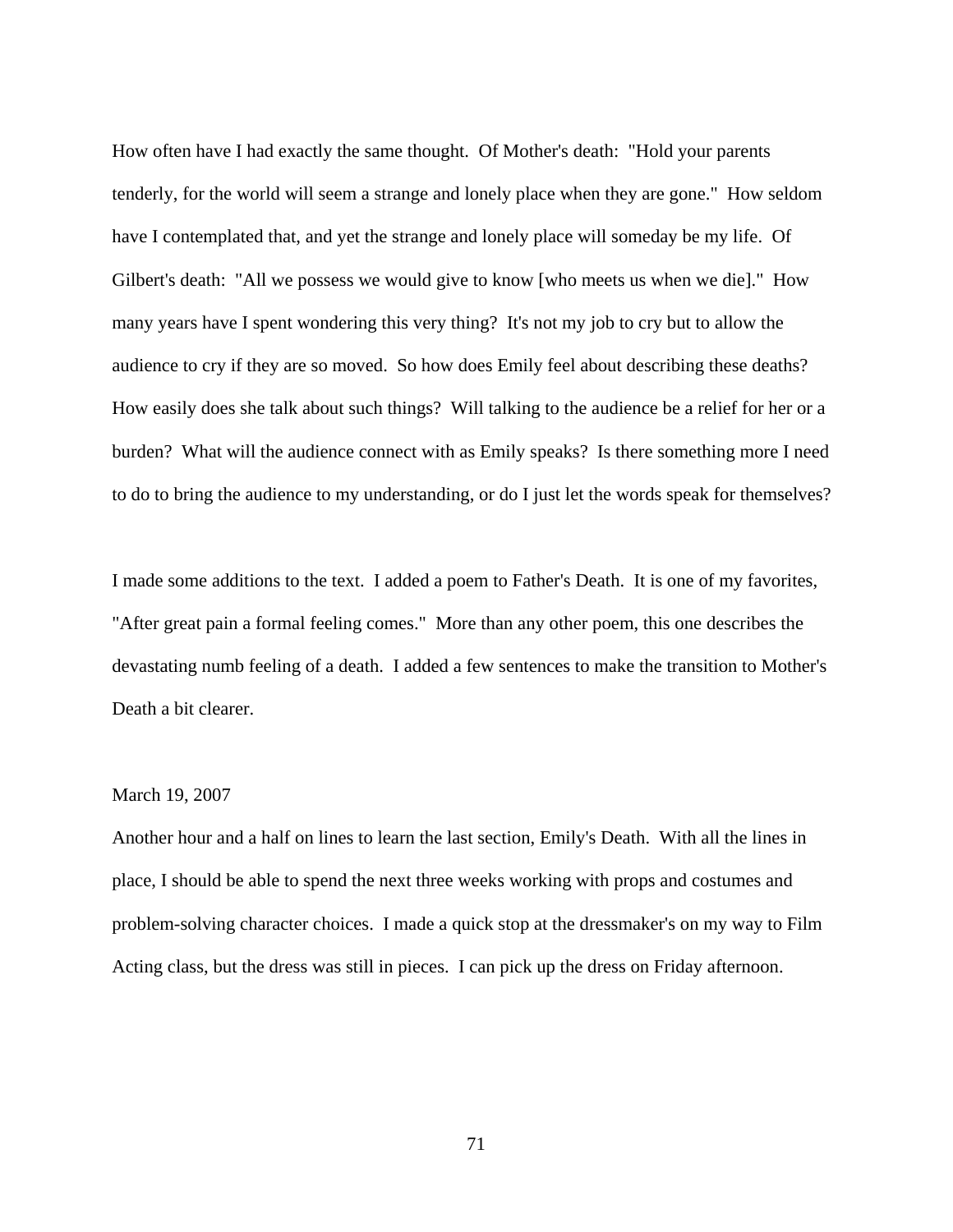March 20, 2007

The apron is finished. I hemmed my gem this evening. Kira and I hauled the parlor chair, a garden chair, and a bureau into my car. I will use the chairs for rehearsal tomorrow night with Mark and stash the bureau in my living room to rehearse with at home. One hour of running lines. I know I know them enough to move through the play, but the lines have to be really "in my bones". That only comes with time and practice.

### March 21, 2007

I gathered as much as I could for this afternoon's rehearsal - a first showing with Mark. Costumes, props, music, and set pieces went into Dance Studio 2. The bureau is a little too heavy to move so I must make do with a cube. This is the first time I have worked with the apron and shawl. I didn't know exactly where to put them on or take them off or leave them on the set. This is also the first time I have tried to work with any props so I wasn't always sure where to put them or where they might end up in various scenes. I also hadn't done the last four sections at all so I improvised the blocking.

My main focus is the feedback from Mark. The general notes included following. 1) Think of the play as its own poem, complete with the idiosyncratic rhythm of Dickinson's poetry. 2) Separate the poems from the rest of the addresses to the audience. I had made a conscious choice to make the poems a natural part of Emily's thoughts. I had been trying to incorporate them into the conversation with the audience. I can change the way I say the poems so that they are distinct from her "normal" speech. 3) Get very comfortable with my home, my space, my world and don't rush through the stories. I think I can develop that ease with three more weeks of rehearsal. I can take time to drink tea and enjoy the cake and feel the shawl on my shoulders.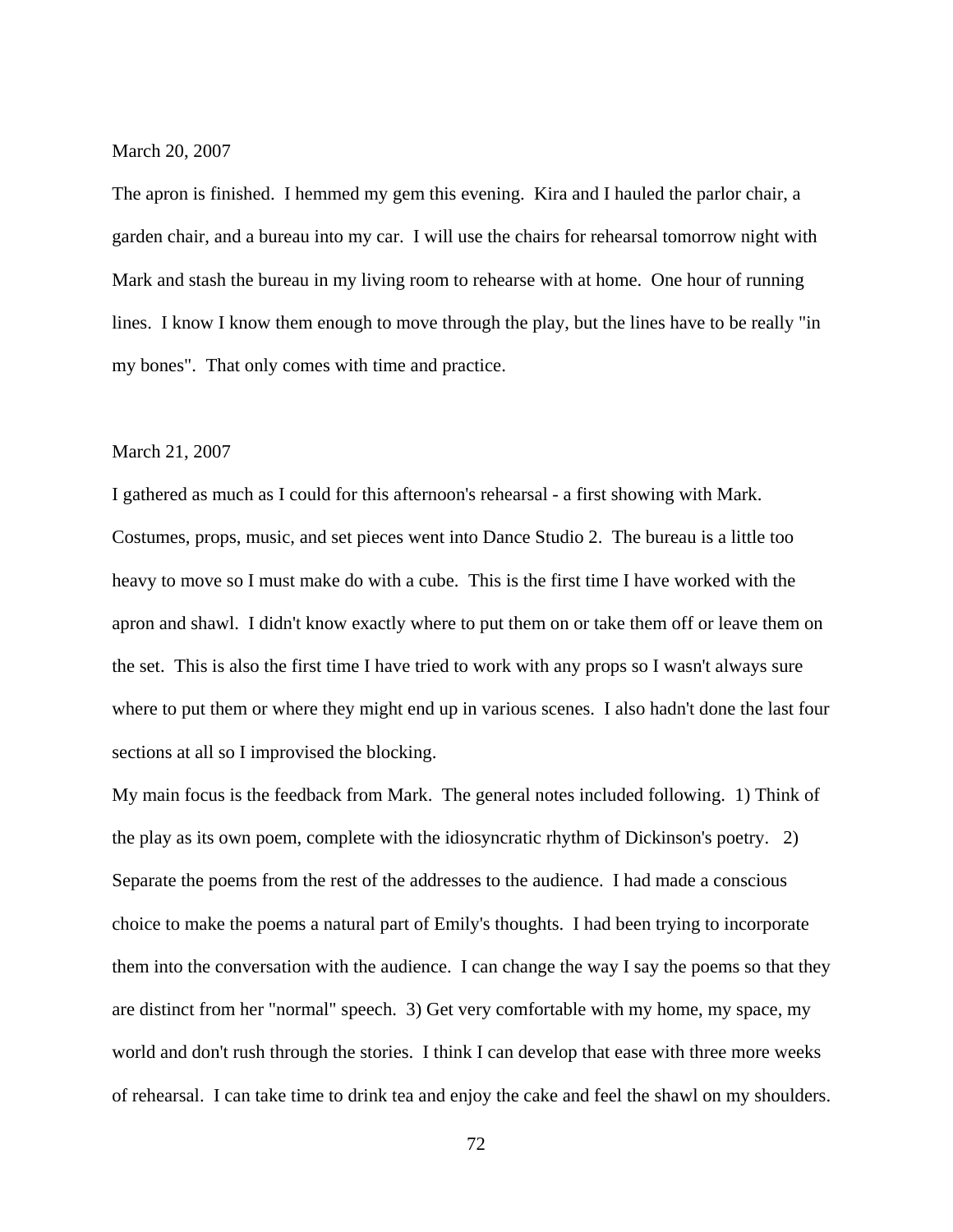4) Play the various ages of Emily as a fifty-three year old remembering what it was like to be fifteen, sixteen, seventeen, thirty-two, forty, and fifty. 5) The transitions from scene to scene need to be filled in with activity or sound or something that makes them flow smoothly. (But I already knew that.)

Mark gave me specific notes for certain choices I had made. Don't really lift my imaginary hat when I talk about words. Don't pet my imaginary dog. Don't really dance with my imaginary James Billings, but leave the dance music in. Do the Shakespeare readings as a really good actress. Have more of a point of view on Father when he discovers me up late writing. Talking to Miss Lyon needs to be clearer. Take more time to talk about Sue. Make my movements clearer when I imagine talking to Professor Higginson. Invest more in Mr. Wadsworth. In the last scene, put the quilt over my knees. Take more time after the long poem and put in clock chimes for six o'clock. Get a really big box to hold 1800 poems and leave it center on the floor as per the stage instructions.

Mark gave me one other general note on my approach to the character of Emily Dickinson. I have been trying to think how I can best create Emily from the historical information left about her. Instead, Mark suggested that I simply be who I am and build upon the similarities I already have with Emily Dickinson. The world will never know how the poet moved or talked. I have the artistic freedom to do what I like within the bounds of nineteenth century norms and the given circumstances of Emily Dickinson's life. I certainly identify with her intelligence, her reclusiveness, and her love of nature, words and writing. I just need to live in her particular personal history.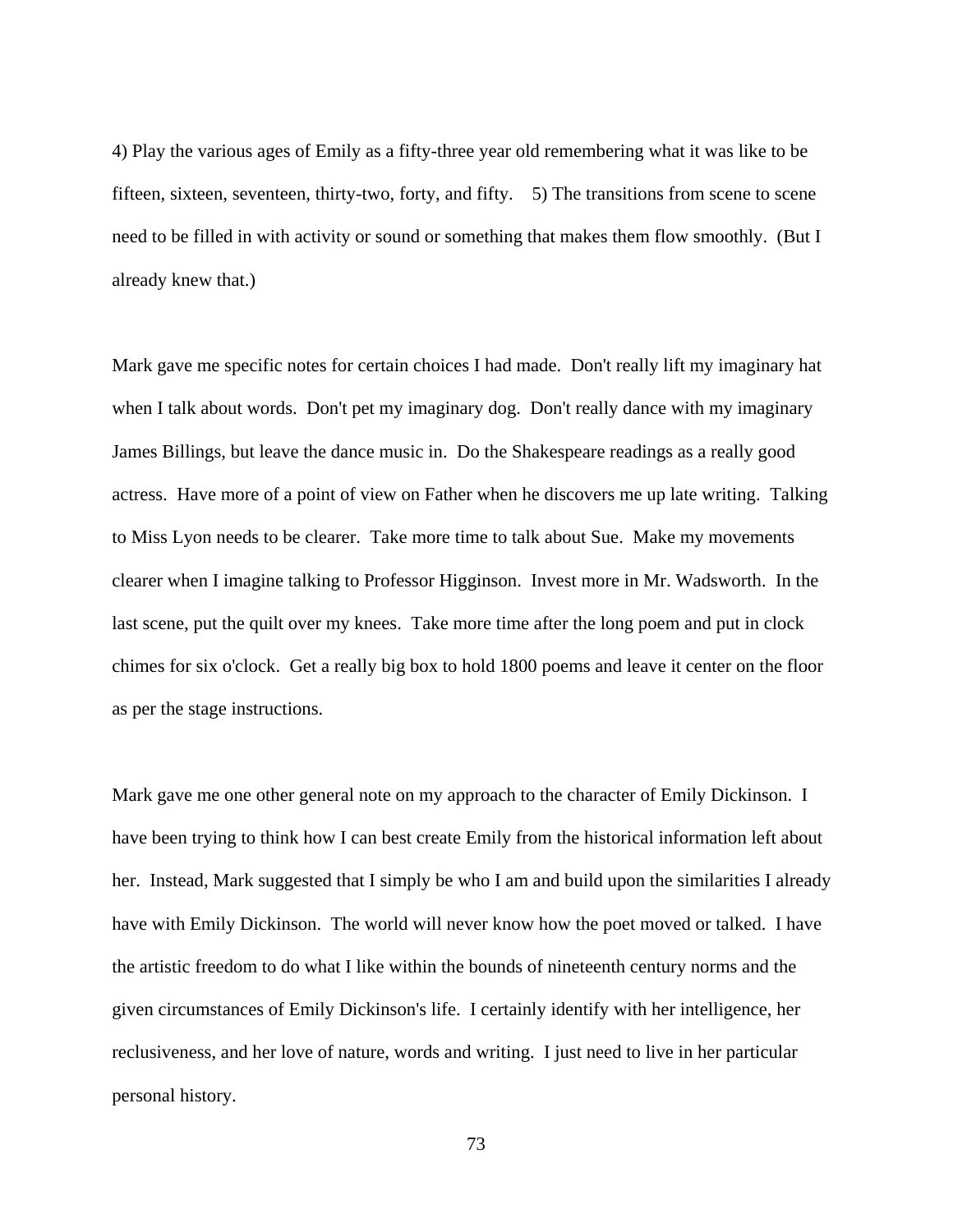### March 22, 2007

I had my second vocal coaching session with Kate. Today we worked on some of the suggestions Mark made yesterday. In particular, we worked on how to make a separation between poems and stories or comments addressed to the audience. Kate said that she would like to know which words were the poems. To separate the poems from the surrounding text, I can try making a physical or vocal change in focus, direction, level, energy, or pace. The change may be as simple as standing up or moving behind a chair or speaking either more slowly or quickly. With every beat change, there is a shift of some kind. The same is true with scene transitions. After the Introduction, where Emily recites "Tell all the Truth", there is a physical change to her love of words. I can see an energy shift there as her excitement about words grows. After the poem "If I can stop one heart from breaking", there is a shift into Childhood. The physical change might be an action such as picking up the doll. My major homework in this next week is to look for all the changes and try different shifts of focus, direction, level, energy, and pace. To find the changes, I should stand, sit, move, and do different blocking than what I have tried so far.

As a general note, I should consider all the distinctive verbs Emily uses and relish them as I say them. For example, in the story where the old lady comes to the door to spy, there is *peek, stammered, spare,* and *directed*. All of these can be said with varying intention. That is a note I can apply throughout the text, especially when I say that truth can be "slanted".

Another general note to apply to the entire text is to address the audience and seek a real response rather than ask rhetorical questions. Mark also mentioned this. When I heard this, I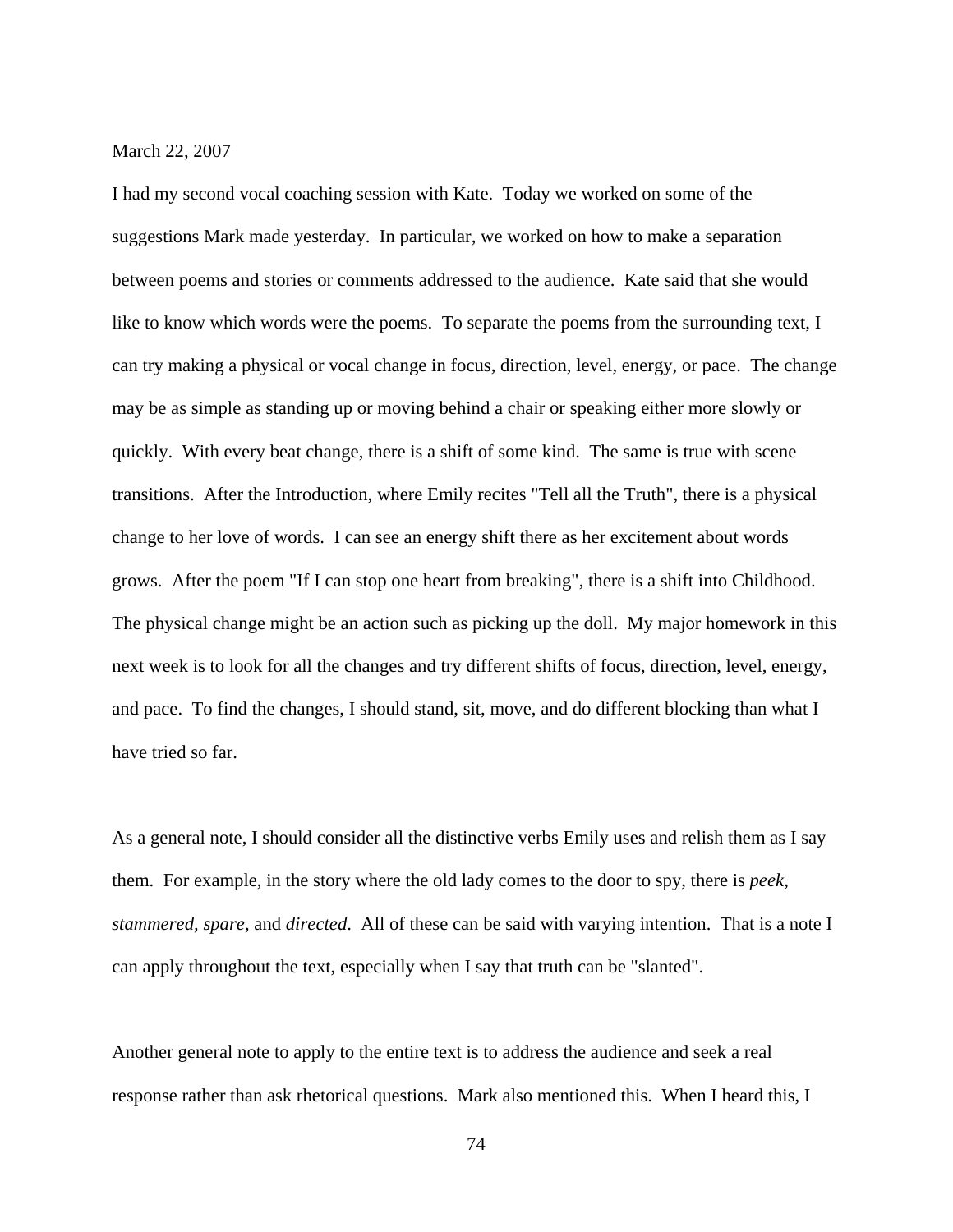flashed back to Playfest a few weeks ago. I remember Peg O'Keefe's performance in "Funnel of Love" and what a terrific rapport she had with the audience in what is essentially a one-woman conversation, as *Belle* is. It was mesmerizing. How did she do it? She had a specific way of asking the audience questions with a twinkle in her eye and waiting for the answer to form in our heads.

# March 23, 2007

Kira and I met with Valencia Community College technical director Kristen Abel this afternoon to go over specific needs for the show. She will try to accommodate our lighting requests as much as possible when she sets lights for the One Act Festival at VCC during the first week of April. I am asking for a garden gobo for Emily's garden light. UCF must supply this and Kira will procure it. Kira will also find a UCF sound/light board operator to work in the booth while she calls the show from the house, due to the odd arrangement of the VCC Black Box.

I also asked about using fabric panels to create some kind of abstract background of trees. I have no knowledge at all about doing scenery, but if we go with the fabric hangings (as I saw so effectively done in *Pillowman*) the decision must be made by March 30. Anything we hang will have to be lit. If there is time during the tech to set more lights, they'll be set.

Tech will start on Thursday, April 12, at 1:30 when Kira arrives. Valencia is supplying students to do the tech work because UCF students are not covered by VCC insurance if anything bad should happen. We ended the meeting with a few notes to ourselves about miscellaneous props.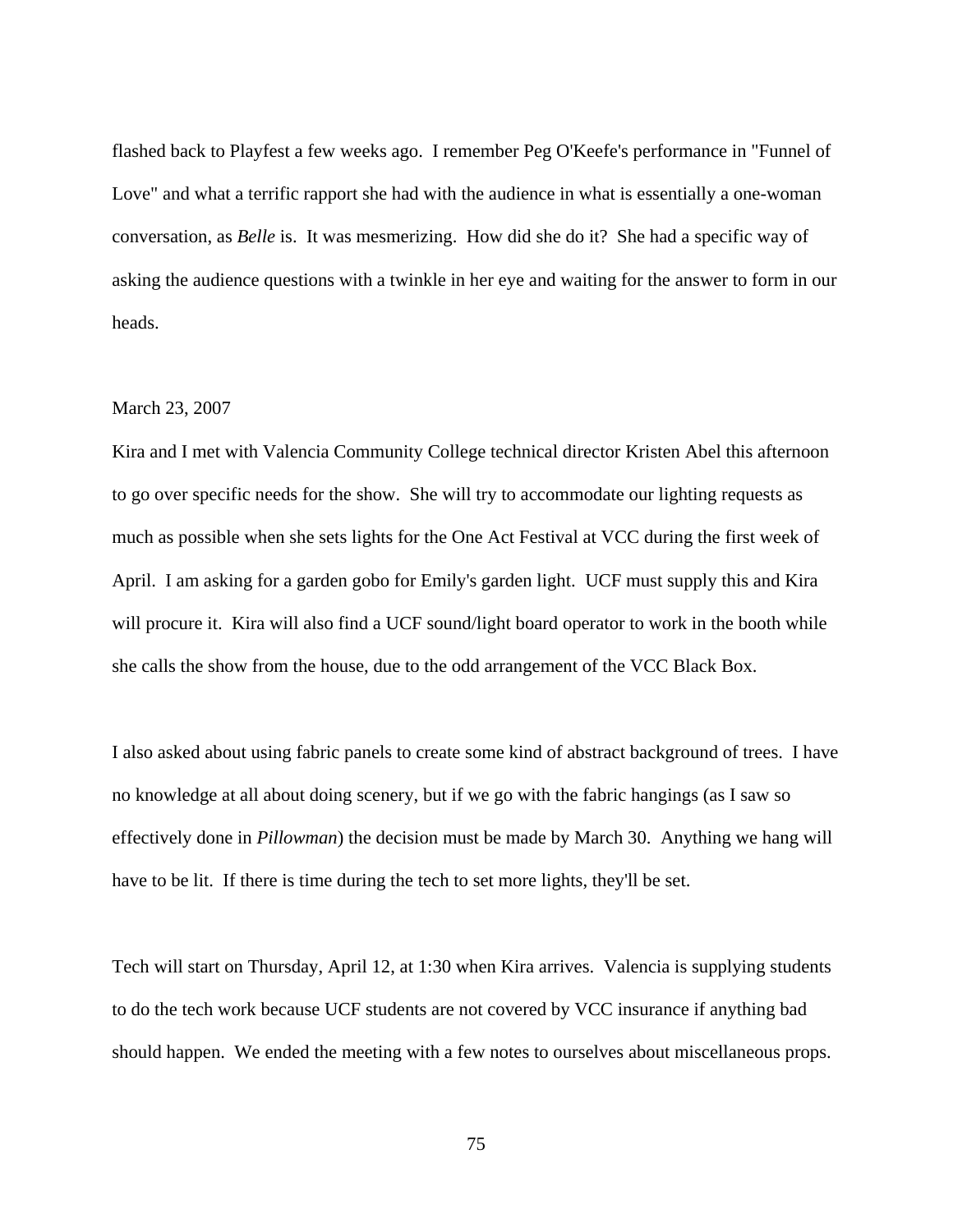I will forage for flowers for the garden, Victorian valentines, and sound effects CDs. Kira will get the pen and inkwell.

### March 24, 2007

My home rehearsals now have the look of my set. The parlor chair, garden chair, and bureau are set up in my furniture-less living room. I have the apron, the props, the music, and my script staring at me. Daring me to skip a day of rehearsal! For an hour I tried to work on just the Introduction. I am going through the script sentence by sentence, beat change by beat change, and marking every shift I want to make to get the poems separated from the conversation and move Emily from shy to relaxed to excited to exuberant to whatever. The Introduction is the hardest part of the play. I counted twelve shifts just in these pages. After an hour of trying different movements and scribbling notes on different energies, I had to take a break. If I may borrow Emily's words: "The Mind is so near itself, it cannot see distinctly…and I have none to ask." It is very difficult to know if what I am doing is working because I can't see outside myself. I can't act and direct myself. And it is lonely to keep working alone. No good actor in his/her right mind would ever work without a director.

Before going to bed, I did a search for Victorian valentines on the Internet. Gorgeous! I can see why a young lady would love to have those valentines. I can find lace paper and make one with a heart and one with a Cupid. Victorian fans also popped up with the valentines. I have one that will do if I can find it.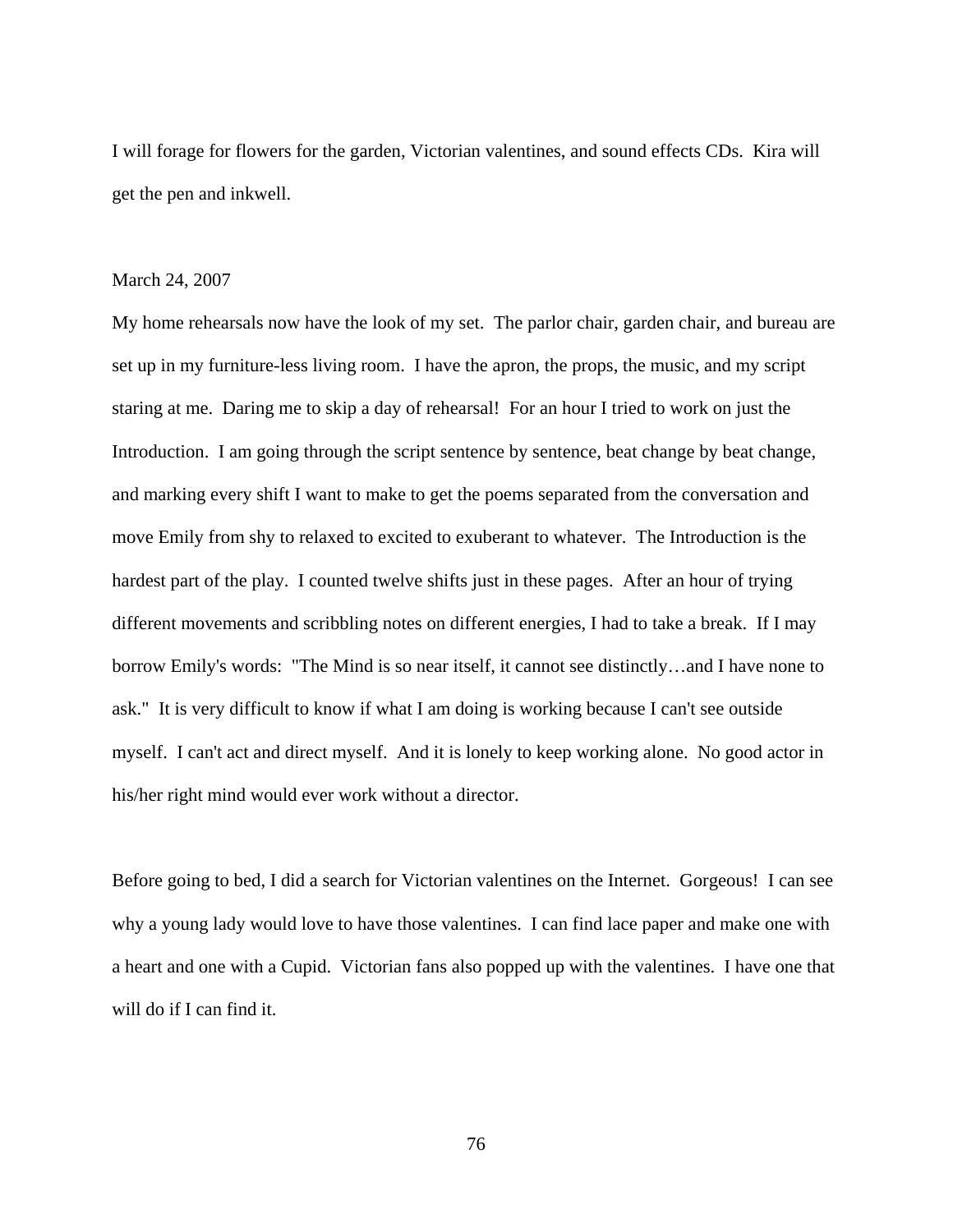## March 25, 2007

Back to Amherst today, as near as my living room and ever so much warmer. I dug in for four hours and worked beat by beat through the first half of the play. I tried different shifts and scribbled down what I thought worked best. I made little discoveries along the way. I think I need to let the ink dry on the paper and I can even help by blowing on it. I put Austin in another room and really had to yell over to him, as Mark said. I found a time to pick up my doll. I ransacked my "Fibber McGee" closet to find a fan I wanted to use in the Young Adulthood scene. Working with the fan gave me fun ideas about being more of a coquette, as Mark suggested. I also realized that James has gone off to find a "pretty" girl, not another plain girl. I can let "pretty" resonate in my mind. I no longer pet Carlo in the next scene, but I decided I could pick a flower and wrap the stem in paper to give to someone in the audience during Private World. Perhaps I should get the garden table to go with the chair.

Of course, there are times when I just don't know what to do. The transition from Mr. Crowell to Father is still random. After I sniff at Mr. Crowell, I thought I should sit and have a sip of tea. If I put Father's photo on the parlor table, he's right where I will see him for the next scene. I scribbled that in. I've scheduled myself for another four hours in the living room tomorrow morning to do the rest of the play. I'll have flowers to work with since I went shopping and purchased things for my garden. Tomorrow I'll get my dress and pick up lace paper for the valentines.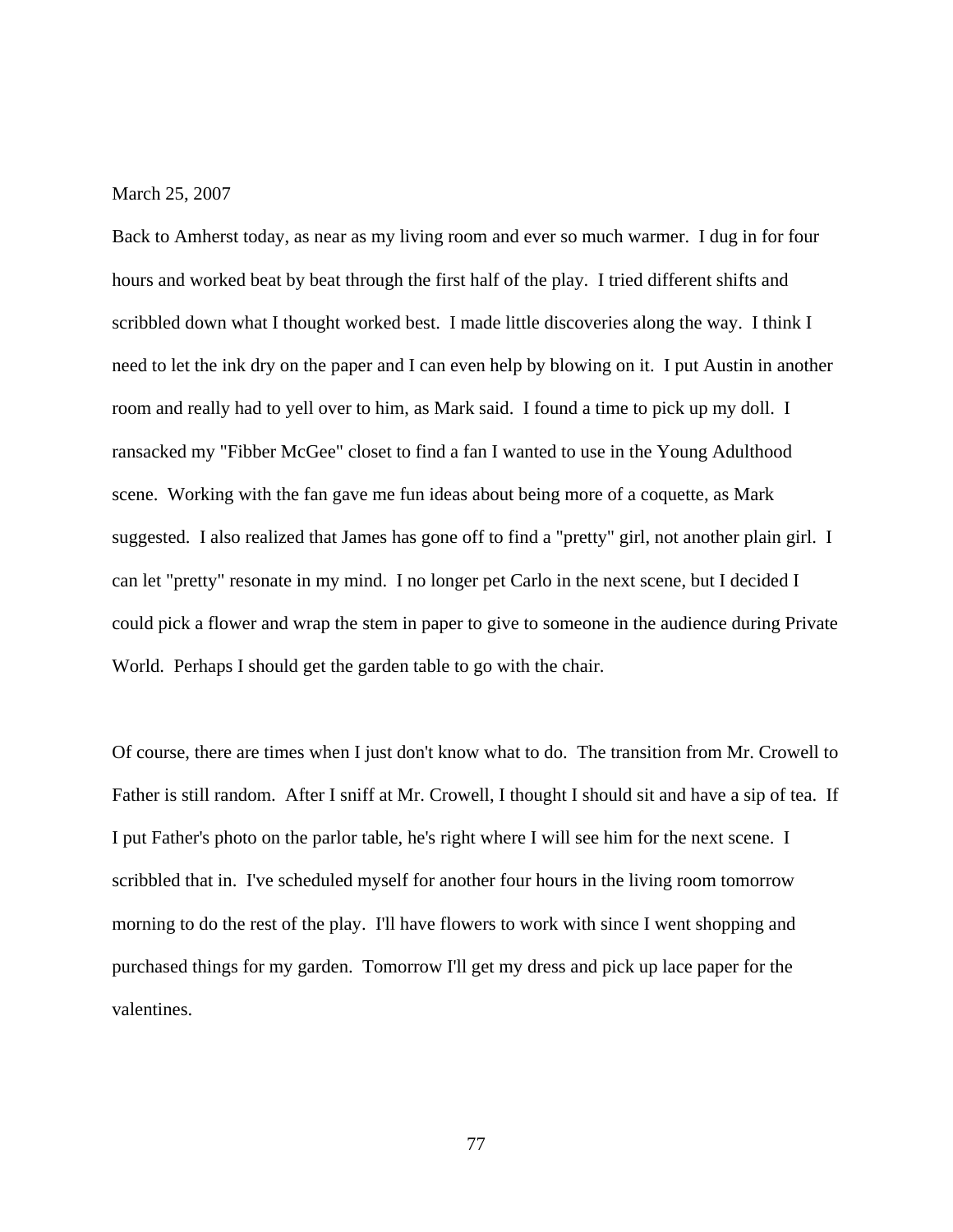March 26, 2007

I rehearsed the second half of the play for my four hours today. The flowers made a big difference. Suddenly, there were real flowers to tend and pick. I found I could use them to help me make transitions. When I go to the garden in Private World, the flowers are there for me to gather. I thought I could pick one, wrap it in paper, and give it to someone in the audience when I say, "Nature is the highest form of art, don't you think?" I'll see if that is too much or too distracting when I give the flower to Kate on Wednesday. I also found that I could pick flowers during Father's Death ("And so we take him the best flowers") and then lay the flowers beside his picture on the parlor table. This helps make the transition to the parlor. At the end, after I place the box of poems on the floor, I can strew flowers over it. I'll have to see how that times out.

I still have to see how I can make shifts with scene transitions. I marked all the beat shifts and scene transitions, but until I get feedback I won't know if what I am doing is enough. I don't think it is clear when Prof. Higginson actually arrives. I don't know if my transition into "Will there really be a Morning" is big enough to make it seems like poetry rather than the Luce's words. I don't think there is a big enough shift from Father's Death to Mother's Death, even with the poem fragment I have added. On the other hand, getting the quilt for Emily's Death does make a clear transition.

This afternoon, I had a final fitting for the dress. It is beautiful. It looks like the dress that is on my prop doll. The dressmaker will take in the snaps at the waist and then it will be done. I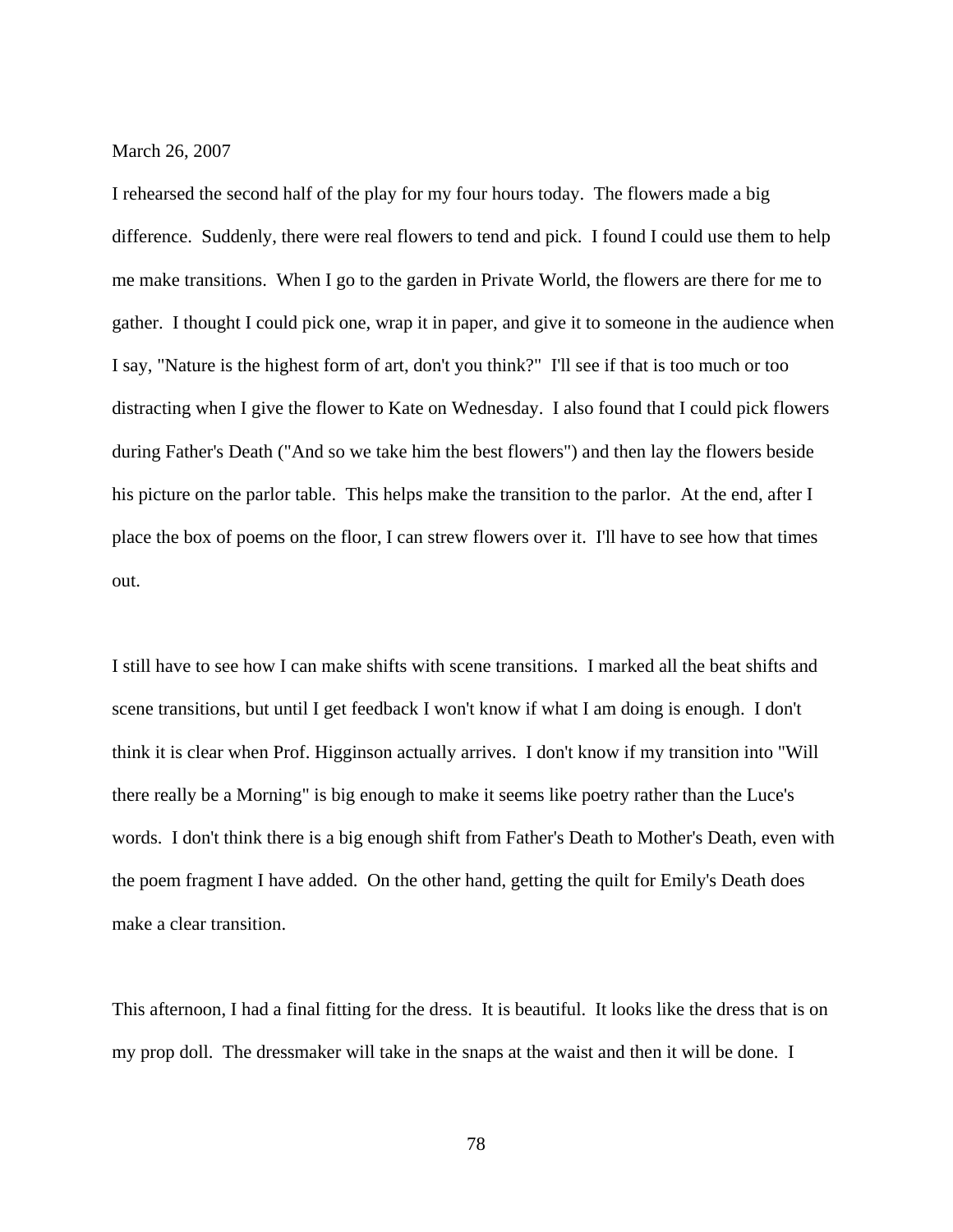should be able to pick up the dress next Monday. I passed by Michael's and bought papers for the valentines. I think I can fashion something that looks Victorian.

### March 27, 2007

Kira and I had Dance Studio 2 for two hours! I had gone to the library to get sound effects for the show. I found a school bell (hand rung), and church bells for the funeral. I have a church clock tolling for the 6 o'clock toll at the end. I found wonderful birds to make the garden more real. We went through the show from start to end and added in the sound and music. I don't think Copland's *The Chariot* is the right piece for the end. I'd rather have *We Give to God Immortal Praise* because it is upbeat and talks of nature. Perhaps there is a different track on the hymn CD I can use. I can't really say how the show looks because I can't see myself, but I think I feel more comfortable, more interested in the audience as my confidants, a little more biting in my response to people like Mr. Crowell and Miss Lyon, a little more scared of Father.

# March 28, 2007

Just under three hours for rehearsal this morning. I went from start to finish, trying to follow the shifts I had worked on since Sunday. Did they still feel right? Some yes, some no. I also worked with Kate and Mark at the Tech Center this evening. Their main notes to me were absolutely right on. They encouraged me to make the whole show much more conversational and to pick up the pace of everything. The conversation is weighted evenly and I really need to lightened it up and throw some things away. People listen fast so I need to talk fast. The way to accomplish this is to characterize my audience as if they were the old lady who has come to get a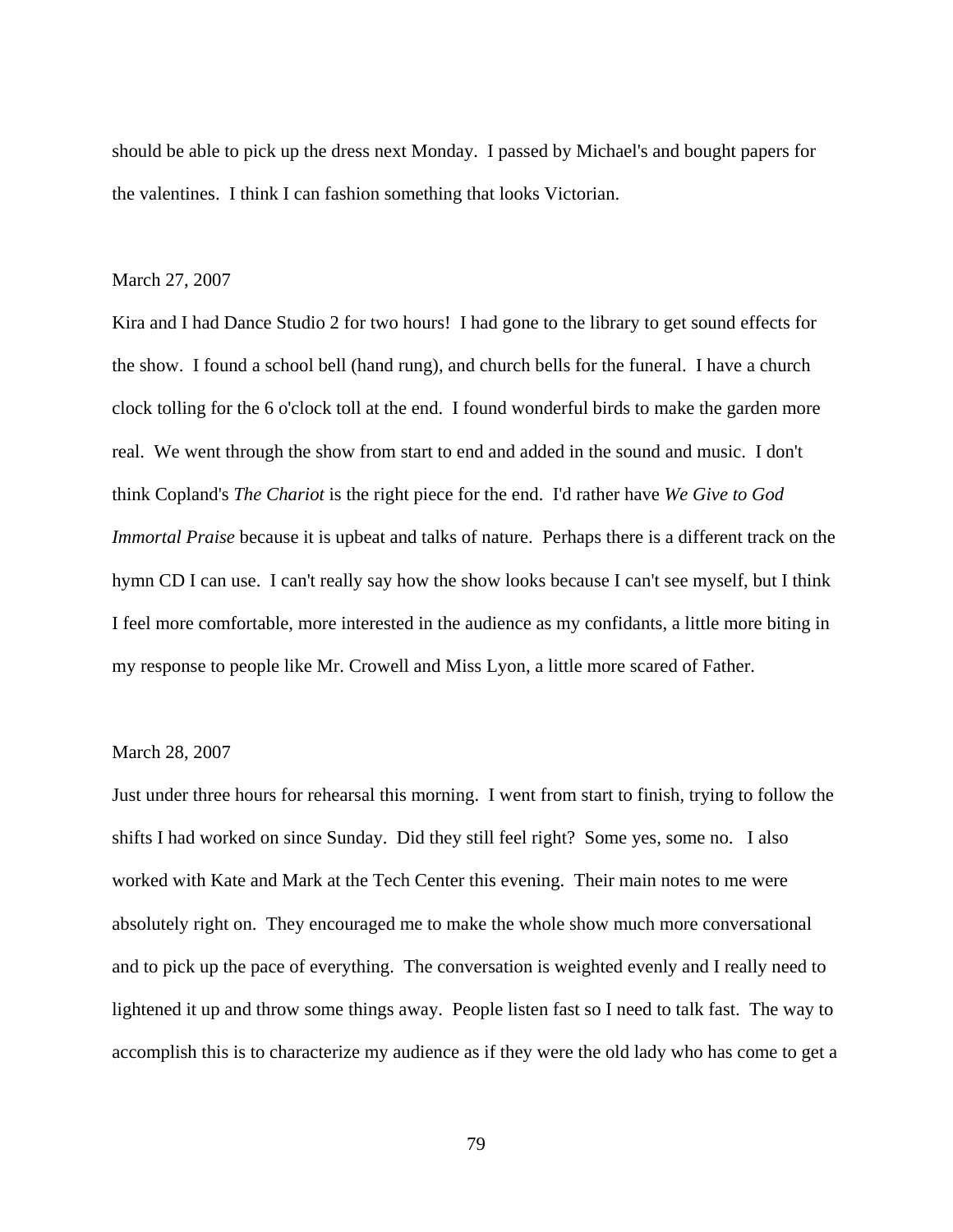peek inside my life. I must play with them, tease them, disarm them, love them, and reach out to them with everything I say. This simple suggestion has been the best guidance yet!

#### March 29, 2007

My rehearsal tonight was all about pace and conversation. I went through every line of the show and decided how I might affect/engage the audience in the most active way possible. I wrote all my verbs down and went through the show experimenting with them.

### March 30, 2007

Today I did a lot of line work, as Mark suggested. My goal was to make Emily as conversational as I could and say the lines without "thinking" them - that is, weighting all the words evenly, as Kate pointed out. I recall times when I have seen actors weight words evenly and it makes for a very boring evening. It's so hard to follow someone who talks like that. When I think of my two recent examples, Becky Fisher and Peg O'Keefe, I am convinced that the conversational rapport with the audience is the most important way to go.

I settled in for a long drive to Miami and snapped off the radio when I hit I-95. I was able to go through the play two times all the way through as I drove. There were only two words in the play I couldn't remember and I had to pull over at a rest stop to look them up because it was driving me nuts. With some distractions like rain and accidents, each line through was about 45- 50 minutes long. I could write a book entitled, "Lines I Have Said in Cars". As I passed Ft. Lauderdale, I flashed back to doing lines for Katherine in "Suddenly Last Summer" in 1993 as I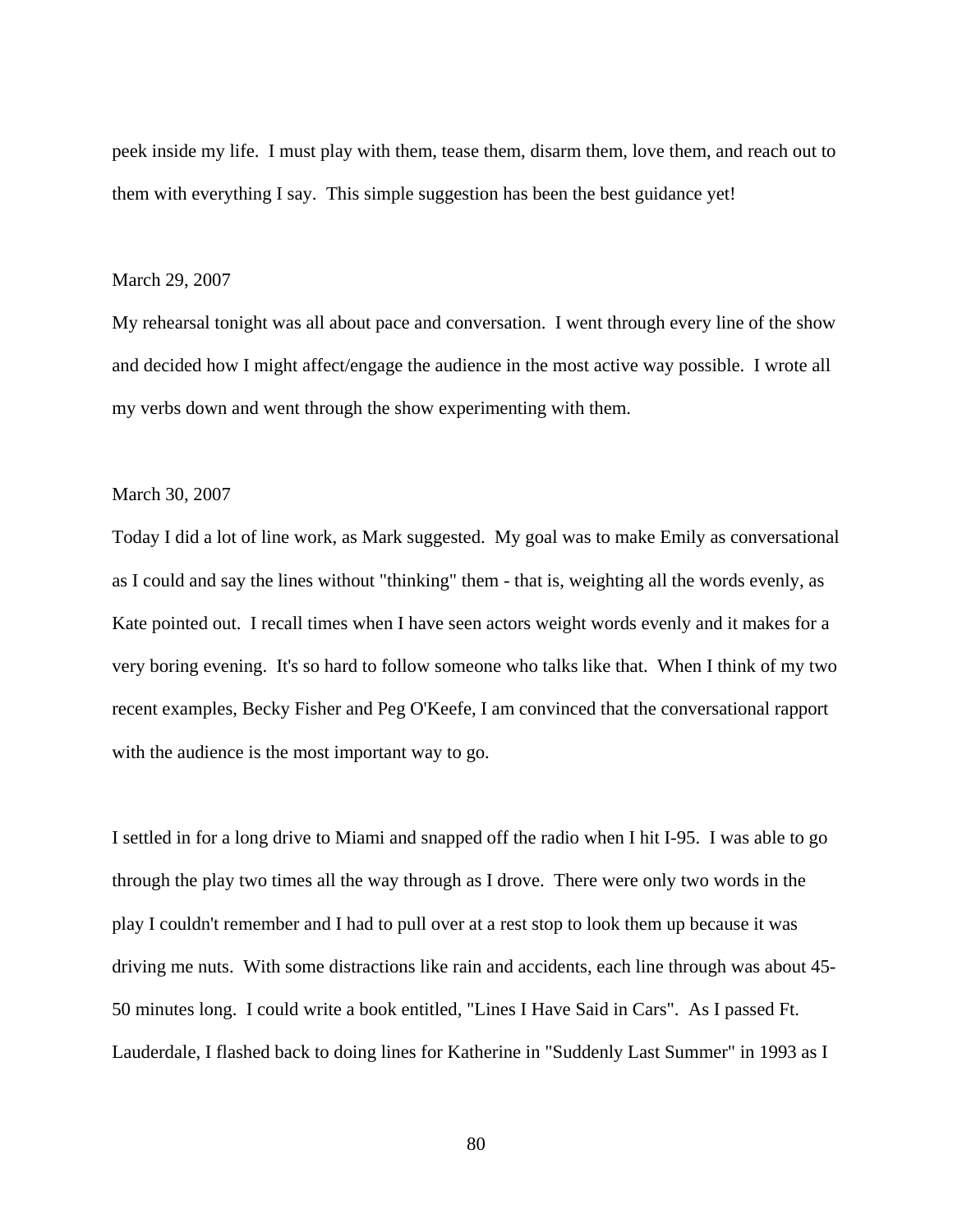drove to the Public Theatre. I do lines until they are "in my bones." Even then, I go over my lines every day I have a show, or I don't feel like I know them.

When I got to Miami, I set up my parents' living room with chairs and my props from Orlando. I wouldn't dare miss rehearsal! I went through the show again with apron, shawl, and props. I focused on the conversational aspects talked about on Wednesday night. I focused on playing with the audience (although I was alone). My imaginary audience is still a good audience because I need to think of many more ways to get a response from them. They are so quiet! The show ran about 50 minutes.

My questions from this rehearsal were:

1) How am I doing with making Emily the distinct ages, as Mark said in the first rehearsal together? I am 53 playing the ages of 15, 16, 17, 30, 48, and 56. How is this going? I am trying to walk the line of not too loose as a teenager and not too circumspect in movement (except as the 19th century dress constricted movement) for a 53 year old. Since I can't see myself, I don't know how much is too much and how much is not enough.

2) How contemporary should Emily be? I wonder if I am losing the nineteenth century feel of Emily as I trade off for a little more verve and less reserve. I feel that my existence in the nineteenth century informs so much of my perspective on the world. I want to be sure I can layer that into Emily. Should I worry about this at all?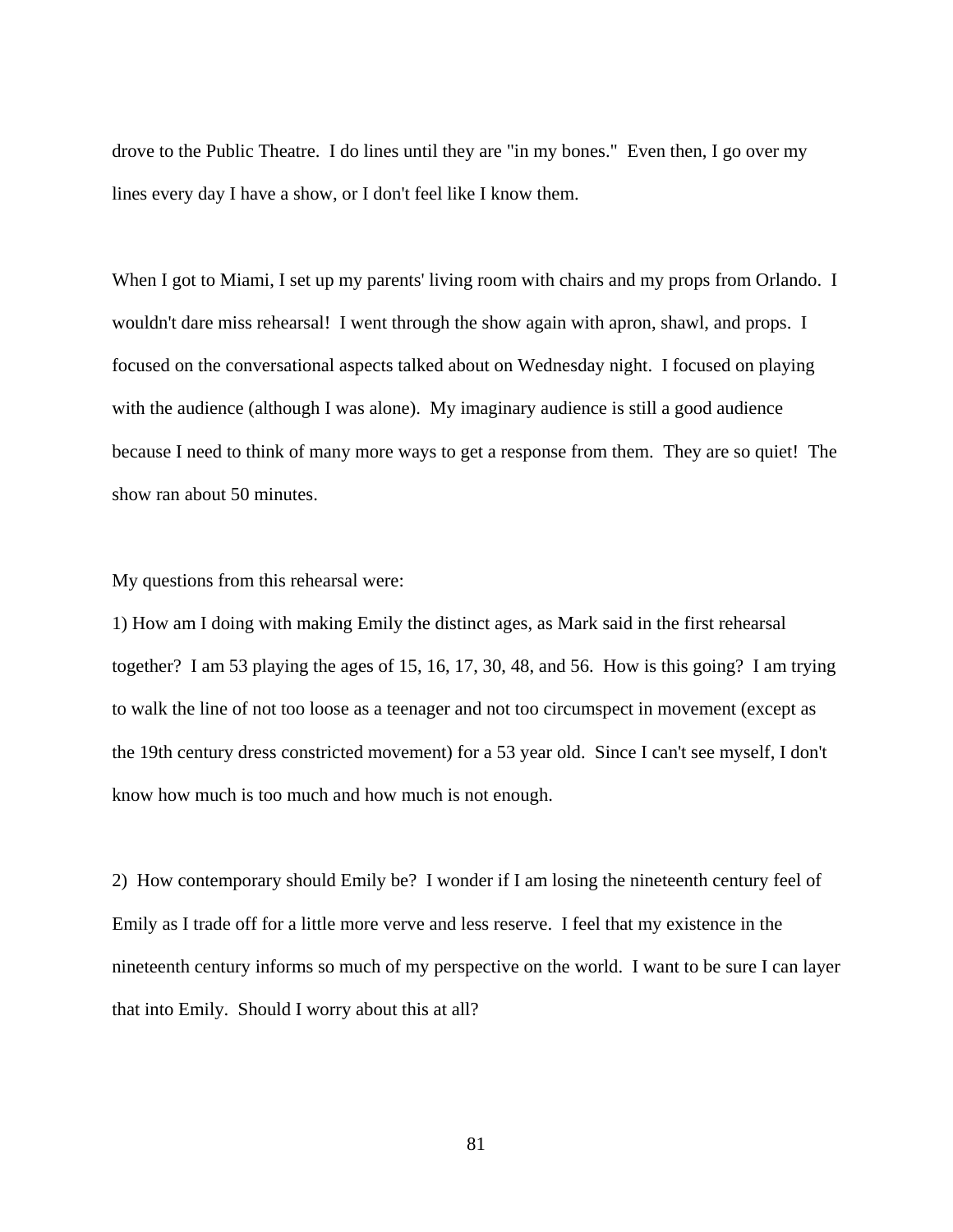3) Still more questions about the poetry. "I cannot live with you" in the Love section is particularly tricky. The poem is quite embedded in Emily's dialogue with Wadsworth. The poem pours out of her as if she were saying it right to Master. How then is this poem supposed to be separated/distinct/heightened from the surrounding dialogue? My own idea was to make the poems a natural part of Emily's world, as if she thinks in poetry. Mark and Kate see a need for the poetry to be distinct. How can I balance the two?

4) The transition from School Days to Father Relents is still awkward, even with the addition of the line "If I had only one book to read, Shakespeare would be enough." I don't want to add anything else, but the jump seems random.

5) Still more questions about character and making Emily as full of depth and complexity.

## March 31, 2007

Today's rehearsal was pivotal, I feel. I went through the show once and tried to notice everything I could about what was working or not working for me emotionally. Then I practiced some of the individual moments to rework them. Then I did the show again all the way through.

The hardest moment of the show is the first moment. I can get very frustrated because it is so difficult to know what I am doing wrong when I can't see myself. I need to keep this opening very simple and very much full of energy or else the show starts on a very weak level. I have been thinking about the first moment on stage in the wrong way. Emily isn't trying to hide from the audience so much as she is trying to cover her innate shyness with the hospitality required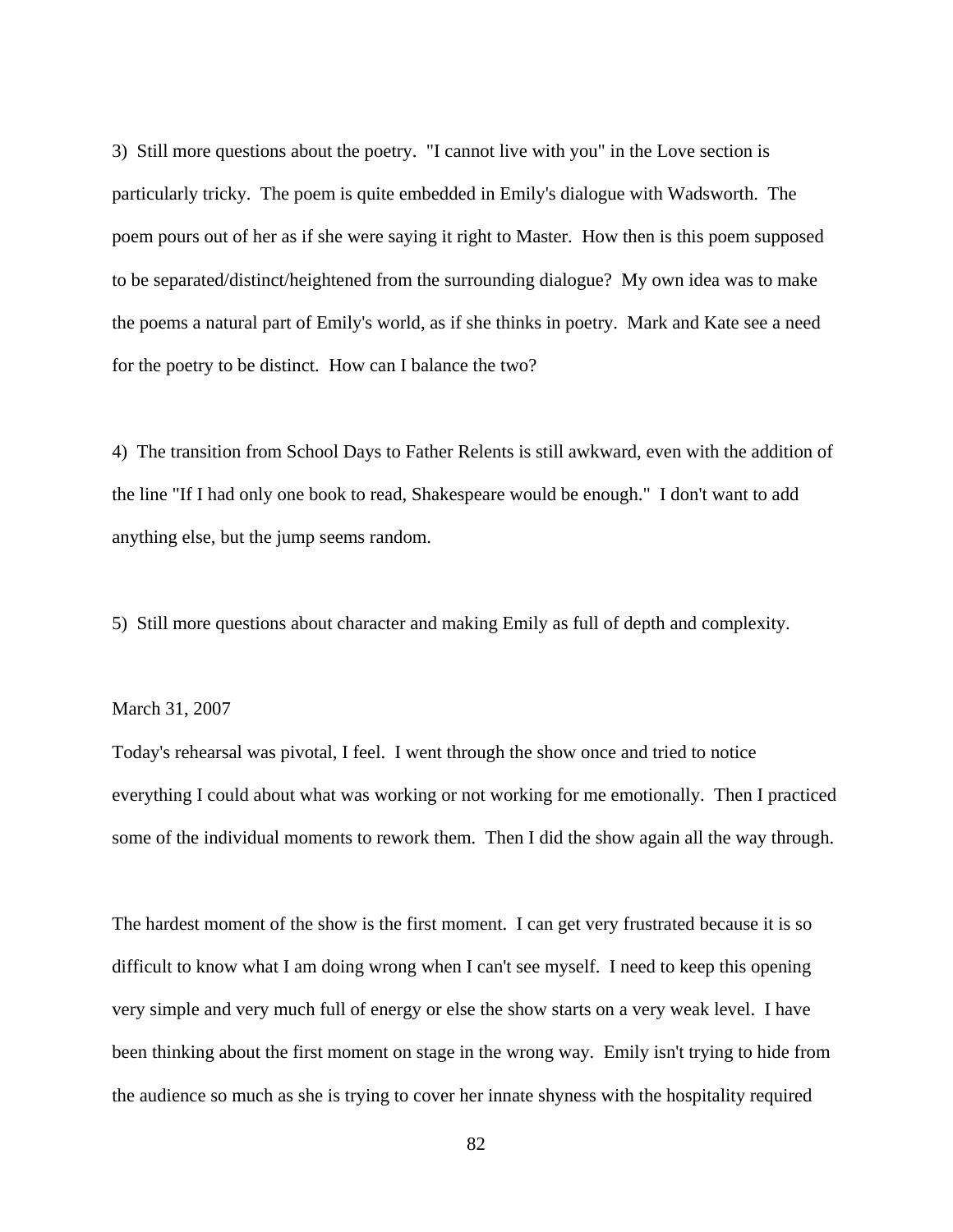when guests arrive unexpectedly. She has to put on the dog. She has to muster some bravura. She has to reach out to them with the energy of a hostess. I have been missing that. Yes, there is a bit of a shock that so many guests have arrived at once, but that's all the more reason to regroup quickly and get the conversation underway.

To play all the beats here, I have to think: 1) Call out to Vinnie that I have the tea. 2) Turn and see the audience without anticipating the next beat of shock (which I have been doing). 3) Their presence frightens me. How will I manage? 4) Look down at the cake in my hand. 5) Think that the cake is better than I am. 6) Look at the audience. 7) Extend the cake to them as a greeting. 8) Love the audience. Welcome them. Pray that they will excuse my lack of social grace and my lack of coherence by admitting them right away. If I come to the audience with the energy I have in the rest of the play, the whole play will be fine. If it starts low energy, I am sunk. That's what I think now.

The second biggest problem to solve is the unheard dialogue. I can't recall ever doing this type of "acting to the air" dialogue except in telephone conversations in plays, and even they don't require physical interaction as these dialogues do. I think I need to react more to these unheard dialogues in terms of what is being said and how it makes me feel. Mark gave me this note two Wednesdays ago and now I see where to go. When I talk to Austin about the valentines, I need to react more to his waving me off and not interceding on my behalf. I am disappointed, but I need to be more so. When James Billings says he doesn't like rhubarb, I can react with rude disbelief and then try to cover my *faux pas* by reassuring him on the next line that he's not alone in his distaste for rhubarb. When he inquires about Lavinia, I definitely need to react with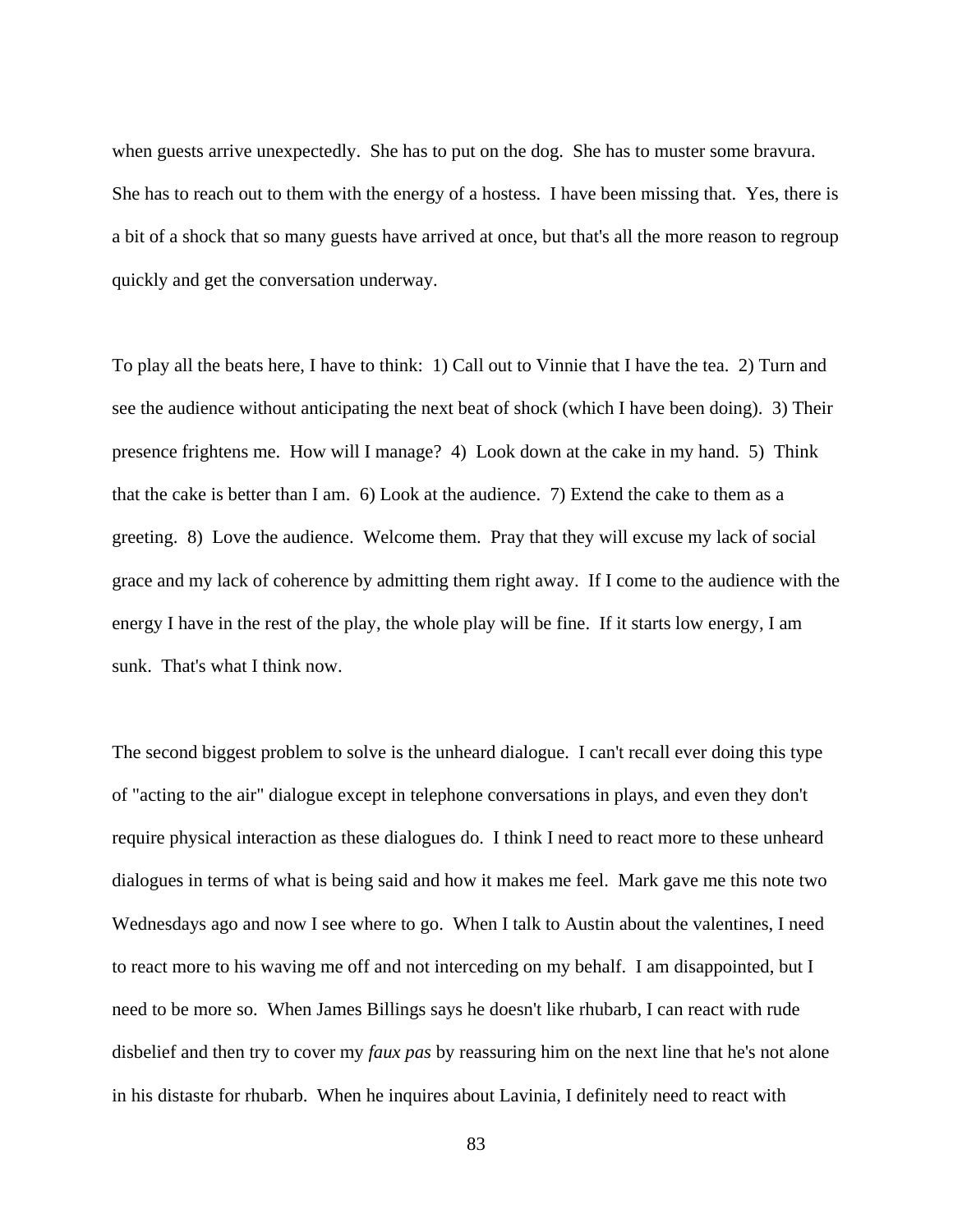jealousy or frustration. He's supposed to be paying attention to me, not her. When I talk to Mr. Higginson and Mr. Wadsworth, I have to gesture for them to sit in imaginary chairs or else it isn't going to be clear to the audience where they are. It isn't clear to me right now, so I know it can't be clear to others. I decided to cut that bit about getting ready for Higginson with "practice greetings". It just doesn't work and it slows down the pace. The audience just wants to see Higginson arrive, I'm sure.

There's still more to work on with vocal variety. With more energy, more conversational speech, more fun, more relaxation with the character, and more playfulness with the audience, I think I can add more vocal variety. I still need to separate out the poems from the rest of the play. People want to know when the words are poetry. I get that. I thought of old recordings of Robert Frost reading his poetry and how different they sound from ordinary speech. There's a beautiful, abstract quality that really needs no other interpretation. The words are the art, complete in themselves. What is the right balance of that abstract quality and openness to the audience?

Things I'm going to remember for all future rehearsals: 1) Find the humor at every opportunity (thanks for the surgery, lift my hat, Mrs. Hills). 2) Keep the energy reaching out to the audience. 3) Light up like a lamp whenever poetry or writing is mentioned. 4) There is a lot of sadness, but I need to play against it. 5) Layer in the distinct ages of Emily. 6) Find more complexity and compassion. When Emily says Higginson is deaf, replace the bitterness with acceptance of her situation.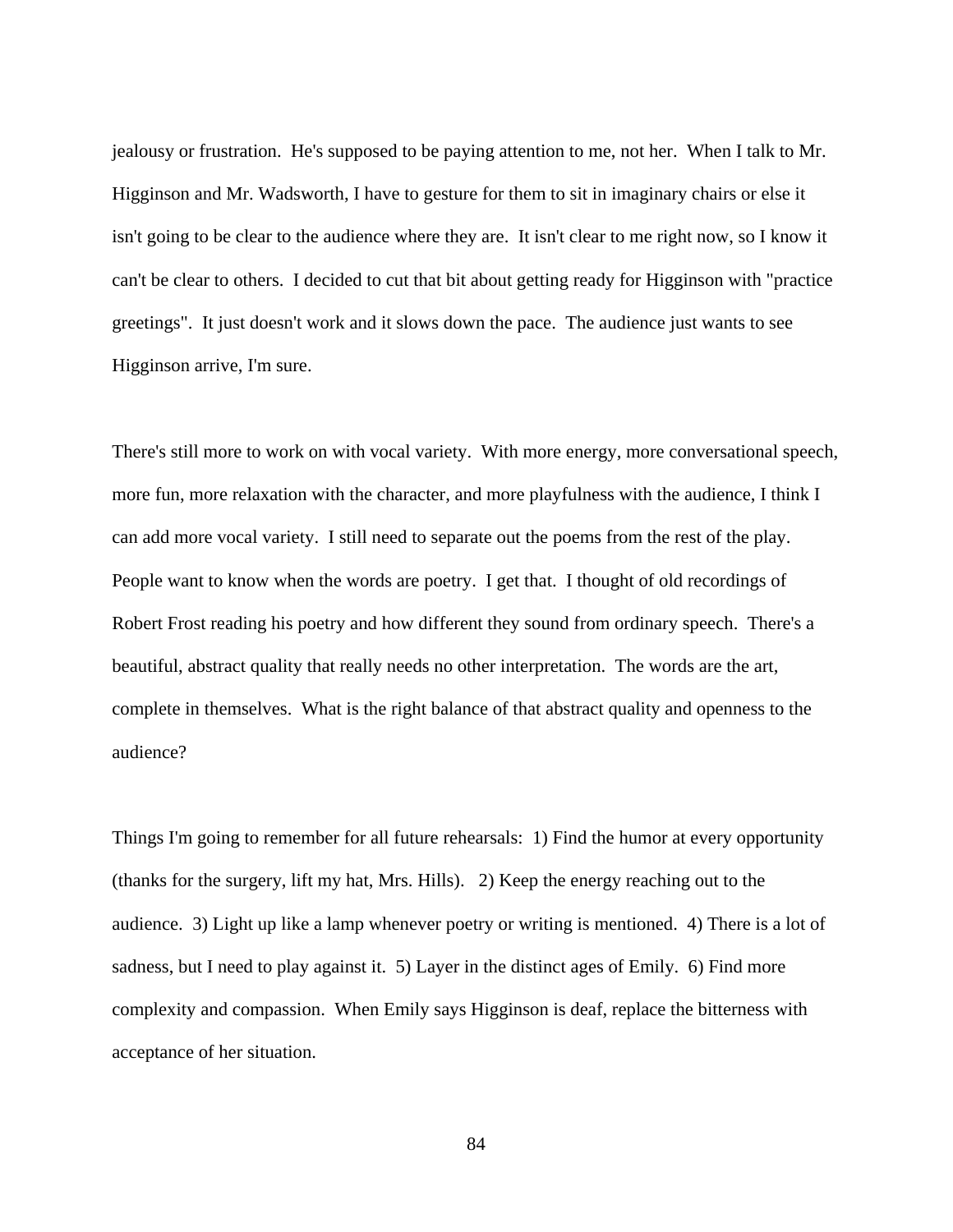April 1, 2007

I performed part of the show for my parents at their home. My mother is often my best audience. I really need to know when people might laugh. It will help me tremendously to know what an audience will find funny. Now I am really looking forward to performing at the Maitland Senior Center on April  $10^{th}$ . That will give some great feedback. Didn't I say early on that the rapport with the audience will make or break the show?

On the drive home, I did lines again in the car. The show keeps running at 50 minutes. As I keep running the lines, I keep imagining and improvising the entirety of the unheard dialogue and reacting to the imaginary characters in different ways. I am considering what to cut if I am asked to make the show meet the time limit. I can cut the part about Sue. That gets long, I think. The valentines are sweet but are not as important as other scenes. Would I cut Mother's Death? I could I guess. Maybe I won't be asked to cut the show.

I have acquired a teapot, an old book, a chair for the writing table, and the cake. My mother is making another quilt because the one she gave me is too colorful. She's making a *faux quilt* with pastel squares and a floral backing not unlike the apron.

## April 2, 2007

I rehearsed from 11:00 am to 1:30 pm. I ran through the show two times. Between runs, I worked the last scenes for some minor changes in blocking. I started today's rehearsal by changing the position of the chair and writing table. I reversed them so that the chair is on the right and the table is on the left. That way I can easily enter the parlor or cross to the bureau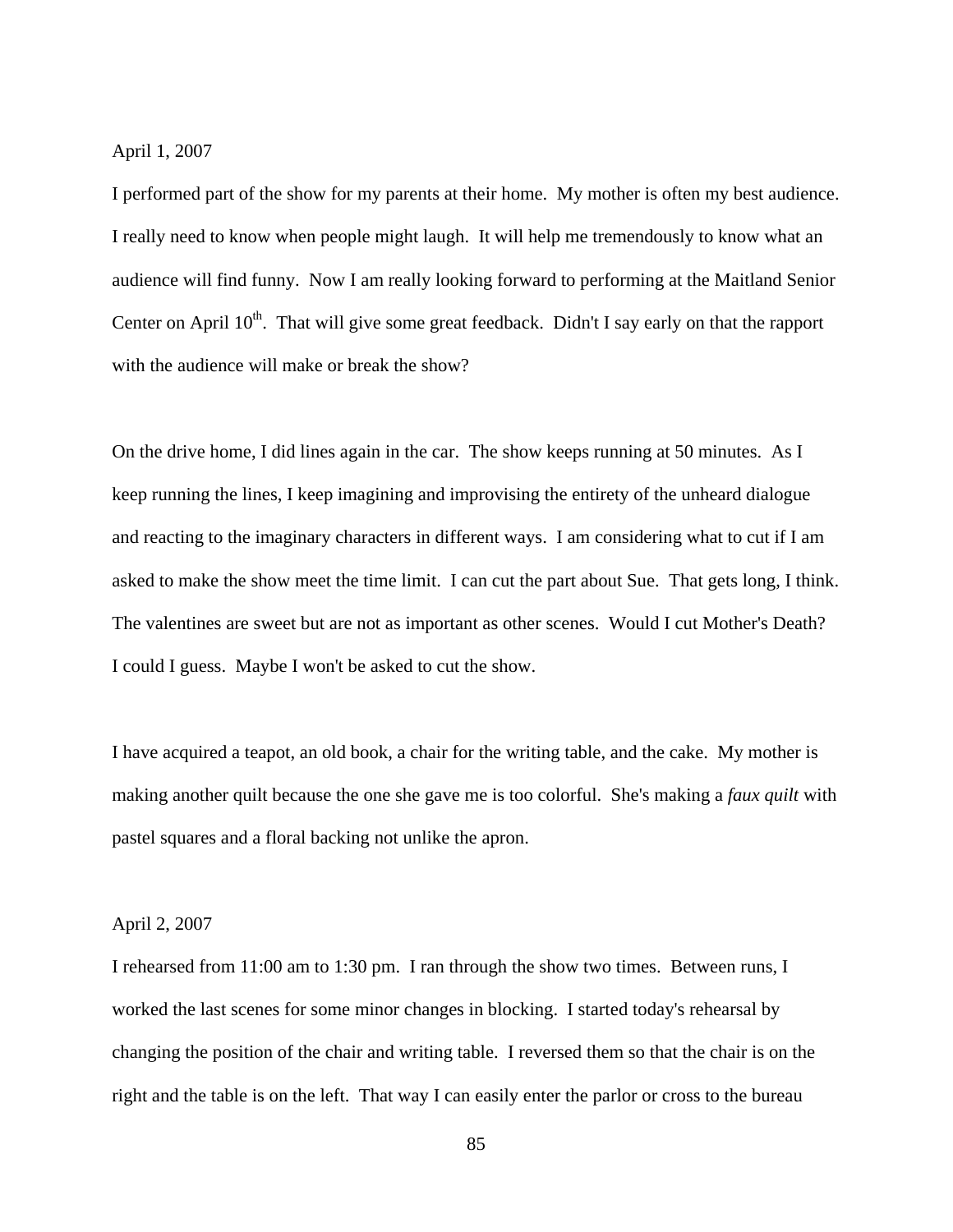without having to walk around the writing table. I feel like an idiot for not thinking of this before now. I'm right-handed, so when I write the poems my writing arm will be downstage. I wonder if this is a problem. I could put the bureau to the left of the chair and table but then it's hard to get to the parlor. What do I look like on my set anyway?

My focus today was on finding the humor in Emily's playfulness with the audience and on the unheard portion of the dialogues. First, humor. It's hard to know what an audience will find funny, but I'm guessing the following: Mrs. Hills, the Shakespeare quotes, Santa Claus and the prowling gentlemen, M-E-R-R-Y (I've added a wink), the bird poem, and the kangaroo among the beauties. It isn't so much the lines as the way Emily says them that makes people chuckle. In what way is Emily humorous? Her irony is a large part of the humor in her poetry. I think that probably holds true for the play. The Merriam-Webster dictionary says irony is "the use of words to express something other than and especially the opposite of the literal meaning." For example, "truth" and "slant" seem to convey opposite ideas. The poem "Tell all the truth" works entirely by irony. Where else is Emily ironic in her conversation with the audience? The directions to the cemetery, wearing out her welcome with Miss Lyon, even stating the obvious sadness of seeing a pain from behind. How can I best convey this sense of irony? This is difficult to describe. Perhaps, I can be truthful and practical and maintain a sense of objectivity about myself and feelings.

In the evening, I went to my last acting for film class of the semester. In this scene study class, we talked a lot about the essence of who we are. "Essence" sounds very vague and mysterious, but it is as real and tangible as an apple. What gives each person their unique presence in the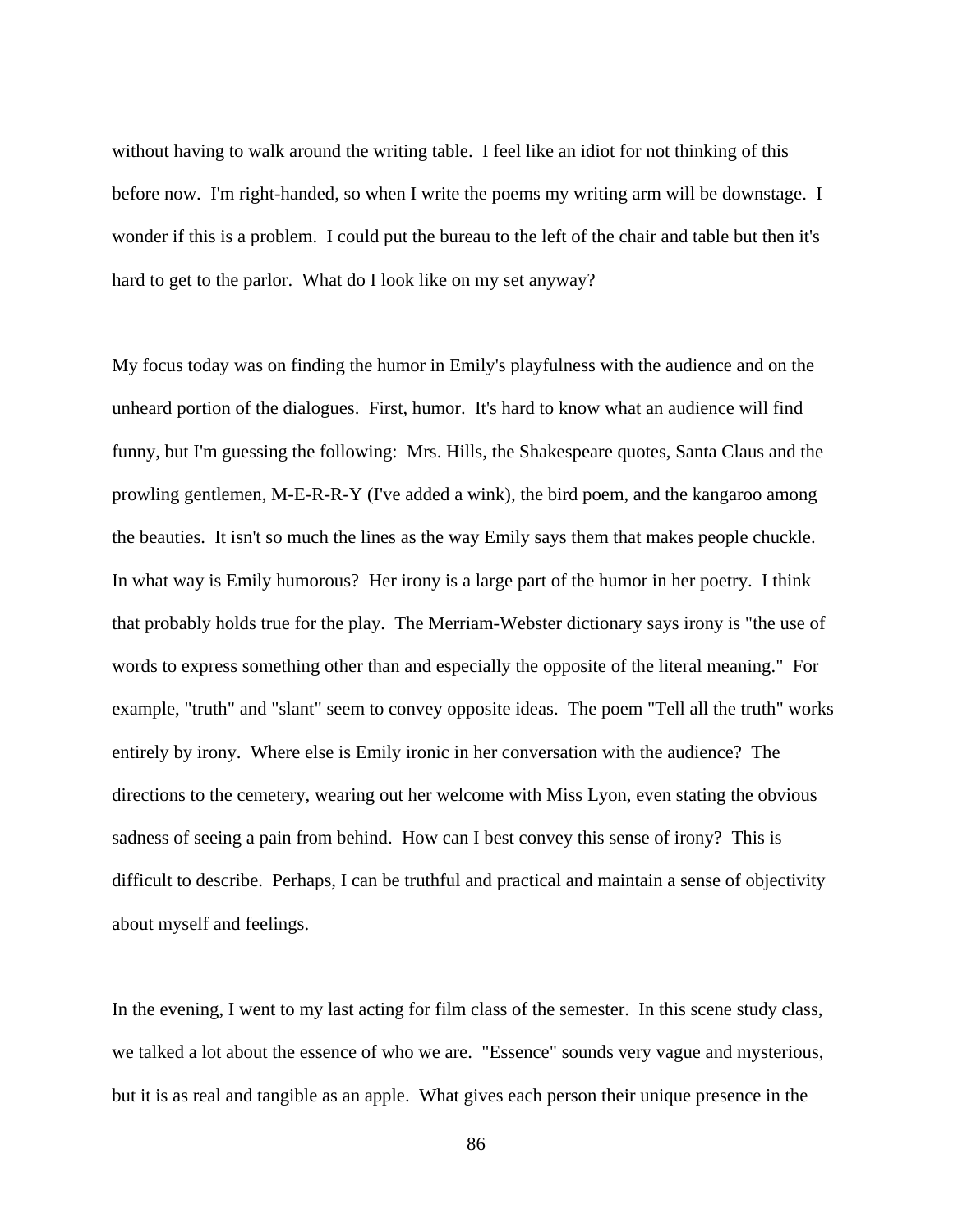world? What fires up our first response to anyone? Why do we love certain people whom we call characters? It is the essence or dominant characteristics a person has. My teacher and my classmates always say the say thing about my essence. Janet, you have a lot of heart chakra. You are warm, nurturing, compassionate, heartfelt, and gentle. For twenty-four weeks, I have heard them say the say thing. Every time I bring my heart chakra essence to my acting work, my scenes are come alive. The same thing happened tonight. I have to infuse my essence of humor and warmth into Emily to make my particular Emily work. The more I tap into it, the stronger my Emily will be.

I picked up my dress from the dressmaker this afternoon. It is beautiful. The lace trim I bought is lovely and the pleats in the front and the side are a good match for the simple tailored look of Dickinson's existing dress. The ruffle down the back of the dress is the only thing that tells me the dress dates from about 1900 rather than 1880. I can live with that.

# April 3, 2007

After work today, I drove to Tampa for a commercial audition. I had rehearsal time in the car again and lined through once on I-4 West and again on I-4 East. I tried cutting the section on Sue. The cut will work because I can go from, "Sue is the only one who understood my need to write," to "Do you read the *Atlantic Monthly*?" and it will lead me directly into the poem selection with Sue.

I passed right by the Goodwill in Tampa and ran in to look for a writing table. Nothing. But I did find Emily's table lamp.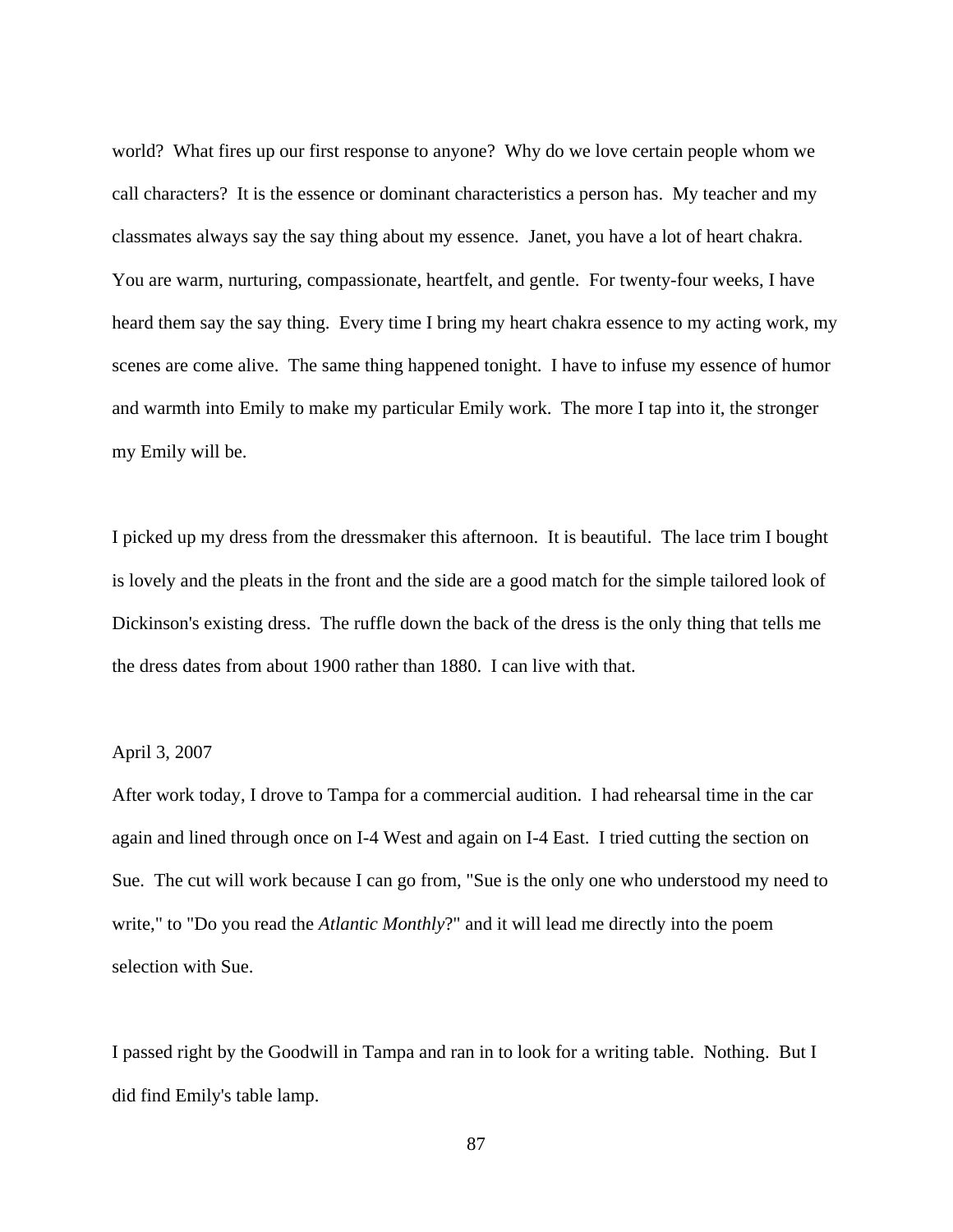April 4, 2007

Rehearsal was early today, 8:30-10:00 a.m. My goals were: 1) Work with the dress. 2) Keep up the pace. 3) React more to the unheard part of the dialogue. 4) Find the humor. Run through completely, then work bits. I did one run-through in preparation for my rehearsal this evening with Mark and Kate.

In the late morning, I went to Oldies but Goodies antique store to rent the furniture I could not find anywhere – namely, the writing table and the parlor table. The writing table has a beautiful chair that goes with it. I wish I didn't have to rent anything, but I can't spend any more time looking. If I could find anything that would even just be passable, I'd use it. There is one more place to look, at the JCC in Maitland, but I don't know if I'll have time to go over there. Just as futile is my search for shoes to wear with my gorgeous dress. Little ballet-looking shoes are everywhere, but none will fit my feet since I take an AA width. Narrow sizes are impossible to find. My sister said I should try Isotoners at Penney's.

At rehearsal from 6:00 to 7:00, Kate watched a run-through (Mark could not attend) and gave me important notes about vocal problems and slow transitions. I need to be careful about the ends of sentences dropping. To make the audience listen more, I can lift the end of the sentence and give the final words more energy. Rising intonation will help carry me from thought to thought and help the audience stay with me.

There is still dead air between some transitions. I need to start some transitions earlier with actions that will lead me more fluidly from one scene to the next. For example, I need to start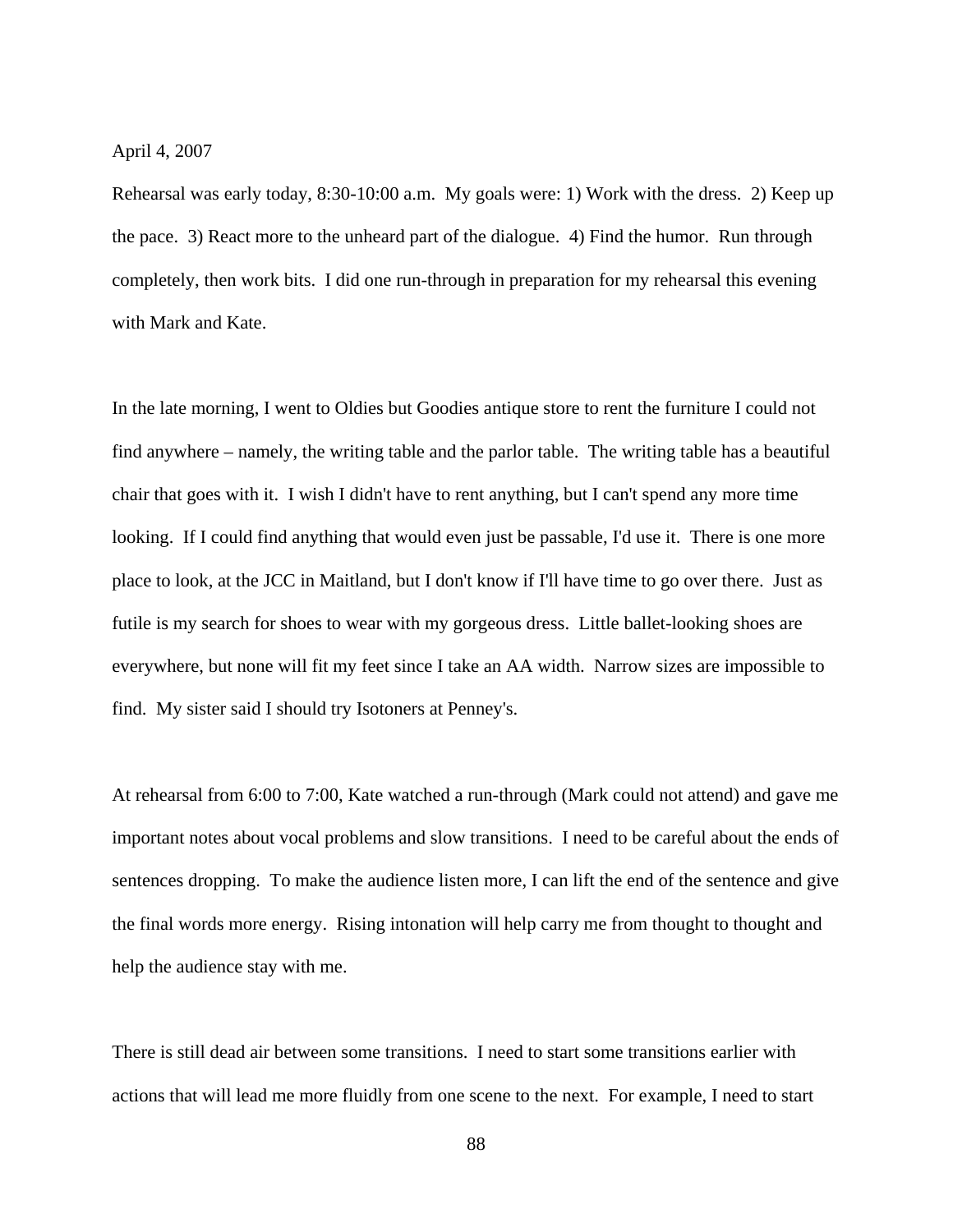taking the apron off earlier to make the transition to the poem for Mrs. Hills. I need to tighten up the transition from the Shakespeare poems to Father's picture, and from Father's picture to hiding my late night writing by starting my crosses earlier.

I am a little concerned about the length of the show. Tomorrow I will time the play with cuts. Kate suggested cutting Mother's Death. It does seem to come out of the blue since Mother is not mentioned in the script as I have cut it. The scene does have my favorite line. Perhaps I will give it to Father. I also think that the relationship with Sue is very odd, which is why I left it out originally. I don't think an audience new to Dickinson will be able to appreciate this complex relationship in such a short passage. I will cut it tomorrow when I run through.

As for the technical side, I decided to work with the bureau rather than take the chairs because I have so much business with the drawers. The dress works out beautifully, though it is surprisingly hot.

# April 5, 2007

I ran through the show once at the Tech Center, cutting Sue and Mother's Death. Although there were some starts and stops for music cues and minor questions, the show was 53 minutes. I'm guessing the show will run 45 minutes with the cuts. I will time the show more accurately tomorrow at home with no interruptions. I made a conscious effort to lift ends of sentences and cross into transitions quicker. But of course, I don't know if my adjustments really work because I have no one to tell me since I have no director. I truly don't know if my idea for saying the poem "Some keep the Sabbath going to Church" away from the parlor chair and then returning to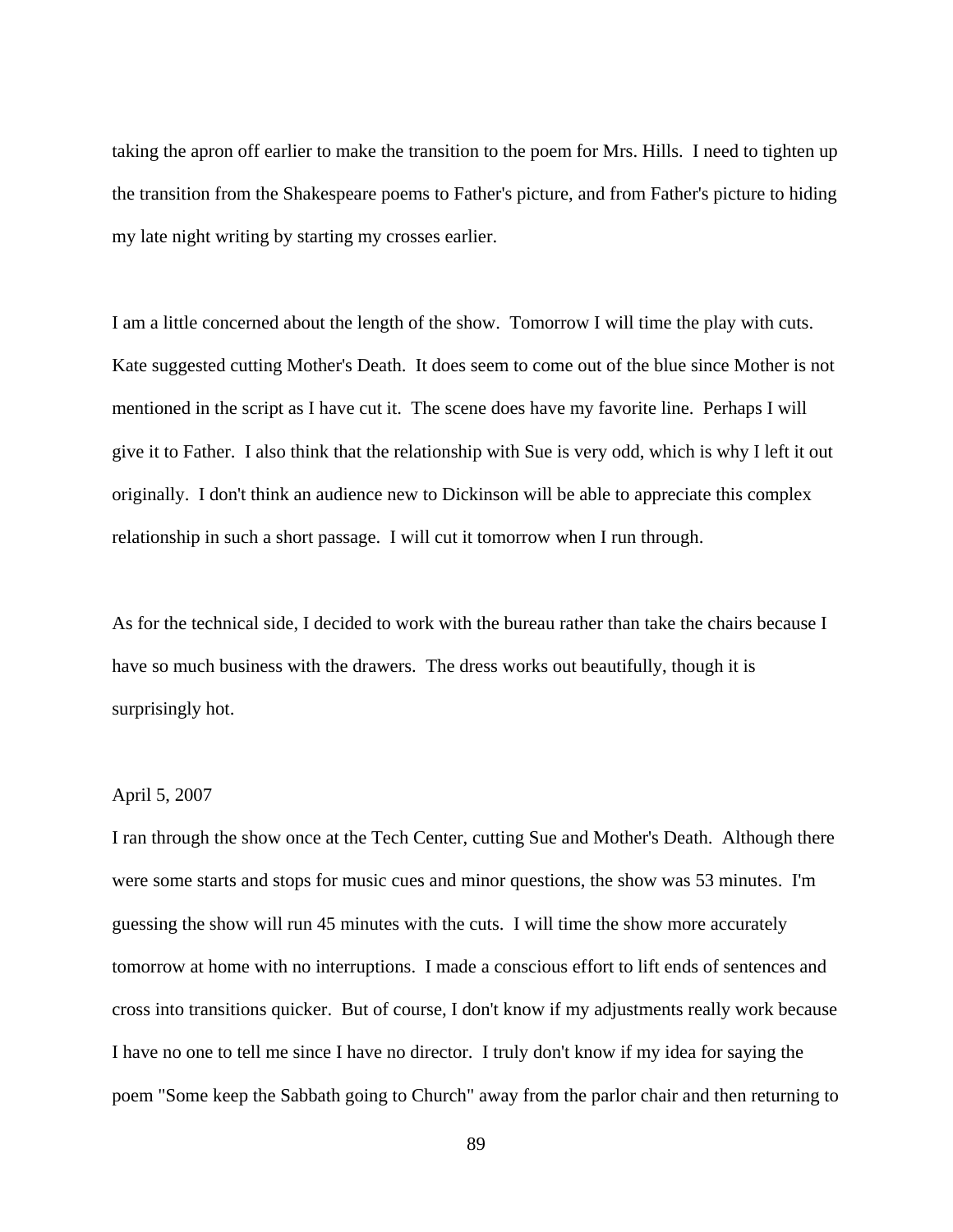the parlor chair works or not. I wonder if it is clear that I am captive in Miss Lyon's religious fervor and all I want to do is to break free. That's what I hope the blocking underscores.

### April 6, 2007

After work today, I went on the hunt for shoes one more time. Miracles of miracles, I found a pair of soft white leather ballet-looking shoes on clearance at Rack Room Shoes. They almost fit too. By monkeying with arch supports, I can make these shoes stay on my feet (of course they are too wide). I may even add another elastic strap. Somehow, they will fit. I am overjoyed! I am still stalking an old looking box. Nothing at Walmart but baskets.

Rehearsal tonight was a line through with all the changes for vocal intonation. I need to think of every place I can lift the end of lines, keep the audience guessing what I will say next, or ask a question and expect them to answer. Mark said to do the lines in all different ways. Keep changing everything up and keep exploring. I am trying to mine the lines for every nuance I can. The cuts brought the time to 45 minutes, but with the music and sound I think it will be a little longer. I am definitely cutting the section on Sue and Mother's Death, although I am leaving in the transition to Gilbert's Death, "Oh, how I wish I were just a blade of grass." I feel good about the cuts.

# April 7, 2007

After work today, I hit the Goodwill for an old box, but found a shawl instead. Kind of. The shawl is orange but I think I can dye it blue. I scooted over to Jo-Ann Fabrics for dye, but found an old box instead. It was that kind of a day. The boxes were large antique-looking things that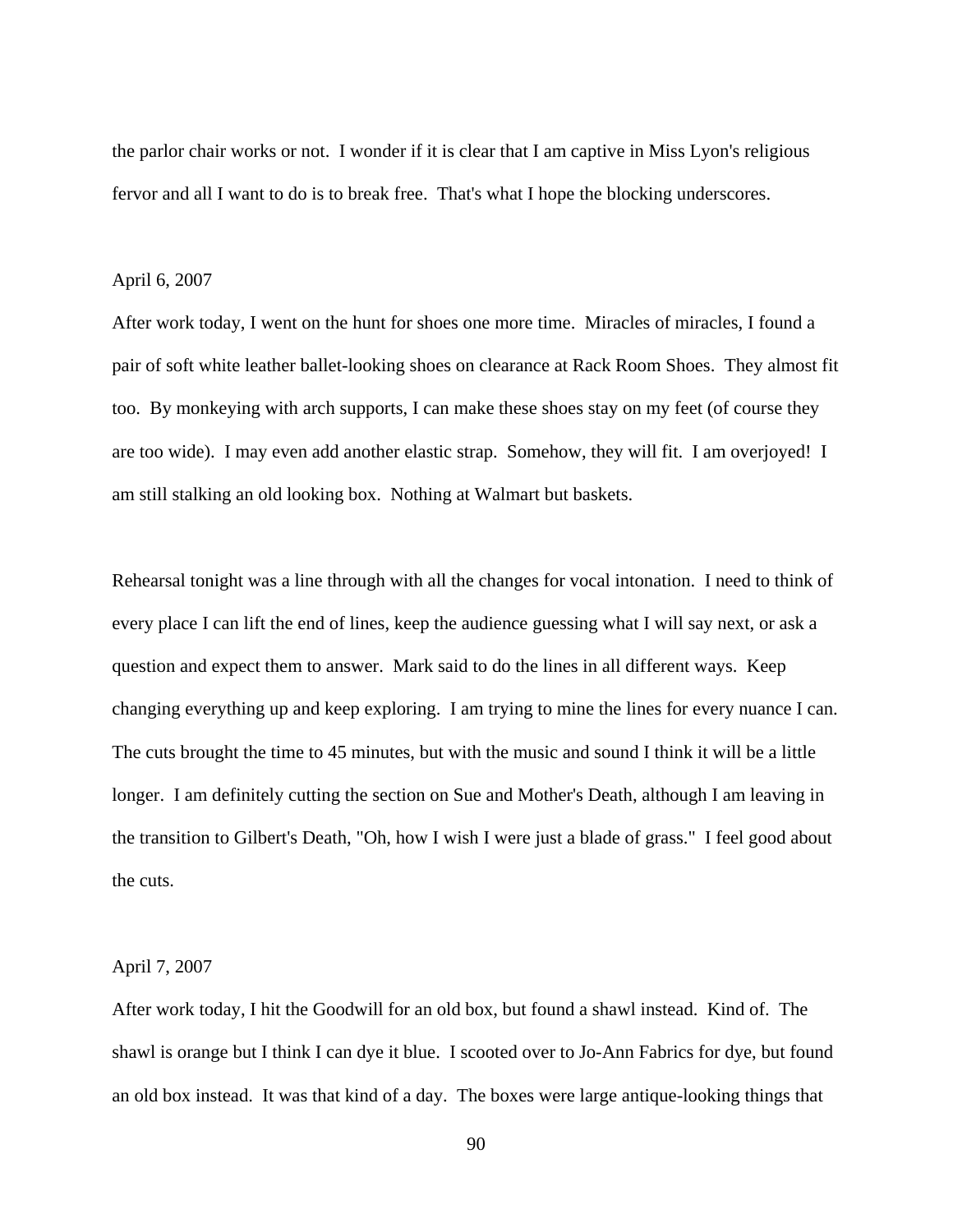could not have been more perfect for the job. I tried to talk down the price of the largest box, but management wasn't budging. I ended up with the medium size box which will still hold plenty of poems. I waltzed home.

For rehearsal tonight, I ran lines for the whole show, paying attention to the vocal choices. Then I reconfigured the living room so that the stage was set up narrow but deep. I had been rehearsing so the stage was wide but shallow. I just don't have enough space no matter which way I turn, but at least a stage with depth allows me to imagine an audience better. I had specific spots so I could place "people" to focus on. One of Kate's notes was to focus on specific people for a longer length of time, rather than survey the audience generally. As I did my run-through, I consciously tried to 1) focus on my people-spots, 2) lift the intonation, 3) transition quicker from scene to scene by crossing into other areas earlier. The apron came off as soon as I talked about enclosing obscure notes. I snuck into my room as soon as I talked about Father finding me up late. I crossed to the parlor chair and was sitting by the time I told Miss Lyon I couldn't rise. I stayed by the bureau to pull out my daguerreotype and didn't cross down with the photo. I was ready to return it to the drawer on the line, "Is it any wonder I keep it in a drawer?" I didn't go to the window to watch Master leave, but watched him go out the door, then sat in the parlor chair for the poem about his death. I felt that I needed to take a brief, quiet moment before Father's Death, so I picked up the shawl in the bedroom and walked into the garden as I started Father's Death. I put the flowers in the vase and put the vase by Father's photo so that I ended in the parlor. I took Gilbert's Death standing center, then crossed to the parlor chair for Emily's Death. The quilt will be placed under the parlor table for easy access on my cross. My mother emailed today to say I should have the *faux* quilt by Wednesday.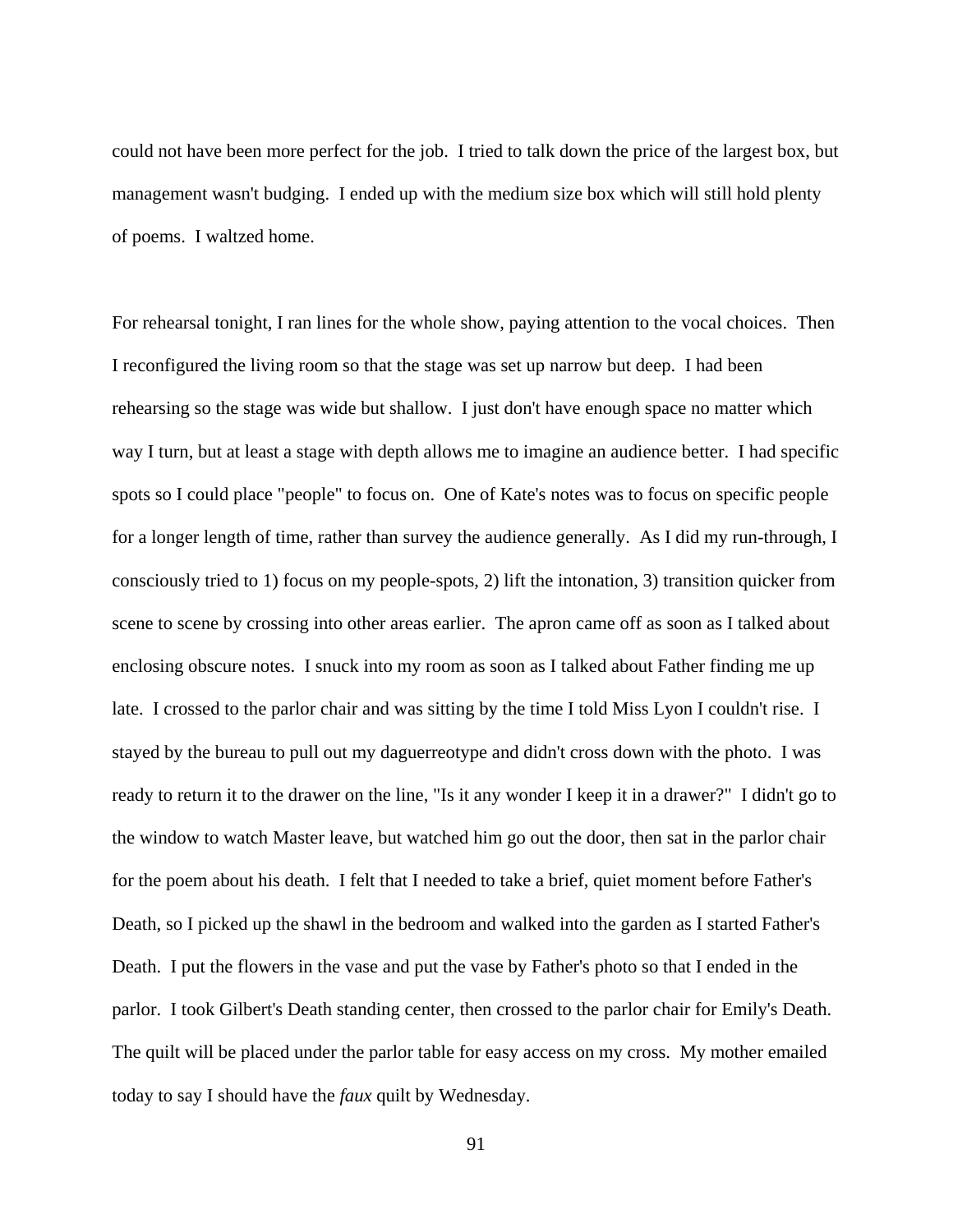As of today, I feel I have made all the text changes and blocking adjustments to make the show flow smoothly. The old box is too large to fit under the bureau. I will leave it at the left foot of the table. It will overflow with poems. I will definitely add a hall tree. Otherwise, there is nowhere to put the apron and shawl. They are always in the way. I know there is a hall tree at Valencia. There's also one at the Maitland Senior Center. From now on, I need to run through the show and remember all of the emotional triggers, vocal lifts, and playfulness with the audience so that everything solidifies. The last week of rehearsals is usually about pace and energy, and it seems rehearsing solo is no different.

# April 8, 2007

This morning's rehearsal was from 9:30 to 12:30. I ran through the show three times using all of the props and costumes. Although my living room stage is cramped and I have made do with a music stand instead of a writing table, I think that all of the movement will work just fine. As I decided last night, the run-throughs now are all about pacing and energy. I can hardly wait for Tuesday when I will have my first audience. I need people to create the reality of Emily. If I have no one with whom to have a rapport, how can I know if my most important goal has been achieved? Today on NPR, I heard an interview with a Chinese pianist – just eighteen years old. He talked about playing a Liszt piano concerto in concert and how the experience of playing for a live audience changed with every performance. He remarked how different the experience was in a recording session where there were a handful of engineers. I strongly identified with his sense of the audience's contribution and energy. I feel frustrated that I can't know this feeling until performance time. I am very glad to do the performance Tuesday, twice at Valencia, and a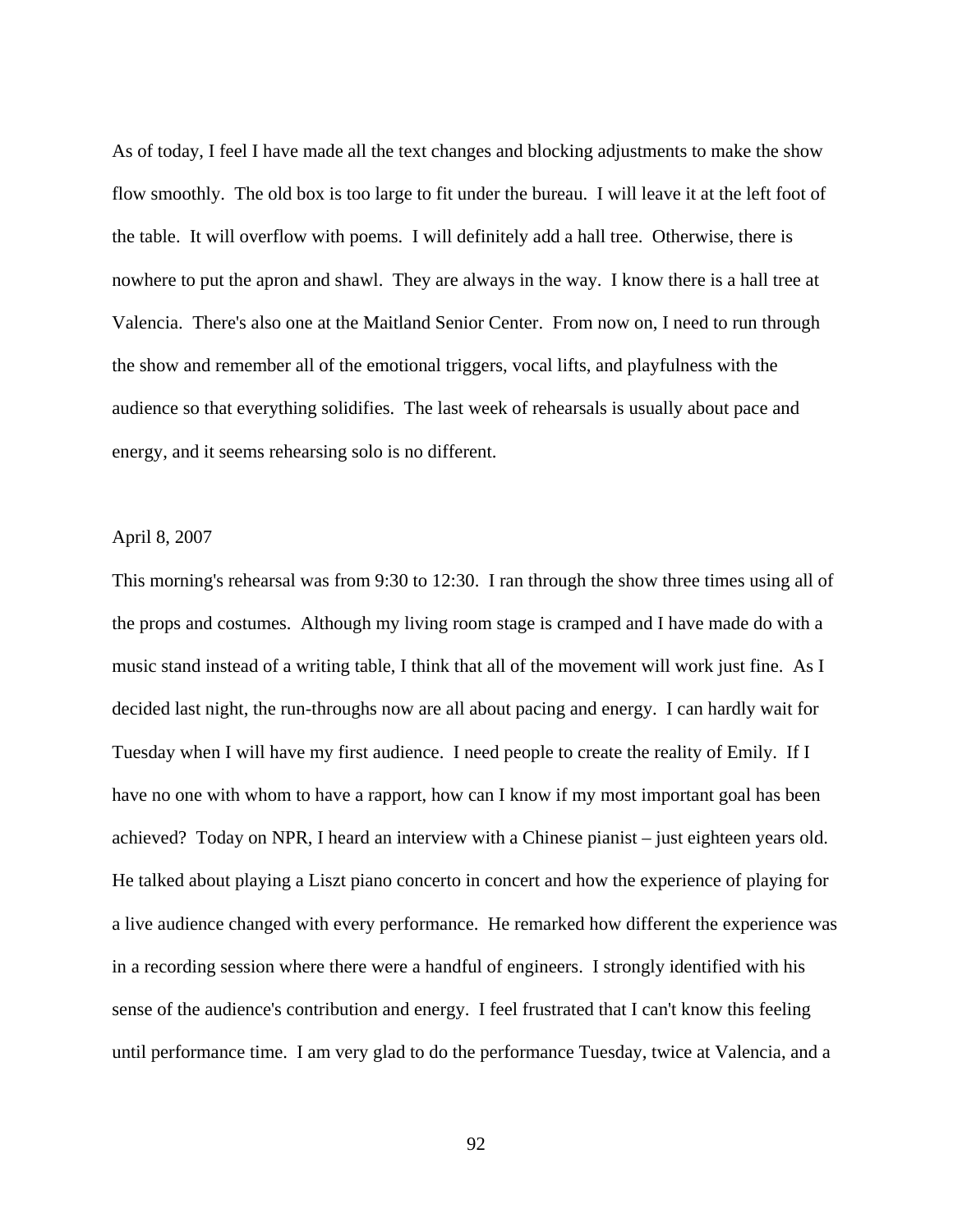final time at the Osceola campus. It would be a shame to work this hard on a show and perform it only once.

As for the run-throughs today, I think that I am not concentrating as well as I could or should when I am working alone. In a way, I am doing the acting but I am also trying to monitor myself as a director might and note where I have problems. Did I start the cross too late? Have I varied my usage of the fan? Do I come across too young? Have I remembered to lift the intonation? As an actor, I am still making discoveries about words and emotions. Today the word "arduous" struck me. Understanding one's own emotions is an arduous journey. It takes time and energy to say "arduous". The fear of being found awake late at night by Father also jumped out at me. How scary to face Father with nowhere to hide and no other people to intervene. It makes my heart thump.

Sometimes, when I am alone in rehearsal, I think of Emily's line, "Why sing, since nobody hears?" Why am I trying so hard when I am alone? My answer is the same as Emily's, of course. "It's my business to sing." Acting is my artistic expression of choice and I will act whether or not anyone comes. How many times did Emily Dickinson ask herself why she bothered to write poetry when no one paid attention to her? Last night I dreamed that all my Orlando friends showed up for my thesis shows. I was overwhelmed by their support. I'll be happy if I have twenty people come. Even three will do – my mother, my sister, and my niece. It's my business to act.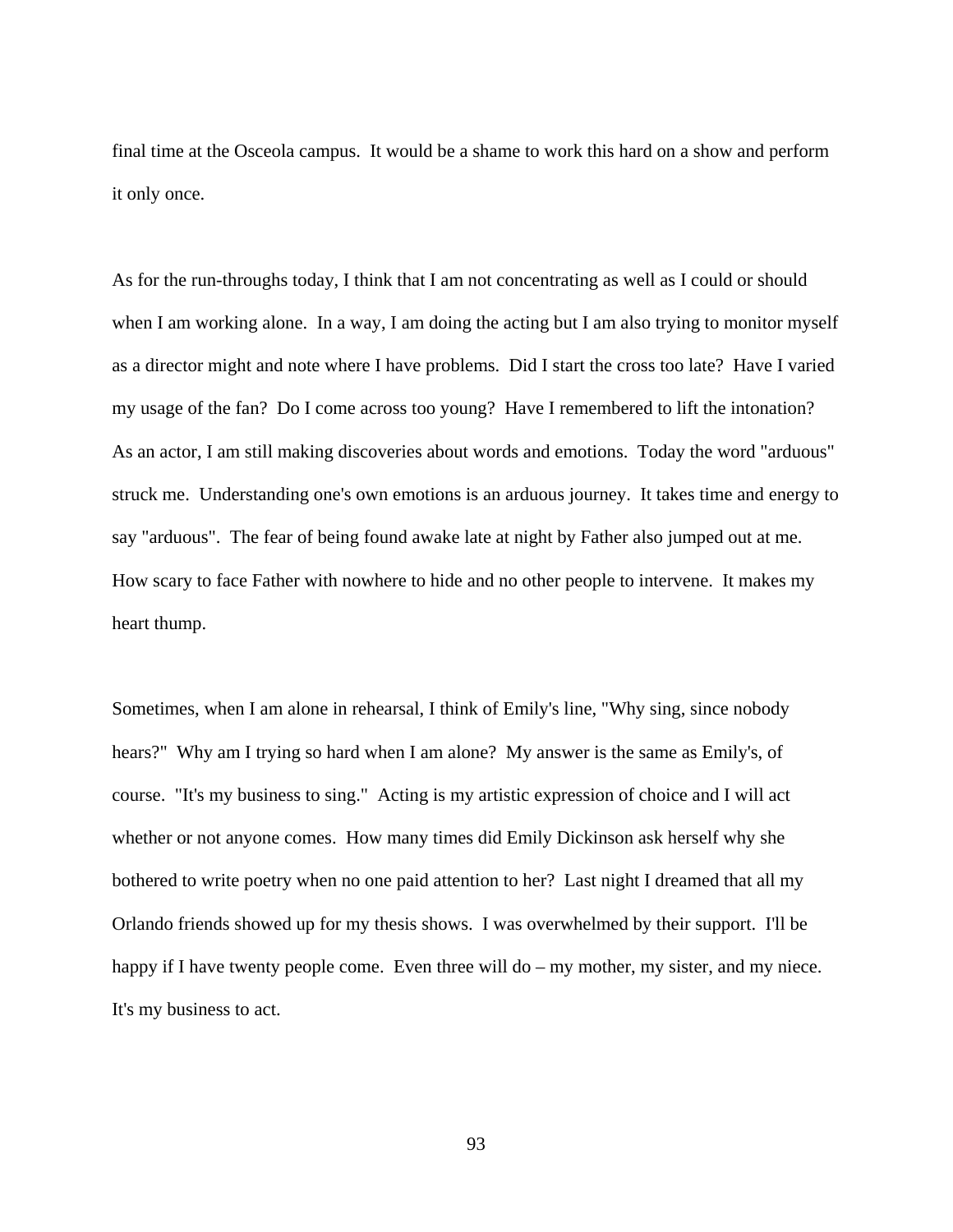I have to keep the energy and pace up, but at the same time I have to go slow enough to get the words of the poems exactly right. There is no wiggle room. What will I do if I invert words in a poem or skip a line or can't think of a word even though I know everything I want to say? I don't think I can lose my way in the piece but there may be words that disappear from my mind and I won't have time to chase them down. What will I do? There won't be another actor on stage to jog my memory. Only once have I seen an actor go completely blank on stage in a one-woman show. She turned to the audience and apologized, walked off stage, got her line, came back on stage, and carried on as normal. As an audience member, I was fine with that. As an actor, I felt her pain and shared her fear. I think that if I concentrate on the tasks at hand, I won't have time to start second guessing myself. I really won't know until I try to perform for an audience.

# April 9, 2007

Rehearsal was early again today. I ran through the show two times from 8:30 to 10:30 a.m. I made some wonderful discoveries by accident. I used a side table as the writing table. It is a piece of furniture I got from a friend, but had put aside because it is too modern. However, I will use it tomorrow when I perform at the Maitland Senior Center. Although I can't get my knees under the table, I can sit sideways and lean over to write poems. The table has two drawers where I stashed poems and the daguerreotype. As it turns out, this is marvelous. I no longer have to turn my back to the audience every time I fetch a poem. I can place the old box on top of the bureau where it is much easier to reach. I don't even have to open the bureau drawers. The bureau isn't very steady and the top drawer doesn't open at all. I can sit at the writing table and take out the daguerreotype, talk about it, and put it right back in the drawer. That also gives me some time to play with the audience on the following transition. "Plain or not…" now is a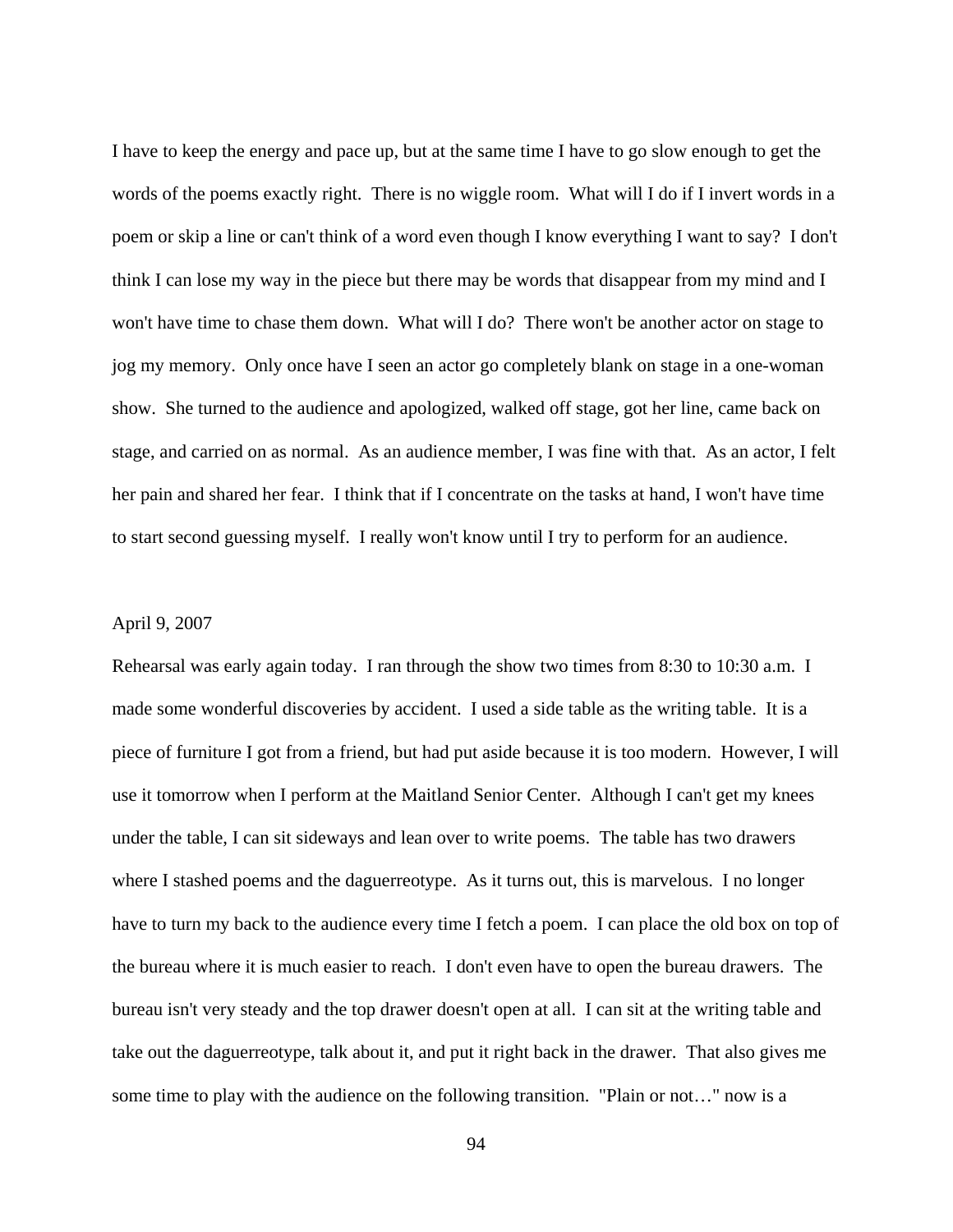seamless transition to enticing the audience to hear about my love affairs. In the two runthroughs today, I felt that I had tightened up all the transitions. I felt good about the time - fortyfive minutes today for both runs. Good concentration and energy. I'm taking the week off from work so I can rest. I am useless when I am exhausted.

This afternoon, I made final decisions about the music. Copland is out. I replaced the closing music with another selection from the Isaac Watts hymn CD. I recorded all the music and sound with Josh Myers. It took us less than an hour to transfer the various tracks onto a CD-R. I've made a backup CD-R just in case something happens to one. At the UCF costume shop, I pulled a shawl from the shop. It's not blue, but I have given up hope on blue. It is cream, like the dress. Kira repaired a chair I got in Miami that I will use for tomorrow's show. Finally, I made two valentines. One has a cupid and one has a heart. They are simply done, but I think they will be effective.

After dinner, I decided to do one more run-through. Why not? I can't sit still or think about anything else. I might as well do the show one more time. I'm excited about tomorrow, but nervous because sometimes seniors can be a quiet audience. Not always. When I did *All in the Timing*, our seniors were our absolute best audiences. I am nervous about remembering all the poetry precisely. What will I do if I can't remember a word? Will the audience make me even more nervous? Isn't this precisely why I am doing the show tomorrow – to get the nerves dealt with and get on with the thesis shows? John Davis is going to run the sound for me. This may be tricky doing the sound without actually rehearsing it. We'll have only about thirty minutes to set up the room. I'm taking three chairs and one table, props, costume, and boom box.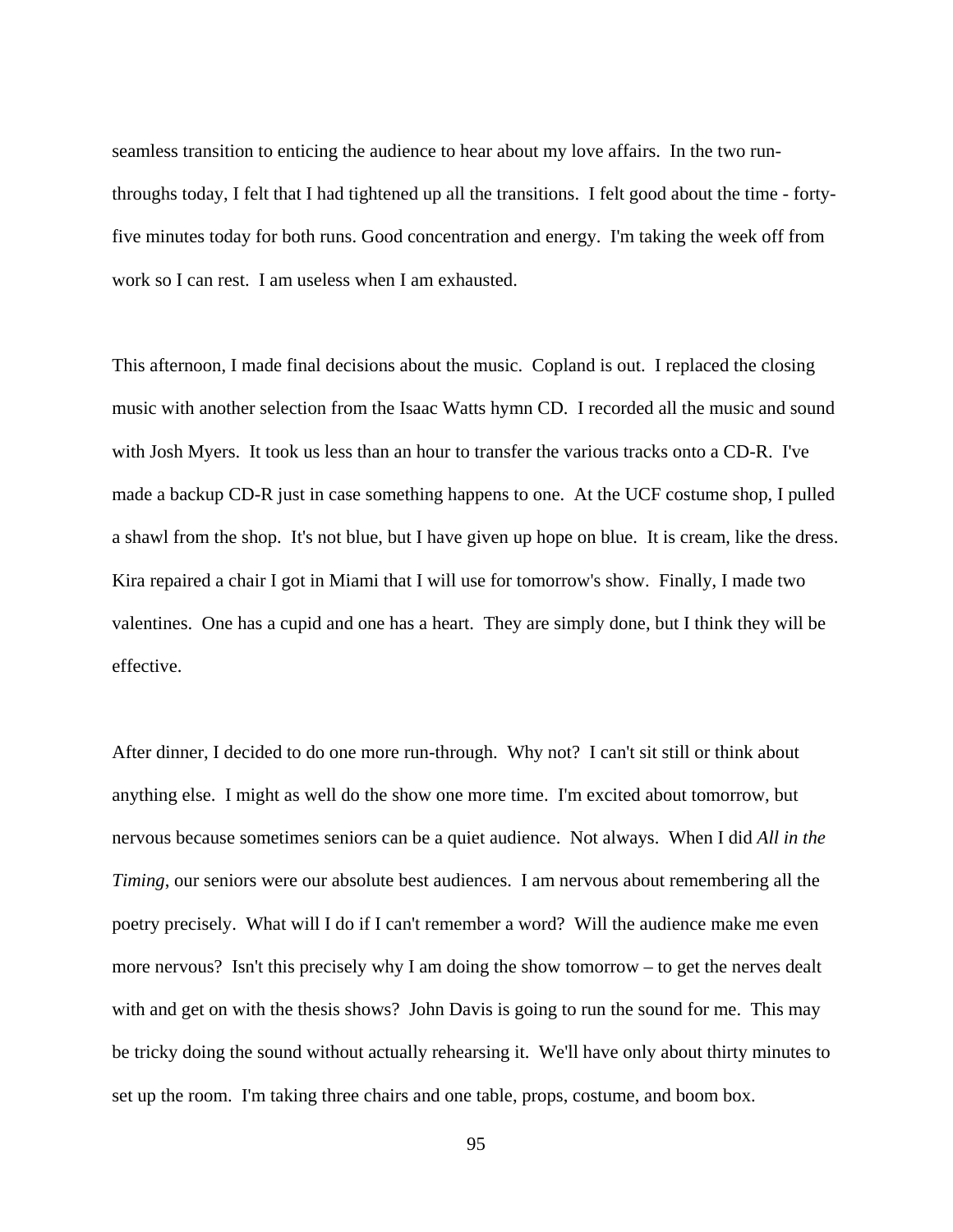April 10, 2007

I am so glad I did the show at the Maitland Senior Center. Seventeen people attended. Although they were quiet for the most part, they laughed at the Shakespeare quotes, Father's picture, and a few other places. Just because they were quiet, doesn't mean they weren't paying attention. When I addressed them directly with questions, they nodded their heads. "Nature is the highest form of art, don't you think?" They nodded yes. When I told them about Gilbert's death, they nodded their heads in understanding. Life is full of death. They knew. I really tried to check them out as I was talking. I focused on individual people with questions, rather than surveying the audience. The more conversational I was, the more they reacted. I consciously tried to keep the pace moving because I wanted them to stay awake. At the same time, I wanted to speak as clearly as I could and as loudly as appropriate. The room was pretty quiet so I didn't have to speak over other noise. I hoped they were still with me all the way through, even going into Gilbert's death where the play gets very heavy.

After the show, they had so many questions. Who made the dress? That was the number one question! They loved the dress. How did I learn all those lines? I started in January. How old am I? "Fifty! Good for you!" they said. One woman asked the most insightful question. She said, "Wasn't Emily Dickinson really more of an ascetic?" Of course she was, but to perform a play about Emily Dickinson as a really shy and self-effacing person wouldn't do for a stage play. In a way, I agree that there is something rather false in Emily bubbling about in her home and wandering through her memories. We'll never know the real Emily; she may well have bored us. But I do know that the pace had to be that fast to hold the audience's interest. This same woman, Lydia Voorhies, told me she had once owned two original poems by Dickinson. She had sold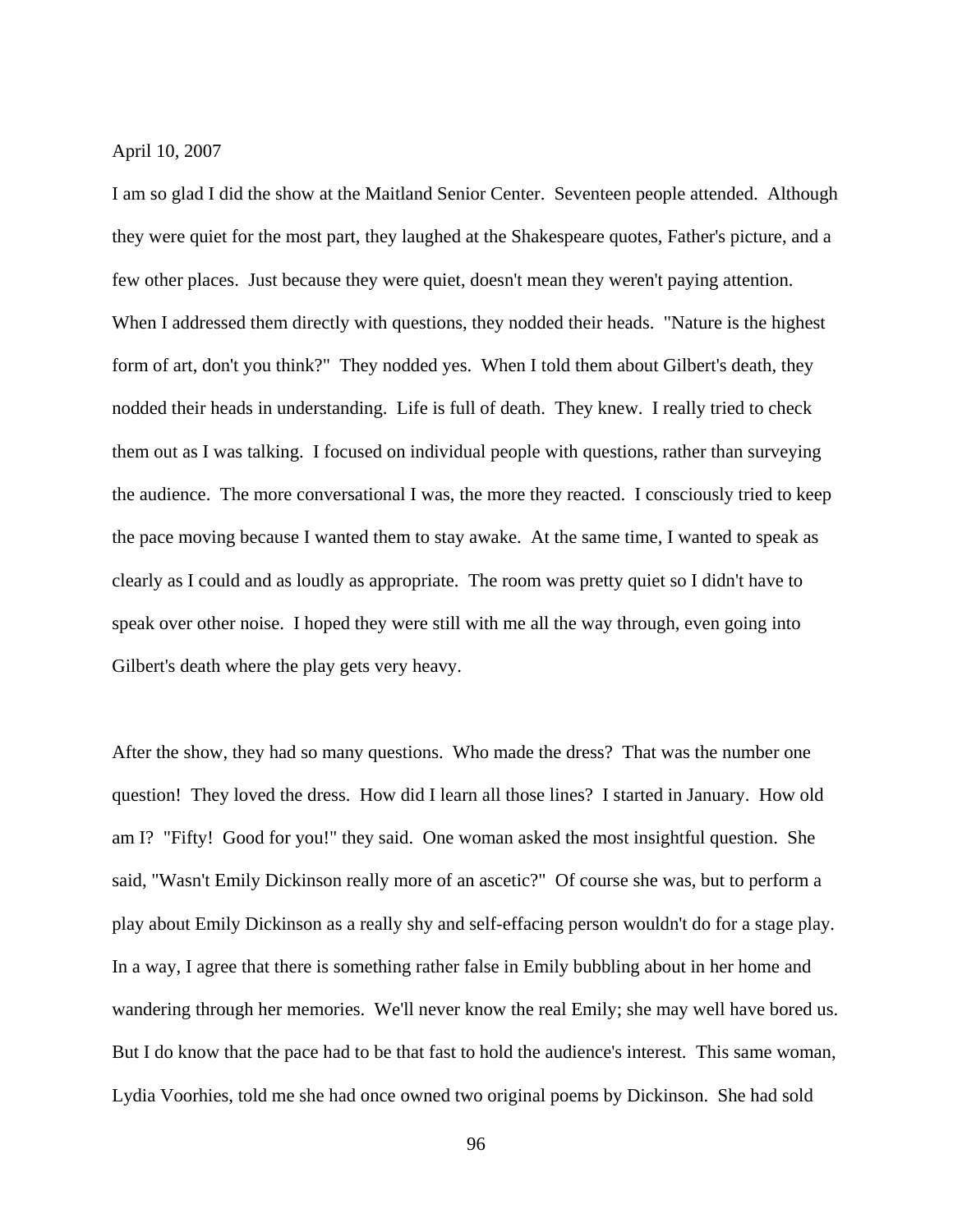them, but she wanted me to have photocopies! She told me they were authenticated by Thomas Johnson, the editor who created the first complete edition of Dickinson's original poems in the 1920s. I am only six degrees away from Emily Dickinson! Finally, I was asked if I could perform for a club in Winter Park. Yes, of course! All the things I worried about – lines, timing, energy – were not an issue at all. John Davis and I set everything up easily. He is so funny and entertaining that he took away any nervousness I had.

After this show, I would like to work on my rapport with the audience. A little younger audience might give me more feedback and help me understand my relationship to the guests better. Tomorrow will be my last rehearsal at the Tech Center. I want to be sure I ask about the separation of the poems from the prose, the pace, the focus when I talk to Charles Wadsworth, and sound cues. John inserted the sound cues as best he could. The funeral bells seem long to me when I am on stage. The six clock strikes also seem long. I want to start to realize the time before the end of the sixth strike and talk over them as I excuse myself. Since I can't see this, I have to depend of Mark's judgment about the sound. On my way to Daytona, I went through my lines again in the car.

# April 11, 2007

Last night I dreamt that I was defending the survival of live theatre to Earl Weaver. "Theatre is primal, Earl," I said, "starting with the first moment you say 'Mommy, look at me.' From the Greeks until now, there's no substitute for that direct relationship with a live audience. Film can't do that." I assume I was thinking of the cabaret performances I saw last night in Daytona. Each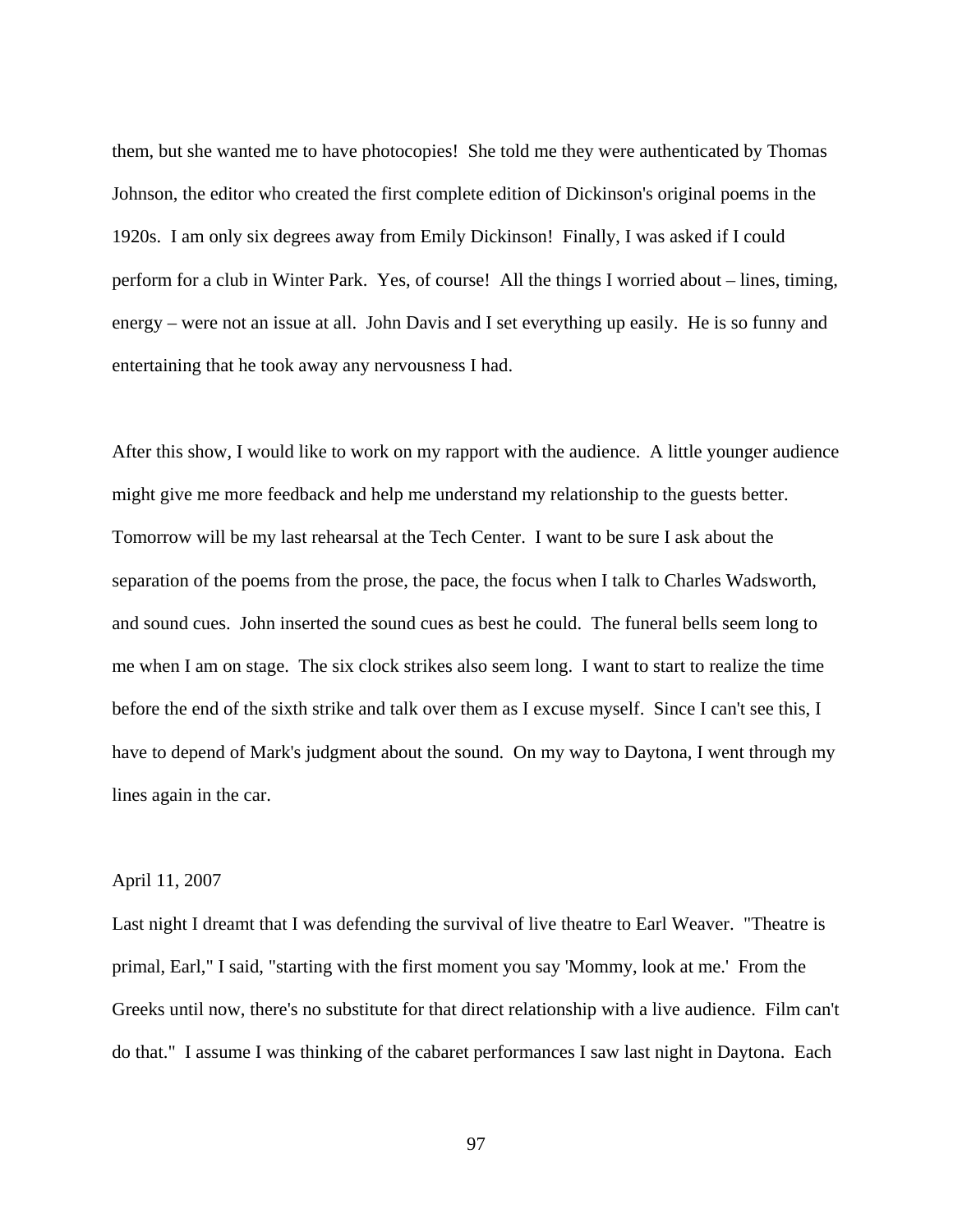performer had a distinctive way of interacting with the audience. I sat there watching them and thinking of my own choices with Emily Dickinson.

One performer carried on an impromptu-sounding conversation with the audience. It was very informal and personal in style. I was drawn in because the conversation was so close to a oneon-one conversation. Another performer chose to split focus between talking directly to the audience at times and talking to imaginary characters placed on the stage. Another performer chose to talk to the audience directly, but the conversation did not have an impromptu feeling to it. The performer definitely had a specific script and a specific aspect of the performer's character to portray. The strongest moments in all of these performances occurred when the performers addressed the audience directly and were open and vulnerable emotionally. Let that be a lesson to me as Emily. Include the audience at every chance.

 The morning was devoted to rewrites on the research paper and publicity emails. At one o'clock I got up from the computer to run through the show once with props but no costume. I need to run through at least once at home. I loaded up the car and headed for one last rehearsal with Mark.

The notes were mainly about going further with everything I had written as objectives in my script. Chastise Austin more for not talking to Thomas. Feel more wounded when Billings mentions Lavinia. Search for more ways to maintain Billings' interest in me. Challenge Mr. Crowell more about the indecent Shakespeare. Plead harder for leniency when Father finds me up late at night. Along the same lines, I need to remember to make discoveries such as my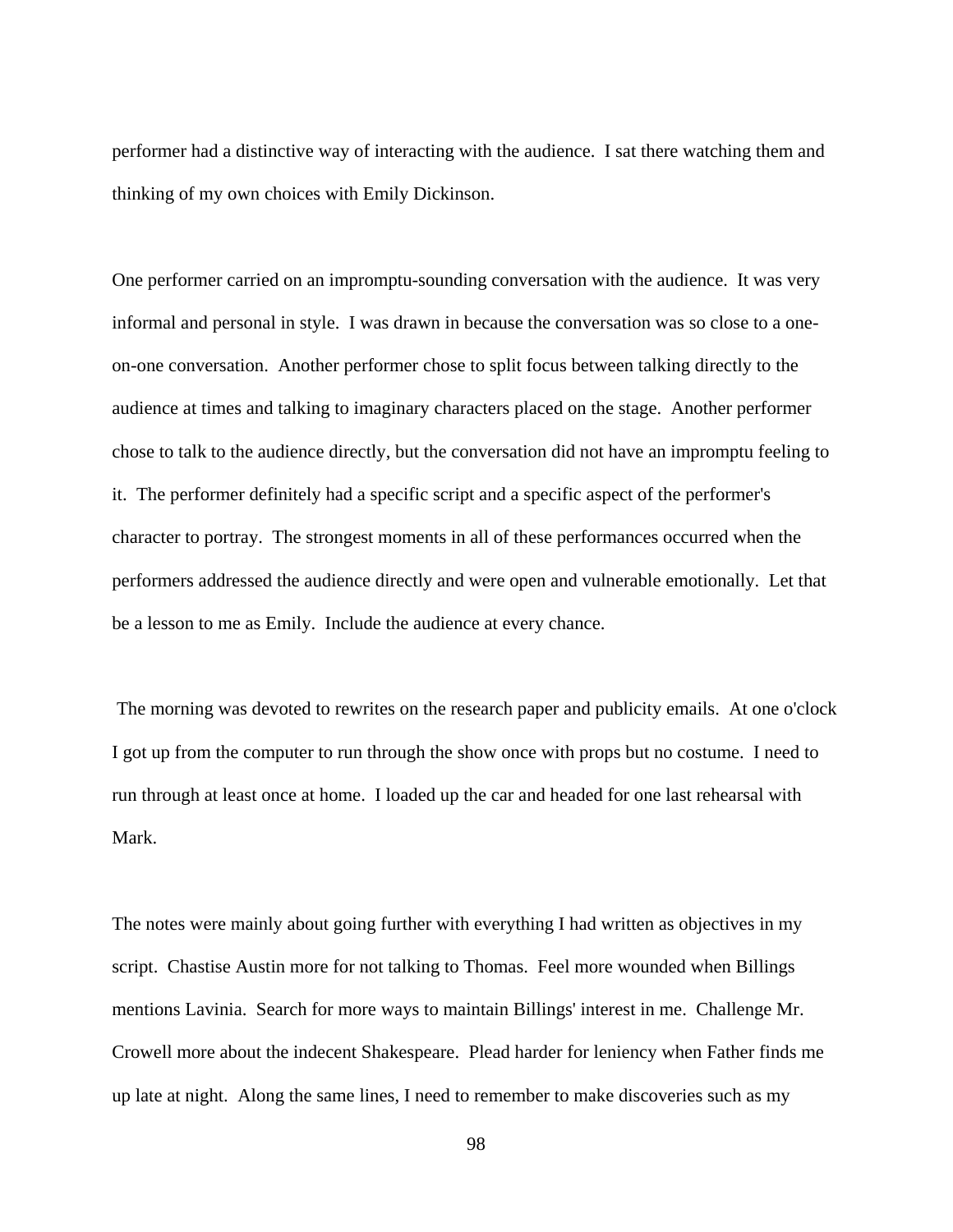frustration with Mr. Higginson, more surprise that Billings doesn't like rhubarb, more discovery about Father hardly ever smiling, discovering my acceptance of aloneness, and more soul searching about the relationship with Sue.

Along the same lines again, I need to react more to the unheard portion of conversations. For example, reactions to Austin and the valentines, Higginson's criticism about spasmodic, bad rhyming poetry, Father's commandment to go to bed.

In addition, I need to keep the poetry separated by using the language more (assonance, alliteration) in "Safe in their Alabaster Chambers" and being more in awe in "I dwell in possibility". I should say the whole poem "I cannot live with you" to Charles Wadsworth. "A great hope fell" must express more disappointment. The final poem, "Because I could not stop for death" must consume me with awe. I am lost in it by the end.

A few miscellaneous notes: Set up the joke for "cemetery". Play with father more as I lie to him about staying up late to write. Put the apron on at the end. I may not have time to rehearse any of these changes until Friday morning, but I will try to incorporate them into the dress rehearsal tomorrow.

## April 12, 2007

I woke up at 6:30 this morning too nervous to sleep. I worked on the program for an hour, then went over the entire script looking for all the changes I wanted to make based on Mark's notes from last night. I read every word again to find all the places where I might have deviated from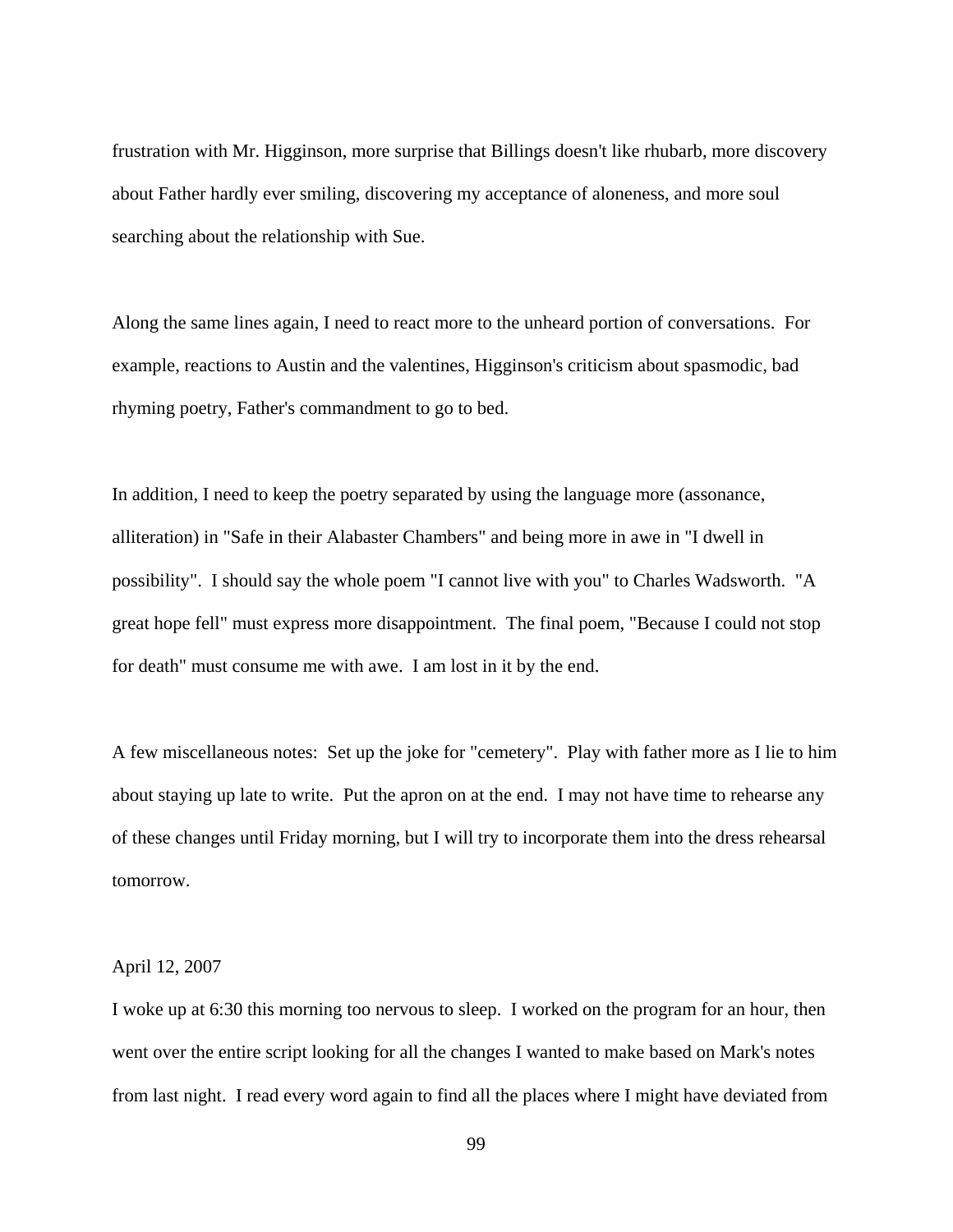the script. Without someone constantly on book, I have changed *a* for *the* or done similar word inversions. Mark likes the section on Sue, so I have added that back in. After an hour of script work, it was time to go to the antique store and pick up the parlor table I had rented. I wish I could have found a parlor table somewhere free. By 1:15, I had loaded the first pieces into the car. I drove to Valencia Community College where Kristen Able and the tech crew of Valencia students were on hand to set pieces and put the garden gobo in the light. Kira set herself up to stage manage while I drove back to my house for the second load of furniture and costumes.

The stage is so big I hardly knew where to put things. I made my best guess about placement using suggestions from the VCC lighting crew about the six areas already lit. I didn't expect anything more than lights up and down, but Mark had asked for dips in the lights at several points. Although we tried the dips, it wasn't clear how to do the settings. It became clear to me and to Nathan Nicholson, the lighting student, that it would be easier to set cues for the whole show based on the scene shifts. In an hour and a half, we wrote twenty-one cues for the show. The lights looked fabulous. I was speechless with joy. It was really fun to set lights. Even though I couldn't see myself on stage, I took my best guess and relied on Nathan and Kira to say if I was lit enough. I loved every moment of tech!

After a half hour dinner break, Kira and I were back to tech. Nathan left and sound board operator Mike Rusnak arrived. Kira went through cues with Mike while I got into costume. At 6:30 my audience arrived – David McElroy and Marilyn McGinnis! We started the show and ran the lights and sound as best we could. Mark came in around 7:00 and gave me a few notes after the run. He liked the lights and thought everything was ready for tomorrow. Kira, Mike,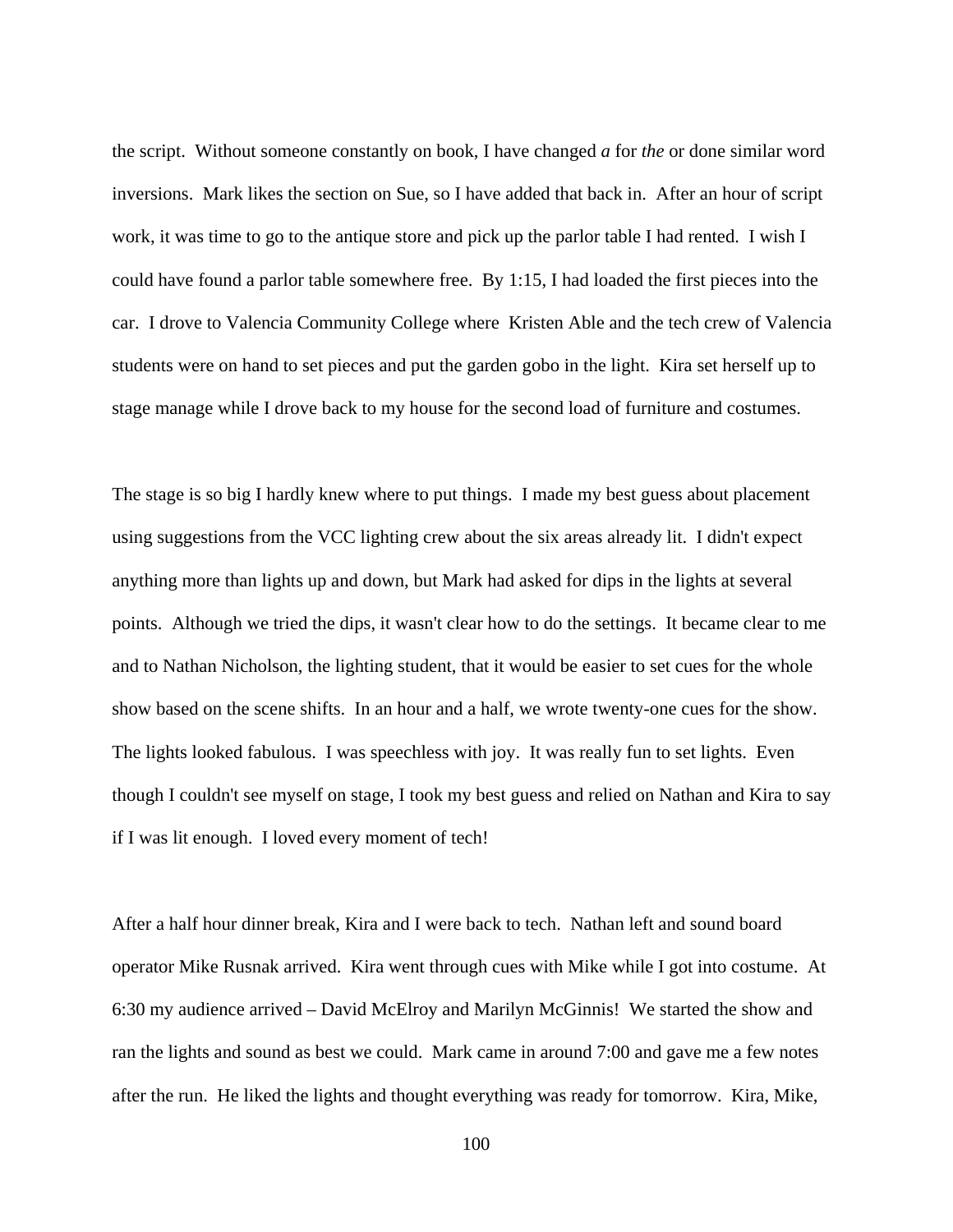and I stayed on to do a cue-to-cue for lights and sound. Fortunately, Julie Gagne, VCC's artistic director, was in the house to help us. She was able to be our audience's eyes and say whether the light cues were working well and the sound was the proper level. We were finished by 8:30.

When I picked up my mail, I had an envelope from Lydia Voorhies, the former owner of two Dickinson poems. She sent me photocopies of the two pieces. One is an unpublished poem; the other is probably one of Dickinson's notecards. Lydia also included some newspaper articles about Dickinson. I am quite overwhelmed by the incredible coincidence of performing for someone who possessed Dickinson's actual papers. Somehow the Universe knows what I'm up to.

I am tired from the schlepping of the set pieces and the excitement, but also very energized and encouraged that things will go well for the performances. I am very happy when I look at all I have accomplished to put my own show together.

### April 13, 2007

A very lucky Friday the  $13<sup>th</sup>$  for me. I started the day by finishing the program and printing fifteen copies. That should be plenty for tonight. By 9:00, I was on the phone calling around town for a hat and coat tree. Valencia didn't have any in their prop room, but I thought I could borrow the one I used at the Maitland Senior Center. I finally got a call from Ellen Pitter at the Center to come and get the tree. When I got there, Ellen gave me a copy of a beautiful letter from Lydia Voorhies thanking her for having me come and perform. Lydia wrote, "No one could have more admirably portrayed what Emily Dickinson might have been like, even with her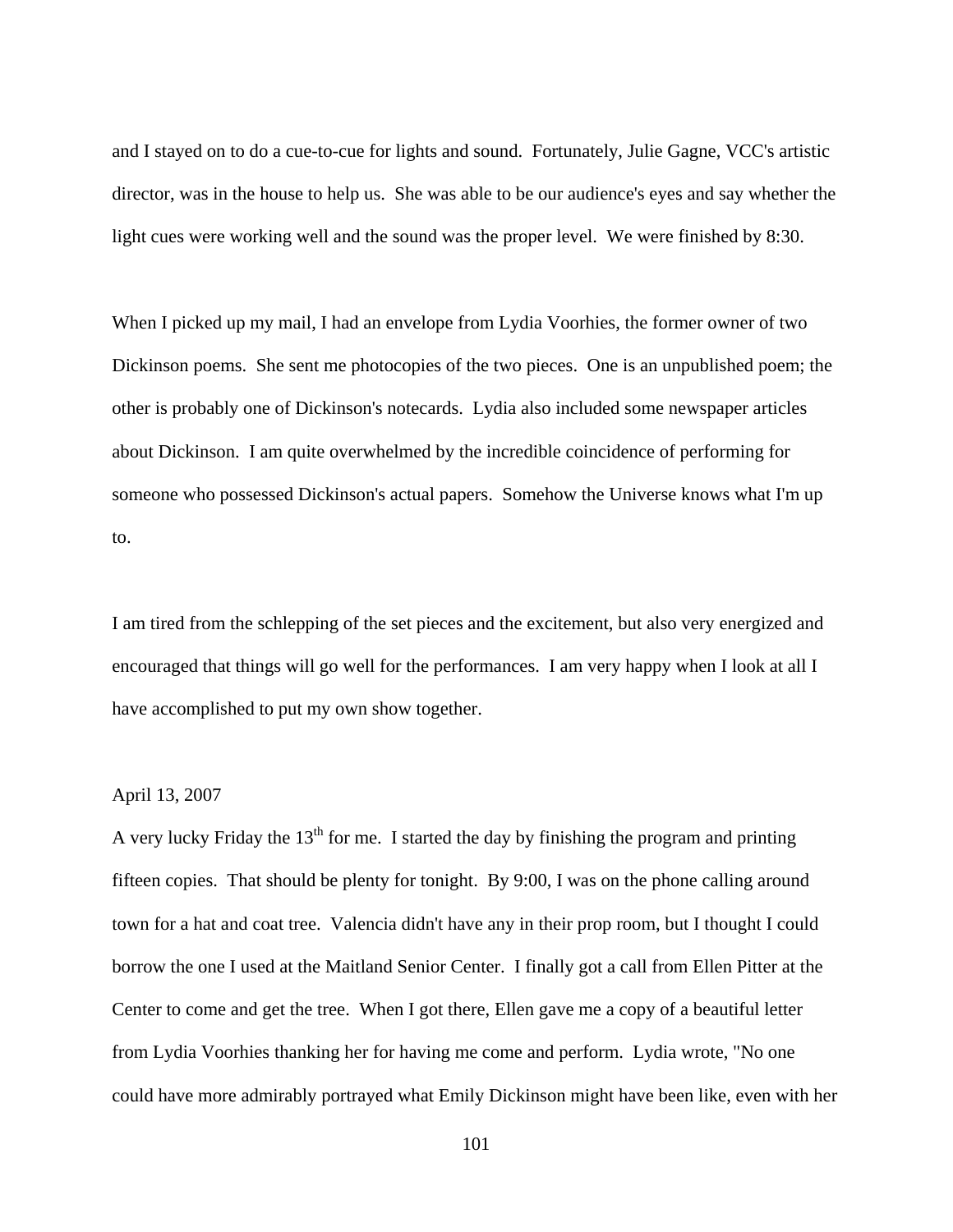eccentricities, than Janet Raskin." It was such a touching letter, I wanted to cry. Perhaps I was put on my Emily Dickinson path for Lydia's sake.

After a quick stop to pick up paper plates, forks, and flowers, I was home to make the brandy syrup to drizzle over the defrosting Black Cake and craft a parchment envelope addressed to Mr. Higginson. I went over my lines one last time from 3:00 to 4:00. How can anyone possibly remember all of this? To calm down, I took a short nap and watched some Oprah.

Kira, Julie Gagne, and I arrived at 6:00 and set up everything. Mark arrived to marshal the cake. Kira went through her cues with Mike. I had nothing to do but be an actor, alone in my dressing room, just me and my costume. I took one last, last look at the script as I dressed. Now go out there and have some fun.

The show went very well. It really didn't stray from all of the work I had done. My first moment on stage was a huge surprise because I immediately saw a friend of mine who came from Sarasota. I was so stunned, I could hardly remember what I was supposed to be doing. At least that's in character for the beginning of the show. I settled down and started concentrating after the introduction. I tried to lift the end of lines, really relish the poetry, listen to my imaginary companions and react, and develop a rapport with the audience. The audience was quiet. They didn't laugh at things I thought were really funny. The cemetery. The Shakespeare. As the show progressed, I felt myself more involved in a conversation with the audience, not talking at them. I relaxed more.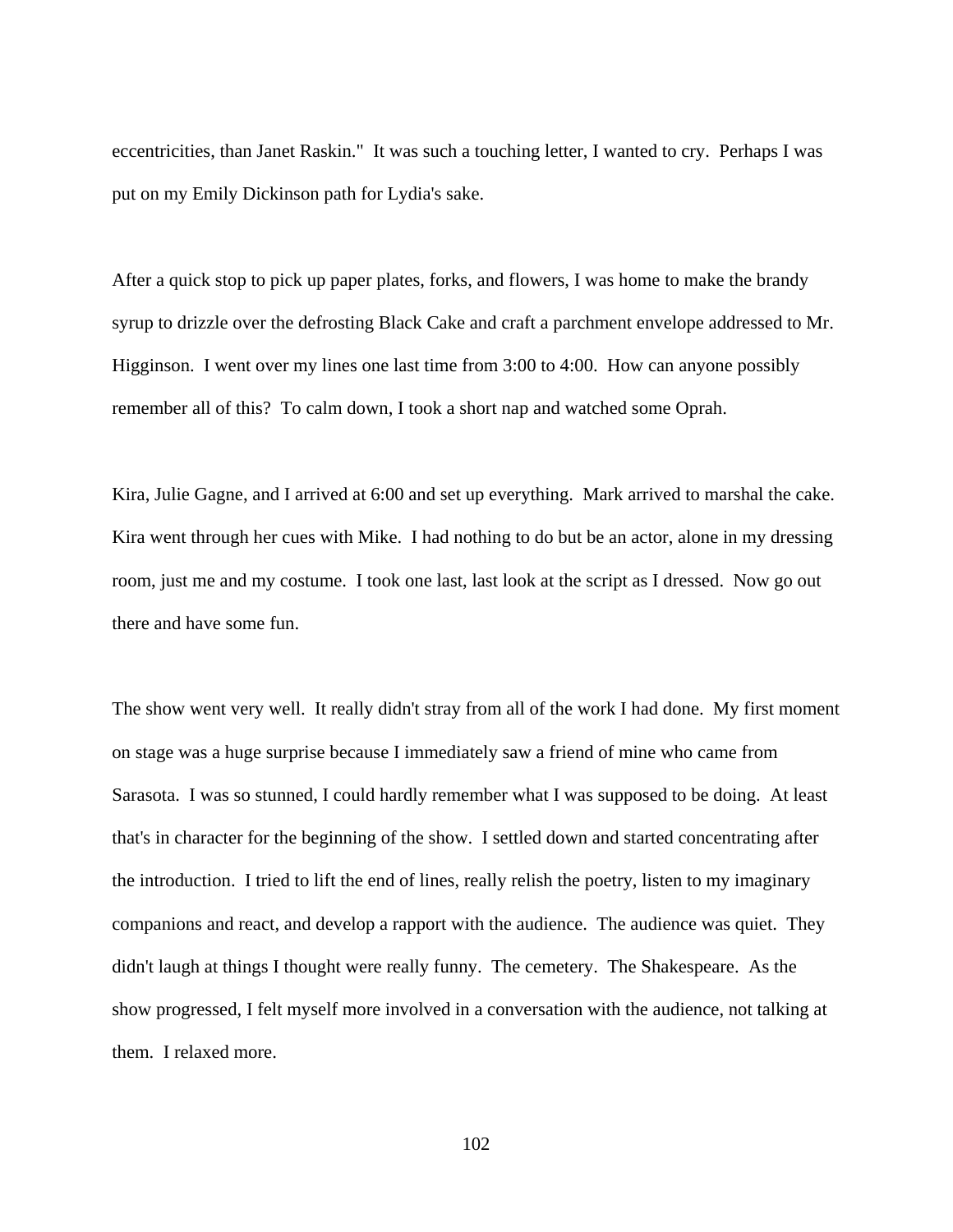I was very happy to greet my audience after the show – MFA graduate students, a co-worker from the social service agency, and my friend/acting partner from Sarasota. Tomorrow night, the crowd will be bigger. That should be a lot of fun.

### April 14, 2007

The last three and a half months have come to this day, the final day of my thesis. I was so exhausted, I did little but sleep, print more programs and notecards, and pour brandy syrup over the cake. I emailed a few more people to remind them about the show. I went over my lines for an hour and left for the theatre.

The show tonight was far better than any rehearsal or even the show last night. The difference was the audience. There were fourteen people who were with me from the first moment. They laughed at the humorous moments, like the cemetery joke. They nodded their heads about the cake. They stayed with me for the poetry. They giggled at the Shakespeare. They were crestfallen when Higginson left without publishing my poems. They cried when Father, Gilbert, and I died. I heard them cry. I wanted to cry too but I played against that urge. I gathered up my courage to keep telling them my story of awe as I traveled with Death. At the very last poem, "This is my letter to the world", I really felt that I would cry too because I felt the audience so strongly. I tried to transform that sadness into my deep love for nature and the importance of handing down that reverence to the generations that would that follow. I was glad to cheer them up with the thought of gingerbread at the end and to tell them one last time how much I loved them, whether they realized it or not.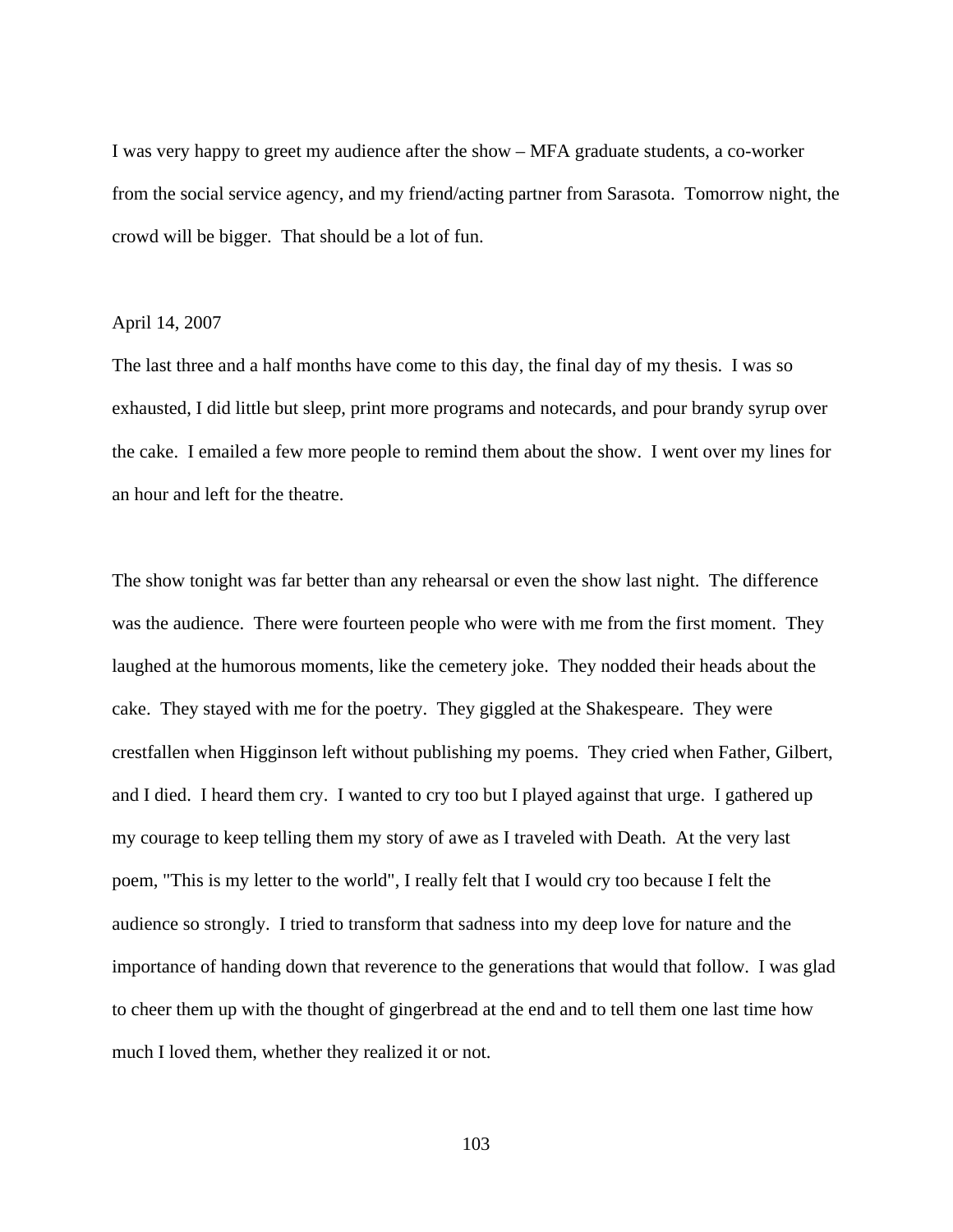This particular performance was one where I was so deeply connected to the character that the experience was effortless. Though I know I told Emily's story, said her poetry, and carried on imaginary conversations, I never felt separated from her. My focus was really on my audience, my guests, who had come to talk to me or spy on me. Although I wandered back and forth in time, I always returned to my audience for their love and their response to me and the events of my life. Beyond these thoughts, I don't have words to express the emotional depth of the performance. I think you just had to be there.

After the show, I was happy to receive my guests in their true identity as my friends and classmates. I was truly overwhelmed by their congratulations and so happy that they enjoyed the show. It was a gift in both directions as audience and actor. My family especially loved this show. Of all the performances I've done in the last twenty years, I think they found this the most profoundly moving. As my sister said the next morning, "Thank you for giving us a performance to remember all our lives." My film acting teacher, herself quite a famous actor, emailed to say, "Thank you for a flawlessly masterful performance last night. You were really stunning on so many levels." A graduate student said, "Wow, you set the bar high for master thesis shows." This is exactly what I demanded of myself for my master's thesis.

Kira, friends, and I struck the set and loaded everything in our cars to return next week. Valencia Community College gave me the dress to keep since I had paid to have it altered. I headed home with my family to eat Black Cake. I didn't sleep at all. I was far too happy.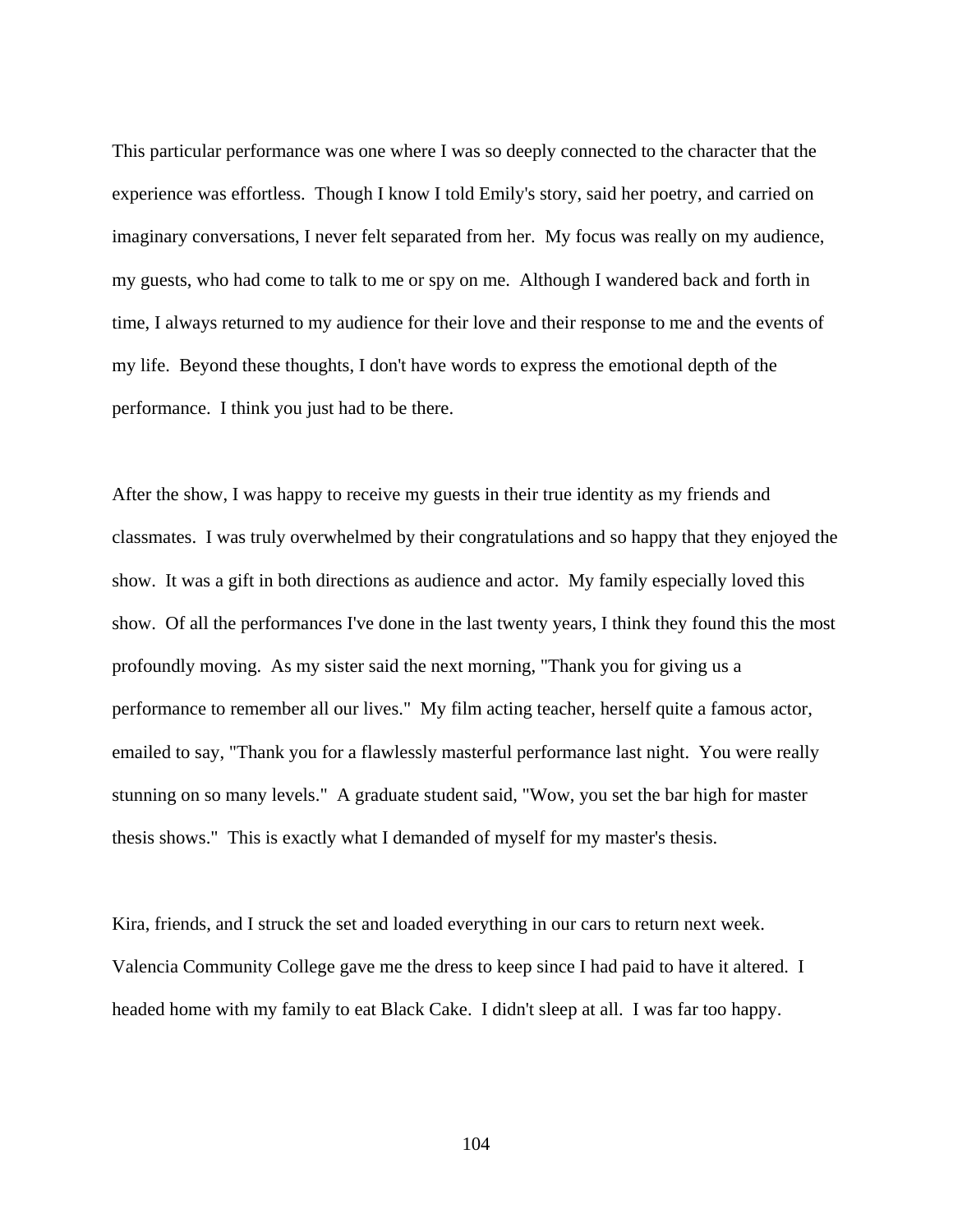April 15, 2007

I'm sure I will reflect on the thesis for many years to come, but I see already what went well and what I can still work on. I call myself "The Company of Selves" for all the many hats I wore. The Artistic Director did well to listen to the advice of others and chose a play that spoke to the heart of the Actor playing the role. The Playwright did an excellent job cutting the script. Last night, a playwriting friend in the audience remarked that he thought the full-length script had been cut very well. Without a well-cut script, the show would not have worked. The Costumer did an excellent job too. She researched the dress well and argued correctly that costuming should be a priority. Her decision to go with a dressmaker turned out to be for the best. Her apron was terrific. And of course, she had incredible luck finding shoes! The Set Designer tried hard but was hampered by a lack of budget. In the end, she made do with what she had and the set was serviceable. Props pulled through despite her lack of artsy-craftsiness. The valentines were ingenious. The Sound Designer chose well with the Isaac Watts hymns and the sound effects. With more time, she could have done more sound effects. The Lighting Designer surprised us all by having twenty-one cues and a stellar group of technicians from Valencia. She really made the show flow smoothly by setting the mood and creating areas with lights. Publicity did a great job on the program but really ran out of time to devote to the hard core hounding it takes to get people to come and see a play. She emailed to her lists and handed out flyers but it was very hard to convince others to come and see the show. Concessions went beyond the call of duty finding the Black Cake recipe and twisting the arms of the bakers to make it. The Dramaturg did a lot of research and wrote her thesis paper diligently for a month. It was her decision to create the ambience for the audience by serving Black Cake and notecards. If she had had more time, she would have liked to make a display board with information and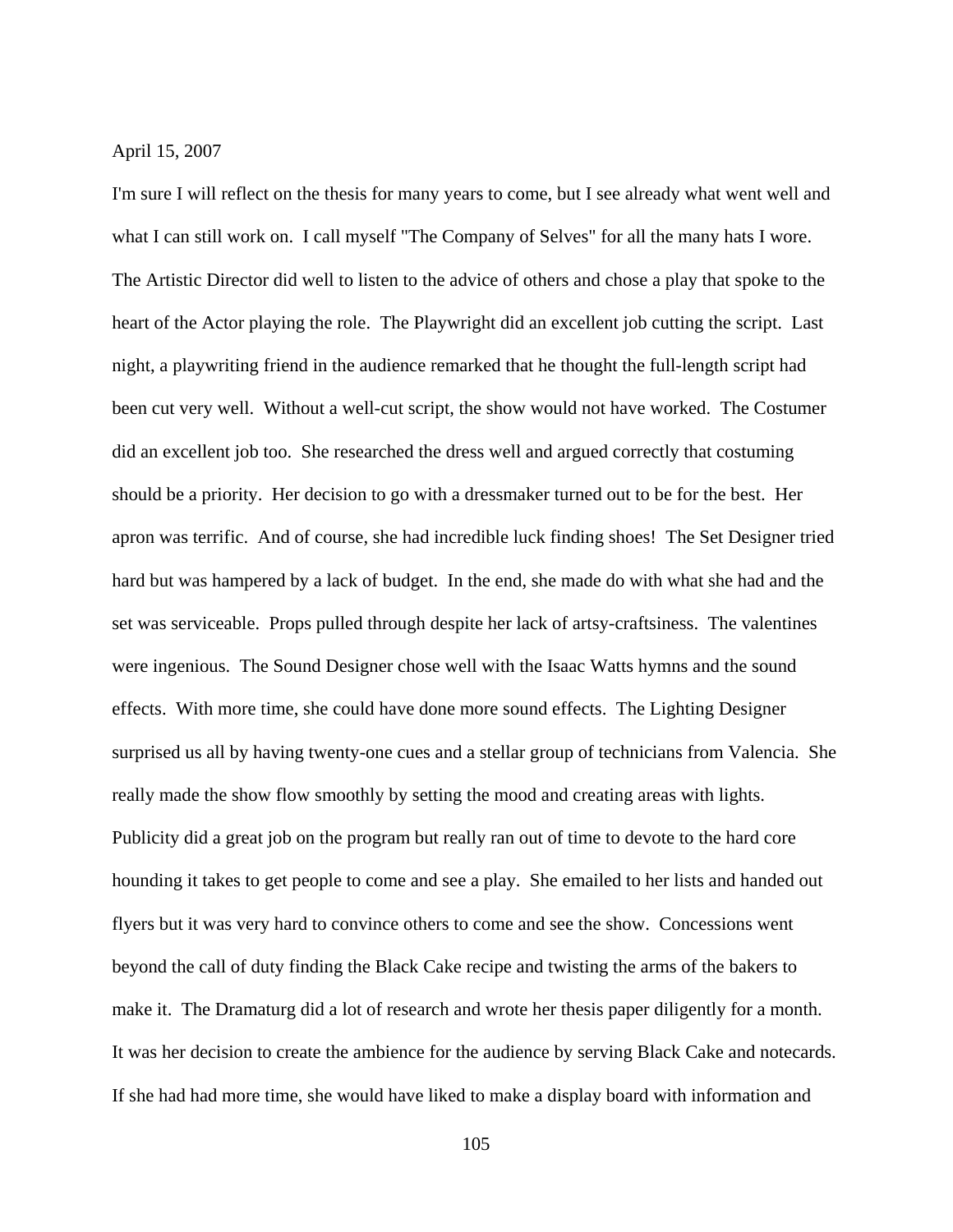photographs of Dickinson or have put a Dickinson trivia quiz in the program. The Stage Manager relaxed while the real stage manager, Kira Ackbarali, handled everything with accomplished professionalism.

The Actor, stalwart and steady, showed up for rehearsal every day, lonely, doubtful, scared, but determined to live as Emily Dickinson day and night, sleeping or awake, until April 14<sup>th</sup>. She took notes, asked for others' opinions, and sought help when needed. She traveled the road into her soul all the time and discovered the beauty of Emily Dickinson.

The Vocal Coach was quite the taskmaster. She was on guard to lift the end of sentences and make question inflection go up. She insisted on a lively conversational style that was genuine and from the heart. She required the poetry be elevated and separated from the prose and given the status it was due.

The Director had the hardest job. She often felt helpless and unable to see clearly how to help her actor. She blocked and reblocked. She experimented with furniture arrangements. She asked for different characterizations and wrote in all the objectives for the actor. She scored the script for shifts in energy, level, direction, and focus. In the end, when discoveries happened that worked, she wrote them down and made sure to repeat them. Over the course of six weeks, decisions about blocking, character, and objective were set. The overall pace was picked up. Finally, with all the homework done, the director said, "Play every beat and enjoy every minute." And that is what the Company of Selves did.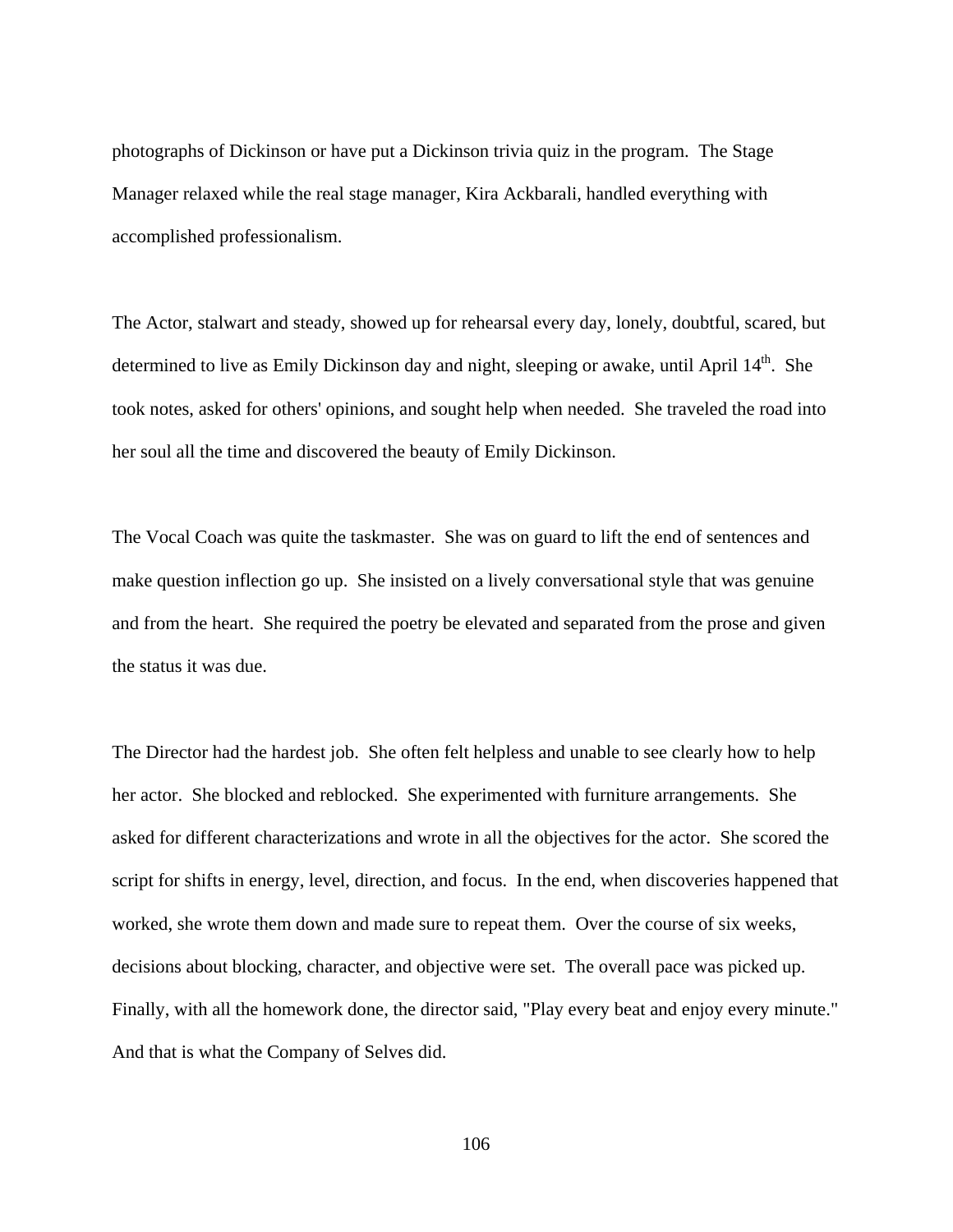## **CHAPTER SIX: CONCLUSION**

*The Belle of Amherst* turned out to be exactly the right the challenge for me for a thesis production. It was the greatest learning experience I could have given myself. I had never before attempted a one-woman show. Though I admired other actors for their solo work, I often wondered if I could do one myself. It seemed a daunting task. Now I know how to research, rehearse, and stage a one-person show, and I am looking forward to my next solo opportunity.

There are many reasons why this play was a good fit for me. The character of Emily Dickinson was an excellent casting choice for me, and I have to thank committee chair Mark Brotherton for his keen insight in suggesting the role. I share the poet's sensitivity, intelligence, eccentricity, and passion for words. Making her words my own was a very short hop. Her commitment to express the emotions that make up every life – love, hope, sorrow, loss – parallels my personal search in acting truthfully to express the widest range of emotion. The play also appealed to my love of dramatizing great literature. In many ways, I haven't strayed far from my undergraduate degree in Interpretation of Literature.

There are also many reasons why this project was a good fit for me. Building a one-woman show also meant wearing many different hats – literary editor, actor, director, costumer, set designer, sound designer, producer, dramaturg, and technical director. I enjoyed filling all the positions, though I was happily surprised by how much I enjoyed editing the script and designing the costume. As I rehearsed the play, I saw how the elements of the production influenced each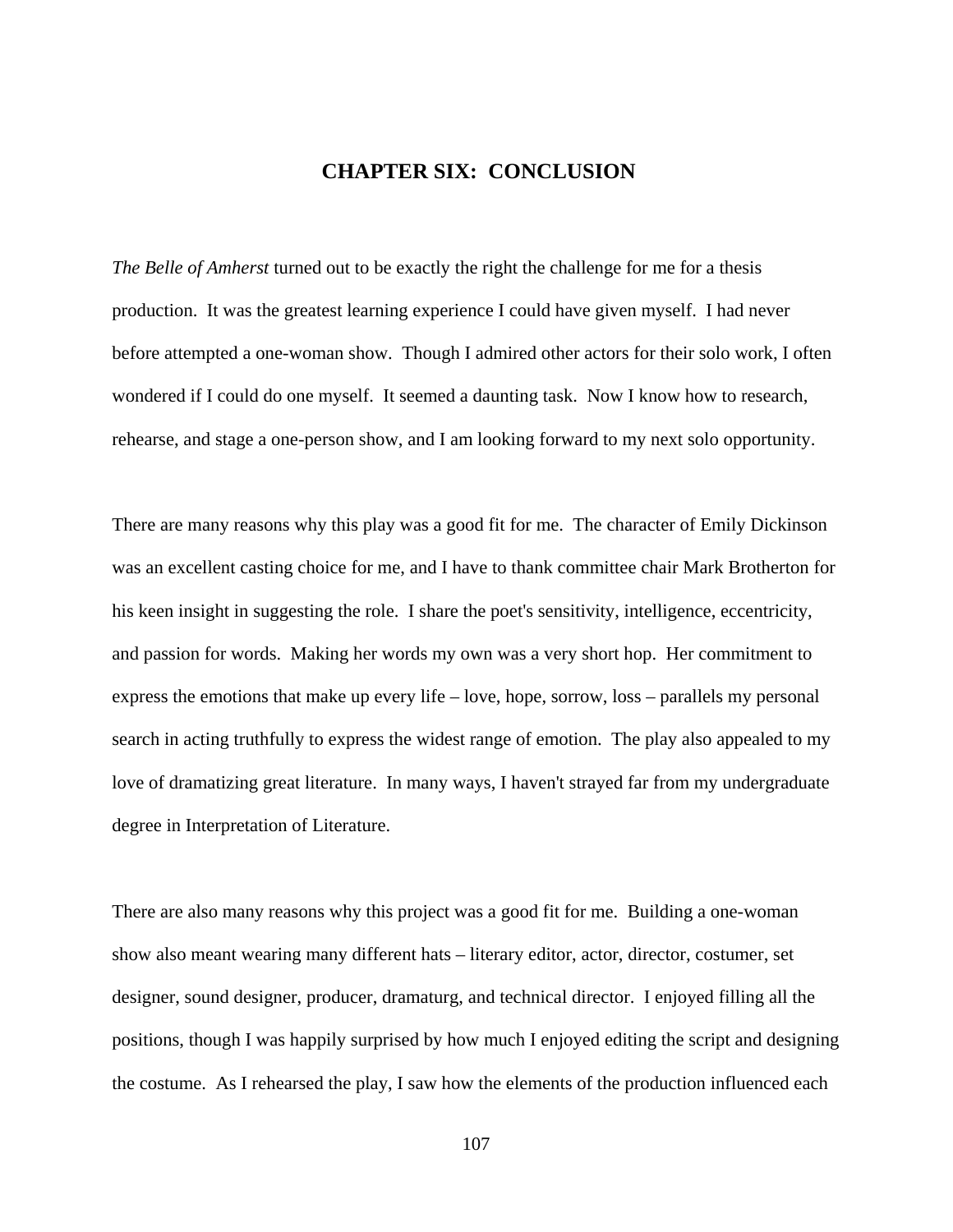other and added to the total experience of the play. The costume influenced the movement which influenced the acting. The lighting smoothed out the transitions which made the acting easier. My research on Emily Dickinson influenced how I approached the audience, and that, in turn, guided some of my choices as an actor. I believe that performing a one-woman show gave me the chance to see how all of these elements interconnect. Experiencing the process of putting all the elements together was a valuable education in itself.

As an actor/director, I know that developing this one-woman show gave me the opportunity to apply much of what I learned in the first two years of coursework. The Research Methods class was extremely helpful in preparing me to research and write this thesis. I felt I was especially able to apply the vocal techniques I learned in class to the performance. The Shakespeare training helped me adjust vocally to the heightened language of Dickinson's poetry. The many self-directed scenes I worked on in the acting classes helped me work out the blocking and clarify objectives. I also drew on training I received in my undergraduate degree and sixteen years of acting in semi-professional and college theatre.

The performance was a culmination of all my life's work as a theatre professional and as a person who "travels the road into her soul all the time," to borrow Emily Dickinson's line. I felt at one with Emily and at one with the audience I had welcomed into my life. Their response of laughter and tears assured me they were as moved as I was. I know I was able to give them a gift with my performance. They, in turn, gave me a gift by their presence and support. Now I know that I can perform this play again and touch other audiences. As Emily Dickinson says of the souls of people, "The light goes on and on."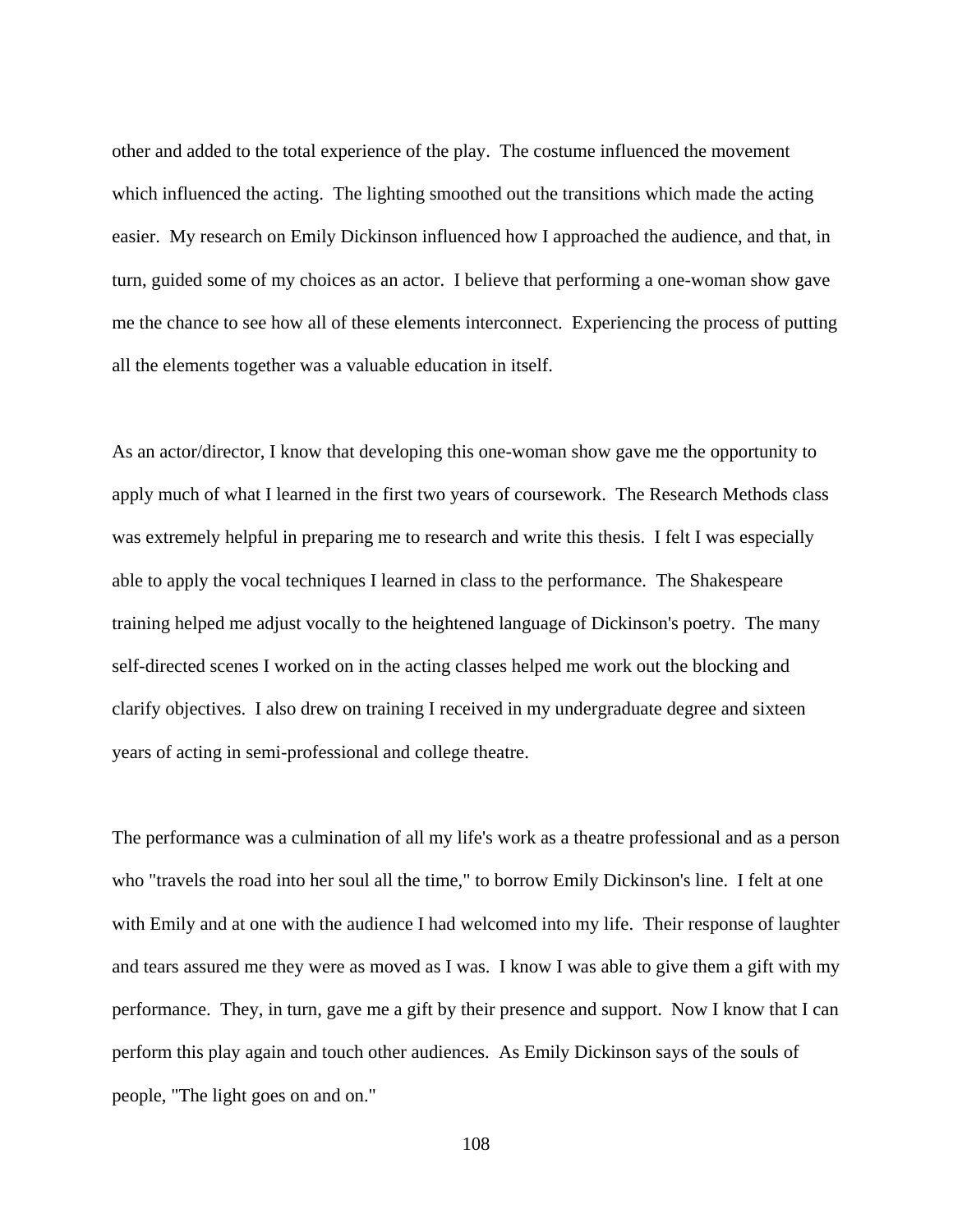# APPENDIX A: SYNOPSIS OF THE BELLE OF AMHERST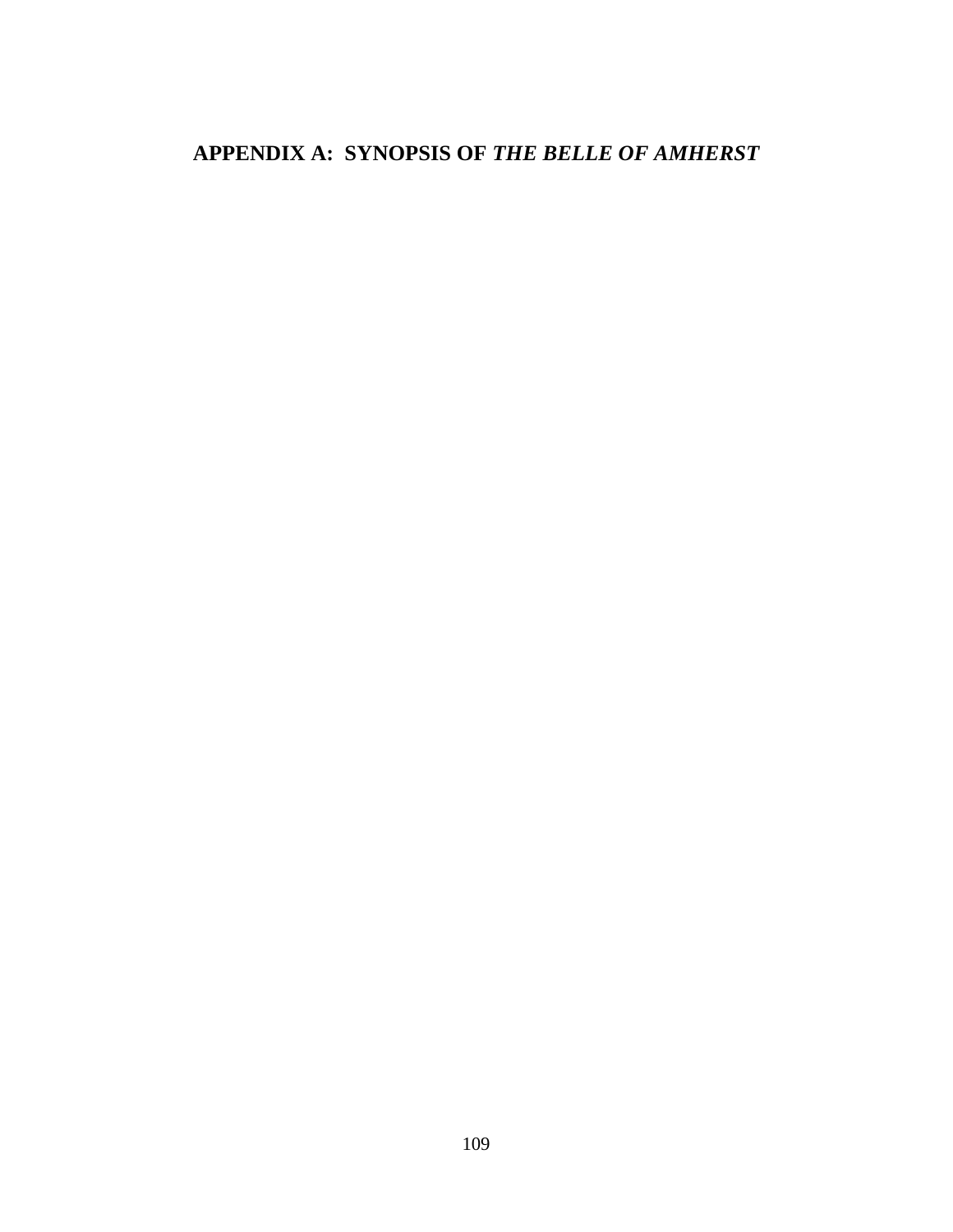The play begins with music of Isaac Watts. As the lights come up, Emily Dickinson walks into the parlor to have tea with Vinnie. Instead she sees the audience. She invites them to have a piece of her Black Cake as an introduction. She introduces herself and tells the audience she is a poet. She warns the audience she is a bit eccentric and hasn't left the house in years. The neighbors think she is odd. Emily admits she deliberately poses as an oddity and sends out strange notes to people with the cake she bakes. She tells the truth, but tells it "slant" so that people will not be directly offended. She recites the poem, "Tell all the truth."

Emily tells the audience she loves words. They have a life of their own. She writes the word "phosphorescence" and reflects on how the life within each person is a poem. She recites "If I can stop one Heart from breaking" to reveal the importance of each life as it touches another.

Emily then recalls her childhood. She was a typical Amherst girl who sent valentines. She imagines she is once again talking to her brother Austin about receiving valentines. She asks him to get other boys to send her valentines but her brother won't do it. Emily picks up a fan and dreams of becoming the belle of Amherst one day and having her pick of young men.

Eighteenth century dance music begins to play and Emily relives a party she attended in her young adulthood. She is talking once again to James Billings, rather unsuccessfully. After a few pleasantries about the party and the refreshments, he leaves to pursue a pretty girl.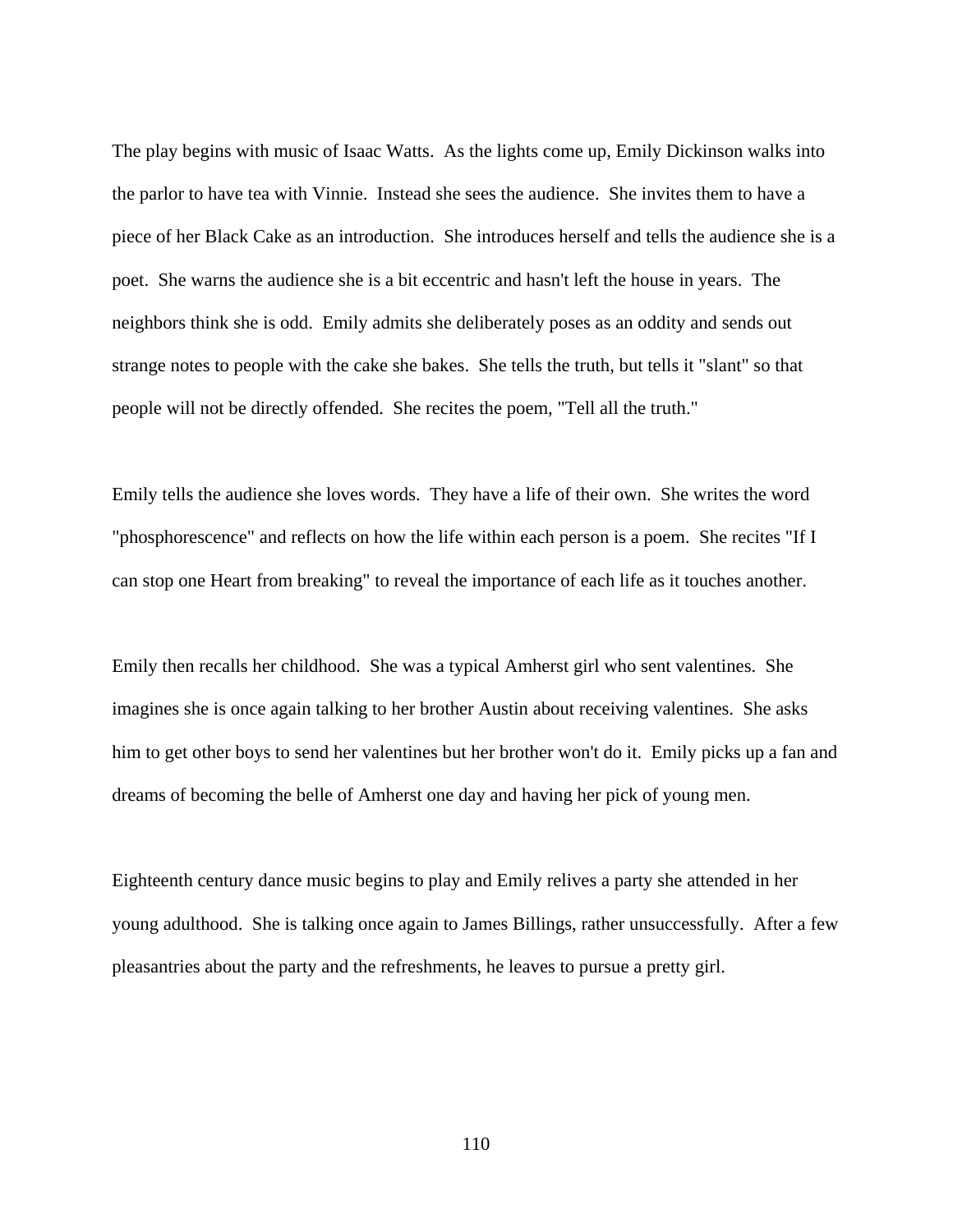Emily retreats to her garden as robins begin to sing. She recognizes her world as a paradise for its beauty. She tells the audience her paradise is the road she travels into her soul and recites, "I dwell in possibility." She praises nature as the highest form of art.

A school bell rings and Emily recalls her school days. She tells the audience about her Shakespeare Society. The teacher asked the students to cross out passages that that were considered risqué. Emily rebels against the censorship and reads four uncensored excerpts from various Shakespeare plays. She states that Shakespeare is the only book she really needs.

As she places the Shakespeare book on the parlor table, she sees her father's photograph. She recalls how strict he was. He didn't smile or kiss his children goodnight. He had a temper and used to say, "Damn!" when he was angry. Emily relives the night her father discovered her up late at night writing poetry. Emily reads Father two poems: "To make a prairie" and "I'll tell you how the Sun rose." By the end, Father relents and allows Emily to stay up at night and sleep late in the morning.

Emily recalls the time she left home to go to college. The head of the college, Miss Lyon, wanted her students to declare themselves Christians. Emily refuses and sits with the "without hope" group of girls. She tells the audience that religion is too grim and dull. She recites "Some keep the Sabbath going to Church" to show how nature is a greater inspiration than religion to become closer to God. She teases Miss Lyon and tells her that the Bible is a "merry" book.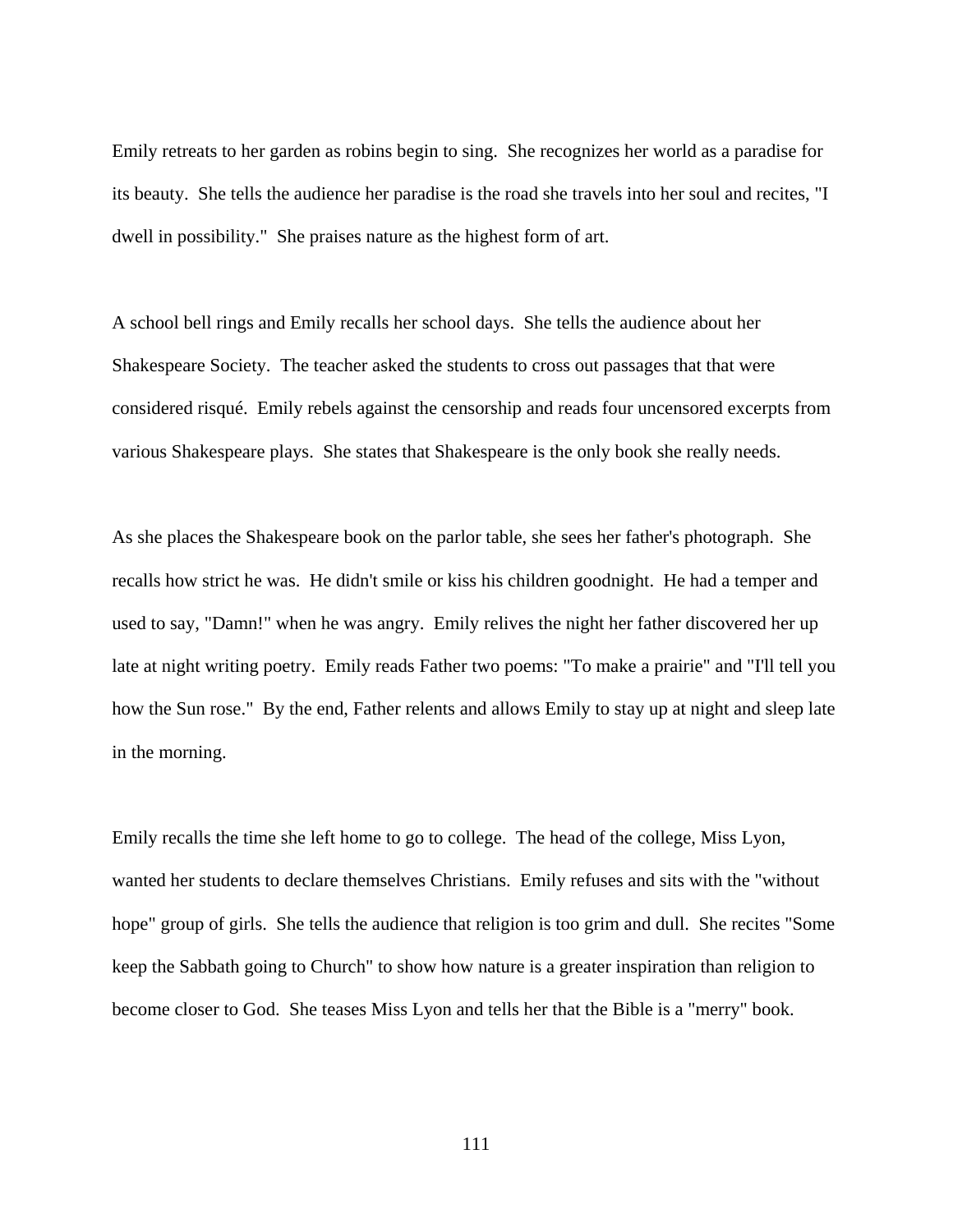Emily does not return to college the next year. Instead, she stays in Amherst with her family. She becomes friends with Sue, Austin's fiancée. She and Sue were close, but their friendship could not stand up to Emily's emotional intensity.

Sue did share Emily's love of writing, however. Emily tells the audience how she and Sue chose poems when an opportunity to publish new work appeared in *The Atlantic Monthly.* Emily reads "The Pedigree of honey" and "A Bird came down the walk", but finally selects "Safe in their alabaster chambers" to send to the literary critic, Higginson. Emily writes him a letter asking him to critique her poems and signs her name "E. Dickinson." She goes into the garden and recites, "Safe in their alabaster chambers."

Professor Higginson answers her letter, but his words are not encouraging. Emily continues to send him poems and letters for eight years. When she is forty, Higginson visits Amherst. Emily relives the visit with excitement at the thought of being published. Higginson still has no encouragement for Emily. She reacts to his assessment of her poetry – "spasmodic", "bad rhymes", "uncontrolled" – with disappointment. Emily recites a portion of "A great Hope fell". Emily puts the poems away and thinks no one will ever read her poems. That, however, will not deter her. She recites, "I'm Nobody! Who are you?" as she picks flowers in the garden.

Emily reflects on how she withdrew into seclusion. She tells the audience she is not lonely and that she accepts her life. She admits she knows she is plain and shows the audience a daguerreotype made of herself when she was seventeen. She then tells the audience that her life is not loveless. She has had several love interests, all married! She then confides that her one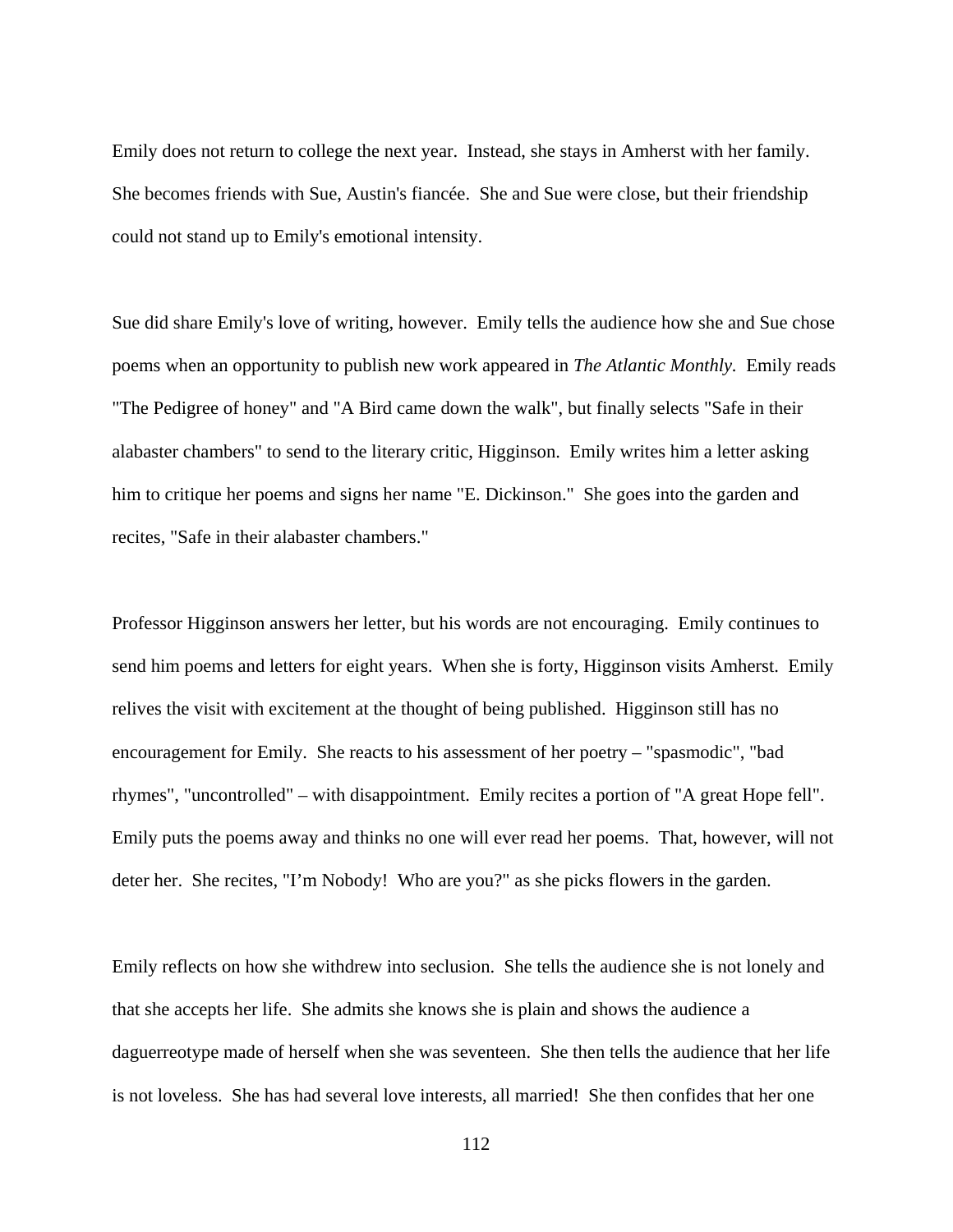true love was Charles Wadsworth, a minister she met in Philadelphia in 1854. She carried out a love affair in her correspondence with him through the years. Emily recites, "Wild Nights". She tells the audience that Wadsworth visited her in Amherst in 1860 and again in 1880. Emily relives her last meeting with Wadsworth. She recites, "I cannot live with you" to Wadsworth and says good-bye to him. Emily then tells the audience that her true love died and recites, "Will there really be a 'Morning'?"

Emily goes into the garden, still pondering death, and recalls the day she last saw her father alive. She tells the audience of her last afternoon and the intimate conversation with him. The next day, her father died while on a trip to Boston. Emily describes picking flowers for his grave and Austin kissing Father's forehead. Church bells play a funeral song as Emily places flowers in a vase and places the vase next to Father's photograph. She recites a portion of "After great pain, a formal feeling comes". She wonders where her father is "without any body". Emily wonders why we are so afraid to die. She tells the audience that she is not afraid.

Emily's mind turns to another death, that of her eight-year-old nephew. She crosses into the garden and recalls the dear things he used to say. She tells the audience that memories of him are still full of joy. There was a mystical quality about his death. Before he died, he told his aunt there were people waiting for him. Emily wonders who they could have been and muses that we all wonder who waits for us at our death.

Emily now approaches her own death. She crosses to the parlor and picks up a quilt. She sits in the parlor chair and tells the audience she hasn't been feeling well. She recalls a fainting spell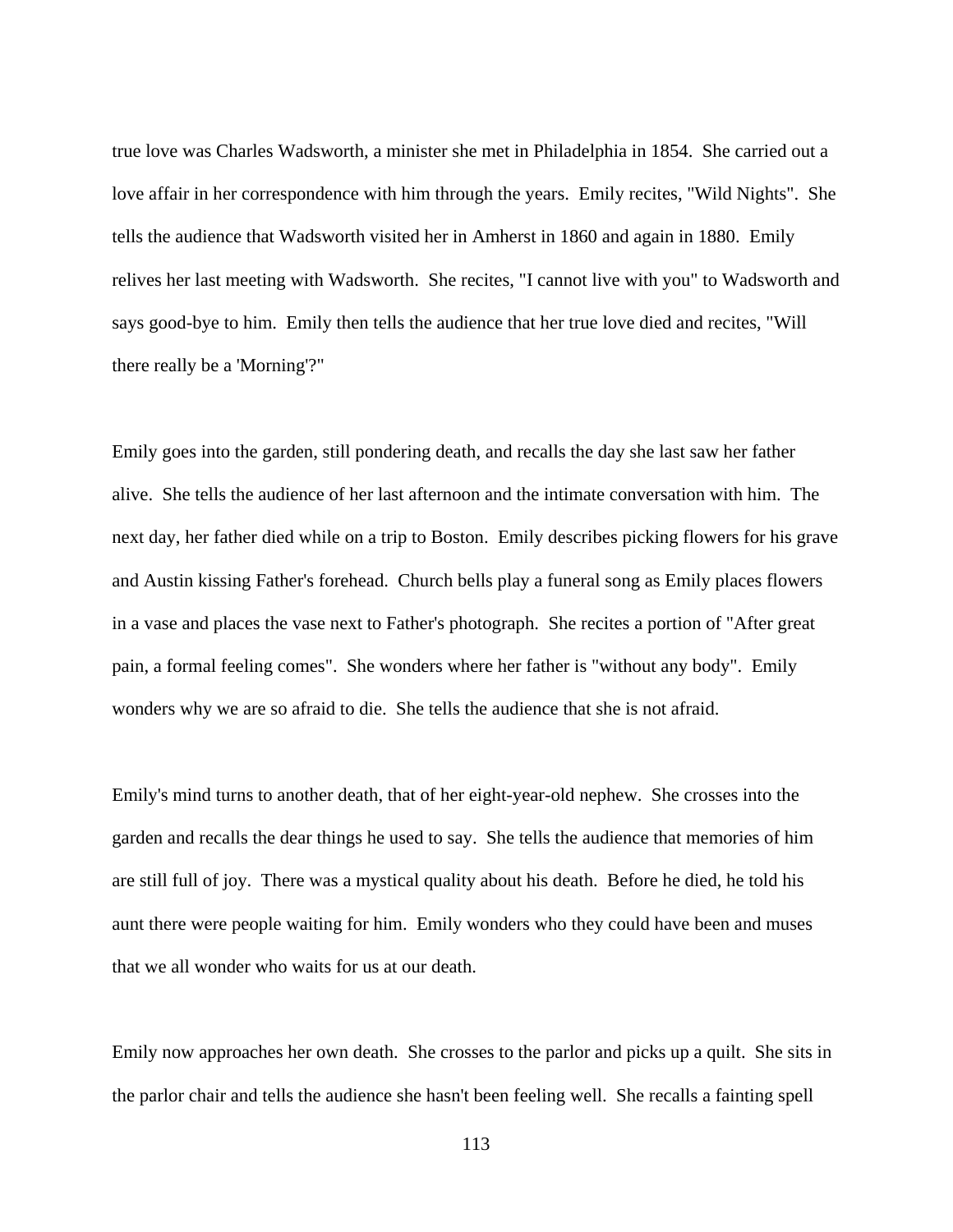that signals the approach of death. She gives instructions to Austin and Vinnie about her funeral. She wants to be carried out in a small white coffin to the Amherst burial ground. She muses one last time on whether she will see her neighbors again. Emily recites "Because I could not stop for Death." Lost in the awe of her ride with Death, she is brought back to the present moment by the striking of the clock. Emily tells the audience that she must go and peel the apples. She turns to her box of poems and carries them center stage. She presents them as a gift to the audience and recites her poem, "This is my Letter to the World." In farewell, she promises to give the audience her recipe for gingerbread the next time they meet. She exits to the music of Isaac Watts' hymn, "From all that dwell below the sky."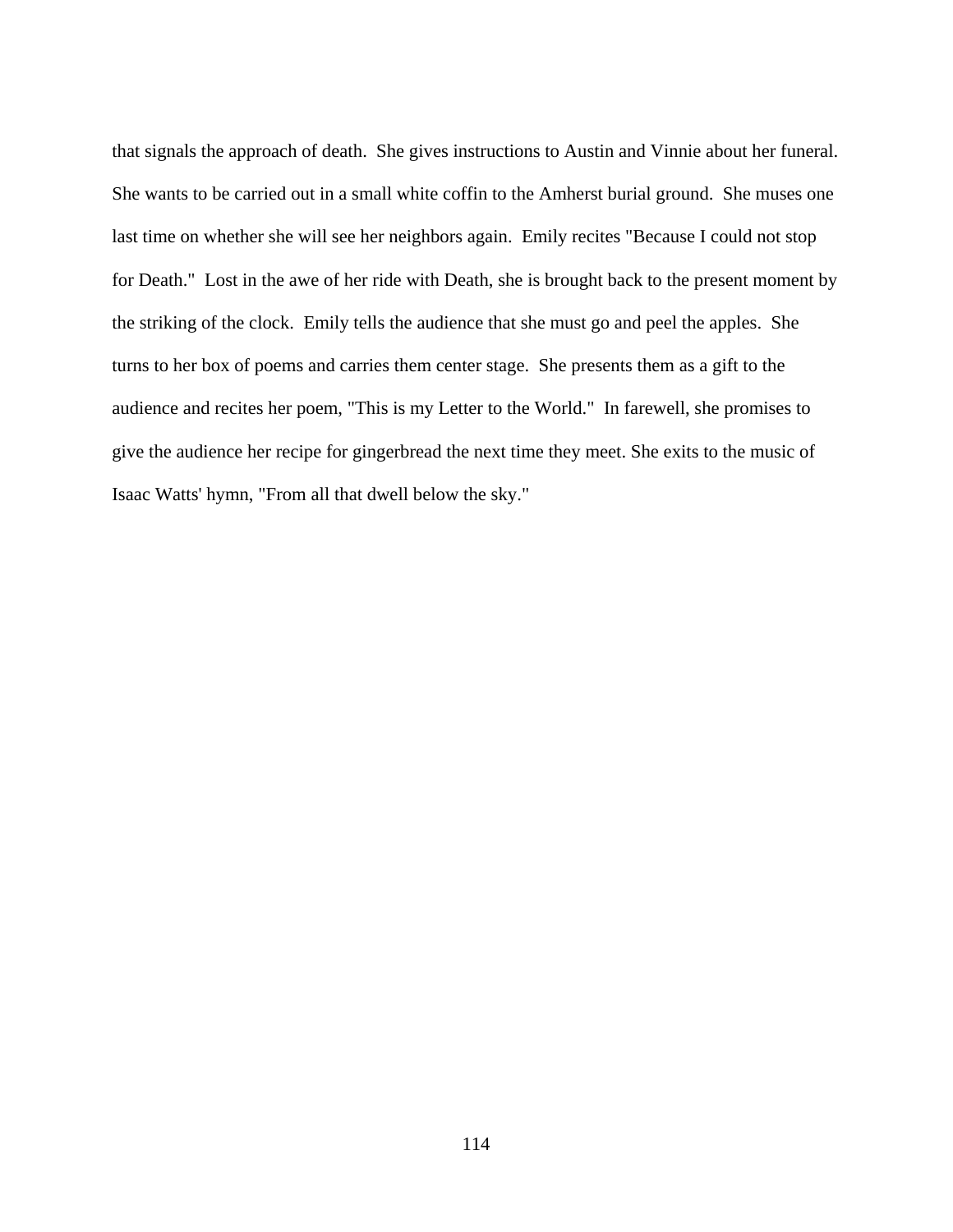## **APPENDIX B: COMMITTEE REPORTS**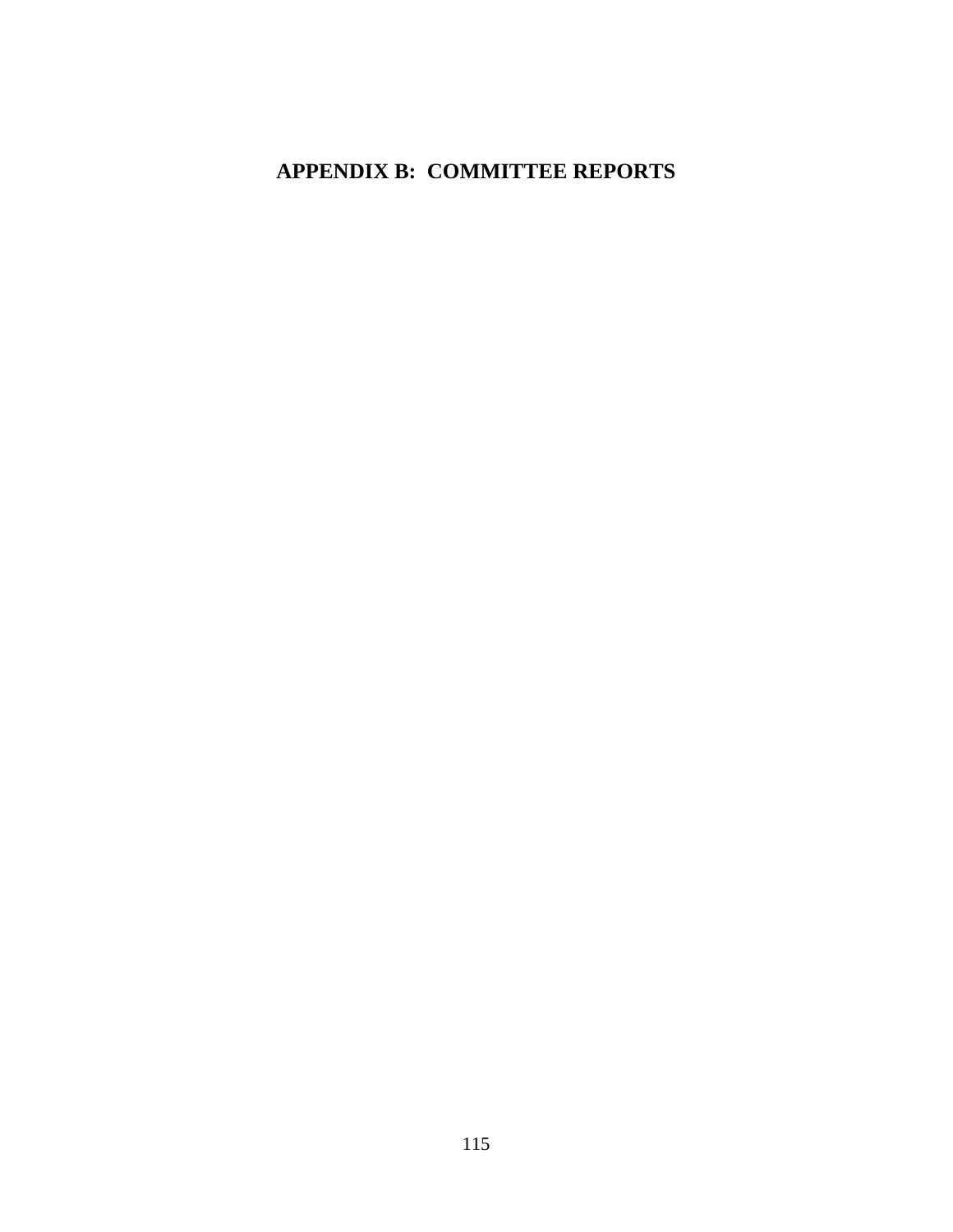### Mark Brotherton, Committee Chair

I have had the pleasure of working with Janet Raskin numerous times during her stay in the Department of Theatre at the University of Central Florida. I taught Ms. Raskin in numerous acting and voice classes. In addition, I was her director in the production, *The Visit*. In all these efforts, I have been impressed with Ms. Raskin's intelligence, talent, creativity, and commitment. So, I was not surprised by her successful work in adapting and performing *The Belle of Amherst*. The piece was very touching and extremely moving.

Ms. Raskin was constantly updating me on her preparation and rehearsals. It was clear from the start that this project was in the hands of a well-prepared, well-organized, and creative artist. Her research on Emily Dickinson was in-depth and thoroughly studied. Ms. Raskin worked around limited resources, tight deadlines, and very little time in the theatre. Instead of seeing these problems as roadblocks, Ms. Raskin saw them as a challenge.

During the rehearsals I attended, Ms. Raskin was an active listener in all notes that were given, always probing for information to make every moment clear, constantly processing all ideas. Rather than play a general wash of an eccentric character, Ms. Raskin searched and found many different colors for the numerous scenes and moments in Emily Dickinson's life. Instead of playing just the moods of Emily Dickinson's writings, Ms. Raskin found the poetry's many levels.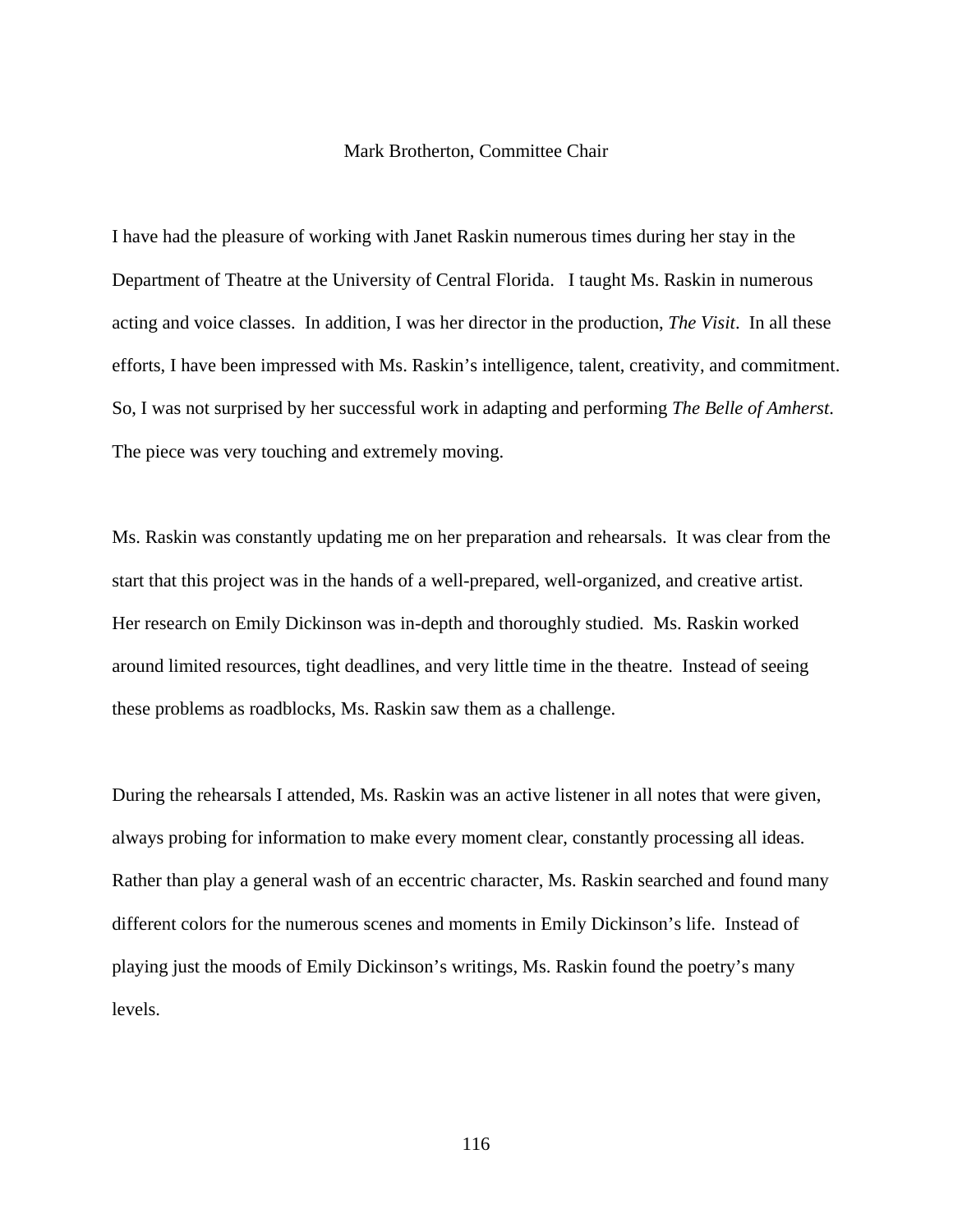In performance, Ms. Raskin showed herself as a mature and intelligent actor through her analytical skills in the understanding of this character. She constantly made strong specific active choices were insightful and always interesting. Her acting was invested with a search for simple truth and honesty in a very complex woman. Technically, as an actor, all her choices, whether vocally, physically, or emotionally, were clear, precise, and living in the moment. Above all, Ms. Raskin was successful in showing the many sides and layers of this character. She found Emily Dickinson's artistry and humanity.

It was a very strong performance.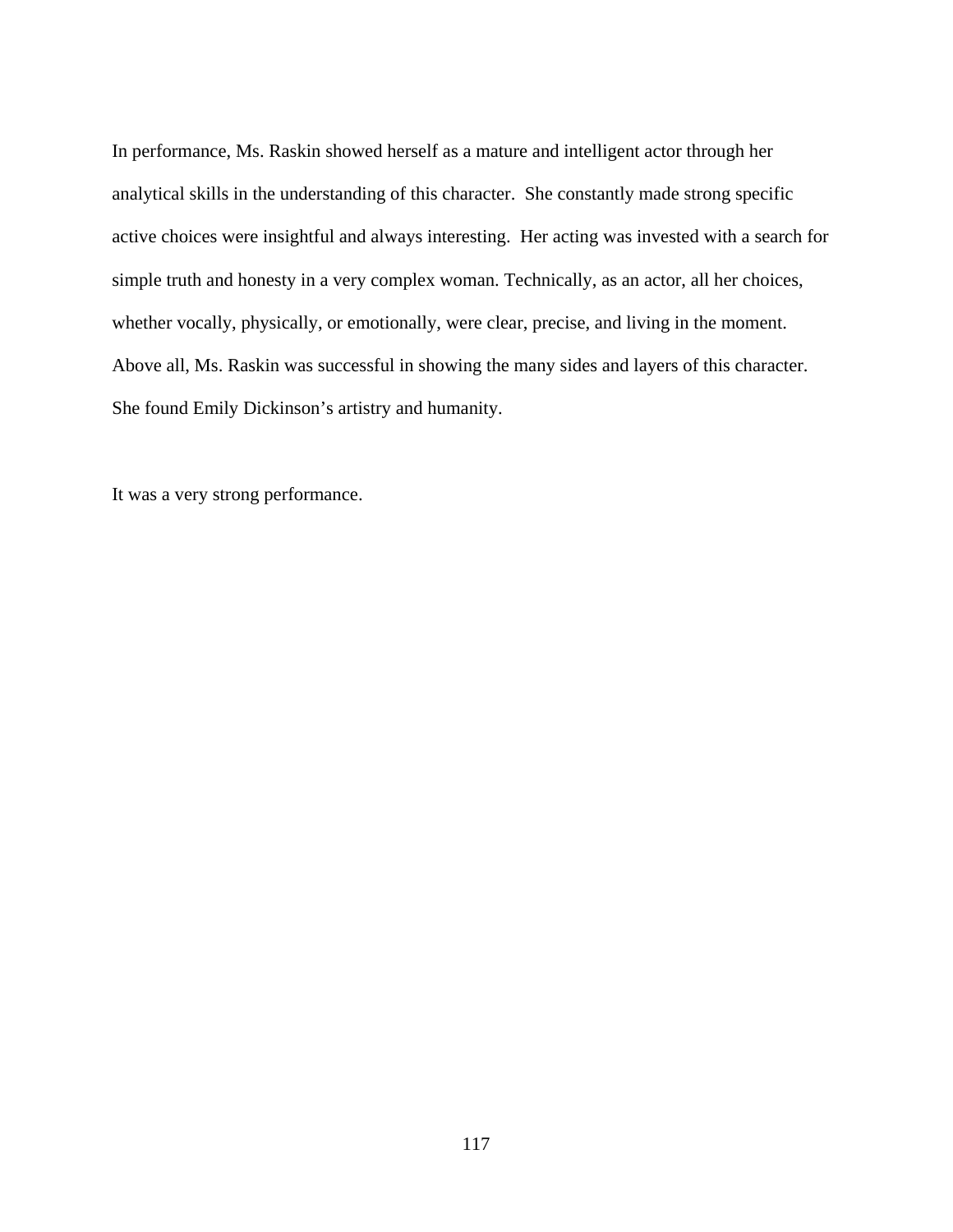### Kate Ingram, Committee Member

After working rather closely with MFA Acting student Janet Raskin during her rehearsal process, it was a very special pleasure to see the culmination of her thesis role as Emily Dickinson in "The Belle of Amherst." On Saturday, April 14, 2007, in the Black Box Theatre at Valencia Community College. I witnessed Janet truly accomplishing all she had set out to do. Her onewoman show had been performed previously (at a Maitland Senior Center) and on Friday, April 13, also at Valencia Community College.

Her performance was a confident embodiment of Emily Dickinson, clearly based on extensive research and rehearsal. She brought subtle attention to detail in her costuming and set design decisions, and her choices of set/prop items.

I was especially impressed by her attention to the music of the period. Sound design is a huge factor in creating the ambiance of a production, and Janet's choices not only embodied Emily's world, but also helped transport a modern audience to be there with her.

In this report, I'd like to also go back to the earlier rehearsal periods, in which Janet was attentive and open to suggestions and ideas from her mentors: always eager, always hungry for more feedback, but frankly, always careful. What I remain most impressed by is the fact that Janet threw away her 'carefulness' in performance.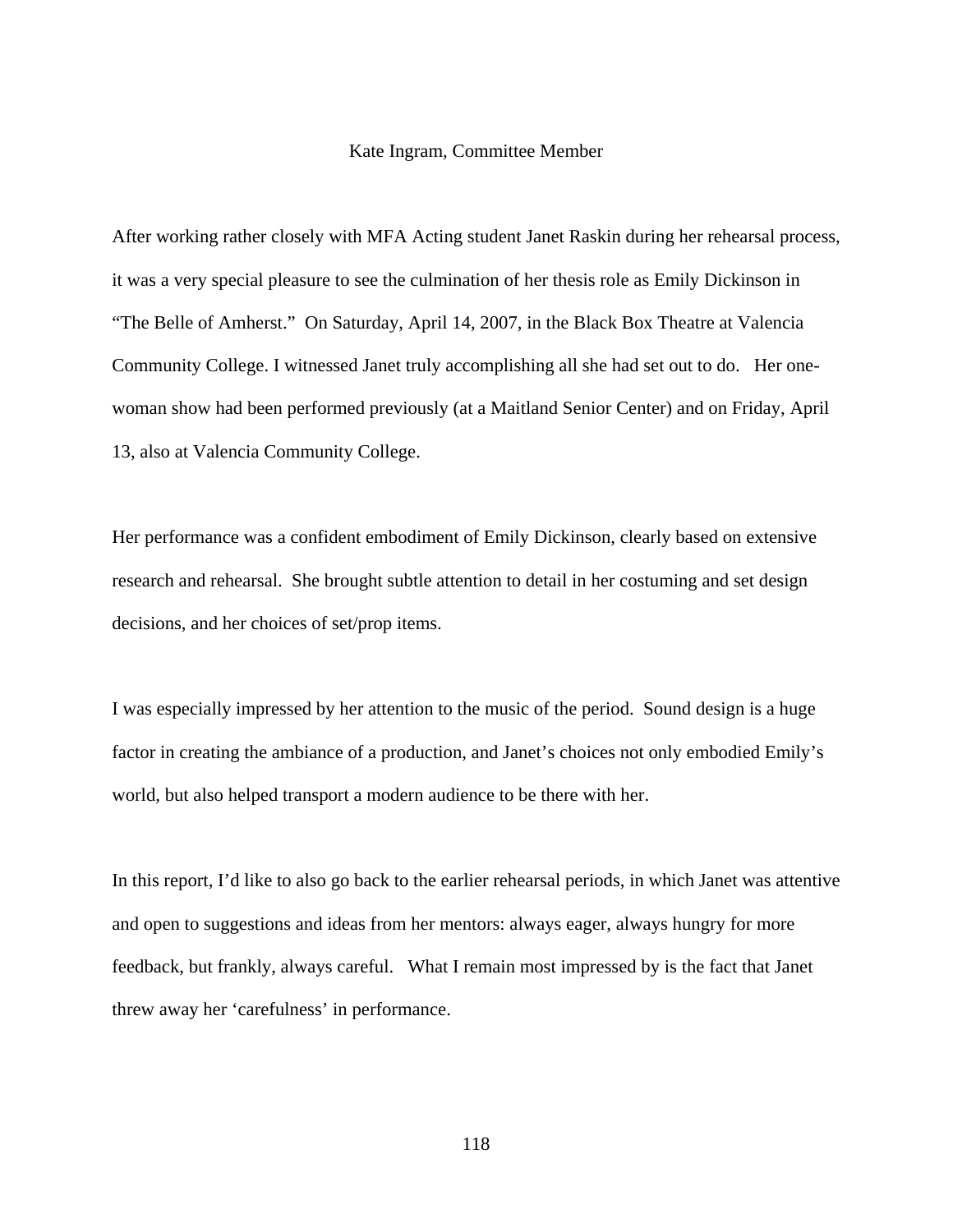She learned to trust that her meticulous study of Emily Dickinson would enable her to bring Emily to life as a living, breathing human being. Emily may have been a recluse, but as Janet's thesis concludes, that does not necessarily make for an interesting or theatrical character. Janet discovered that active verbs are the key to connecting with a live an audience. She successfully confided, shared, teased, and gently reminded her audience of their mortality, with humor, too! Not an easy task.

She engaged the audience with a poise that bordered on the awkwardness of the real Emily, and she successfully made the audience feel as if they knew a shy poetess that much better. As Janet progressed through her rehearsal process, she more and more allowed herself to be immersed in, not only the actor's lines, but in the personal internal monologue that is so important in the grasp of a character. This is clearly documented in her thesis journal. I visited her rehearsal work quite often. She always gave evidence of "doing her homework" and it was always clear how much this thesis project meant to her. But it was not until she came to recognize that the audience was her partner that Janet really blossomed, and thus Emily blossomed. Janet's resulting work demonstrated a wonderful combination of research, acting, voice, speech, and movement technique.

The evening I saw Janet's performance as Emily, I was, simply put, so proud of her. She conducted herself flawlessly through the entire evening, which, as her thesis describes, entailed production responsibilities beyond acting responsibilities – all well done. She invisibly introduced herself, as Emily, pre-show, to each audience member as they arrived, with a slice of cake and a bit of poetry. She also added a lovely impromptu  $Q & A$  period after the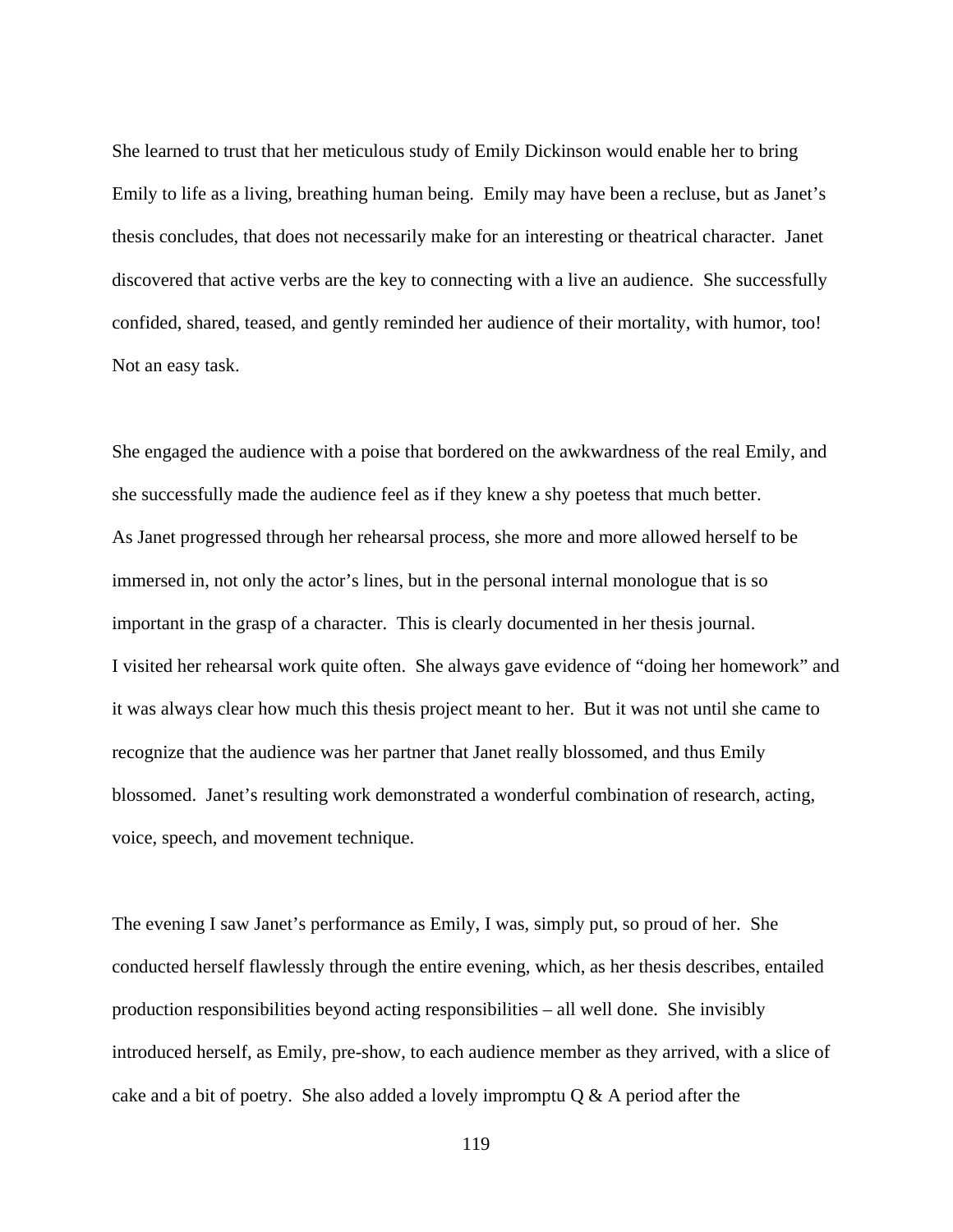performance, during which, in character, Janet as Emily gently, kindly, and appropriately enigmatically, answered the curious questions of the audience members.

Interestingly, it was witnessing this last  $Q & A$  session when I realized that Janet truly and totally trusted her research and intuitive study of Emily: without a script she was ready to answer unknown questions from her audience – very brave, indeed. (And quite delightful!) Janet has thoroughly accomplished her research and performance work on this project. I strongly believe that she personally achieved the goals of her thesis project, and hopefully, she has created a foundation for the way in which to approach future roles and bring them to as full a life as she brought to Emily.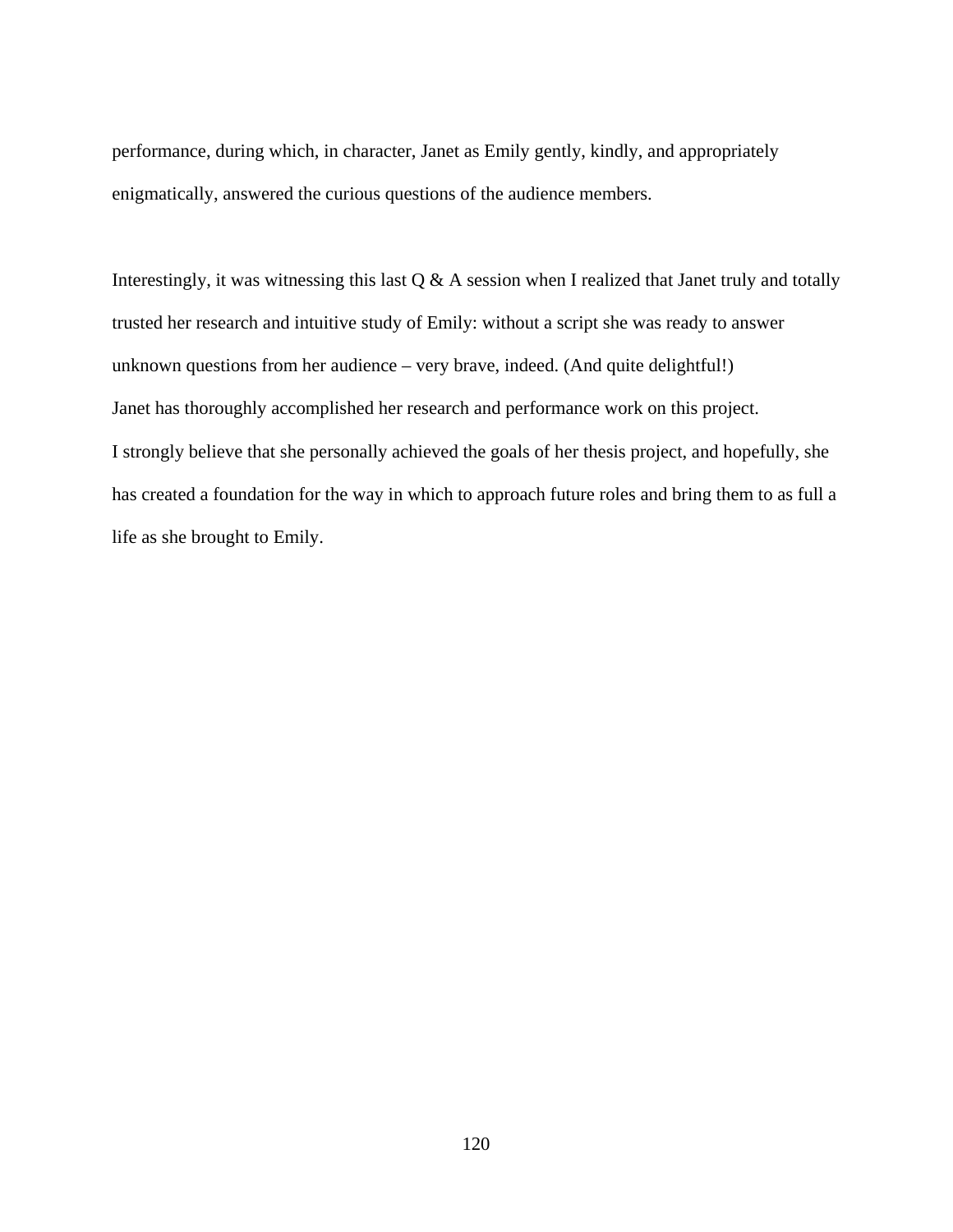### Earl D. Weaver, Committee Member

On Saturday, April 14, 2007, I had the extreme privilege of witnessing Janet Raskin as Emily Dickinson in "The Belle of Amherst" in her one-woman, MFA acting thesis project. The show was performed in the Black Box Theatre at Valencia Community College.

The evening was a tour-de-force performance by Janet! I am not usually a fan of one-person shows, but I was impressed, entertained, mesmerized, and overwhelmed with Janet's performance work. From the moment she stepped on stage, she was the complete embodiment of Emily Dickinson. She engaged the audience immediately and drew us into her world with poise, grace, humility, and poetic language. I was able to completely immerse myself in "Emily's" world and forget it was Janet performing a role…which is something very difficult for me to do as a theatre director!

Janet clearly demonstrated a cohesive marriage of research, acting, voice, speech, and movement technique, which is what is expected of a graduate performance major in a thesis role. She maneuvered flawlessly through Dickinson's poetry, Shakespeare, and William Luce's script. The story was articulated clearly and the various stages of Emily's life covered throughout the piece were developed well with changes in voice and movement quality. Janet, as Emily did, used the language to its fullest effect, cherishing each little relic written in the original poetry and the play's text.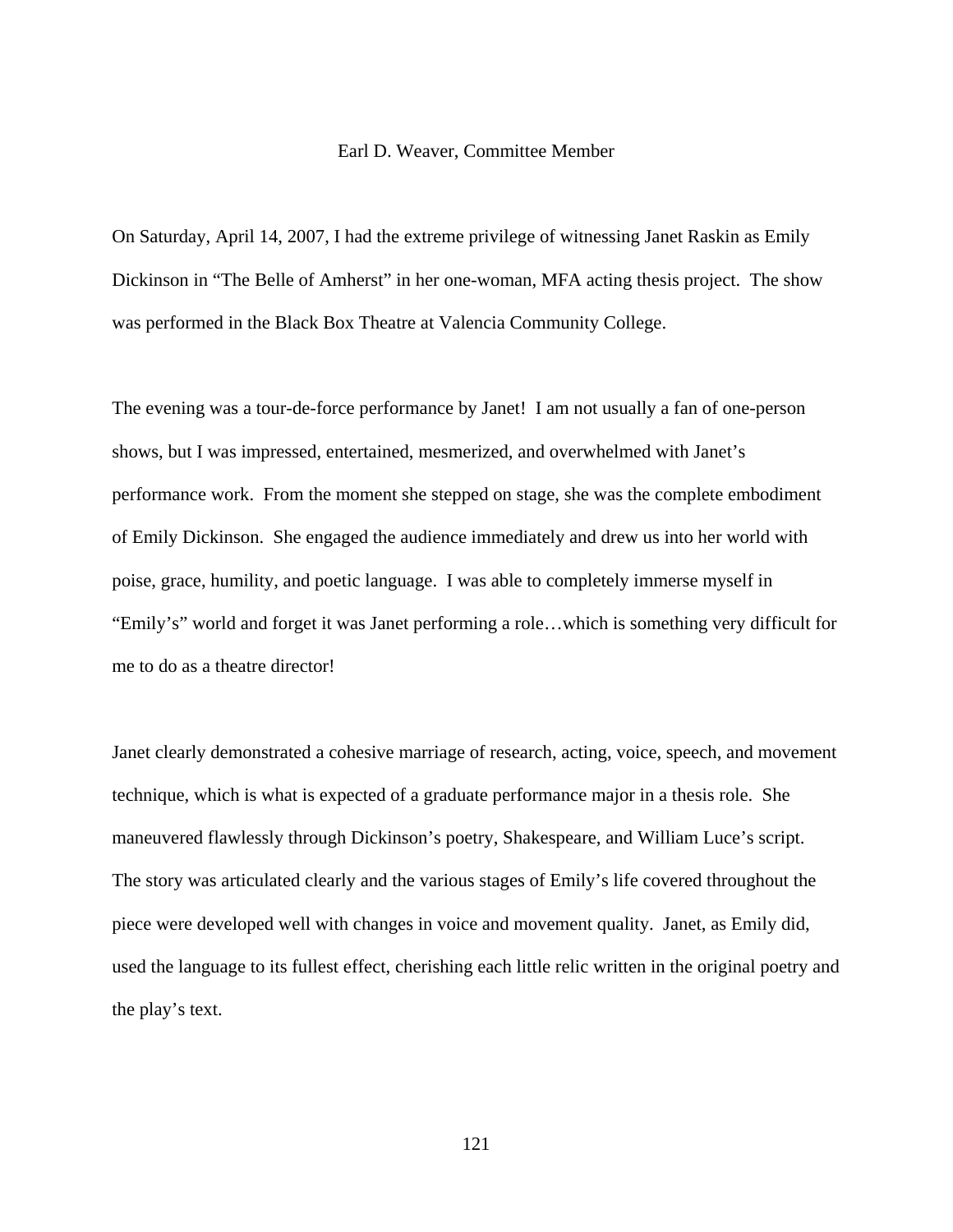The production values were simple and used effectively by Janet as she moved through Emily's world. Costume, sets, lighting, and props were used to enhance the performance instead of overwhelming it. Janet was also quite successful in setting the mood for the play by offering Black Cake and Dickinson poetry to each audience member as they arrived. In fact, the evening I attended, her twin sister was serving the dessert and confused many patrons. "Why aren't you backstage getting ready?" one patron asked. She politely replied, "I'm the twin sister. Janet IS backstage getting ready." It was an amusing moment for all of us waiting for the performance. But it set a tone of expectation for all us waiting to enter Emily's world.

I commend Janet in her thorough research and performance work on this project. It is not easy "going it alone," but Janet led us on a journey I will not forget. It was rich with emotion, lively with humor and candor, and passionately and beautifully heartfelt. This performance is exactly the level of quality I expect from an MFA performance candidate. I encourage Janet to continue pursuing these types of projects…and possibly exploring the idea of writing one of her own plays. Her aplomb with writing and language is a natural fit with her performance skills. When her first play is ready for performance, I'll be there ready to buy my ticket.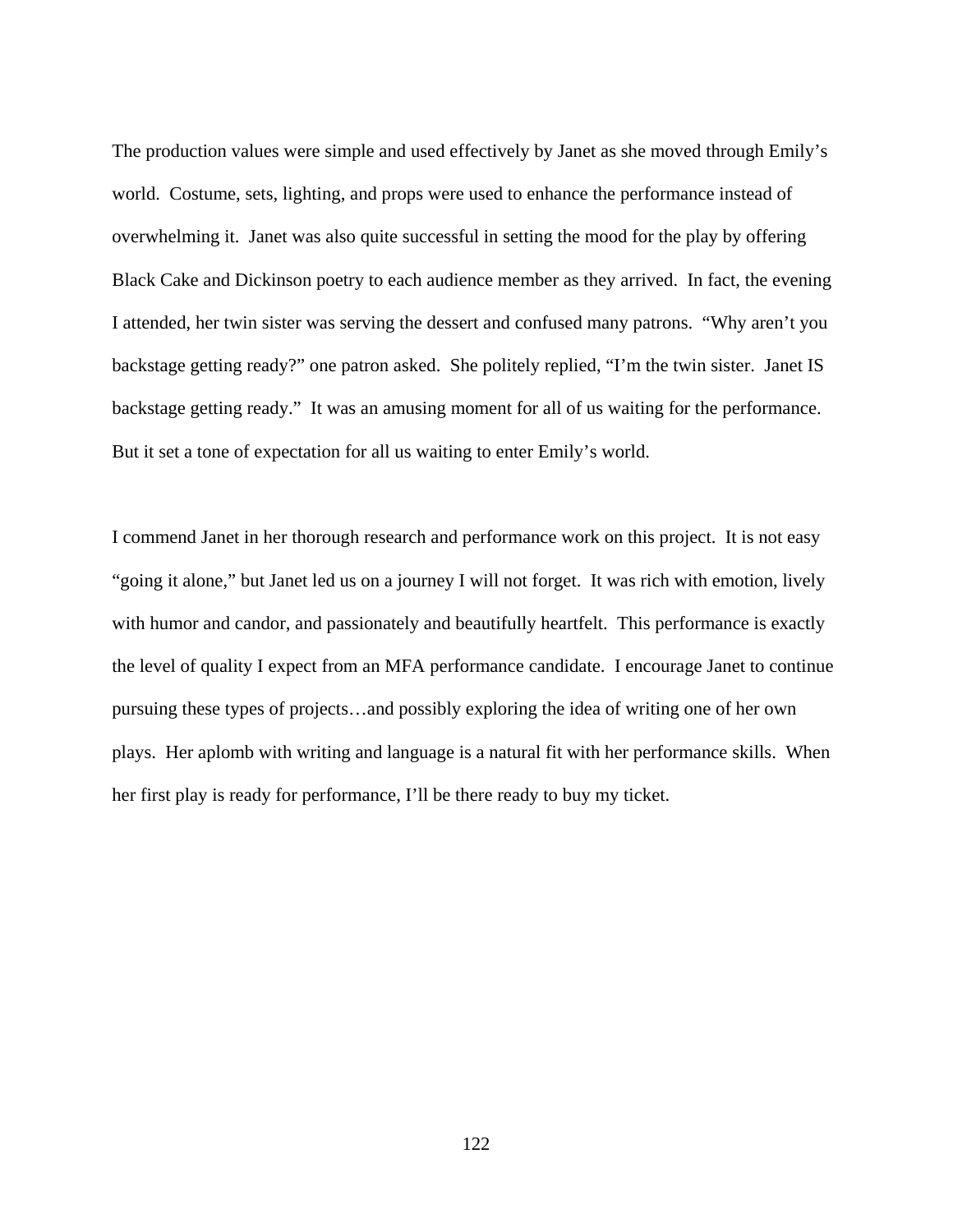## **LIST OF REFERENCES**

- Burrell, Diana. "Black Cake Adds Intrigue to Baking." Boston Globe 13 Dec 2006. 26 Feb 2007. <htttp://www.boston.com/ae/food/articles/2006/12/13/black\_cake\_adds \_intrigue\_to\_baking/>. An article about Black Cake and a photo of a delicious-looking slice.
- Campbell, Donna M. "Common Questions about Emily Dickinson." 2006. 7 Feb 2007 <http://www.wsu.edu/~campbelld/amlit/common.html>
- Chancey, Jennie E. Sense & Sensibility. 1997-2007. 8 Feb 2007. <[http://www.sensibility.com/vintageimages/index.htm.](http://www.sensibility.com/vintageimages/index.htm) The vintage Victorian photographs on this website show a range of fashions from Dickinson's time.
- Cooley, Carolyn Lindley. The Music of Emily Dickinson's Poems and Letters: A Study of Imagery and Form. Jefferson, NC: McFarland & Co, 2003. An analysis of the music Dickinson listened to and played. The author compares the hymns of Isaac Watts to specific Dickinson poems.
- Copland, Aaron. "Twelve Poems of Emily Dickinson." A Copland Celebration Vol 3. Sony Classical, 2000.
- Cyberhymnal. 1996. "Isaac Watts". 7 Feb 2007 <http://www.cyberhymnal.org/bio/w/a/t/watts\_i.htm>
- Emily Dickinson: A Certain Slant of Light. Prod. Jean Mudge. Narr. Julie Harris. Videocassette. Monterey Home Video, 1977. Video narrated by Julie Harris as she walks through The Homestead and gives biographical information about the poet.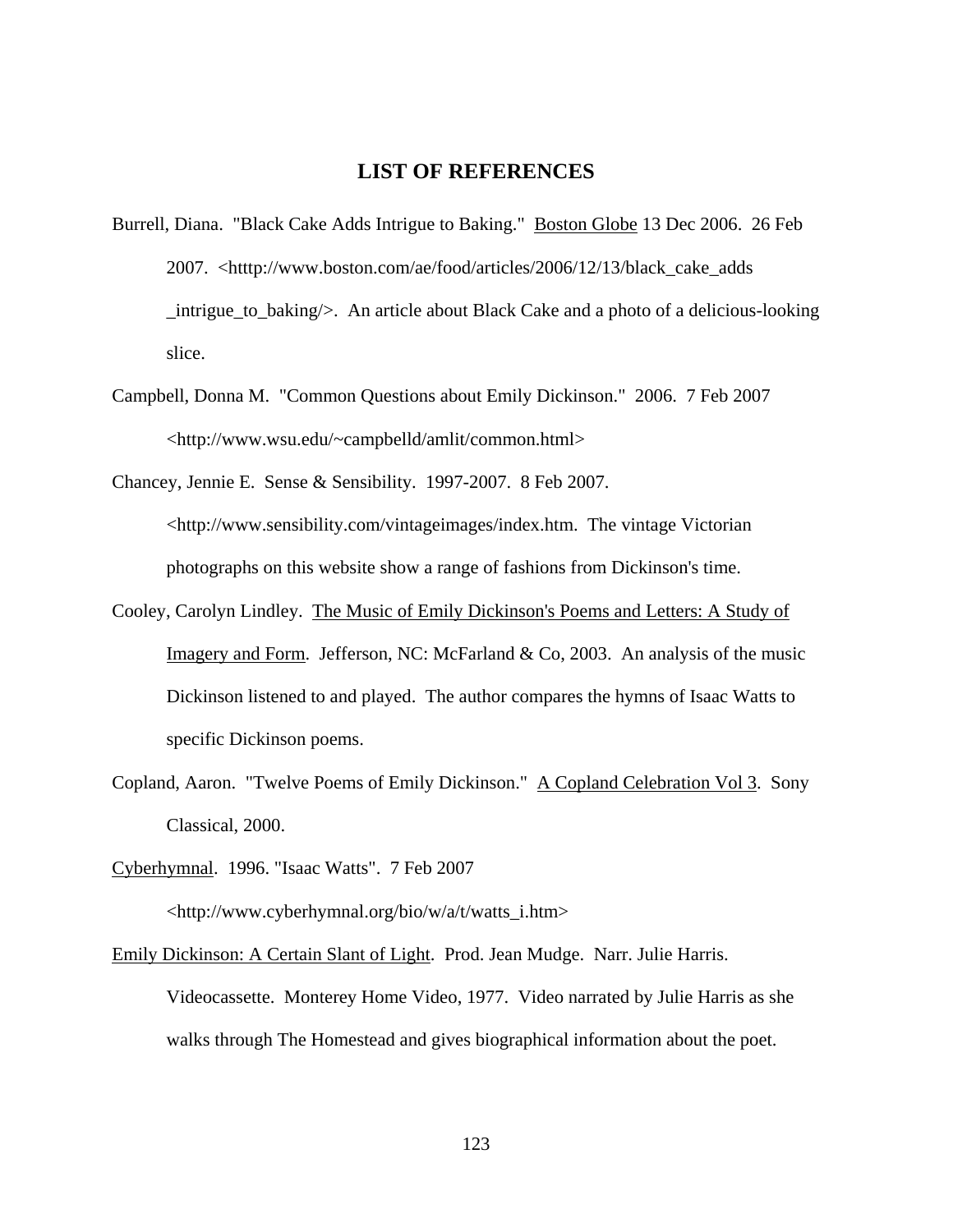- Emily Dickinson Museum. Trustees of Amherst College. 2004. 5 Feb 2007 <[http://www.emilydickinsonmuseum.org/index.html>](http://www.emilydickinsonmuseum.org/index.html).
- Farr, Judith, and Louise Carter. The Gardens of Emily Dickinson. Cambridge, MA: Harvard U P, 2004. This book contains a description of Dickinson's gardens and analyzes her nature poetry.
- Godey's Lady's Book. Ed. Hope Greenberg. March 1995. 5 Feb 2007 <http://www.uvm.edu/~hag/godey/godeytitle.html>. This website has sample pages of the magazine.
- Kirk, Connie Ann. Emily Dickinson: A Biography. Westport, CT: Greenwood P, 2004. A short (143 page) biography of Dickinson with an excellent timeline and several photos.
- Lowenberg, Carlton. Musicians Wrestle Everywhere: Emily Dickinson and Music. Berkeley, CA: Fallen Leaf P, 1992. A list of composers who have set Dickinson's poems to music with information about the recordings.
- Luce, William. The Belle of Amherst. Boston: Houghton Mifflin, 1976.
- Mudge, Jean McClure. Emily Dickinson and the Image of Home. Amherst, MA: U Massachusetts P, 1975. A thorough analysis of Dickinson's perceptions of home with photographs of The Homestead interior, furniture, and Dickinson's dress.
- A 19<sup>th</sup> Century Ball: The Charm of Group Dances. Prod. Dancetime Publications.

Videocassette. Carol Teten. This video gives detailed dance step instructions for nineteenth century ballroom dances and features performances in period costumes.

Past Patterns. Ed. Saundra Ros Altman. 5 Feb 2007 <[http://www.pastpatterns.com/index.html>](http://www.pastpatterns.com/index.html). This website illustrates and sells patterns for period clothing.